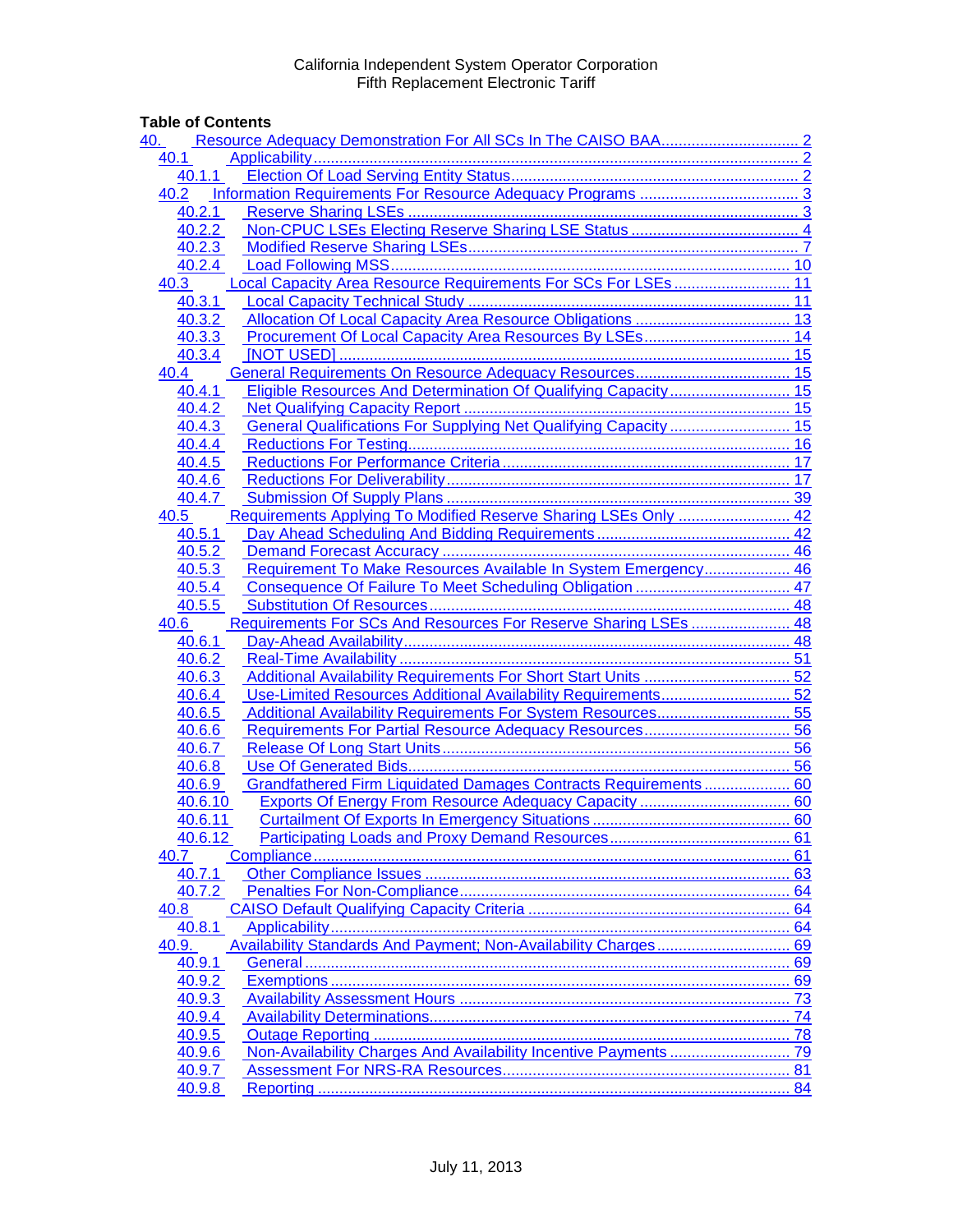## <span id="page-1-0"></span>**40. Resource Adequacy Demonstration For All SCs In The CAISO BAA**

#### <span id="page-1-1"></span>**40.1 Applicability**

A Load Serving Entity, and its Scheduling Coordinator, shall be exempt from this Section 40 during the next Resource Adequacy Compliance Year, if the metered peak Demand of the Load Serving Entity did not exceed one (1) MW during the twelve months preceding the last date on which the Load Serving Entity can make the election in Section 40.1.1 for the next Resource Adequacy Compliance Year. This Section 40 shall apply to all other Load Serving Entities and their respective Scheduling Coordinators. For purposes of Section 40, a Load Serving Entity shall not include any entity satisfying the terms of California Public Utilities Code Section 380(j)(3).

## <span id="page-1-2"></span>**40.1.1 Election Of Load Serving Entity Status**

On an annual basis, in the manner and schedule set forth in the Business Practice Manual, the Scheduling Coordinator for a Load Serving Entity, not exempt under Section 40.1, shall inform the CAISO whether each such LSE elects to be either: (i) a Reserve Sharing LSE or (ii) a Modified Reserve Sharing LSE. A Scheduling Coordinator for a Load following MSS is not required to make an election under this Section. Scheduling Coordinators for Load following MSSs are subject solely to Sections 40.2.4, 40.3, and with respect to their Local Capacity Area Resources identified in accordance with Section 40.2.4, Section 40.9.

The CAISO may confirm with the CPUC, Local Regulatory Authority, or federal agency, as applicable, the accuracy of the election by the Scheduling Coordinator for any LSE under its respective jurisdiction, or, in the absence of any election by the Scheduling Coordinator, the desired election for any LSE under its jurisdiction. The determination of the CPUC, Local Regulatory Authority, or federal agency will be deemed binding by the CAISO on the Scheduling Coordinator and the LSE. If the Scheduling Coordinator and CPUC, Local Regulatory Authority, or federal agency, as appropriate, fail to make the election on behalf of an LSE in accordance with the Business Practice Manual, the LSE shall be deemed a Reserve Sharing LSE.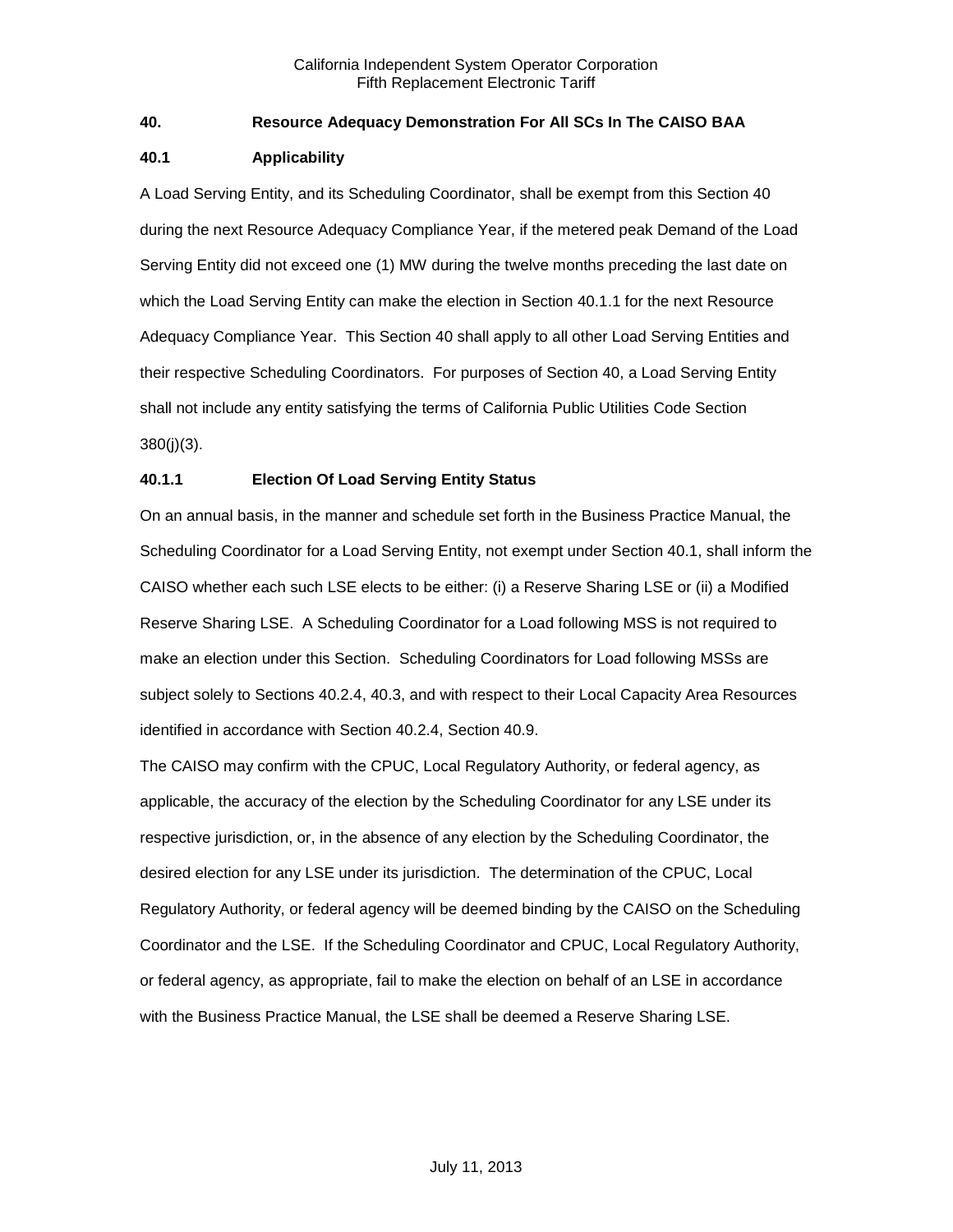- <span id="page-2-0"></span>**40.2 Information Requirements For Resource Adequacy Programs**
- <span id="page-2-1"></span>**40.2.1 Reserve Sharing LSEs**
- **40.2.1.1 Requirements for CPUC Load Serving Entities Electing Reserve Sharing LSE Status**
	- (a) The Scheduling Coordinator for a CPUC Load Serving Entity electing Reserve Sharing LSE status must provide the CAISO with all information or data to be provided to the CAISO as required by the CPUC and pursuant to the schedule adopted by the CPUC, except that the monthly Resource Adequacy Plans or the same information as required to be included in the monthly Resource Adequacy Plans, plus any other information the CAISO requires as identified in the Business Practice Manual, shall be submitted to the CAISO no less than 45 days in advance of the first day of the month covered by the plan, as provided in Section 40.2.1.1(e).
	- (b) Where the information or data provided to the CAISO under Section 40.2.1.1(a) does not include Reserve Margin(s), then the provisions of Section 40.2.2.1(b) shall apply.
	- (c) Where the information or data provided to the CAISO under Section 40.2.1.1(a) does not include criteria for determining qualifying resource types and their Qualifying Capacity, then the provisions of Section 40.8 shall apply.
	- (d) Where the information or data provided to the CAISO under Section 40.2.1.1(a) does not include annual and monthly Demand Forecast requirements, then the provisions of Section 40.2.2.3 shall apply.
	- (e) Where the information or data provided to the CAISO under Section 40.2.1.1(a) does not include annual and monthly Resource Adequacy Plan requirements, or where there is a requirement to submit monthly Resource Adequacy Plans but the submission date is less than 45 days in advance of the first day of the month covered by the plan, then Section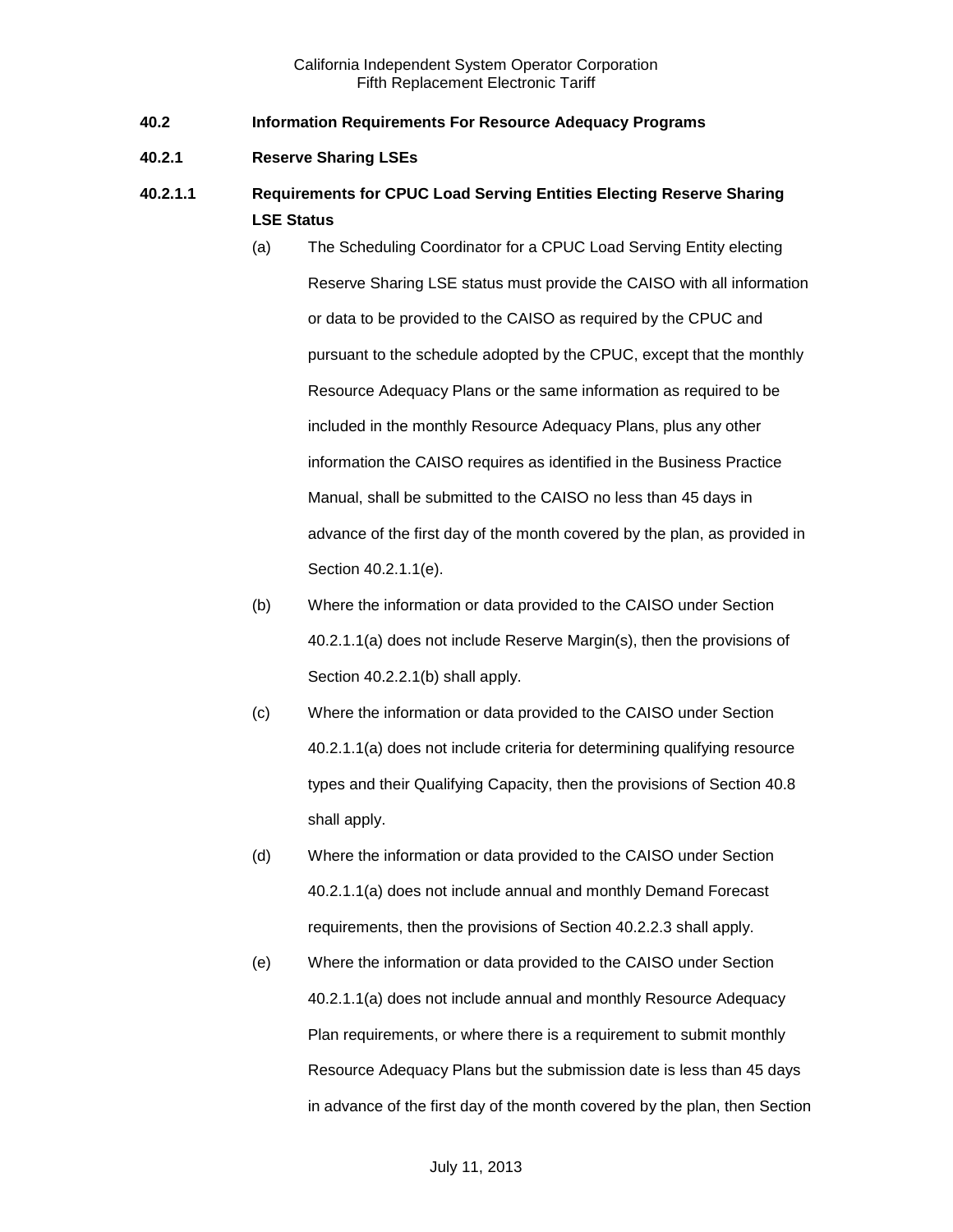40.2.2.4 shall apply.

(f) Notwithstanding Section 40.2.1.1(a) and (e), for the resource adequacy month of January 2013, the monthly Resource Adequacy Plans or the same information as required to be included in the monthly Resource Adequacy Plans, plus any other information the CAISO requires as identified in the Business Practice Manual, shall be submitted to the CAISO no later than November 20, 2012, which is 42 days in advance of the first day of the month.

## <span id="page-3-0"></span>**40.2.2 Non-CPUC LSEs Electing Reserve Sharing LSE Status**

## **40.2.2.1 Reserve Margin**

- (a) The Scheduling Coordinator for a Non-CPUC Load Serving Entity electing Reserve Sharing LSE status must provide the CAISO with the Reserve Margin(s) adopted by the appropriate Local Regulatory Authority or federal agency for use in the annual Resource Adequacy Plan and monthly Resource Adequacy Plans listed as a percentage of the Demand Forecasts developed in accordance with Section 40.2.2.3.
- (b) For the Scheduling Coordinator for a Non-CPUC Load Serving Entity for which the appropriate Local Regulatory Authority or federal agency has not established a Reserve Margin(s) or a CPUC Load Serving Entity subject to Section 40.2.1.1(b) that has elected Reserve Sharing LSE status, the Reserve Margin for each month shall be no less than fifteen percent (15%) of the LSE's peak hourly Demand for the applicable month, as determined by the Demand Forecasts developed in accordance with Section 40.2.2.3.

## **40.2.2.2 Qualifying Capacity Criteria**

The Scheduling Coordinator for a Non-CPUC Load Serving Entity electing Reserve Sharing LSE status must provide the CAISO with a description of the criteria adopted by the Local Regulatory Authority or federal agency for determining qualifying resource types and the Qualifying Capacity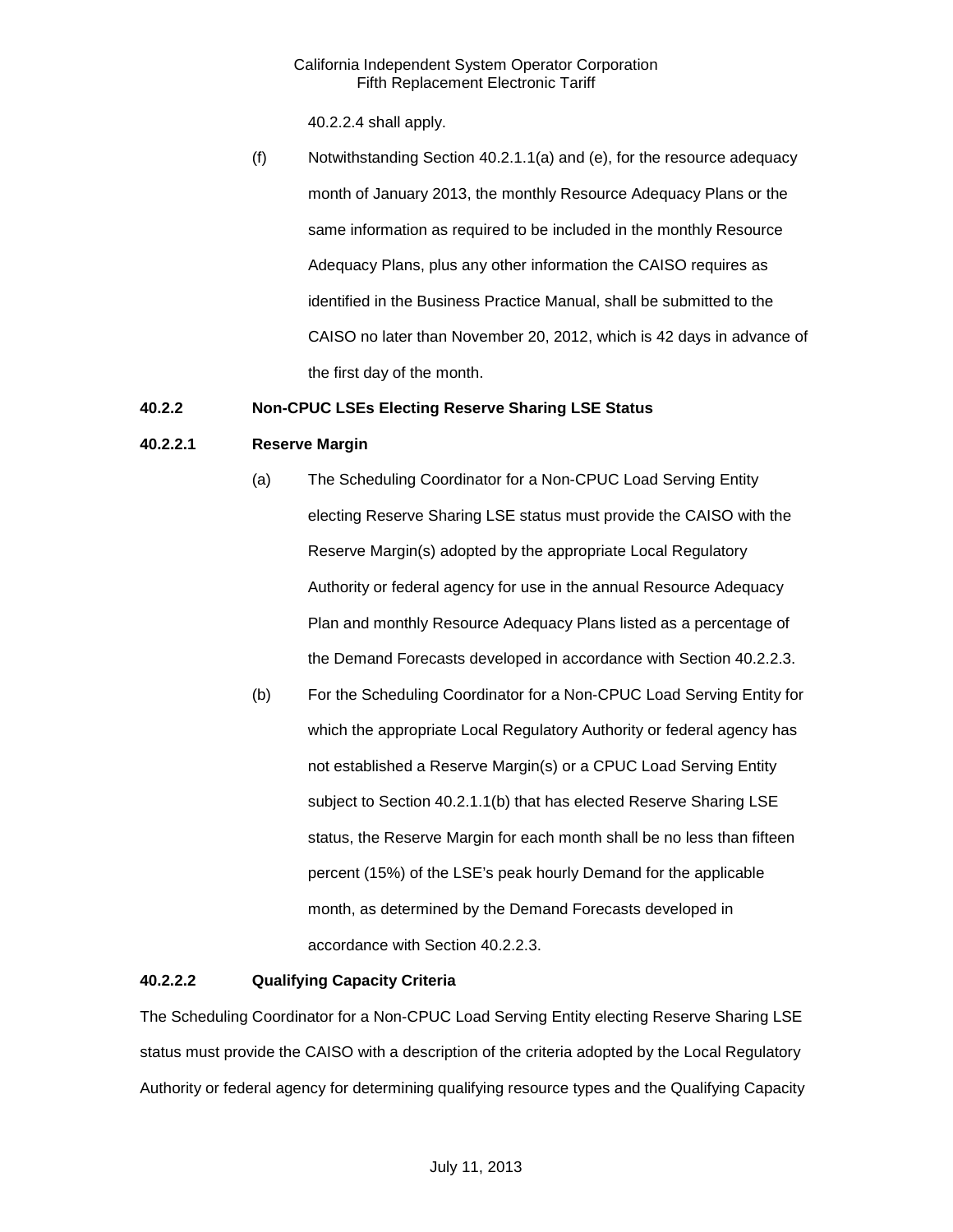from such resources and any modifications thereto as they are implemented from time to time. The Reserve Sharing LSE may elect to utilize the criteria set forth in Section 40.8.

#### **40.2.2.3 Demand Forecasts**

The Scheduling Coordinator for a Non-CPUC Load Serving Entity or CPUC Load Serving Entity subject to Section 40.2.1.1(b) electing Reserve Sharing LSE status must provide annual and monthly Demand Forecasts on the schedule and in the reporting format(s) set forth in the Business Practice Manual. The annual and monthly Demand Forecasts shall utilize the annual and monthly coincident peak Demand determinations provided by the California Energy Commission for such Load Serving Entity, which will be calculated from the Demand Forecast information submitted to the California Energy Commission by each Reserve Sharing LSE; or (ii) if the California Energy Commission does not produce coincident peak Demand Forecasts for the Load Serving Entity, the annual and monthly coincident peak Demand Forecasts produced by the CAISO for such Load Serving Entity in accordance with its Business Practice Manual. Scheduling Coordinators must provide data and information, as may be requested by the CAISO, necessary to develop or support the Demand Forecasts required by this Section.

## **40.2.2.4 Annual and Monthly Resource Adequacy Plans**

The Scheduling Coordinator for a Non-CPUC Load Serving Entity or a CPUC Load Serving Entity subject to Section 40.2.1.1(b) electing Reserve Sharing LSE status must provide annual and monthly Resource Adequacy Plans for such Load Serving Entity, as follows:

- (a) Each annual Resource Adequacy Plan must be submitted to the CAISO on a schedule and in the reporting format(s) set forth in the Business Practice Manual. The annual Resource Adequacy Plan must, at a minimum, set forth the Local Capacity Area Resources, if any, procured by the Load Serving Entity as described in Section 40.3.
- (b) Each monthly Resource Adequacy Plan or the same information as required to be included in the monthly Resource Adequacy Plan, plus any other information the CAISO requires as identified in the Business Practice Manual, must be submitted to the CAISO at least 45 days in advance of the first day of the month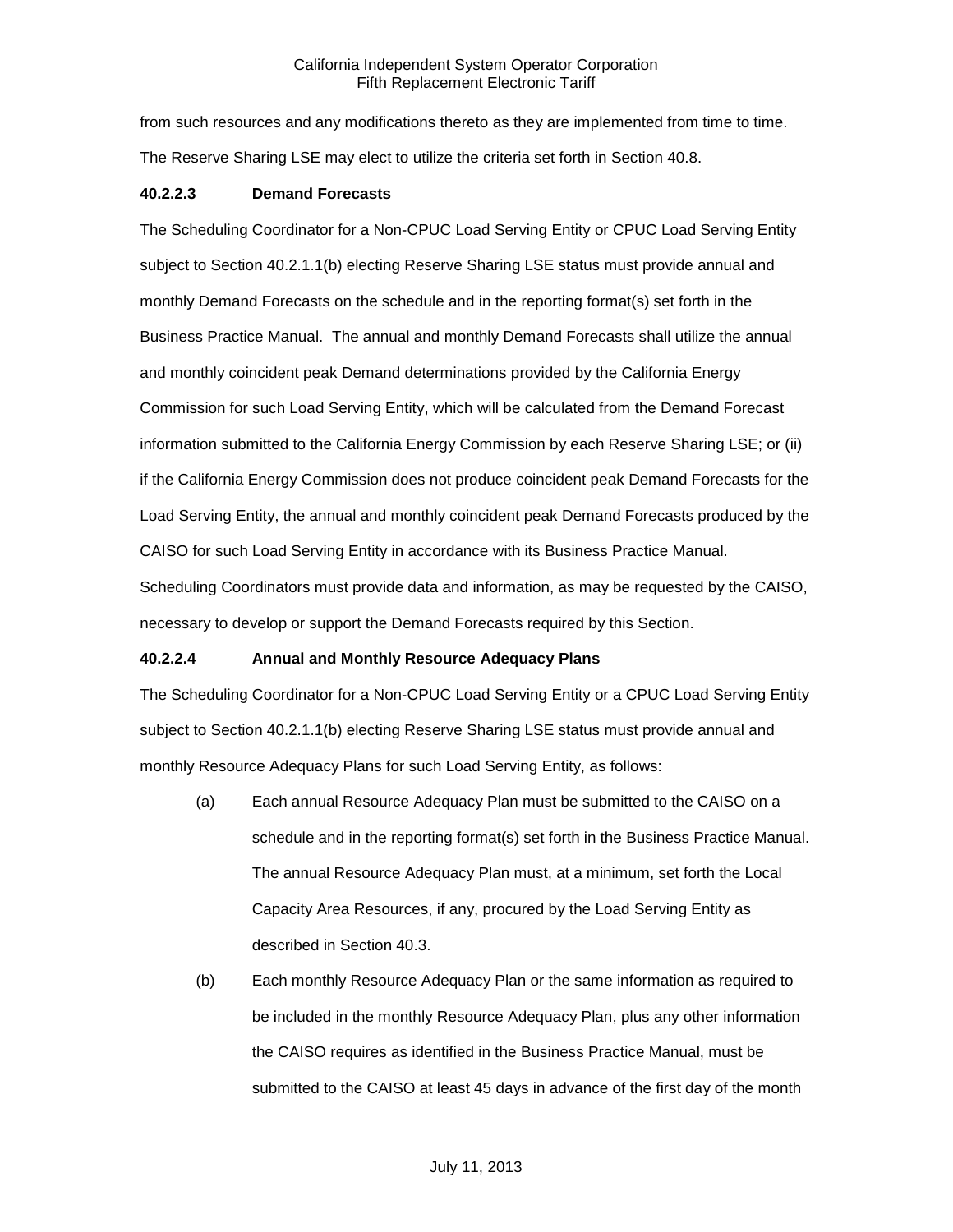covered by the plan, and in accordance with the schedule and in the reporting format(s) set forth in the Business Practice Manual. The monthly Resource Adequacy Plan must identify all resources, including Local Capacity Area Resources, the Load Serving Entity will rely upon to satisfy the applicable month's peak hour Demand of the Load Serving Entity as determined by the Demand Forecasts developed in accordance with Section 40.2.2.3 and applicable Reserve Margin. Resource Adequacy Plans must utilize the Net Qualifying Capacity requirements of Section 40.4.

- (c) The Scheduling Coordinator for the Load Serving Entity may submit at any time from 45 days through 11 days in advance of the relevant month, a revision to its monthly Resource Adequacy Plan to correct an error in the plan. The CAISO will not accept any revisions to a monthly Resource Adequacy Plan from 10 days in advance of the relevant month through the end of the month, unless the Scheduling Coordinator for the Load Serving Entity demonstrates good cause for the change and explains why it was not possible to submit the change earlier.
- (d) In order to ensure that the CAISO's outage replacement determination remains accurate, the Scheduling Coordinator for the Load Serving Entity that submits a revision to its monthly Resource Adequacy Plan to correct an error must include in the revision a MW amount of Resource Adequacy Capacity for each day of month that is no less than the MW amount of Resource Adequacy Capacity included in its original plan for each day of the month.
- (e) In order to ensure that the amount of Resource Adequacy Capacity required to be included in the Load Serving Entity's Resource Adequacy Plan is operationally available to the CAISO throughout the resource adequacy month, the Load Serving Entity that submits the monthly Resource Adequacy Plan is subject to the replacement requirement in Section 9.3.1.3.1.
- (f) Notwithstanding Section 40.2.2.4(b), for the resource adequacy month of January 2013, the monthly Resource Adequacy Plans or the same information as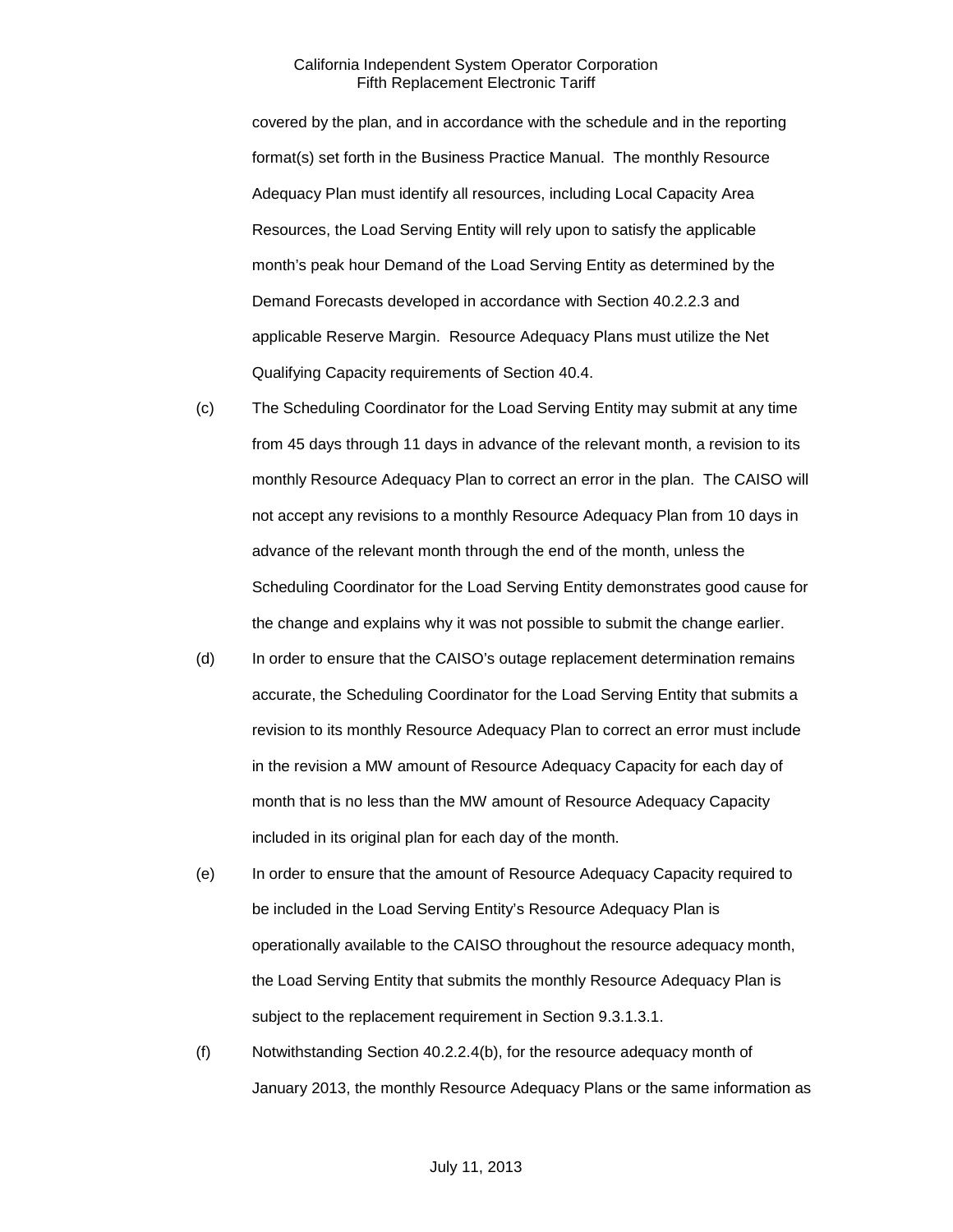required to be included in the monthly Resource Adequacy Plans, plus any other information the CAISO requires as identified in the Business Practice Manual, shall be submitted to the CAISO no later than November 20, 2012, which is 42 days in advance of the first day of the month. Notwithstanding Section 40.2.2.4(c), for the resource adequacy month of January 2013, the Scheduling Coordinator for the Load Serving Entity may submit at any time from 42 days through 11 days in advance of the relevant month, a revision to its monthly Resource Adequacy Plan to correct an error in the plan.

## <span id="page-6-0"></span>**40.2.3 Modified Reserve Sharing LSEs**

#### **40.2.3.1 Reserve Margin**

- (a) The Scheduling Coordinator for a Load Serving Entity electing Modified Reserve Sharing LSE status must provide the CAISO with the Reserve Margin(s) adopted by the CPUC, Local Regulatory Authority, or federal agency, as appropriate, for use in the annual Resource Adequacy Plan and monthly Resource Adequacy Plans listed as a percentage of the Demand Forecasts developed in accordance with Section 40.2.3.3.
- (b) For the Scheduling Coordinator for a Load Serving Entity electing Modified Reserve Sharing LSE status for which the CPUC, Local Regulatory Authority, or federal agency, as appropriate, has not established a Reserve Margin, the Reserve Margin shall be no less than fifteen percent (15%) of the applicable month's peak hour Demand of the Load Serving Entity, as determined by the Demand Forecasts developed in accordance with Section 40.2.3.3.

#### **40.2.3.2 Qualifying Capacity**

The Scheduling Coordinator for a Load Serving Entity electing Modified Reserve Sharing LSE status must provide the CAISO with a description of the criteria for determining qualifying resource types and the Qualifying Capacity from such resources and any modifications thereto as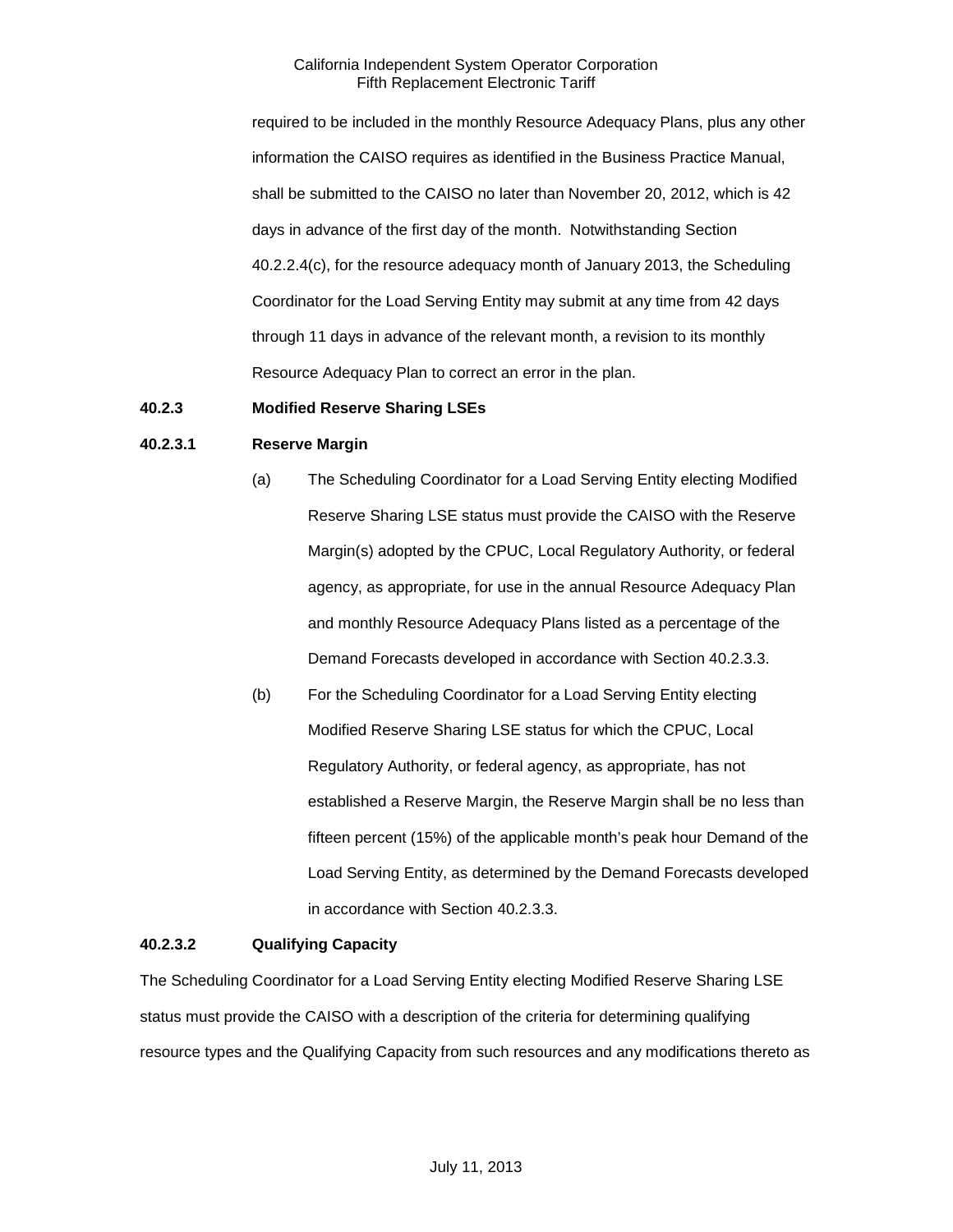they are implemented from time to time. The Modified Reserve Sharing LSE may elect to utilize the criteria set forth in Section 40.8.

#### **40.2.3.3 Demand Forecasts**

- (a) The Scheduling Coordinator for a Load Serving Entity electing Modified Reserve Sharing LSE status must provide annual and monthly Demand Forecasts on the schedule and in the reporting format(s) set forth in the Business Practice Manual. The annual and monthly Demand Forecasts shall utilize the annual and monthly coincident peak Demand determinations provided by the California Energy Commission for such Load Serving Entity, which will be calculated from Demand Forecast data submitted to the California Energy Commission by each Modified Reserve Sharing LSE; or (ii) if the California Energy Commission does not produce coincident peak Demand Forecasts for the Load Serving Entity, the annual and monthly coincident peak Demand Forecasts produced by the CAISO for such Load Serving Entity in accordance with its Business Practice Manual. Scheduling Coordinators must provide data and information, as may be requested by the CAISO, to develop or support the Demand Forecast required by this Section 40.2.3.3(b).
- (b) The Scheduling Coordinator for a Load Serving Entity electing Modified Reserve Sharing LSE status must submit, on the schedule and in the reporting format set forth in the Business Practice Manual, hourly Demand Forecasts for each Trading Hour of the next Trading Day for each Modified Reserve Sharing LSE represented. The Scheduling Coordinator for a Load Serving Entity electing Modified Reserve Sharing LSE status must provide data or supporting information, as requested by the CAISO, for the Demand Forecasts required by this Section 40.2.3.3(b) for each Modified Reserve Sharing LSE served by the Scheduling Coordinator and a description of the criteria upon which the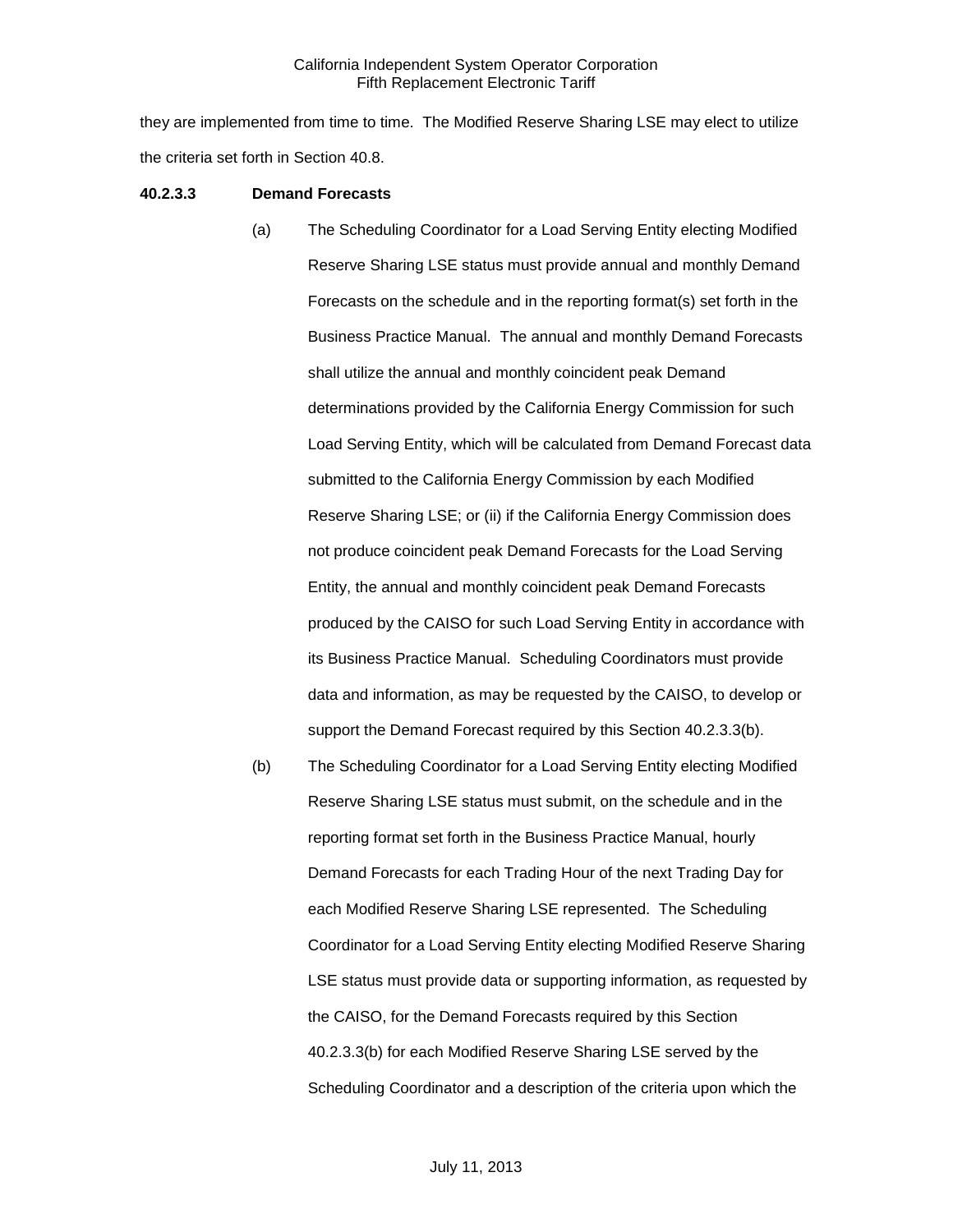Demand Forecast was developed, and any modifications thereto as they are implemented from time to time.

#### **40.2.3.4 Annual and Monthly Resource Adequacy Plans**

The Scheduling Coordinator for a Load Serving Entity electing Modified Reserve Sharing LSE status must provide annual and monthly Resource Adequacy Plans, for each Modified Reserve Sharing LSE served by the Scheduling Coordinator, as follows:

- (a) Each annual Resource Adequacy Plan must be submitted to the CAISO on a schedule and in the reporting format(s) set forth in the Business Practice Manual. The annual Resource Adequacy Plan must, at a minimum, set forth the Local Capacity Area Resources, if any, procured by the Modified Reserve Sharing LSE as described in Section 40.3.
- (b) Each monthly Resource Adequacy Plan or the same information as required to be included in the monthly Resource Adequacy Plan, plus any other information the CAISO requires as identified in the Business Practice Manual, must be submitted to the CAISO at least 45 days in advance of the first day of the month covered by the plan, and in accordance with the schedule and in the reporting format(s) set forth in the Business Practice Manual. The monthly Resource Adequacy Plan must identify the resources the Modified Reserve Sharing LSE will rely upon to satisfy its forecasted monthly Demand and Reserve Margin as set forth in Section 40.2.3.1, for the relevant reporting period and must utilize the Net Qualifying Capacity requirements of Section 40.4.
- (c) The Scheduling Coordinator for the Load Serving Entity may submit, at any time from 45 days through 11 days in advance of the relevant month, a revision to its monthly Resource Adequacy Plan to correct an error in the plan. The CAISO will not accept any revisions to a monthly Resource Adequacy Plan from 10 days in advance of the relevant month through the end of the month, unless the Scheduling Coordinator for the Load Serving Entity demonstrates good cause for the change and explains why it was not possible to submit the change earlier.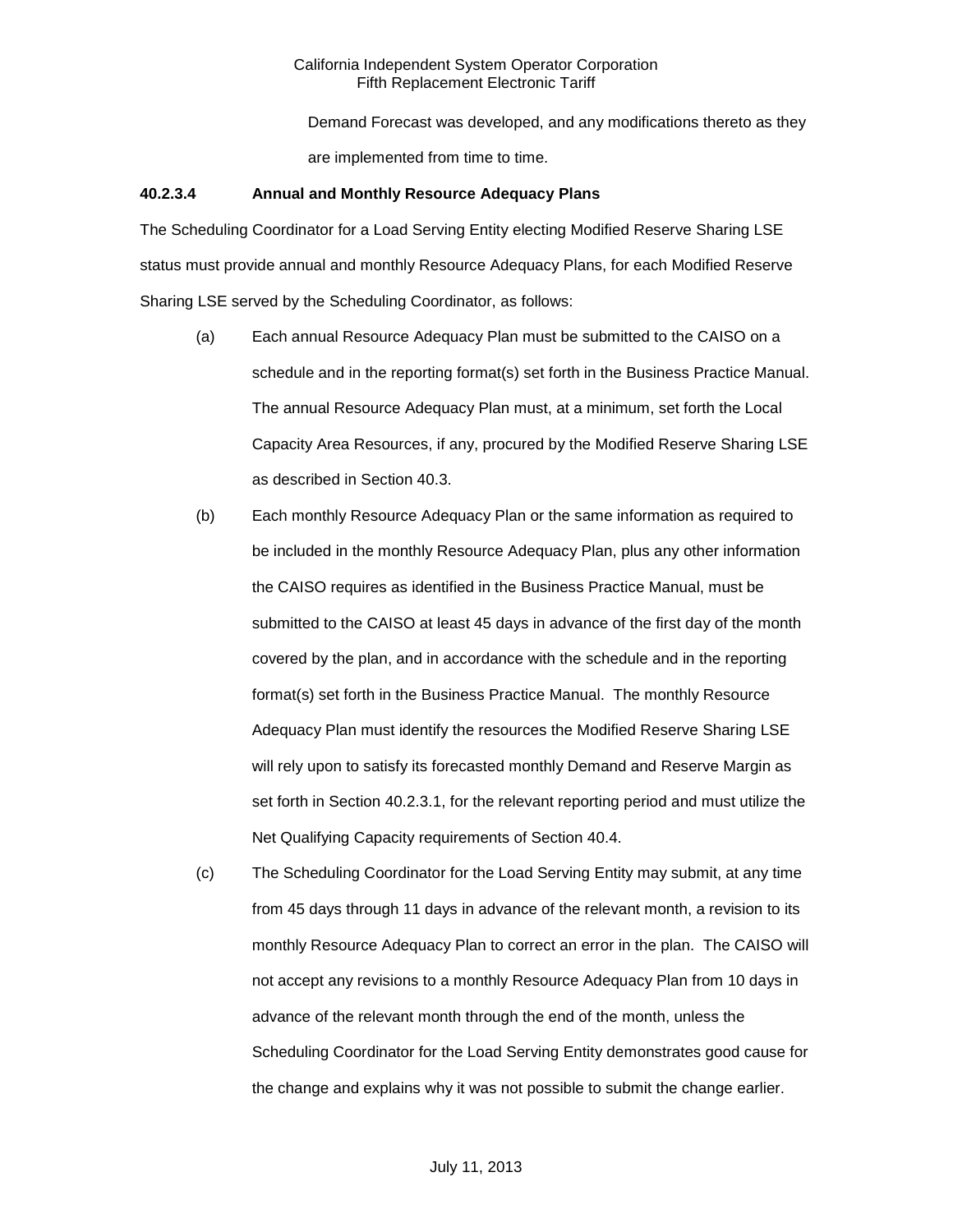- (d) In order to ensure that the CAISO's outage replacement determination remains accurate, the Scheduling Coordinator for the Load Serving Entity that submits a revision to its monthly Resource Adequacy Plan to correct an error must include in the revision a MW amount of Resource Adequacy Capacity for each day of month that is no less than the MW amount of Resource Adequacy Capacity included in its original plan for each day of the month.
- (e) In order to ensure that the Resource Adequacy Capacity required to be included in the Load Serving Entity's monthly Resource Adequacy Plan is operationally available to the CAISO throughout the resource adequacy month, the Load Serving Entity that submits the monthly Resource Adequacy Plan is subject to the replacement requirement in Section 9.3.1.3.1.
- (f) Notwithstanding Section 40.2.3.4(b), for the resource adequacy month of January 2013, the monthly Resource Adequacy Plans or the same information as required to be included in the monthly Resource Adequacy Plans, plus any other information the CAISO requires as identified in the Business Practice Manual, shall be submitted to the CAISO no later than November 20, 2012, which is 42 days in advance of the first day of the month. Notwithstanding Section 40.2.3.4(c), for the resource adequacy month of January 2013, the Scheduling Coordinator for the Load Serving Entity may submit at any time from 42 days through 11 days in advance of the relevant month, a revision to its monthly Resource Adequacy Plan to correct an error in the plan.

#### <span id="page-9-0"></span>**40.2.4 Load Following MSS**

A Scheduling Coordinator for a Load following MSS must provide an annual Resource Adequacy Plan that sets forth, at a minimum, the Local Capacity Area Resources, if any, procured by the Load following MSS as described in Section 40.3. The annual Resource Adequacy Plan shall utilize the annual coincident peak Demand determination provided by the California Energy Commission for such Load following MSS using Demand Forecast data submitted to the California Energy Commission by the Load following MSS, or, if the California Energy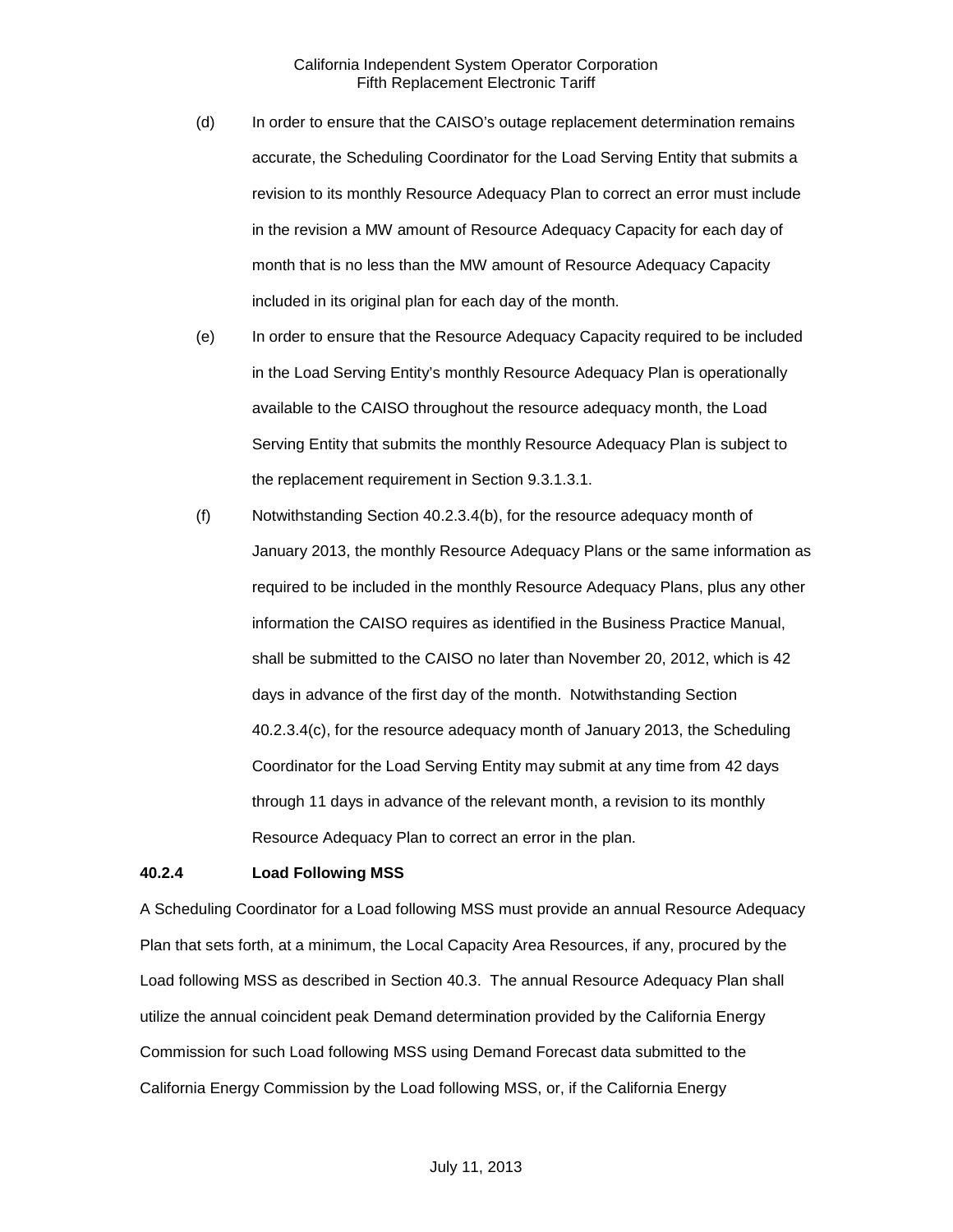Commission does not produce coincident peak Demand Forecasts for the Load following MSS, the annual coincident peak Demand Forecast produced by the CAISO for such Load following MSS in accordance with its Business Practice Manual using Demand Forecast data submitted to the CAISO by the Load following MSS. The Local Capacity Area Resources identified by the annual Resource Adequacy Plan submitted by the Load following MSS shall be subject to the Availability Standards, Non-Availability Charge, and Availability Incentive Payment specified in Section 40.9.

## <span id="page-10-0"></span>**40.3 Local Capacity Area Resource Requirements For SCs For LSEs**

## <span id="page-10-1"></span>**40.3.1 Local Capacity Technical Study**

On an annual basis, pursuant to the schedule set forth in the Business Practice Manual, the CAISO will, perform, and publish on the CAISO Website the Local Capacity Technical Study. The Local Capacity Technical Study shall identify Local Capacity Areas, determine the minimum amount of Local Capacity Area Resources in MW that must be available to the CAISO within each identified Local Capacity Area, and identify the Generating Units within each identified Local Capacity Area. The CAISO shall collaborate with the CPUC, Local Regulatory Authorities within the CAISO Balancing Authority Area, federal agencies, and Market Participants to ensure that the Local Capacity Technical Study is performed in accordance with this Section 40.3 and to establish for inclusion in the Business Practice Manual other parameters and assumptions applicable to the Local Capacity Technical Study and a schedule that provides for: (i) reasonable time for review of a draft Local Capacity Technical Study, (ii) reasonable time for Participating TOs to propose operating solutions, and (iii) release of the final Local Capacity Technical Study no later than 120 days prior to the date annual Resource Adequacy Plans must be submitted under this Section 40.

## **40.3.1.1 Local Capacity Technical Study Criteria**

The Local Capacity Technical Study will determine the minimum amount of Local Capacity Area Resources needed to address the Contingencies identified in Section 40.3.1.2. In performing the Local Capacity Technical Study, the CAISO will apply those methods for resolving Contingencies considered appropriate for the performance level that corresponds to a particular studied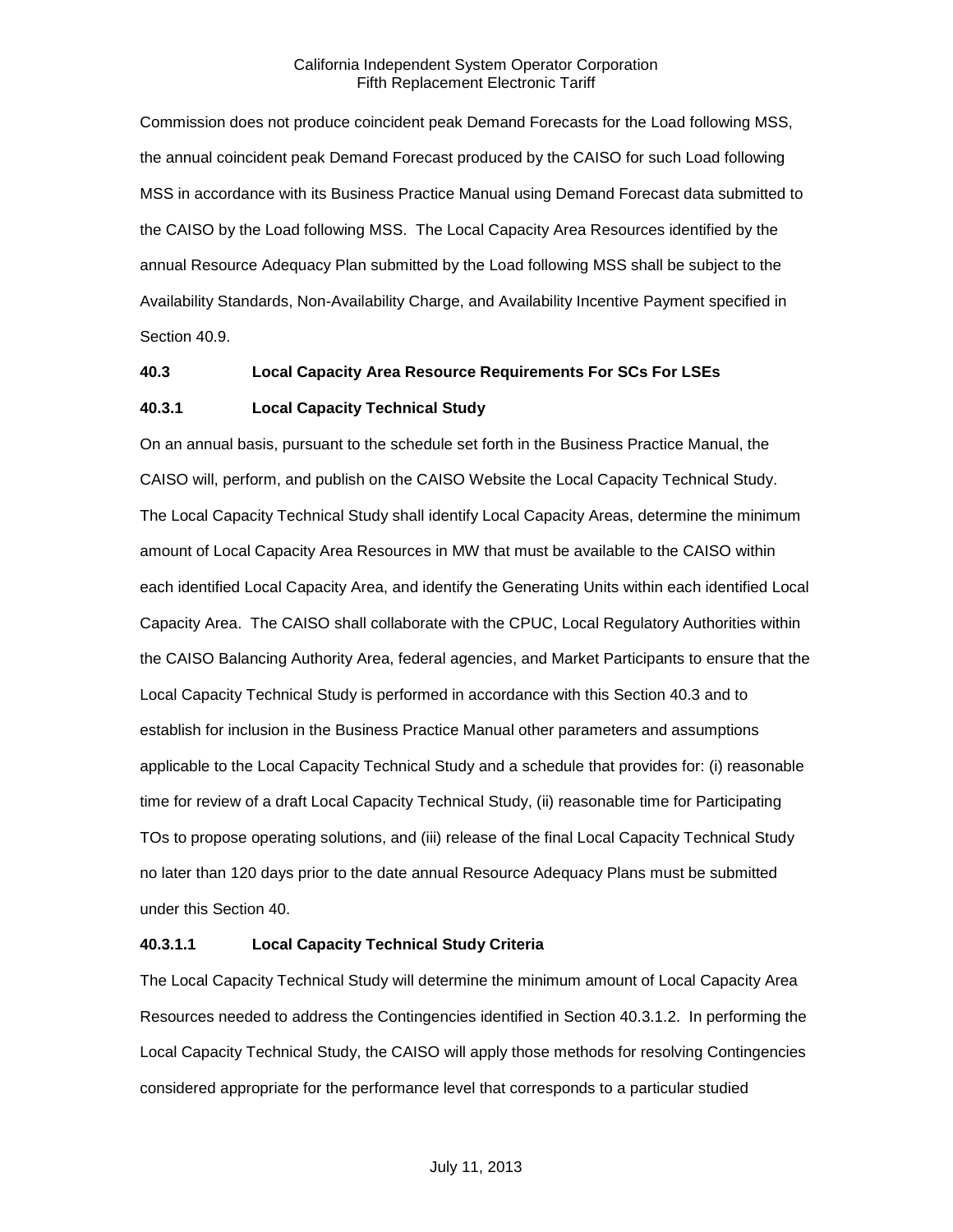Contingency, as provided in NERC Reliability Standards TPL-001-0, TPL-002-0, TPL-003-0, and TPL-004-0, as augmented by CAISO Reliability Criteria in accordance with the Transmission Control Agreement and Section 24.2.1. The CAISO Reliability Criteria shall include:

- (1) Time Allowed for Manual Readjustment: This is the amount of time required for the Operator to take all actions necessary to prepare the system for the next Contingency. This time should not be more than thirty (30) minutes.
- (2) No voltage collapse or dynamic instability shall be allowed for a Contingency in Category D – extreme event (any B1-4 system readjusted (Common Mode) L-2), as listed in Section 40.3.1.2.

## **40.3.1.2 Local Capacity Technical Study Contingencies.**

| The Local Capacity Technical Study shall assess the following |
|---------------------------------------------------------------|
| Contingencies:                                                |
| <b>Contingency Component(s)</b>                               |
| NERC/WECC Performance Level A - No Contingencies              |
| NERC/WECC Performance Level B - Loss of a single element      |
| 1. Generator (G-1)                                            |
| 2. Transmission Circuit (L-1)                                 |
| 3. Transformer (T-1)                                          |
| 4. Single Pole (dc) Line                                      |
| 5. G-1 system readjusted L-1                                  |
| NERC/WECC Performance Level C - Loss of two or more elements  |
| 3. L-1 system readjusted G-1                                  |
| 3. G-1 system readjusted T-1 or T-1 system readjusted G-1     |
| 3. L-1 system readjusted T-1 or T-1 system readjusted L-1     |
| 3. G-1 system readjusted G-1                                  |
| 3. L-1 system readjusted L-1                                  |
| 4. Bipolar (dc) Line                                          |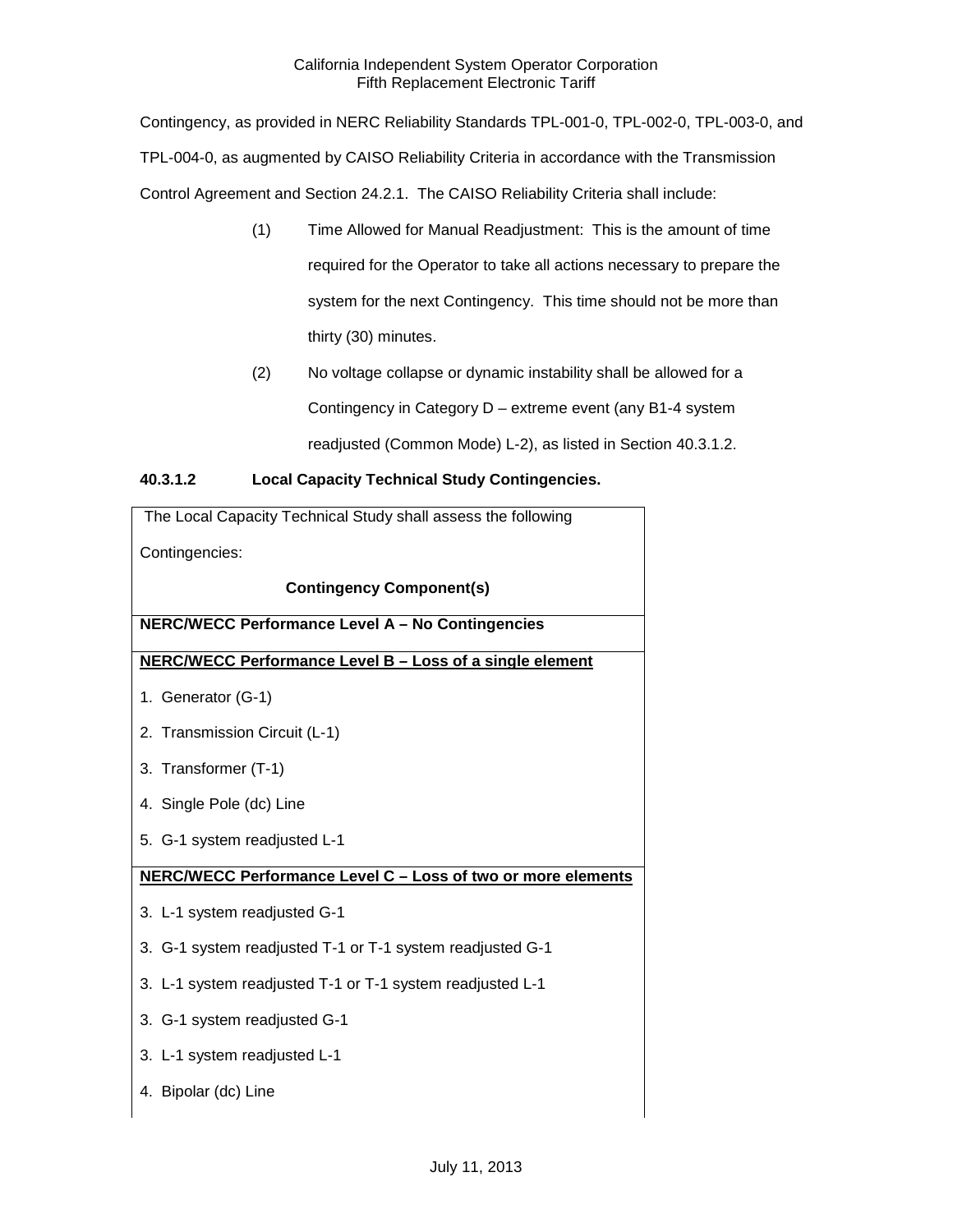5. Two circuits (Common Mode) L-2

WECC-S3. Two generators (Common Mode) G-2

## **D – Extreme event – loss of two or more elements**

Any B1-4 system readjusted (Common Mode) L-2

## <span id="page-12-0"></span>**40.3.2 Allocation Of Local Capacity Area Resource Obligations**

The CAISO will allocate responsibility for Local Capacity Area Resources to Scheduling Coordinators for Load Serving Entities in the following sequential manner:

> (a) The responsibility for the aggregate Local Capacity Area Resources required for all Local Capacity Areas within each TAC Area as determined by the Local Capacity Technical Study will be allocated to all Scheduling Coordinators for Load Serving Entities that serve Load in the TAC Area in accordance with the Load Serving Entity's proportionate share of the LSE's TAC Area Load at the time of the CAISO's annual coincident peak Demand set forth in the annual peak Demand Forecast for the next Resource Adequacy Compliance Year as determined by the California Energy Commission. Expressed as a formula, the allocation of Local Area Capacity Resource obligations will be as follows: (∑ Local Capacity Area MW in TAC Area from the Local Capacity Technical Study) \* (LSE Demand in TAC Area at CAISO annual coincident peak Demand)/(Total TAC Area Demand at the time of CAISO annual coincident peak Demand). This will result in a MW responsibility for each Load Serving Entity for each TAC Area in which the LSE serves Load. The LSE may meet its MW responsibility, as assigned under this Section, for each TAC Area in which the LSE serves Load by procurement of that MW quantity in any Local Capacity Area in the TAC Area.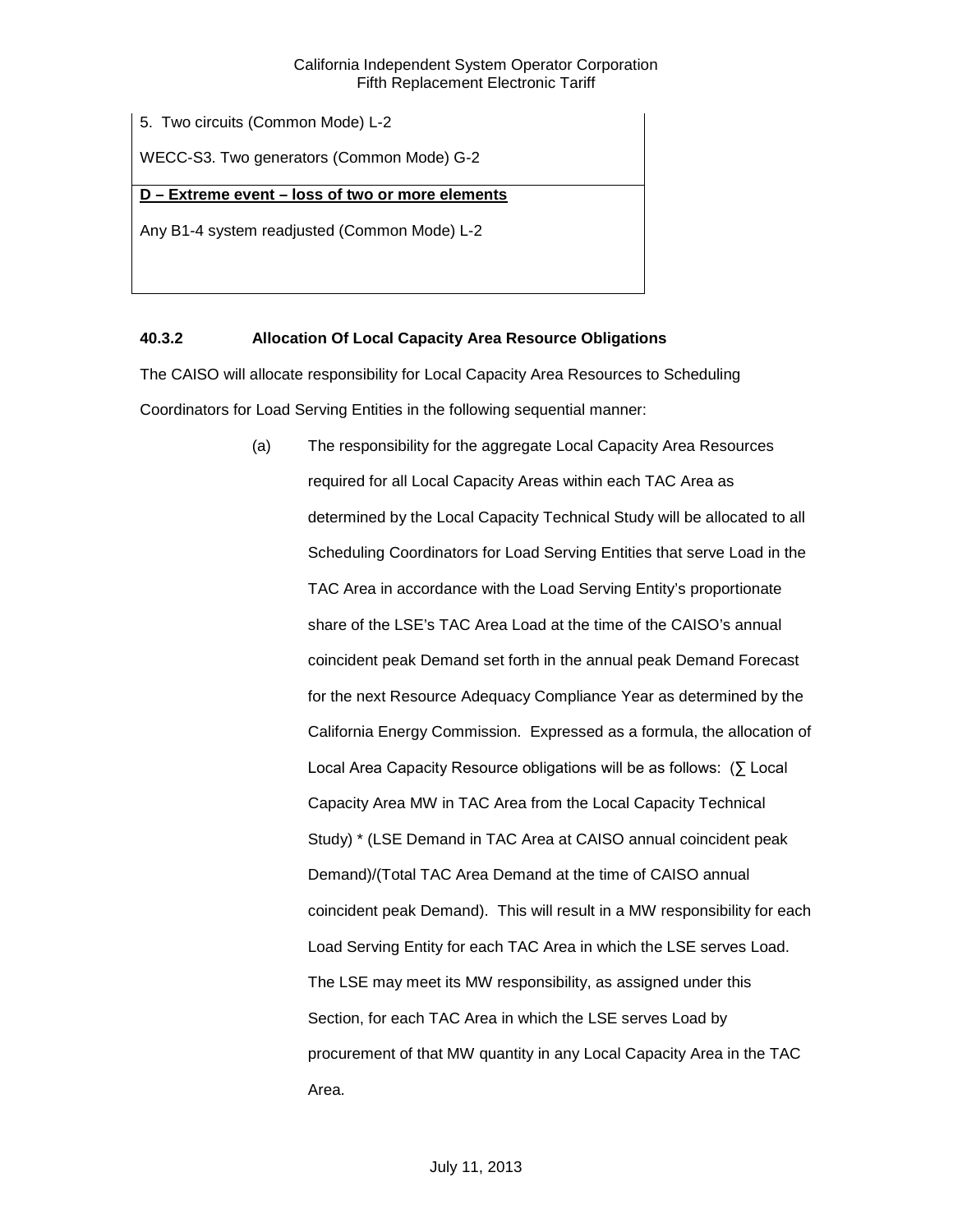- (b) For Scheduling Coordinators for Non-CPUC Load Serving Entities, the Local Capacity Area Resource obligation will be allocated based on Section 40.3.2(a) above.
- (c) For Scheduling Coordinators for CPUC Load Serving Entities, the CAISO will allocate the Local Capacity Area Resource obligation based on an allocation methodology, if any, adopted by the CPUC. However, if the allocation methodology adopted by the CPUC does not fully allocate the total sum of each CPUC Load Serving Entity's proportionate share calculated under Section 40.3.2(a), the CAISO will allocate the difference to all Scheduling Coordinators for CPUC Load Serving Entities in accordance with their proportionate share calculated under 40.3.2(a). If the CPUC does not adopt an allocation methodology, the CAISO will allocate Local Capacity Area Resources to Scheduling Coordinators for CPUC Load Serving Entities based on Section 40.3.2(a).

Once the CAISO has allocated the total responsibility for Local Capacity Area Resources, the CAISO will inform the Scheduling Coordinator for each LSE of the LSE's specific allocated responsibility for Local Capacity Area Resources in each TAC Area in which the LSE serves Load.

#### <span id="page-13-0"></span>**40.3.3 Procurement Of Local Capacity Area Resources By LSEs**

Nothing in this Section 40 obligates any Scheduling Coordinator to demonstrate on behalf of a Load Serving Entity that the Load Serving Entity has procured Local Capacity Area Resources to satisfy capacity requirements for each Local Capacity Area identified in the technical study. Scheduling Coordinators for Load Serving Entities may aggregate responsibilities for procurement of Local Capacity Area Resources. If a Load Serving Entity has procured Local Capacity Area Resources that satisfy generation capacity requirements for Local Capacity Areas, the Scheduling Coordinator for such Load Serving Entity shall include this information in its annual and monthly Resource Adequacy Plan(s).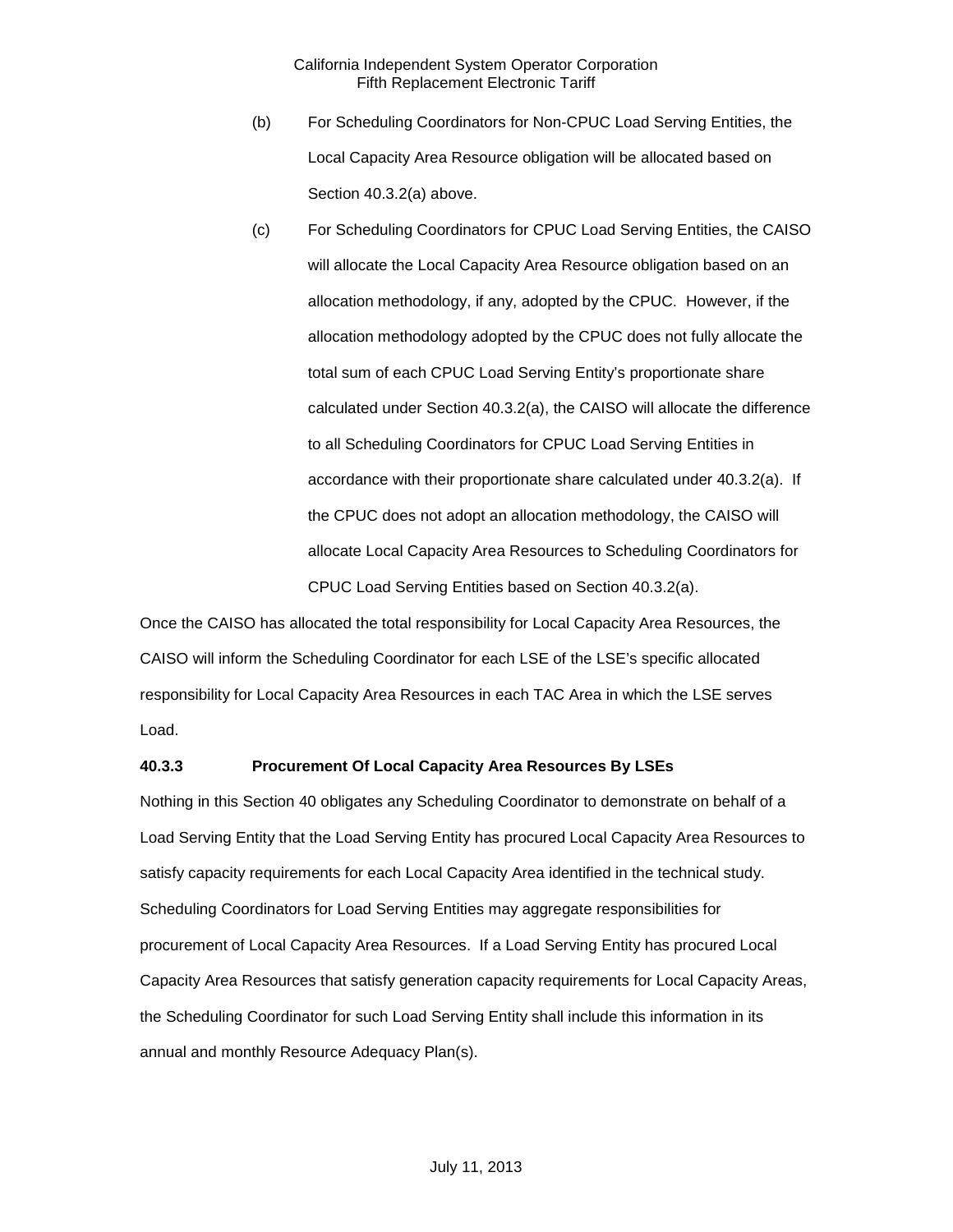## <span id="page-14-0"></span>**40.3.4 [NOT USED]**

## <span id="page-14-1"></span>**40.4 General Requirements On Resource Adequacy Resources**

## <span id="page-14-2"></span>**40.4.1 Eligible Resources And Determination Of Qualifying Capacity**

The CAISO shall use the criteria provided by the CPUC or Local Regulatory Authority to determine and verify, if necessary, the Qualifying Capacity of all Resource Adequacy Resources; however, to the extent a resource is listed by one or more Scheduling Coordinators in their Resource Adequacy Plans, which apply the criteria of more than one Local Regulatory Authority that leads to conflicting Qualifying Capacity values for that resource, the CAISO will accept the methodology that results in the highest Qualifying Capacity value. Only if the CPUC, Local Regulatory Authority, or federal agency has not established any Qualifying Capacity criteria, or chooses to rely on the criteria in this CAISO Tariff, will the provisions of Section 40.8 apply.

#### <span id="page-14-3"></span>**40.4.2 Net Qualifying Capacity Report**

The CAISO shall produce an annual report posted to the CAISO Website on the schedule set forth in the Business Practice Manual that sets forth the Net Qualifying Capacity of all Participating Generators. All other Resource Adequacy Resources may be included in the annual report under Section 40.4.2 upon their request. The Net Qualifying Capacity of any resource included in the annual report, once posted to the CAISO Website, shall not be reduced by the CAISO for the next Resource Adequacy Compliance Year. Any change proposed to be made to a Net Qualifying Capacity value for a resource included in a prior annual report shall be explained, and any test results or analyses underlying the change provided, to the Scheduling Coordinator within ten (10) days of the CAISO's determination that a change to the resource's Net Qualifying Capacity is appropriate, which also must be at least fifteen (15) days prior to the posting on the CAISO Website of the annual report. Any disputes as to the CAISO's determination regarding Net Qualifying Capacity shall be subject to the CAISO ADR Procedures.

## <span id="page-14-4"></span>**40.4.3 General Qualifications For Supplying Net Qualifying Capacity**

Resource Adequacy Resources included in a Resource Adequacy Plan submitted by a Scheduling Coordinator on behalf of a Load Serving Entity serving Load in the CAISO Balancing Authority Area must: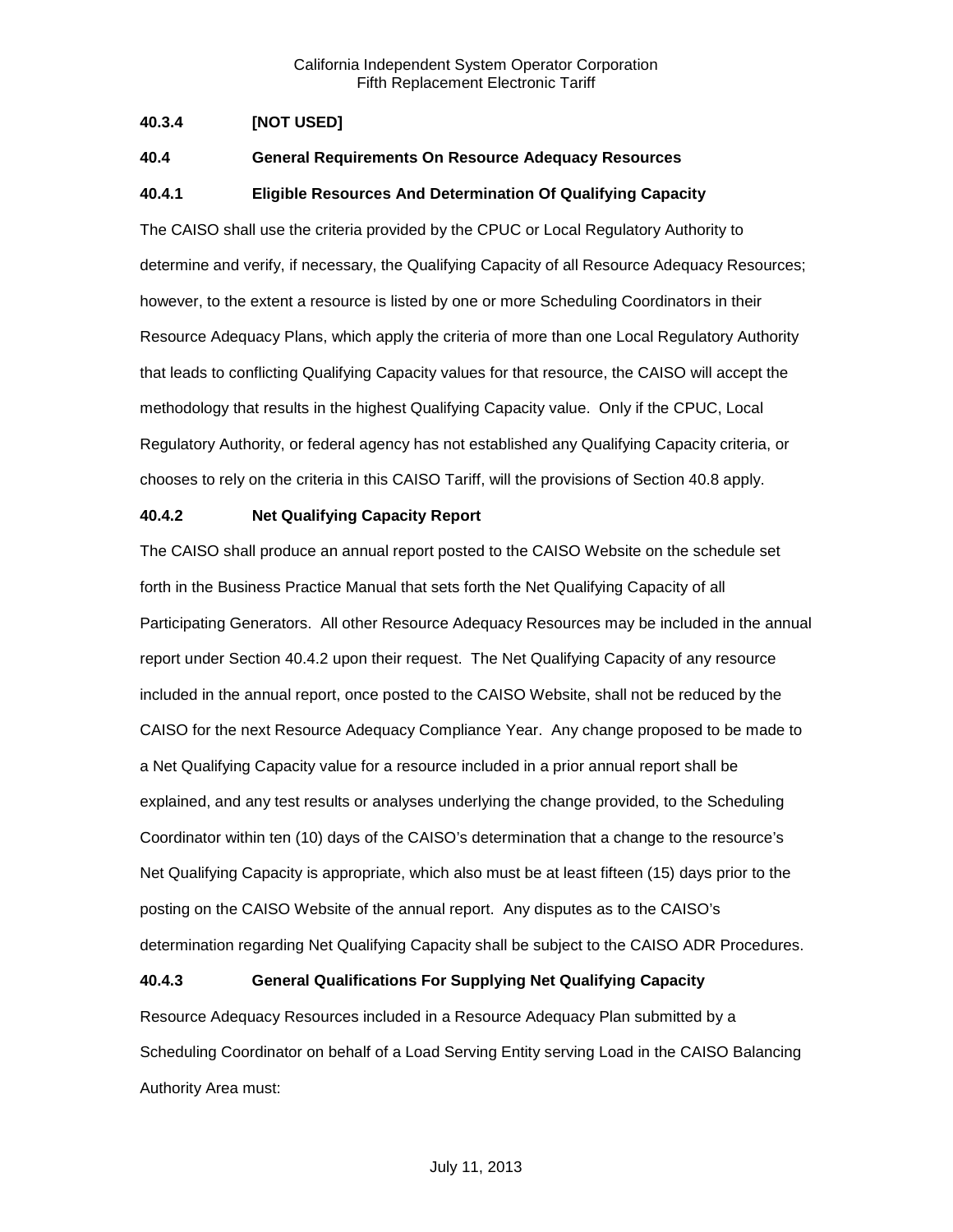- (1) Be available for testing by the CAISO to validate Qualifying Capacity, which can be no less than a resource's PMin even if the resource's contractual Resource Adequacy Capacity is less than its PMin, and determine Net Qualifying Capacity for the next Resource Adequacy Compliance Year;
- (2) Provide any information requested by the CAISO to apply the performance criteria to be adopted by the CAISO pursuant to Section 40.4.5;
- (3) Submit Bids into the CAISO Markets as required by this CAISO Tariff;
- (4) Be in compliance, as of the date that the CAISO performs any testing or otherwise determines Net Qualifying Capacity for the next Resource Adequacy Compliance Year, with the criteria for Qualifying Capacity established by the CPUC, relevant Local Regulatory Authority, or federal agency and provided to the CAISO; and
- (5) Be subject to Sanctions for non-performance as specified in the CAISO Tariff; and
- (6) For a resource with contractual Resource Adequacy Capacity less than PMin, make the PMin available to the CAISO for commitment or dispatch at PMin, subject to Section 11.8 provisions for Bid Cost Recovery, so that the resource's Resource Adequacy Capacity can be utilized as required by this CAISO Tariff.

## <span id="page-15-0"></span>**40.4.4 Reductions For Testing**

In accordance with the procedures specified in the Business Practice Manual, the Generating Unit of a Participating Generator or other Generating Units, System Units or Loads of Participating Loads or Proxy Demand Resources included in a Resource Adequacy Plan submitted by a Scheduling Coordinator on behalf of a Load Serving Entity can have its Qualifying Capacity reduced, for purposes of the Net Qualifying Capacity annual report under Section 40.4.2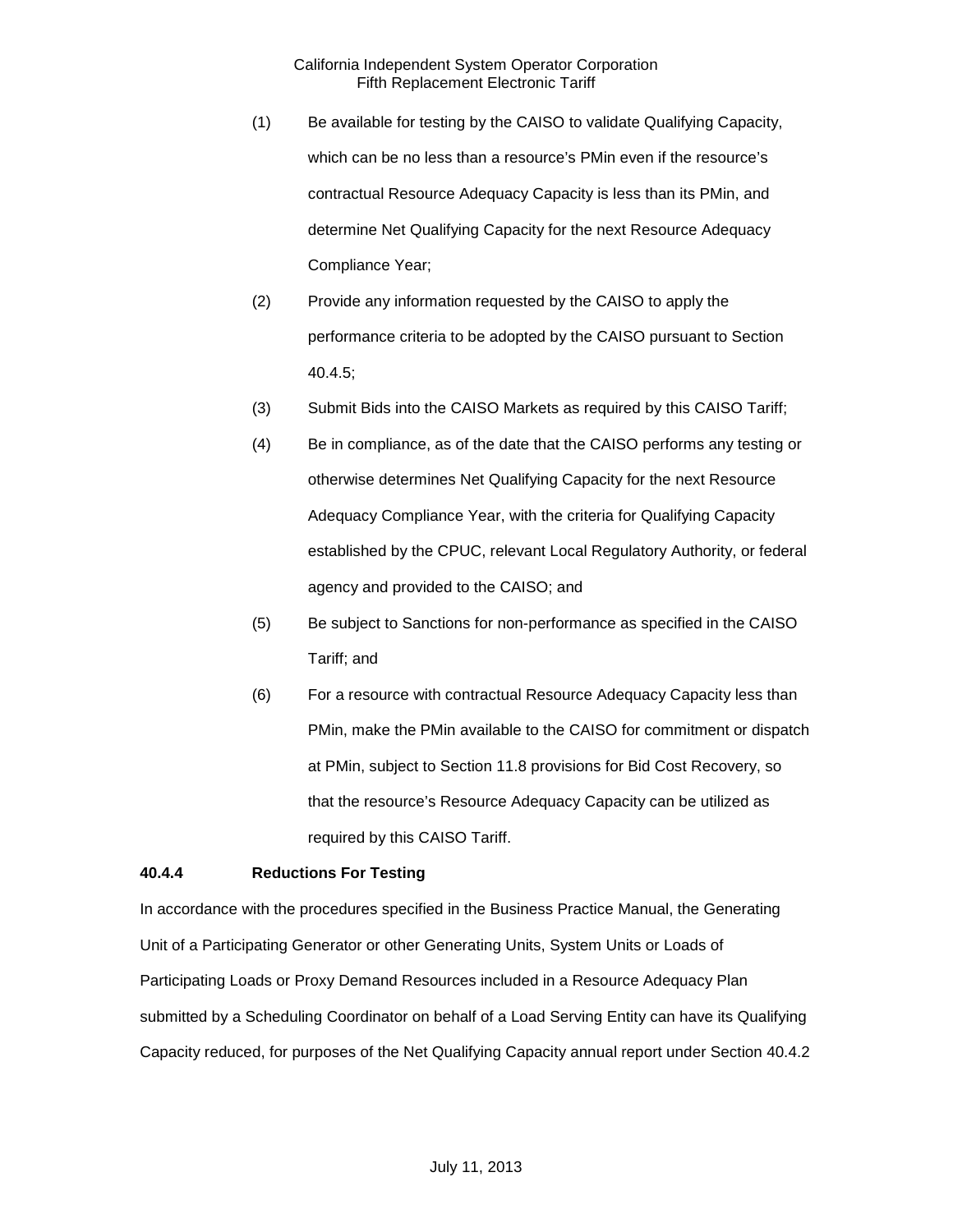for the next Resource Adequacy Compliance Year, if a CAISO testing program determines that it is not capable of supplying the full Qualifying Capacity amount.

#### <span id="page-16-0"></span>**40.4.5 Reductions For Performance Criteria**

No later than 12 months after the effective date of this Section 40, the CAISO will issue a report outlining a proposal with respect to performance criteria for Resource Adequacy Resources. The CAISO will collaborate with the CPUC and other Local Regulatory Authorities to develop the performance criteria to be submitted to FERC. The Scheduling Coordinator for a Resource Adequacy Resource shall provide or make available to the CAISO, subject to the confidentiality provisions of this CAISO Tariff, all documentation requested by the CAISO to determine, develop or implement the performance criteria, including, but not limited to, NERC Generating Availability Data System data.

#### <span id="page-16-1"></span>**40.4.6 Reductions For Deliverability**

## **40.4.6.1 Deliverability Within the CAISO Balancing Authority Area**

In order to determine Net Qualifying Capacity from Resource Adequacy Resources subject to this Section 40.4, the CAISO will determine that a Resource Adequacy Resource is available to serve the aggregate of Load by means of a deliverability study. Documentation explaining the CAISO's deliverability analysis will be posted on the CAISO Website. The deliverability study will be performed annually and shall focus on peak Demand conditions. The results of the deliverability study shall be incorporated into the Net Qualifying Capacity annual report under Section 40.4.2 and will be effective for the next Resource Adequacy Compliance Year. To the extent the deliverability study shows that the Qualifying Capacity is not deliverable to the aggregate of Demand under the conditions studied, the Qualifying Capacity of the Resource Adequacy Resource will be reduced on a MW basis for the capacity that is undeliverable. Resources will be electrically grouped in a manner consistent with the CAISO Deliverability Assessment methodology posted on the CAISO Website. For Resource Adequacy Resources in the same electrical group which have identified deliverability constraints, the Qualifying Capacity of the Resource Adequacy Resources that obtained Full Capacity Deliverability Status or partial deliverability through Section 8.2 of Appendix Y to this CAISO Tariff will be reduced prior to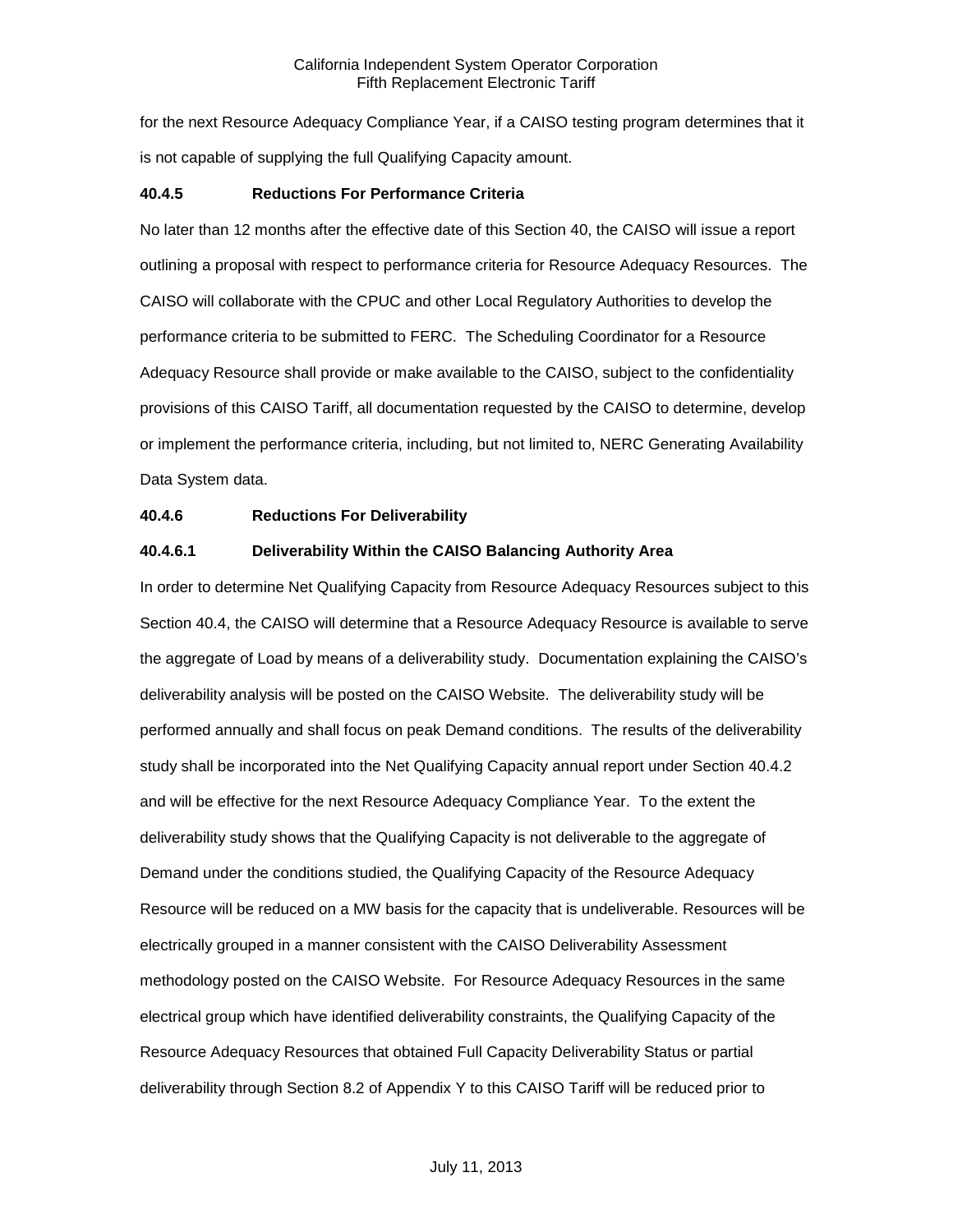reducing the Qualifying Capacity of those resources which were originally provided Full Capacity Deliverability Status pursuant to inclusion in an Interconnection Study Cycle under Appendix Y to this CAISO Tariff.

#### **40.4.6.2 Deliverability of Imports**

#### **40.4.6.2.1 Available Import Capability Assignment Process**

For Resource Adequacy Plans covering any period after December 31, 2007, total Available Import Capability will be assigned on an annual basis for a one-year term to Load Serving Entities serving Load in the CAISO Balancing Authority Area and other Market Participants through their respective Scheduling Coordinators, as described by the following sequence of steps. However, should the CPUC modify by decision its compliance period from January to December of the calendar year to May through April of the calendar year, the CAISO shall extend the effectiveness of the assignment for Resource Adequacy Compliance Year 2008 through April 2009.

Step 1: Determination of Maximum Import Capability on Interties into the CAISO Balancing Authority Area: The CAISO shall establish the Maximum Import Capability for each Intertie into the CAISO Balancing Authority Area, and will post those values on the CAISO Website in accordance with the schedule and process set forth in the Business Practice Manual. Step 2: Determination of Available Import Capability by Accounting for Existing Contracts and Transmission Ownership Rights Held by Out-of- Balancing Authority Area LSEs: For each Intertie, the Available Import Capability will be determined by subtracting from the Maximum Import Capability established in Step 1 for each Intertie the import capability on each Intertie associated with (i) Existing Contracts and (ii) Transmission Ownership Rights held by load serving entities that do not serve Load within the CAISO Balancing Authority Area. The remaining sum of all Intertie Available Import Capability is the Total Import Capability. Total Import Capability shall be used to determine the Load Share Quantity for each Load Serving Entity that serves Load within the CAISO Balancing Authority Area. Step 3: Determination of Existing Contract Import Capability by Accounting for Existing Contracts and Transmission Ownership Rights Held by CAISO Balancing Authority Area LSEs: From the Available Import Capability remaining on each Intertie after Step 2 above,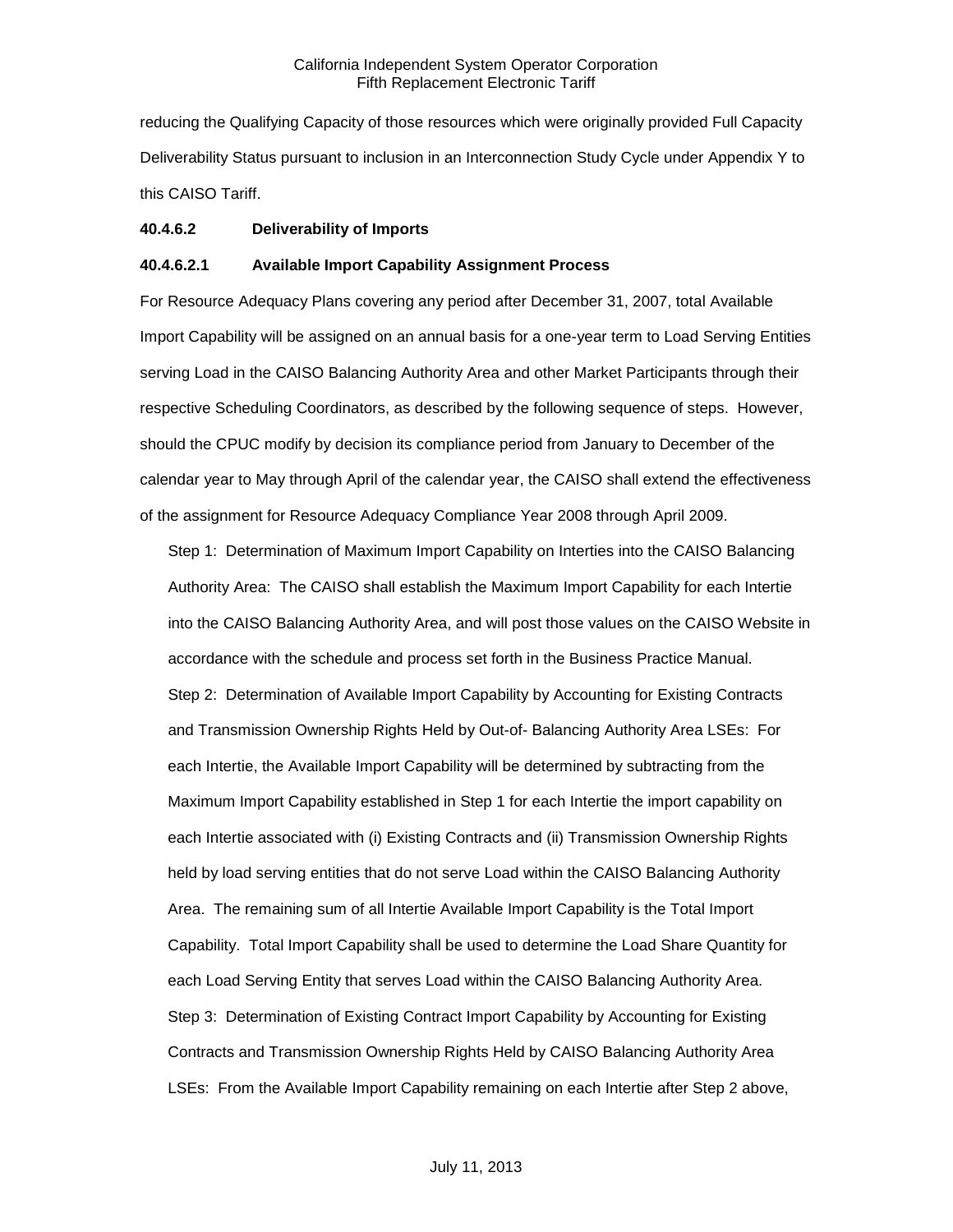Existing Contracts and Transmission Ownership Rights held by Load Serving Entities that serve Load within the CAISO Balancing Authority Area shall be reserved for the holders of such commitments and will not be subject to reduction under any subsequent steps in this Section. The import capability reserved pursuant to this Step 3 is the Existing Contract Import Capability.

Step 4: Assignment of Pre-RA Import Commitments: From the Available Import Capability remaining on each Intertie after reserving Existing Contract Import Capability under Step 3 above, the CAISO will assign to Load Serving Entities serving Load within the CAISO Balancing Authority Area Pre-RA Import Commitment Capability on a particular Intertie based on Pre-RA Import Commitments in effect (where a supplier has an obligation to deliver the Energy or make the capacity available) at any time during the Resource Adequacy Compliance Year for which the Available Import Capability assignment is being performed. The Pre-RA Import Commitment will be assigned to the Intertie selected by the Load Serving Entity during the Resource Adequacy Compliance Year 2007 import capability assignment process, which was required to be based on the Intertie upon which the Energy or capacity from the Pre-RA Import Commitment had been primarily scheduled or, for a Pre-RA Import Commitment without a scheduling history at the time of the Resource Adequacy Compliance Year 2007 import capability assignment process, the primary Intertie upon which the Energy or capacity was anticipated to be scheduled. To the extent a Pre-RA Import Commitment was not presented during the Resource Adequacy Compliance Year 2007 import capability assignment process, the Load Serving Entity shall select the Intertie upon which the Pre-RA Import Commitment is primarily anticipated to be scheduled during the term of the Pre-RA Import Commitment and that selection shall be utilized in future annual Available Import Capability assignment processes. If a Pre-RA Import Commitment submitted on behalf of a LSE with Existing Contract Import Capability is assigned under this Section to the same Intertie on which the LSE holds Existing Contract Import Capability, the Pre-RA Import Commitment will be assumed to deliver over the Existing Contract Import Capability until exhausted, unless the LSE can demonstrate otherwise.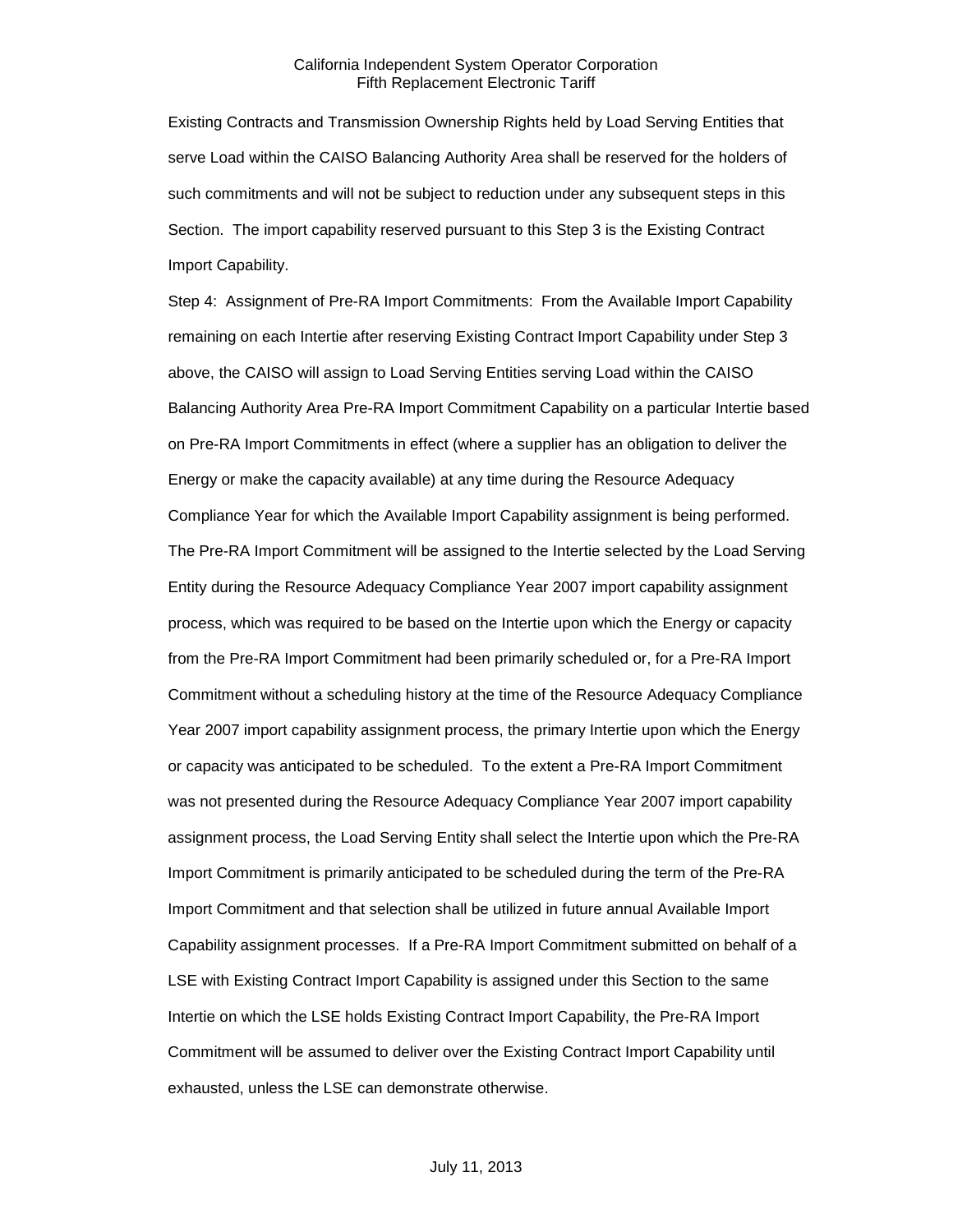To the extent a particular Intertie becomes over requested with Pre-RA Import Commitments due to either Pre-RA Import Commitments not included in the Resource Adequacy Compliance Year 2007 import capability assignment process or changes in system conditions that decrease the Maximum Import Capability of the Intertie, such that the MW represented in all Pre-RA Import Commitments utilizing the Intertie exceed the Intertie's Available Import Capability in excess of that reserved for Existing Contracts and Transmission Ownership Rights under Steps 2 and 3, the Pre-RA Import Commitments will be assigned Pre-RA Import Commitment Capability, based on the Import Capability Load Share Ratio of each Load Serving Entity submitting Pre-RA Import Commitments on the particular Intertie. To the extent this initial assignment of Pre-RA Import Commitment Capability has not fully assigned the Available Import Capability of the particular over requested Intertie, the remaining Available Import Capability on the over requested Intertie will be assigned until fully exhausted based on the Import Capability Load Share Ratio of each Load Serving Entity whose submitted Pre-RA Import Commitment has not been fully satisfied by the previous Import Capability Load Share Ratio assignment iteration. The Available Import Capability assigned pursuant to this Step 4 is the Pre-RA Import Commitment Capability. Step 5: Assignment of Remaining Import Capability Limited by Load Share Quantity: The Total Import Capability remaining after Step 4 will be assigned only to Load Serving Entities serving Load within the CAISO Balancing Authority Area that have not received Existing Contract Import Capability and Pre-RA Import Commitment Capability under Steps 3 and 4, that exceed the Load Serving Entity's Load Share Quantity. Only the MW quantity of any Pre-RA Import Commitment Capability assigned to Existing Contract Import Capability under Step 4 that exceeds the Existing Contract Import Capability on the particular Intertie will be counted for purposes of this Step 5. This Total Import Capability will be assigned until fully exhausted to those Load Serving Entities eligible to receive an assignment under this Step based on each Load Serving Entity's Import Capability Load Share Ratio up to, but not in excess of, its Load Share Quantity. The quantity of Total Import Capability assigned to the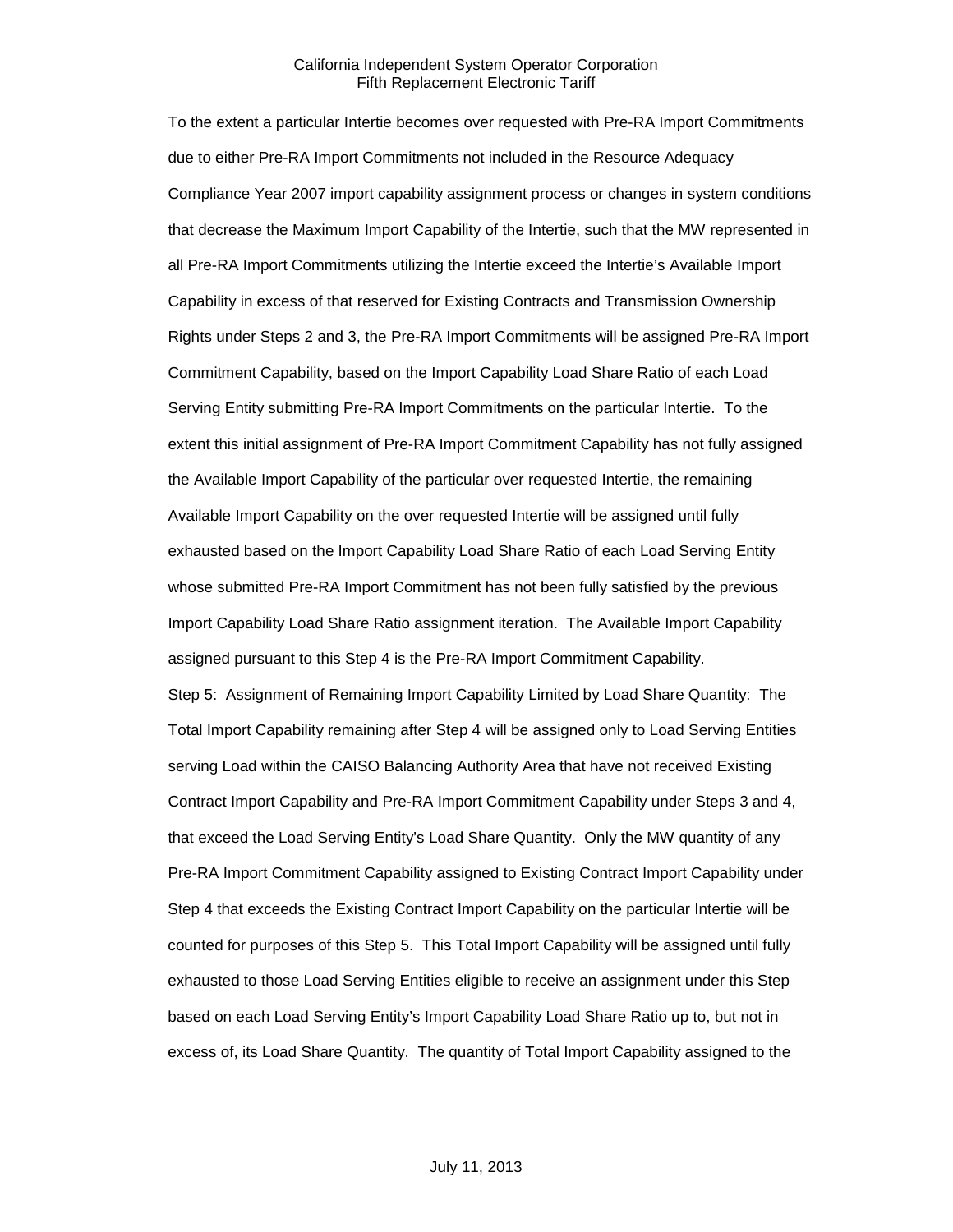Load Serving Entity under this Step is the Load Serving Entity's Remaining Import Capability. This Step 5 does not assign Remaining Import Capability on a specific Intertie. Step 6: CAISO Posting of Assigned and Unassigned Capability: Following the completion of Step 5, the CAISO will post to the CAISO Website, in accordance with the schedule set forth in the Business Practice Manual the following information:

- (a) The Total Import Capability;
- (b) The quantity in MW of Existing Contracts and Transmission Ownership Rights assigned to each Intertie, distinguishing between Existing Contracts and Transmission Ownership Rights held by Load Serving Entities within the CAISO Balancing Authority Area and those held by load serving entities outside the CAISO Balancing Authority Area;
- (c) The aggregate quantity in MW, and identity of the holders, of Pre-RA Import Commitments assigned to each Intertie; and
- (d) The aggregate quantity in MW of Available Import Capability after Step 4, the identity of the Interties with Available Import Capability, and the MW quantity of Available Import Capability on each such Intertie.

Step 7: CAISO Notification of LSE Assignment Information: Following the completion of Step 5, in accordance with the schedule set forth in the Business Practice Manual, the CAISO will notify the Scheduling Coordinator for each Load Serving Entity of:

- (a) The Load Serving Entity's Import Capability Load Share;
- (b) The Load Serving Entity's Load Share Quantity; and
- (c) The amount of, and Intertie on which, the Load Serving Entity's Existing Contract Import Capability and Pre-RA Import Commitment Capability, as applicable, has been assigned; and
- (d) The Load Serving Entity's Remaining Import Capability.

Step 8: Transfer of Import Capability: In accordance with the schedule set forth in the Business Practice Manual, a Load Serving Entity shall be allowed to transfer some or all of its Remaining Import Capability to any other Load Serving Entity or Market Participant. The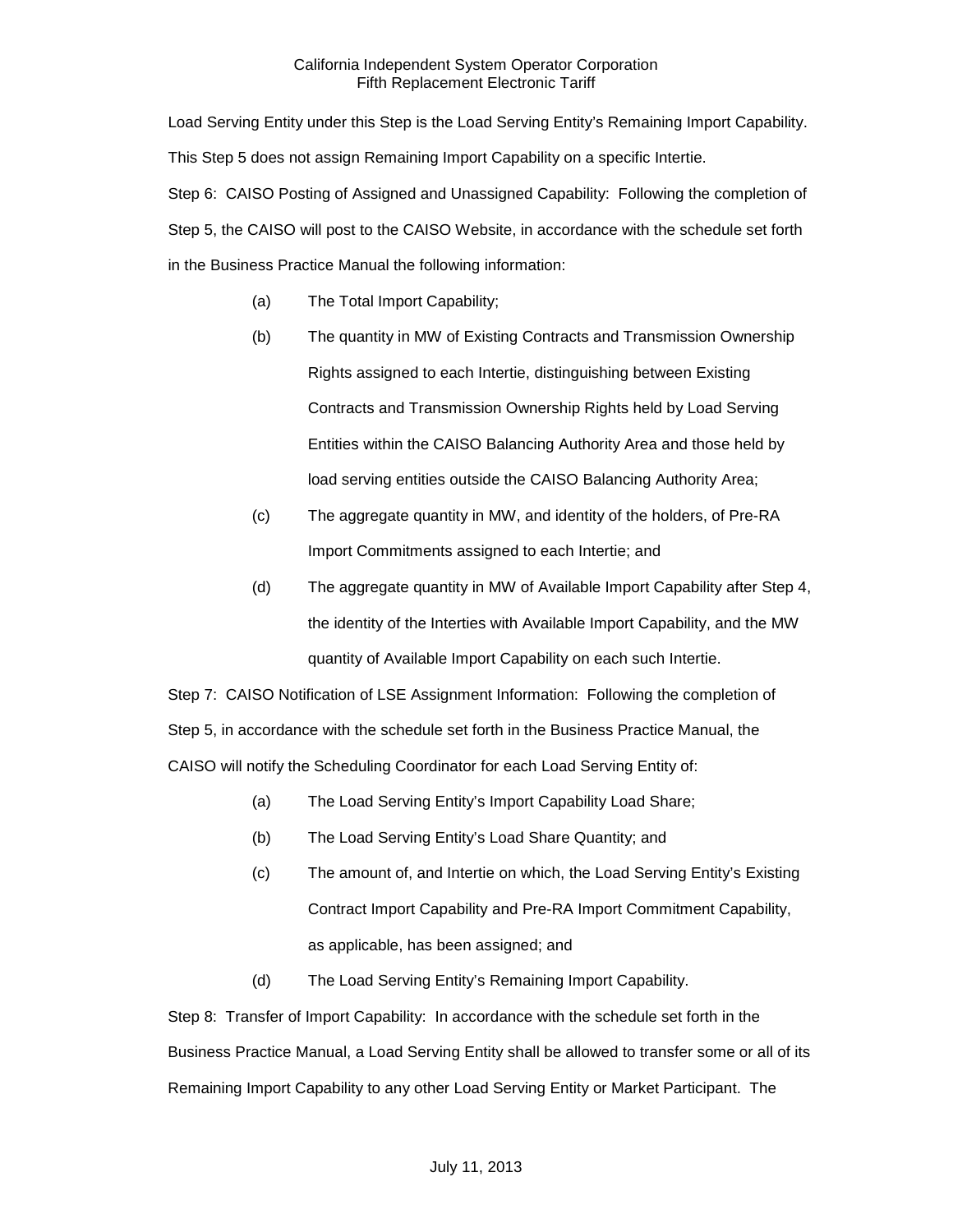CAISO will accept transfers among LSEs and Market Participants only to the extent such transfers are reported to the CAISO, in accordance with the schedule set forth in the Business Practice Manual and through the CAISO's Import Capability Transfer Registration Process, by the entity receiving the Remaining Import Capability who must set forth (1) the name of the counter-parties, (2) the MW quantity, (3) term of transfer, and (4) price on a per MW basis. The CAISO will post to the CAISO Website by August 8, 2007 for Resource Adequacy Compliance Year 2008 and for subsequent Resource Adequacy Compliance Years in accordance with the schedule set forth in the Business Practice Manual the information on transfers of Remaining Import Capability received under this Step 8. Step 9: Initial Scheduling Coordinator Request to Assign Remaining Import Capability by Intertie: In accordance with the schedule set forth in the Business Practice Manual, the Scheduling Coordinator for each Load Serving Entity or Market Participant shall notify the CAISO of its request to assign its post-trading Remaining Import Capability on a MW basis per available Intertie. Total requests for assignment of Remaining Import Capability by a Scheduling Coordinator cannot exceed the sum of the post-traded Remaining Import Capability of its Load Serving Entities. The CAISO will honor the requests to the extent an Intertie has not been over requested. If an Intertie is over requested, the requests for Remaining Import Capability on that Intertie will be assigned based on each Load Serving Entity's Import Capability Load Share Ratio in the same manner as set forth in Step 4. A Market Participant without an Import Capability Load Share will be assigned the Import Capability Load Share equal to the average Import Capability Load Share of those Load Serving Entities from which it received transfers of Remaining Import Capability. Step 10: CAISO Notification of Initial Remaining Import Capability Assignments and Unassigned Capability: In accordance with the schedule set forth in the Business Practice Manual, the CAISO will:

> (a) Notify the Scheduling Coordinator for each Load Serving Entity or Market Participant of the Load Serving Entity or Market Participant's accepted request(s) for assigning Remaining Import Capability under Step 9;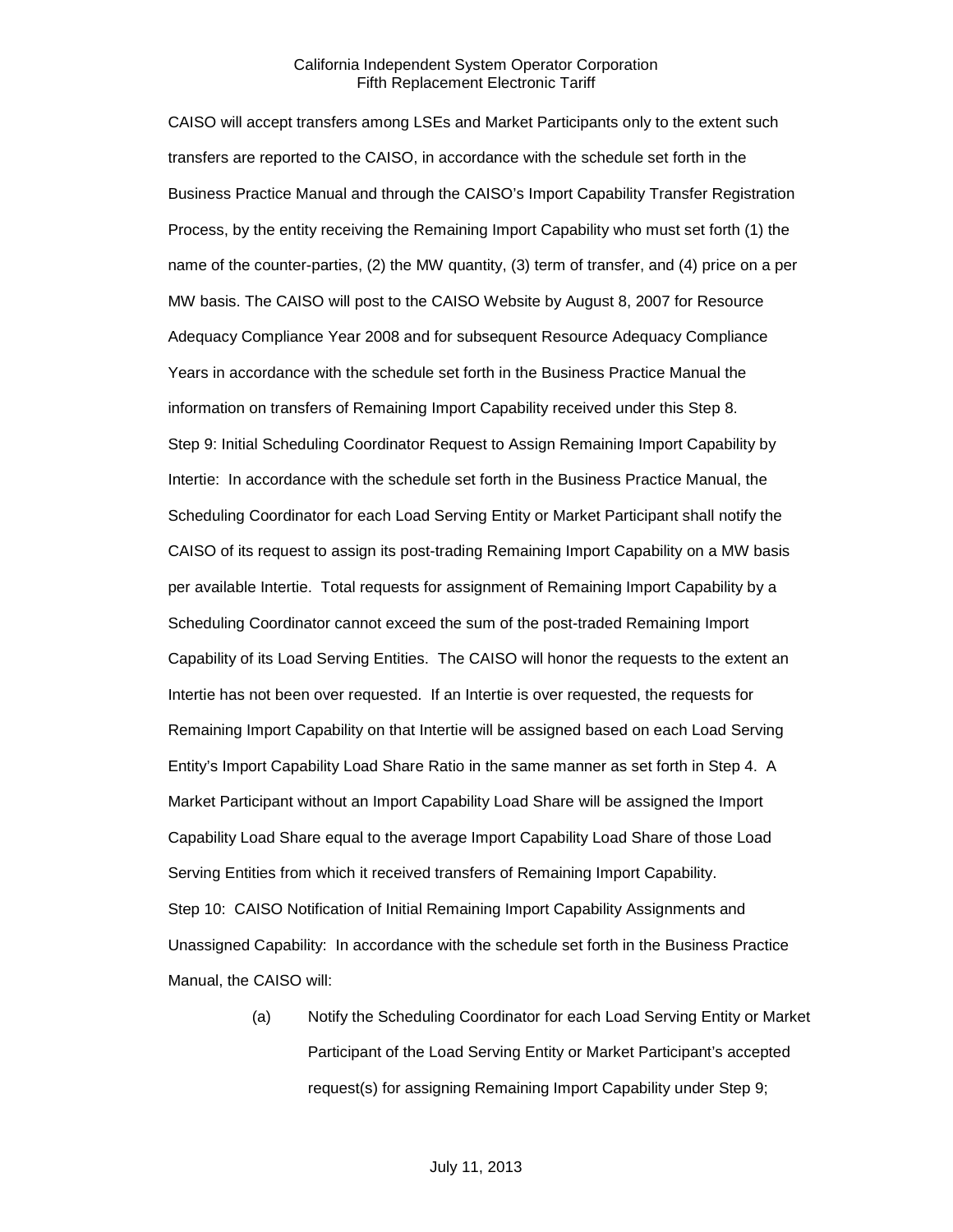- (b) Publish on the CAISO Website aggregate unassigned Available Import Capability, if any, the identity of the Interties with unassigned Available Import Capability, and the MW quantity of Available Import Capability, on each such Intertie; and
- (c) Issue a Market Notice to advise the Scheduling Coordinator for each Load Serving Entity or Market Participant that Step 10 is complete and to specify the time at which the ISO will begin accepting requests for the Remaining Import Capability for Step 11.

Step 11: Secondary Scheduling Coordinator Request to Assign Remaining Import Capability by Intertie: To the extent Remaining Import Capability remains unassigned as disclosed by Step 10, in accordance with the schedule set forth in the Business Practice Manual, Scheduling Coordinators for Load Serving Entities or Market Participants shall notify the CAISO of their requests to assign any Remaining Import Capability on a MW per available Intertie basis. Step 10 must be completed before a Scheduling Coordinator may submit a request under this step for any Remaining Import Capability. Any requests received prior to the time stated in the Market Notice issued at the completion of Step 10 will not be honored by the ISO. The CAISO will honor the timely requests received to the extent an Intertie has not been over requested. If an Intertie is over requested, the requests on that Intertie will be assigned based on each Load Serving Entity or Market Participant's Import Capability Load Share Ratio, as used in Steps 4 and 9.

Step 12: Notification of Secondary Remaining Import Capability Assignments and Unassigned Capability: In accordance with the schedule set forth in the Business Practice Manual, the CAISO will:

- (a) Notify the Scheduling Coordinator for each Load Serving Entity or Market Participant of the Load Serving Entity or Market Participant's accepted request(s) for assigning Remaining Import Capability under Step 11;
- (b) Publish on the CAISO Website unassigned aggregate Available Import Capability, if any, the identity of the Interties with Available Remaining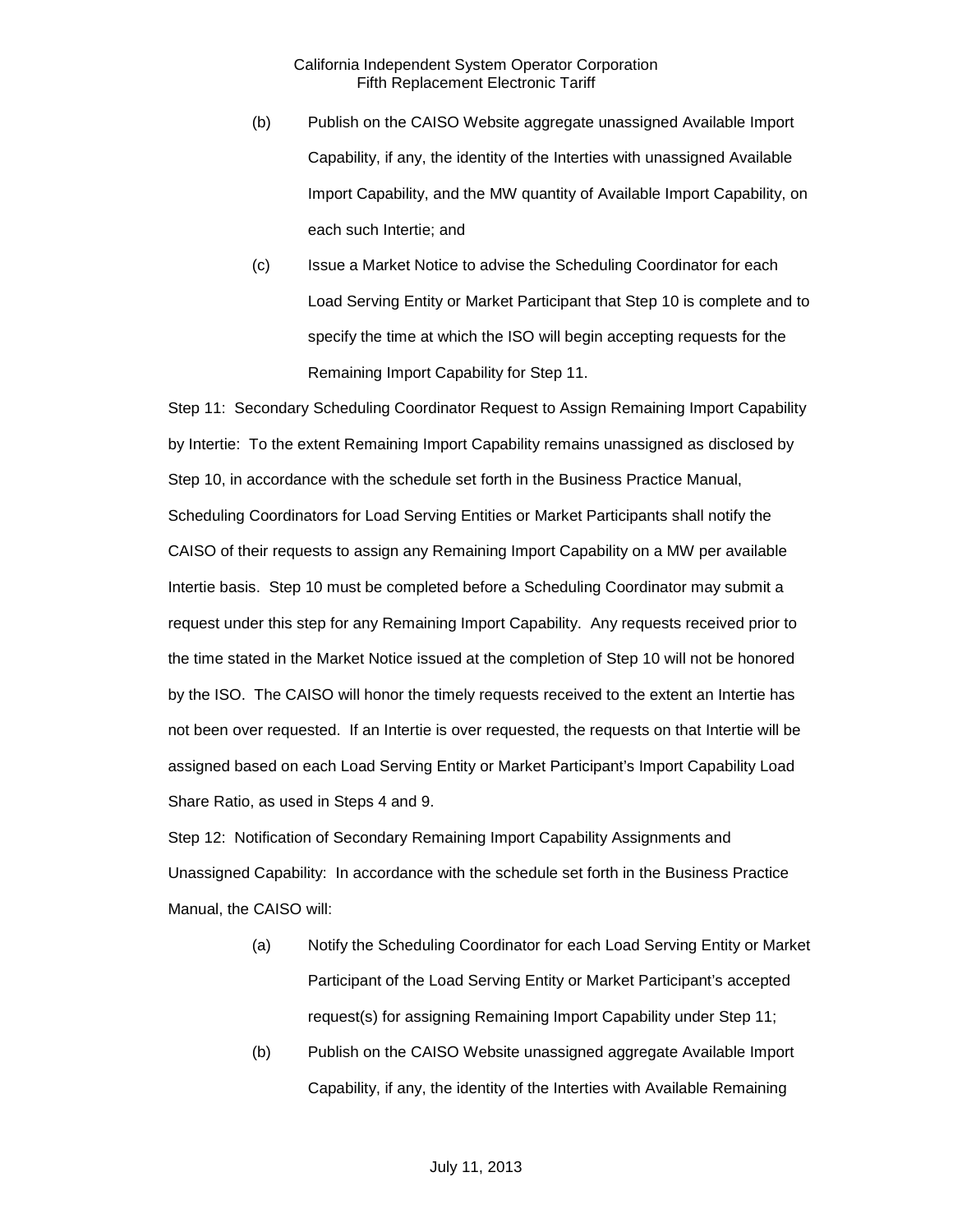Import Capability, and the MW quantity of Availability Import Capability on each such Intertie; and

# (c) Issue a Market Notice to advise the Scheduling Coordinator for each Load Serving Entity or Market Participant that Step 12 is complete and to specify the time at which the ISO will begin accepting requests for the Balance of Year Unassigned Available Import Capability for Step 13.

Step 13: Requests for Balance of Year Unassigned Available Import Capability: To the extent total Available Import Capability remains unassigned as disclosed by Step 12, Scheduling Coordinators for Load Serving Entities or Market Participants may notify the CAISO of a request for unassigned Available Import Capability on a specific Intertie on a per MW basis. Step 12 must be completed before a Scheduling Coordinator may submit a request under this step for any remaining unassigned Import Capability. Any requests received prior to the time stated in the Market Notice issued at the completion of Step 12 will not be honored by the ISO. Each request must include the identity of Load Serving Entity or Market Participant on whose behalf the request is made. The CAISO will accept only two (2) requests per calendar week from any Scheduling Coordinator on behalf of a single Load Serving Entity or other Market Participant. The CAISO will honor timely requests in priority of the time requests from Scheduling Coordinators were received until the Intertie is fully assigned and without regard to any Load Serving Entity's Load Share Quantity. Any honored request shall be for the remainder of the Resource Adequacy Compliance Year; however, any notification by the CAISO of acceptance of the request in accordance with this Section after the 20th calendar day of any month shall not be permitted to be included in the Load Serving Entity's Resource Adequacy Plan submitted in the same month as the acceptance. The CAISO shall provide an electronic means, either through the Import Capability Transfer Registration Process or otherwise, of notifying the Scheduling Coordinator of the time the request was deemed received by the CAISO and, within seven (7) days of receipt of the request, whether the request was honored. If honored, it shall be the responsibility of the Scheduling Coordinator and its Load Serving Entity to notify the CPUC or applicable Local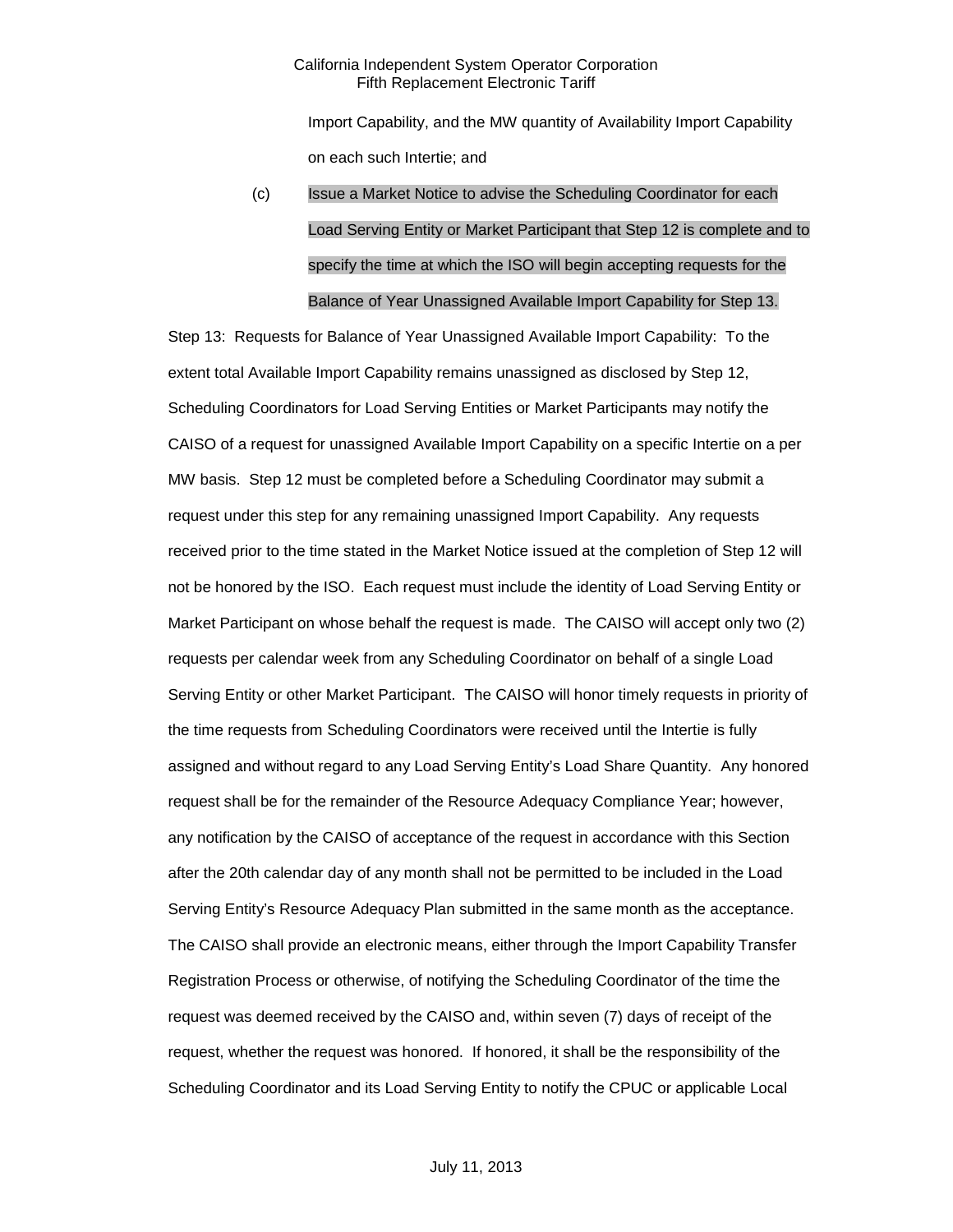Regulatory Authority of the acceptance of the request for unassigned Available Import Capability. If the request is not honored because the Intertie requested was fully assigned, the request will be deemed rejected and the Scheduling Coordinator, if it still seeks to obtain unassigned Available Import Capability, will be required to submit a new request for unassigned Available Import Capability on a different Intertie. The CAISO will update on its website the list of unassigned Available Import Capability by Intertie in accordance with the schedule set forth in the Business Practice Manual.

This multi-step process for assignment of Total Import Capability does not guarantee or result in any actual transmission service being assigned and is only used for determining the import capability that can be credited towards satisfying the Reserve Margin of a Load Serving Entity under this Section 40. Upon the request of the CAISO, Scheduling Coordinators must provide the CAISO with information on Pre-RA Import Commitments and any transfers or sales of assigned Total Import Capability.

## **40.4.6.2.2 Bilateral Import Capability Transfers and Registration Process**

#### **40.4.6.2.2.1 Eligibility Registration for Bilaterial Import Capability Transfers**

To be eligible to engage in any bilateral assignment, sale, or other transfer of Remaining Import Capability under Step 8 of Section 40.4.6.2.1 or Section 40.4.6.2.2.2 or Existing Contract Import Capability, and Pre-RA Import Commitment Capability under Section 40.6.2.2.2, a Load Serving Entity or other Market Participant must provide the CAISO through the Import Capability Transfer Registration Process the following information:

- (a) Name of the Load Serving Entity or Market Participant
- (b) E-mail contact information

The CAISO will post to the CAISO Website the information received under this Section on a monthly basis in accordance with the schedule set forth in the Business Practice Manual. Any assignment, sale, or other transfer of Existing Contract Import Capability, Pre-RA Import Commitment Capability, or Remaining Import Capability may only be made by or to a Load Serving Entity or Market Participant whose information received under this Section has been posted to the CAISO Website prior to the date of the assignment, sale, or other transfer of the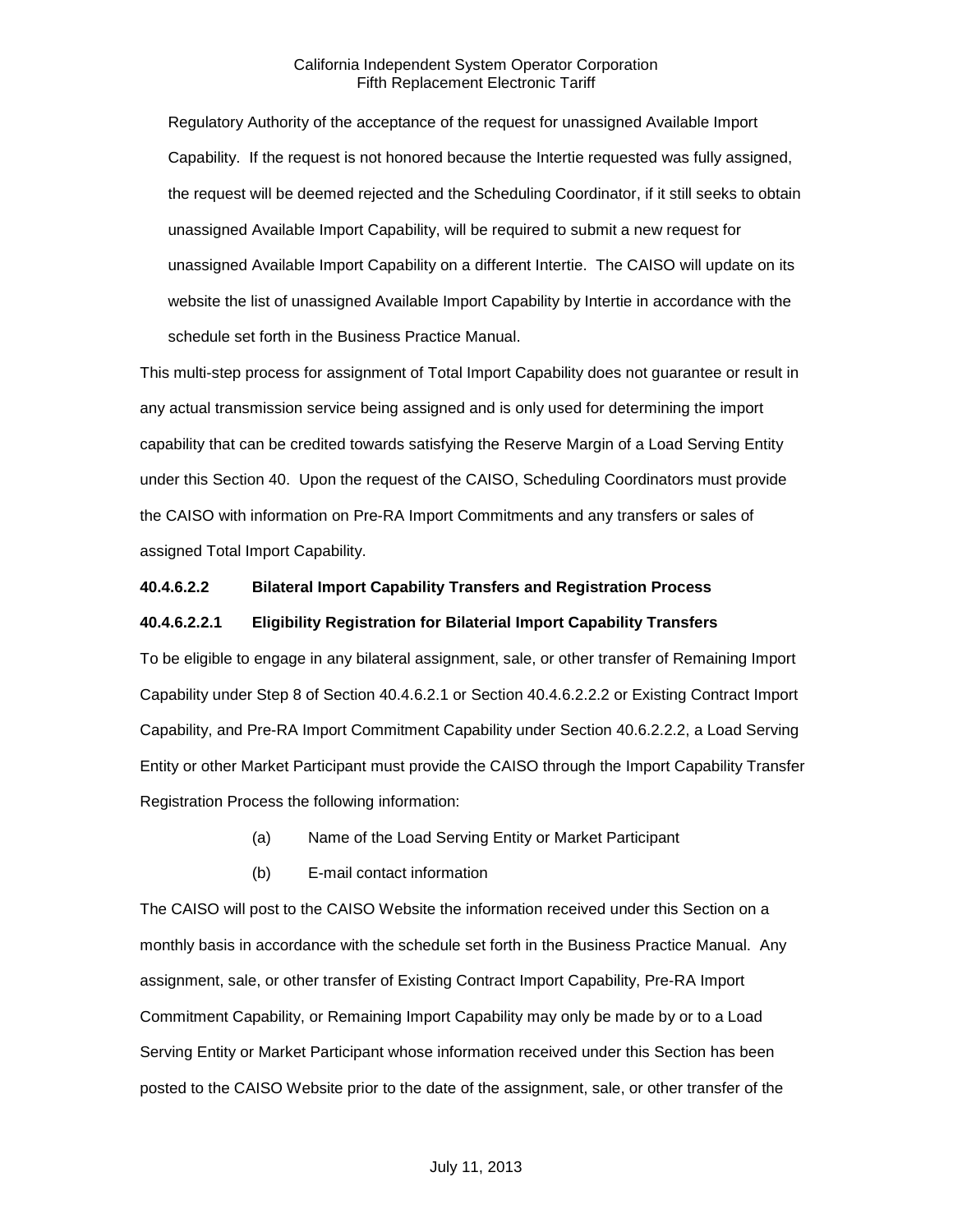Existing Contract Import Capability, Pre-RA Import Commitment Capability, or Remaining Import Capability. It shall be the exclusive responsibility of the Scheduling Coordinator for the Load Serving Entity or Market Participant to ensure that the information posted to the CAISO Website under this Section is accurate and up to date.

## **40.4.6.2.2.2 Reporting Process for Bilateral Import Capability Transfers**

This Section shall apply to all transfers of Existing Contract Import Capability, Pre-RA Import Commitment Capability, or Remaining Import Capability other than that provided for in Step 8 of Section 40.4.6.2.1. Any Load Serving Entity or other Market Participant that has obtained Existing Contract Import Capability, Pre-RA Import Commitment Capability, or Remaining Import Capability may assign, sell, or otherwise transfer such Existing Contract Import Capability, Pre-RA Import Commitment Capability, or Remaining Import Capability in MW increments. The import capability subject to each transfer shall remain on the Intertie assigned pursuant to Section 40.4.6.2.1.

The Scheduling Coordinator for the Load Serving Entity or Market Participant receiving the transferred Existing Contract Import Capability, Pre-RA Import Commitment Capability, or Remaining Import Capability must report the transfer to the CAISO through the CAISO's Import Capability Transfer Registration Process by providing the following information:

- (a) Identity of the counter-party(ies);
- (b) The MW quantity;
- (c) The Intertie on which the Existing Contract Import Capability, Pre-RA Import Commitment Capability, or Remaining Import Capability was assigned;
- (d) Term of the transfer;
- (e) Price on a per MW basis; and
- (f) Whether the import capability assignment being transferred is Existing Contract Import Capability, Pre-RA Import Commitment Capability, or Remaining Import Capability.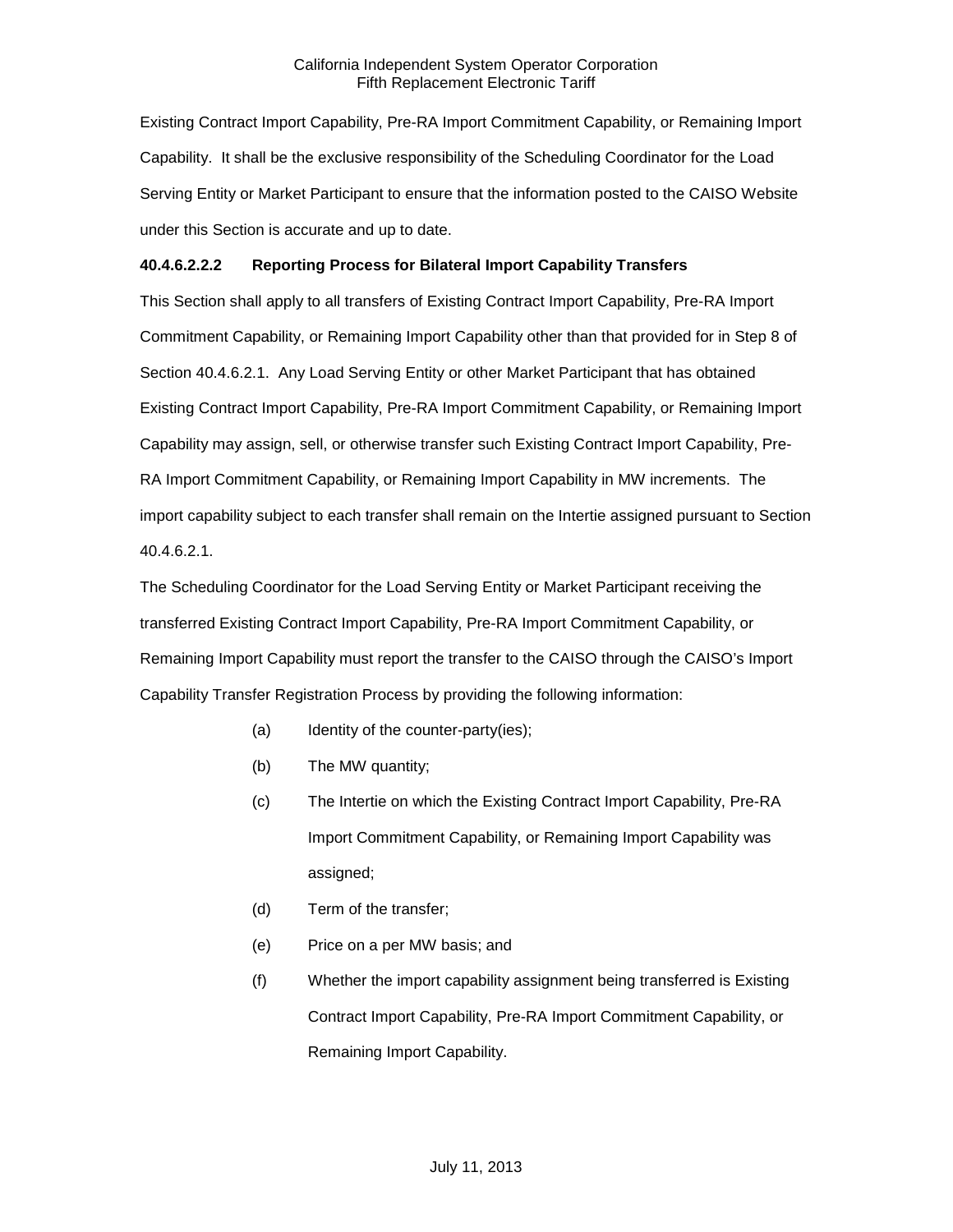The CAISO will promptly post to the CAISO Website the information on transfers received under this Section except for the information received pursuant to subpart (f) of this Section. On a quarterly basis, the CAISO shall also report to FERC the transfer information received under this Section and Step 8 of Section 40.4.6.2.1. Transfer information received in accordance with this Section after the 20th calendar day of any month shall not be permitted to be included in the Load Serving Entity's Resource Adequacy Plan submitted in the same month as the transfer submission.

## **40.4.6.2.2.3 Other Import Capability Information Postings**

The CAISO will post to the CAISO Website on a monthly basis in accordance with the schedule set forth in the Business Practice Manual, for each Intertie, the holder and that holder's quantity in MW of import capability assigned on the particular Intertie as of the reporting date.

The CAISO will also post to the CAISO Website following submission of the annual Resource Adequacy Plans under Sections 40.2.1.1, 40.2.2.4, 40.2.3.4, and 40.2.4, for each Intertie, by a "yes" or "no" designation, whether each holder of import capability assigned on the particular Intertie has fully included the assigned import capability in the holder's annual Resource Adequacy Plans.

## **40.4.6.3 Deliverability of Distributed Generation**

The CAISO will perform an annual Deliverability Assessment, as described in Section 40.4.6.3.1, to determine MW quantities of Potential DGD at specific Nodes of the CAISO Controlled Grid for assigning Deliverability Status to Distributed Generation Facilities interconnected or seeking interconnection to the Distribution System of a Utility Distribution Company or a Metered Subsystem pursuant to the interconnection procedures of the Utility Distribution Company or Metered Subsystem, where such interconnection and Potential Deliverability Status can be provided:

- (i) without any additional Delivery Network Upgrades (although Reliability Network Upgrades, Distribution Upgrades or other mitigation may be needed);
- (ii) without the need for the CAISO to conduct any further Deliverability Assessment; and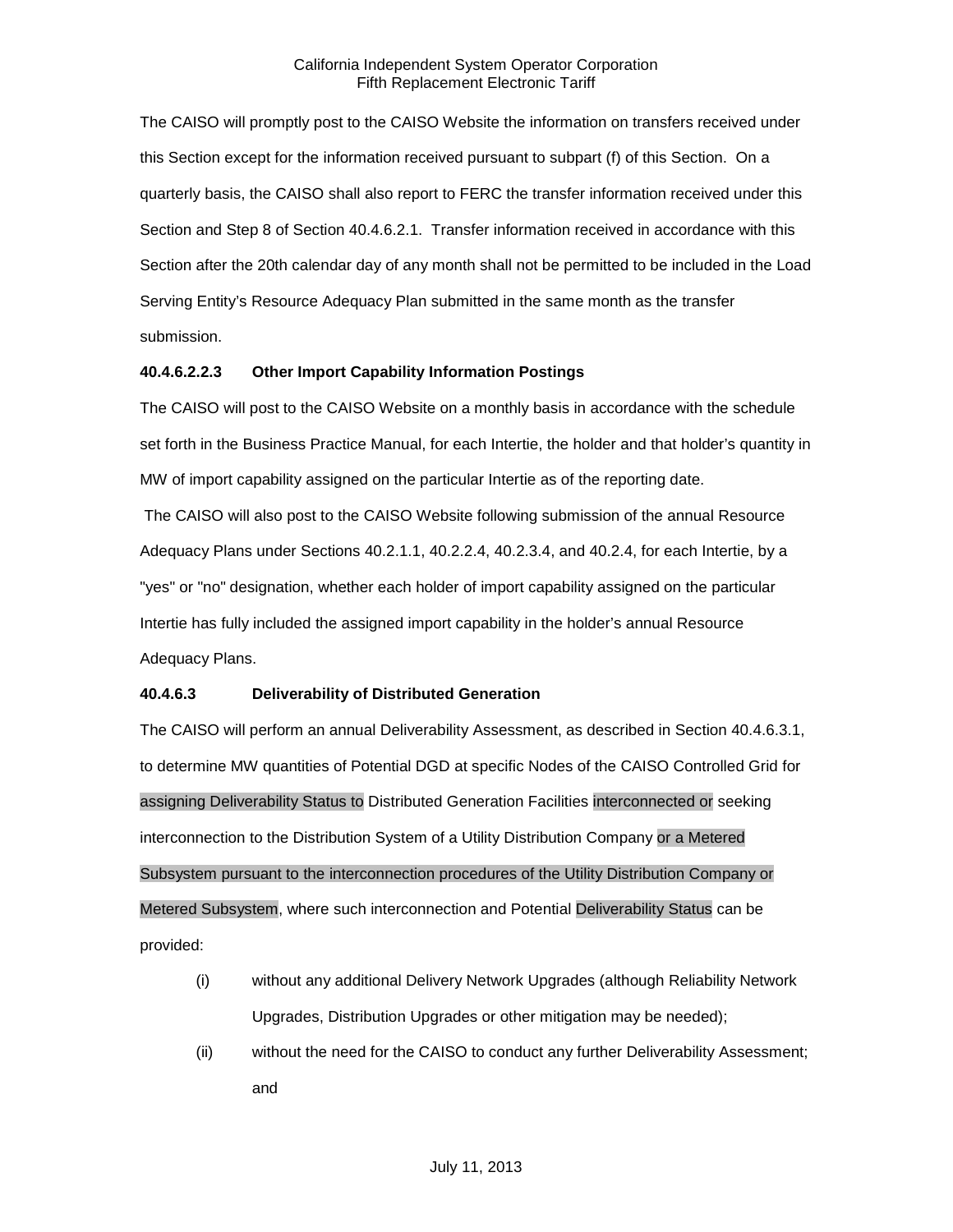(iii) without degrading the Deliverability Status of Generation in Commercial Operation, proposed Generating Facilities in the CAISO Interconnection queue, or the Distributed Generation Facilities of interconnection customers who have previously requested Full Capacity or Partial Capacity Deliverability Status.

Following the CAISO's publication of the nodal Potential DGD quantities resulting from the Deliverability Assessment, applicable Utility Distribution Companies and Metered Subsystems will assign Full Capacity Deliverability Status or Partial Capacity Deliverability Status to specific Distributed Generation Facilities pursuant to the rules set forth in Section 40.4.6.3.2.

This Section 40.4.6.3 is intended to supplement, and not to preclude or limit, the ability of an interconnection customer for a Distributed Generation Facility to seek and receive Full Capacity Deliverability Status or Partial Capacity Deliverability Status through applicable interconnection procedures. Nothing in this Section 40.4.6.3 is intended to relieve the interconnection customer for a Distributed Generation Facility from the requirements to request and achieve interconnection to the Distribution System through the applicable interconnection procedures. In addition, the amount of Resource Adequacy Capacity a Distributed Generation Facility may provide in any given Resource Adequacy Compliance Year is subject to the CAISO's annual Net Qualifying Capacity determination, as specified in Section 40.4.6.1.

#### **40.4.6.3.1 Deliverability Assessment to Determine Potential DGD**

This Section describes the annual DG Deliverability Assessment the CAISO will perform to determine nodal MW amounts of Potential DGD available to Utility Distribution Companies and Metered Subsystems for assigning Deliverability Status to Distributed Generation Facilities in accordance with Section 40.4.6.3.2. The DG Deliverability Assessment and its results will be based on the assumption that the Distributed Generation Facilities that are eventually assigned Deliverability Status under Section 40.4.6.3 complete all requirements for interconnection to the Distribution System under the applicable interconnection process and that these Distributed Generation Facilities will be supported by needed Reliability Network Upgrades, Distribution Upgrades or other mitigation that would be needed to safely and reliably interconnect to the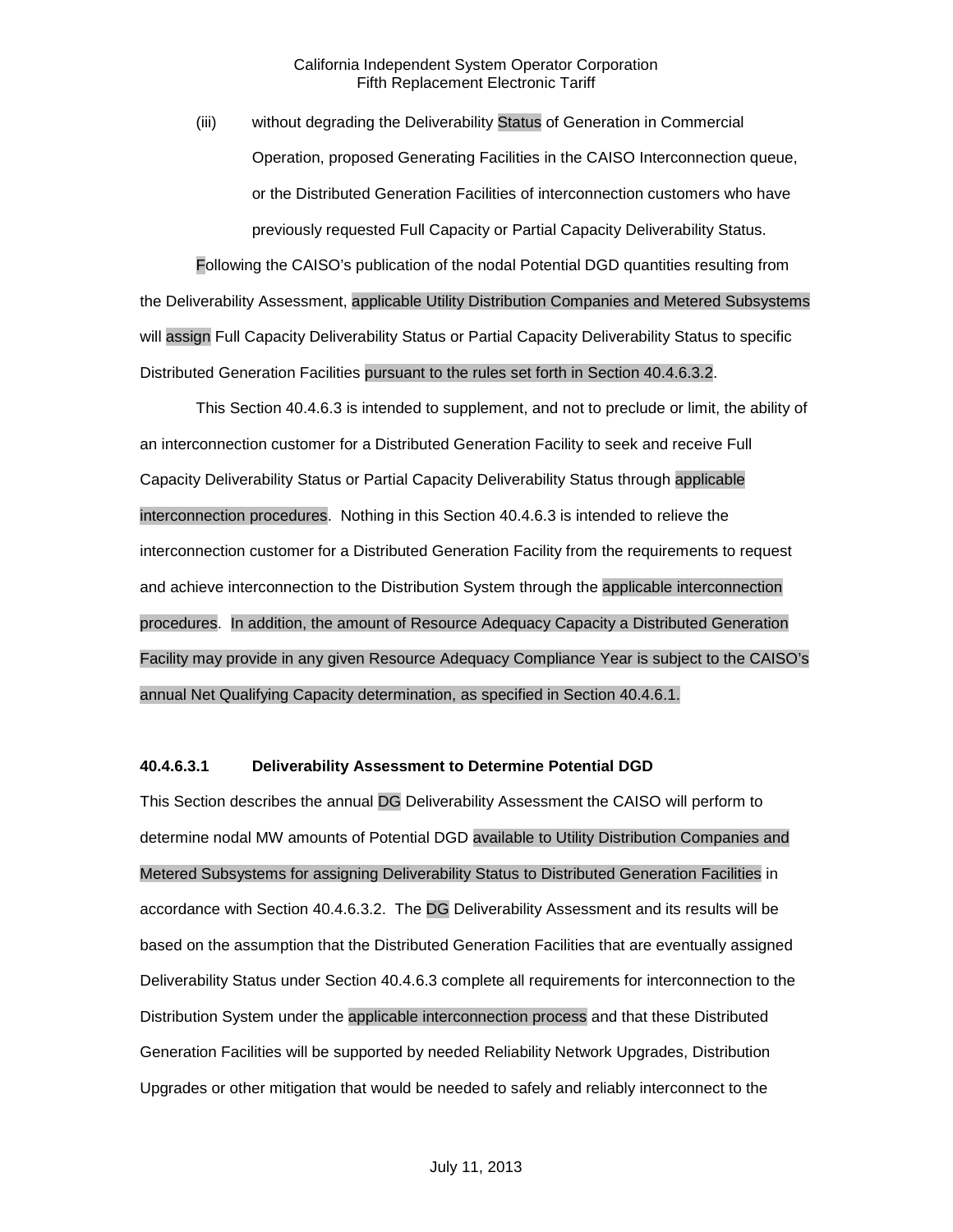Distribution System and deliver Energy from the Distribution System to the appropriate CAISO Controlled Grid Node.

#### **40.4.6.3.1.1 Developing the Assessment Model**

To develop the base case model for the DG Deliverability Assessment, the CAISO will include:

- (i) The most recent GIP or GIDAP Queue Cluster Phase II Interconnection Study deliverability power flow base case;
- (ii) Those Generating Facilities that have obtained Deliverability using the annual full capacity deliverability option under either Section 8.2 of the GIP or Section 9.2 of the GIDAP;
- (iii) Transmission additions and upgrades approved in the final comprehensive Transmission Plan for the most recent Transmission Planning Process cycle;
- (iv) Any Generating Facilities in the most recent GIDAP Phase I Interconnection Study that have been determined to be deliverable in accordance with their requested Deliverability Status and were not assigned any Delivery Network Upgrade costs in the Phase I Interconnection Study;
- (v) Delivery Network Upgrades that have received governmental approvals or for which Construction Activities have commenced;
- (vi) The MW amounts of resources interconnected to the distribution system below specific Nodes of the CAISO Controlled Grid contained in the most recent Transmission Planning Process base portfolio, except that the CAISO will remove each Node (by using a zero MW value) located within electrical areas for which the most recently completed GIP or GIDAP Phase I or Phase II Interconnection Study has identified a need for a Delivery Network Upgrade or for which the most recent Phase II Interconnection Study identified and then removed a Delivery Network Upgrade to support Deliverability for MW amounts in the Interconnection queue;
- (vii) Actual distributed generation development based on the MW amount of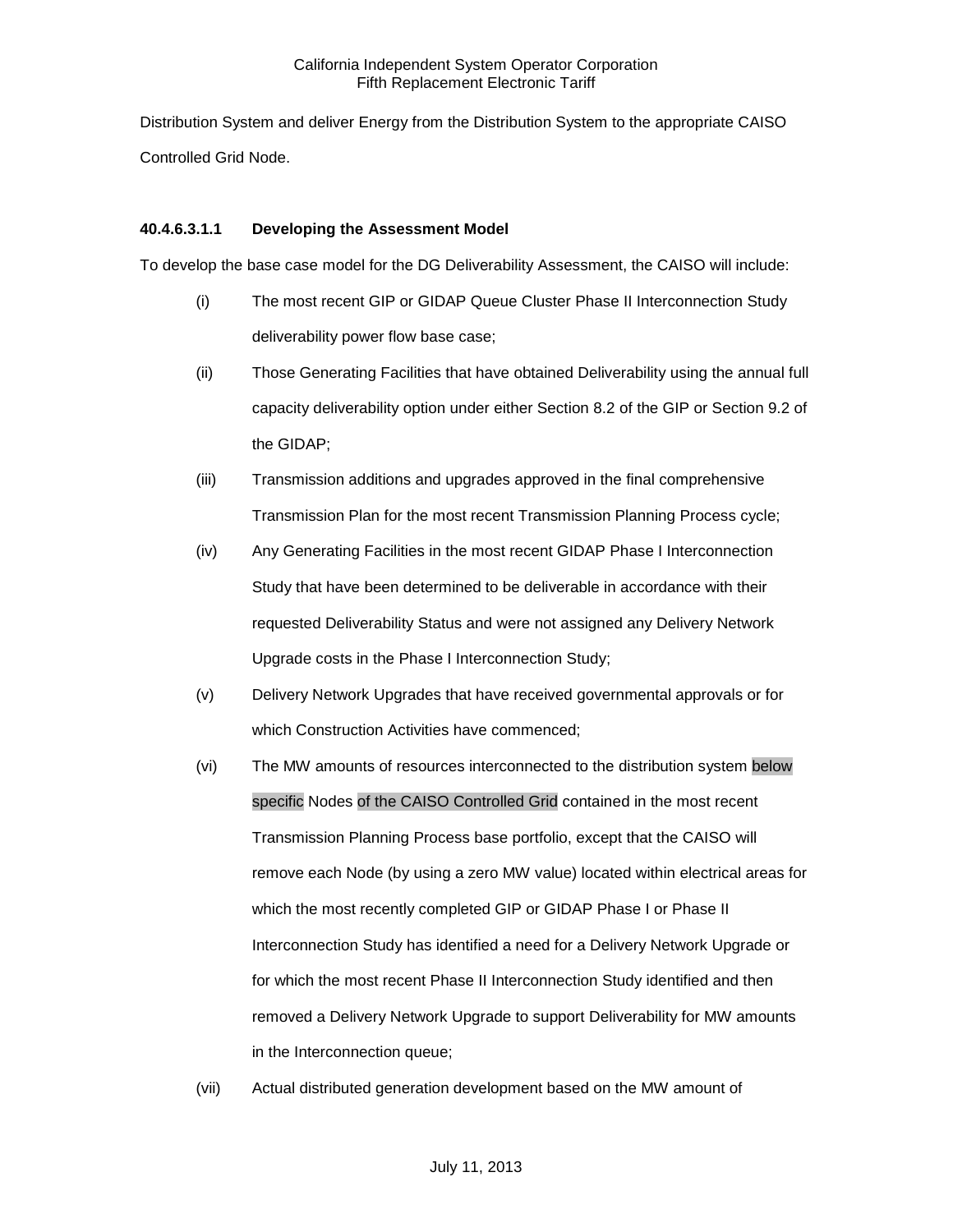distributed generation in applicable Utility Distribution Company and Metered Subsystem interconnection queues including non-net-energy-metering resources requesting interconnection through state-jurisdictional interconnection processes;

- (viii) Any additional information provided by each Utility Distribution Company and Metered Subsystem regarding anticipated distributed generation development on its Distribution System; and
- (ix) Other information that the CAISO, in its reasonable discretion, determines is necessary.

#### **40.4.6.3.1.2 Performing the DG Deliverability Assessment**

The CAISO will perform the DG Deliverability Assessment using the Deliverability Assessment procedures described in GIDAP Section 6.3.2 to determine the availability of transmission system capability, as reflected in the study model described above, to provide Deliverability Status for targeted amounts of additional distributed generation at given Nodes of the CAISO Controlled Grid. Except for Nodes that the CAISO removes by assigning a zero MW value pursuant to Section 40.4.6.3.1.1(vi), the targeted amounts of additional distributed generation at each Node shall be at least as large as the maximum of the corresponding nodal MW amounts determined in accordance with Sections 40.4.6.3.1.1(vi), 40.4.6.3.1.1(vii) or 40.4.6.3.1.1(viii). The CAISO may use larger targeted amounts as it deems appropriate to enhance the information provided by the DG Deliverability Assessment. The DG Deliverability Assessment will preserve modeled transmission system capability to provide requested levels of deliverability for the Generating Facilities of Interconnection Customers or the Distributed Generation Facilities of interconnection customers under a wholesale distribution access tariff who have previously requested Full Capacity or Partial Capacity Deliverability Status. Therefore, at each Node where all modeled Generating Facilities, including the distributed generation target amounts, cannot be simultaneously dispatched to the modeled output levels corresponding to their Full Capacity or Partial Capacity Deliverability Status without violating operating limits of the CAISO Controlled Grid, the CAISO will reduce the modeled distributed generation target amounts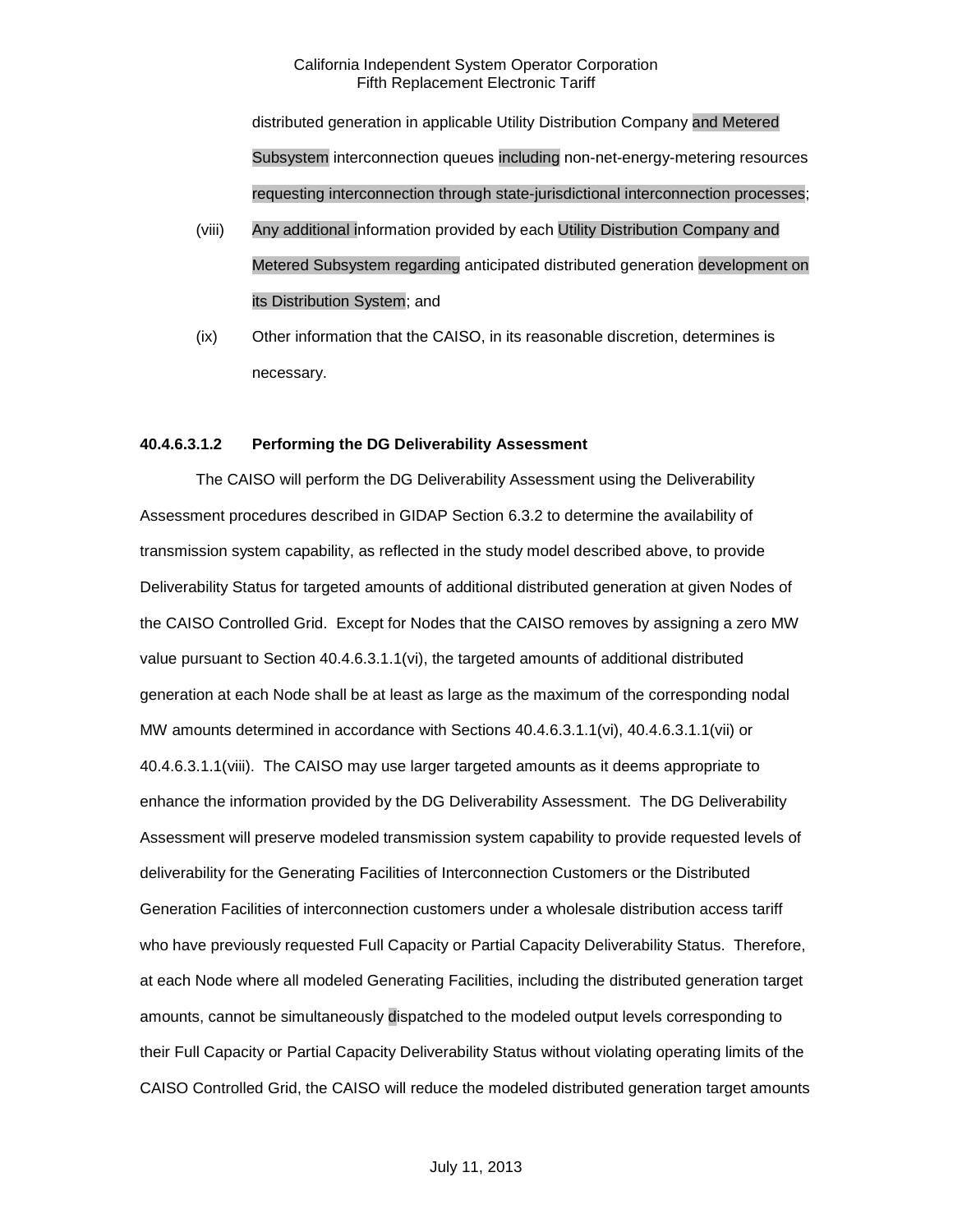as needed to achieve a feasible Dispatch.

## **40.4.6.3.1.3 Publishing Results of the DG Deliverability Assessment**

The CAISO will publish the results of the DG Deliverability Assessment by posting on the CAISO Website. The results will identify all Nodes modeled in the assessment with the corresponding nodal MW amounts of Potential DGD that (a) were studied as targeted amounts in the DG Deliverability Assessment; (b) were found to be deliverable in the DG Deliverability Assessment; and (c) are available for use by Utility Distribution Companies and Metered Subsystems to assign Deliverability Status to Distributed Generation Facilities in accordance with Section 40.4.6.3.2. The nodal MW amounts of Potential DGD available for assignment of Deliverability Status by Utility Distribution Companies and Metered Subsystems to individual Distributed Generation Facilities will be denominated in 0.01 MW increments and will not exceed the maximum of the corresponding nodal MW amounts determined in accordance with Sections 40.4.6.3.1.1(vi), 40.4.6.3.1.1(vii) or 40.4.6.3.1.1(viii), even though the amounts that were studied and found to be deliverable may be larger.

With respect to those Nodes at which more than one Utility Distribution Company's or Metered Subsystem's Distribution System is connected, the CAISO will publish, at the same time it publishes the results of the DG Deliverability Assessment, each Utility Distribution Company's or Metered Subsystem's respective share of the Potential DGD available to provide Deliverability Status to Distributed Generation Facilities at these Nodes based on the ratio of Load served via the facilities of each affected Utility Distribution Company and Metered Subsystem at such Nodes.

## **40.4.6.3.1.4 Bilateral Transfers of Potential DGD at Shared Nodes**

A Utility Distribution Company or Metered Subsystem shall be entitled to transfer all or a portion of its MW share of Potential DGD at a Node that is shared with the Distribution System of another Utility Distribution Company or Metered Subsystem, in quantities no smaller than 0.01 MW. A Utility Distribution Company that is also an IOU Participating Transmission Owner shall be entitled to transfer a MW share of Potential DGD to another Utility Distribution Company or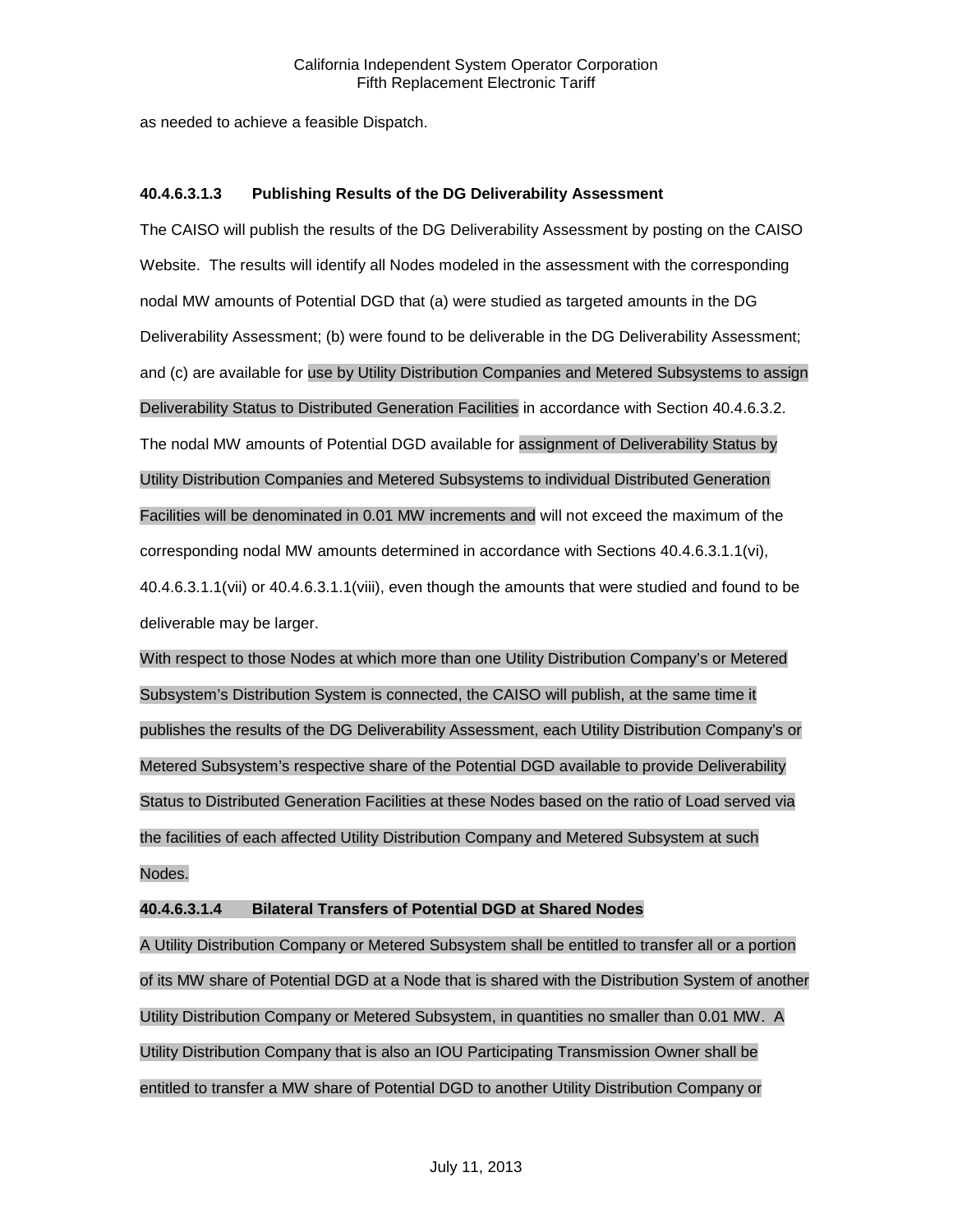Metered Subsystem only to the extent that the total MW quantity associated with Distributed Generation Facilities connected or seeking interconnection to the IOU Participating Transmission Owner's Distribution System at the Node that are eligible to receive Deliverability Assignments pursuant to Section 40.4.6.3.2.2.1 is less than the available Potential DGD for that Node as indicated in the DG Deliverability Assessment for the current cycle. Both Utility Distribution Companies or Metered Subsystems participating in a transfer pursuant to this Section 40.4.6.3.1.4 shall notify the CAISO of the transfer. Utility Distribution Companies and Metered Subsystems may engage in such transfers during the period from the date they received notification of their shares of Potential DGD at shared Nodes under Section 40.4.6.3.1.3 through the date on which Deliverability Status assignments must be provided to the CAISO, pursuant to Section 40.4.6.3.2.

**40.4.6.3.2 Assignment of Deliverability Status to Distributed Generation Facilities** After completion of the DG Deliverability Assessment associated with the current cycle of the process described in Section 40.4.6.3, and in accordance with a Market Notice setting out the schedule for the cycle, each Utility Distribution Company and Metered Subsystem will assign Deliverability Status to individual Distributed Generation Facilities interconnected, or seeking interconnection, to the Distribution System of the Utility Distribution Company or Metered Subsystem below each Node where the CAISO's DG Deliverability Assessment for the current cycle has indicated the availability of Potential DGD, consistent with the rules set forth in this Section 40.4.6.3.2, and will report all such assignments to the CAISO in accordance with the schedule for the cycle.

Upon receipt of this information the CAISO will validate that the Utility Distribution Company's or Metered Subsystem's assignments of Deliverability Status to specific Distributed Generation Facilities is consistent with (i) the MW quantities of Potential DGD available to that Utility Distribution Company or Metered Subsystem at specific Nodes; the CAISO's methodology for associating the Deliverability Status of a specific generating resource type with a MW quantity of Potential DGD, as set forth in Section 40.4.6.3.2.1; and (iii) the time limit on a Distributed Generation Facility's expected future Commercial Operation date, as set forth in Section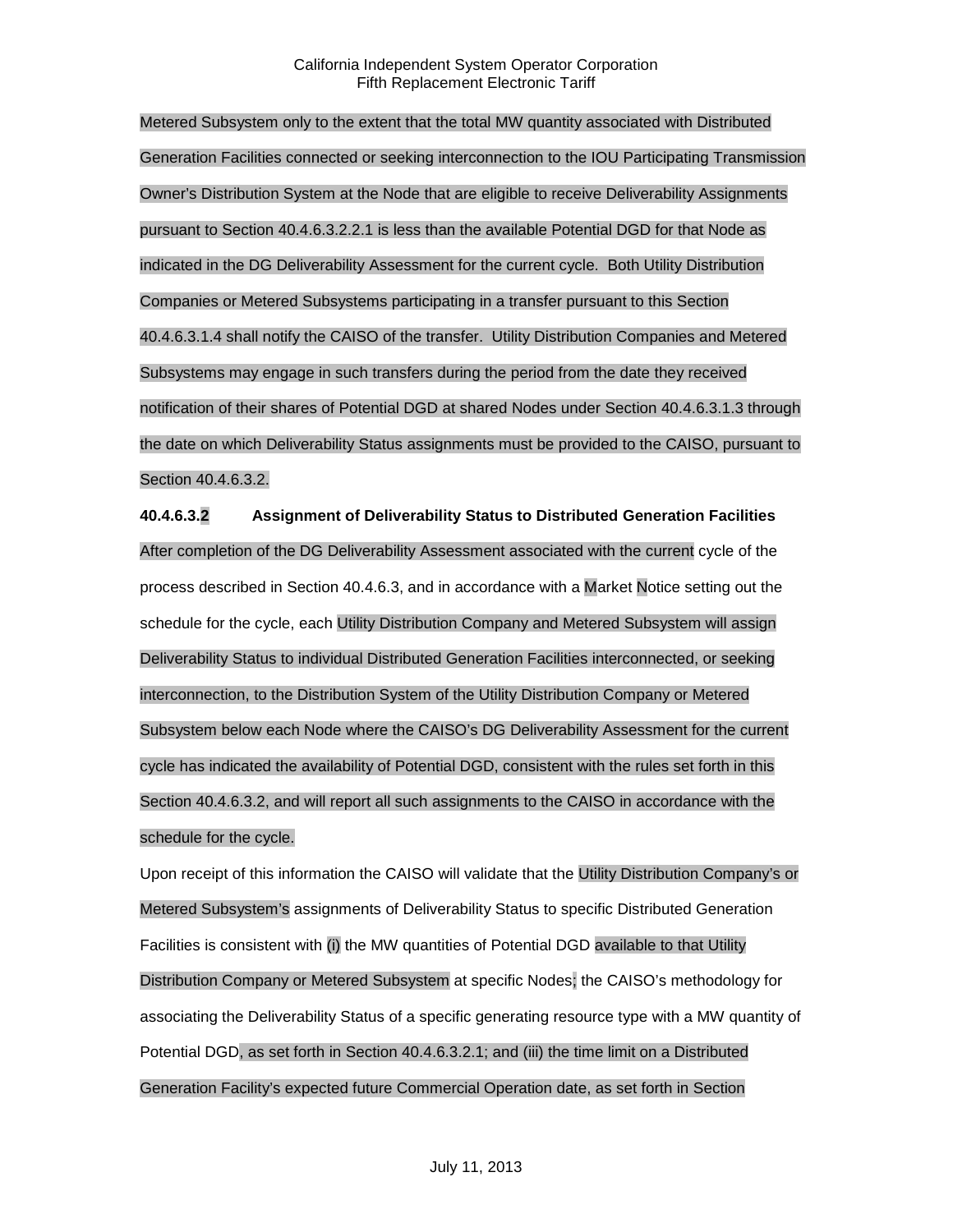40.4.6.3.2.2. If the CAISO identifies an inconsistency between a Utility Distribution Company's or Metered Subsystem's assignment of Deliverability Status to a Distributed Generation Facility and any of these requirements, the CAISO will notify the Utility Distribution Company or Metered Subsystem, and the Utility Distribution Company or Metered Subsystem in consultation with the CAISO will adjust its assignments of Deliverability Status as needed. The CAISO will then inform the Utility Distribution Company or Metered Subsystem that the validation process has been completed, and the Utility Distribution Company or Metered Subsystem will notify the Distributed Generation Facilities of their Deliverability Status assignments.

# **40.4.6.3.2.1 Associating MW of Potential DGD with Deliverability Status of a Distributed Generation Facility**

As described further in a Business Practice Manual, Utility Distribution Company's or Metered Subsystem's association of a MW quantity of Potential DGD at a specific Node with the Deliverability Status of a specific Distributed Generation Facility shall be commensurate with the MW Energy production level appropriate to the type of generating resource comprising the facility modeled in the Deliverability Assessment, the qualifying capacity determination method for that resource type, the installed capacity of the facility, and the Deliverability Status (Full Capacity or Partial Capacity) to be assigned to the facility, and shall be consistent with the CAISO's methodology for modeling resources in its deliverability studies.

## **40.4.6.3.2.2 Eligibility of Distributed Generation Facilities to Obtain Deliverability Status Assignment**

To be eligible to receive a Deliverability Status assignment, a Distributed Generation Facility must satisfy the requirements of the applicable application process pursuant to this Section 40.4.6.3.2.2 and, if the Distributed Generation Facility is not in Commercial Operation, it must have an expected Commercial Operation date set forth in its current interconnection request or interconnection agreement that is no later than three (3) years from the last date on which applications may be submitted for the current DG Deliverability Assessment cycle. **40.4.6.3.2.2.1 Eligibility to Obtain Deliverability Status Assignment from IOU Participating**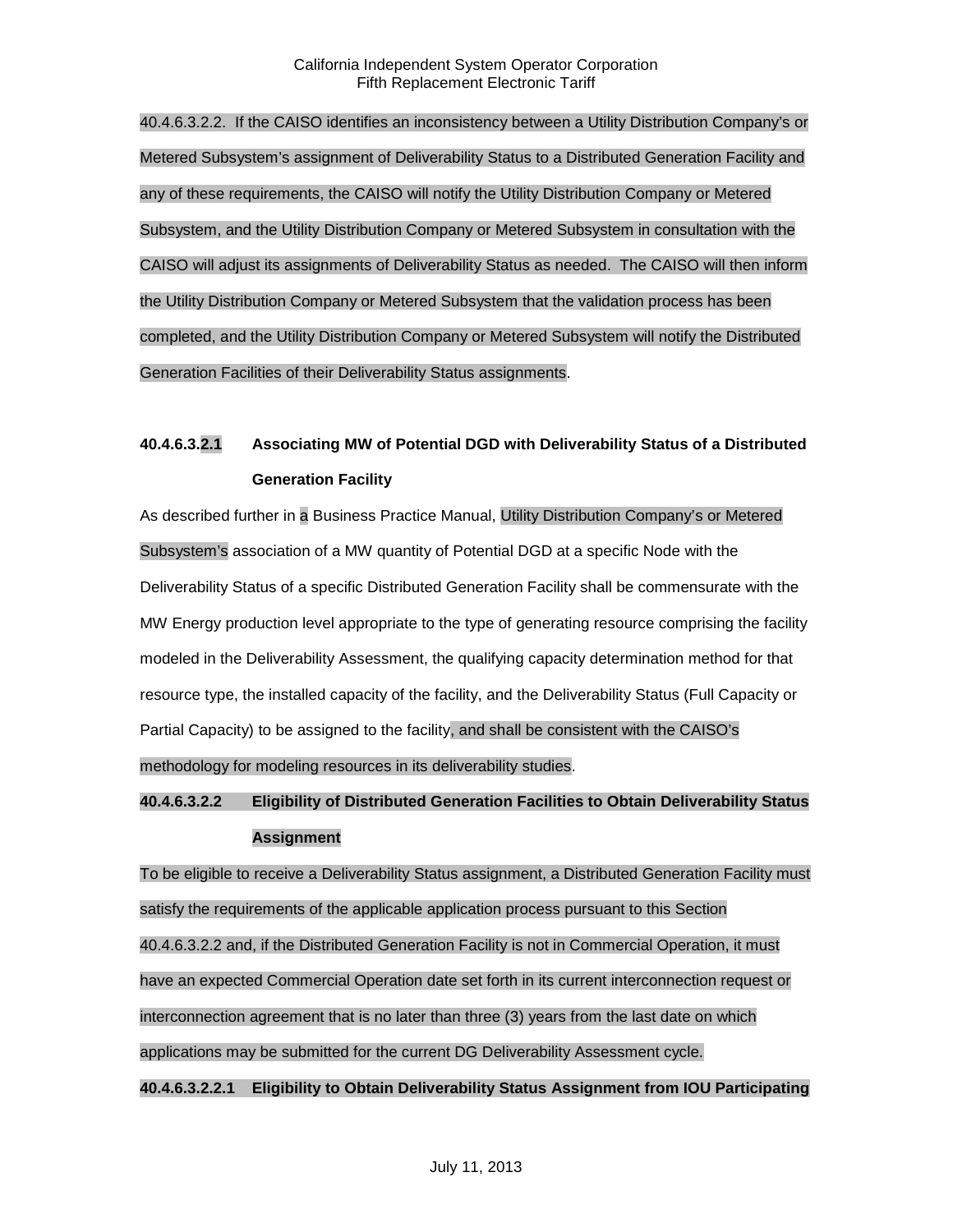## **Transmission Owners**

Distributed Generation Facilities interconnected, or seeking interconnection, to the Distribution System of an IOU Participating Transmission Owner may apply to the applicable IOU Participating Transmission Owner and the CAISO to be eligible to receive a Deliverability Status assignment in the current DG Deliverability Assessment cycle as follows:

- (i) Distributed Generation Facilities that are already in Commercial Operation and interconnected to the Distribution System of an IOU Participating Transmission Owner that do not have Deliverability Status may submit an application to be eligible for Full or Partial Capacity Deliverability Status, and those that have Partial Capacity Deliverability Status may apply to be eligible for a higher level of Partial Capacity Deliverability Status or Full Capacity Deliverability Status.
- (ii) Distributed Generation Facilities with an active interconnection request in the interconnection queue of an IOU Participating Transmission Owner that have not requested Deliverability Status in the underlying interconnection process but have received their Phase I Interconnection Study results may submit an application to be eligible to receive Partial Capacity Deliverability Status or Full Capacity Deliverability Status.
- (iii) Distributed Generation Facilities with an active interconnection request in the interconnection queue of an IOU Participating Transmission Owner that have not received their Phase I Interconnection Study results, irrespective of whether they requested Deliverability Status in their interconnection request, may submit an application to be eligible to receive Partial Capacity Deliverability Status or Full Capacity Deliverability Status.

Distributed Generation Facilities with an active interconnection request in the interconnection queue of an IOU Participating Transmission Owner that have already received Phase I Interconnection Study results are not eligible to be assigned Deliverability Status pursuant to Section 40.4.6.3 because their Deliverability Status is protected in accordance with the provisions of Section 40.4.6.3.1 and will be assigned through the applicable IOU Participating Transmission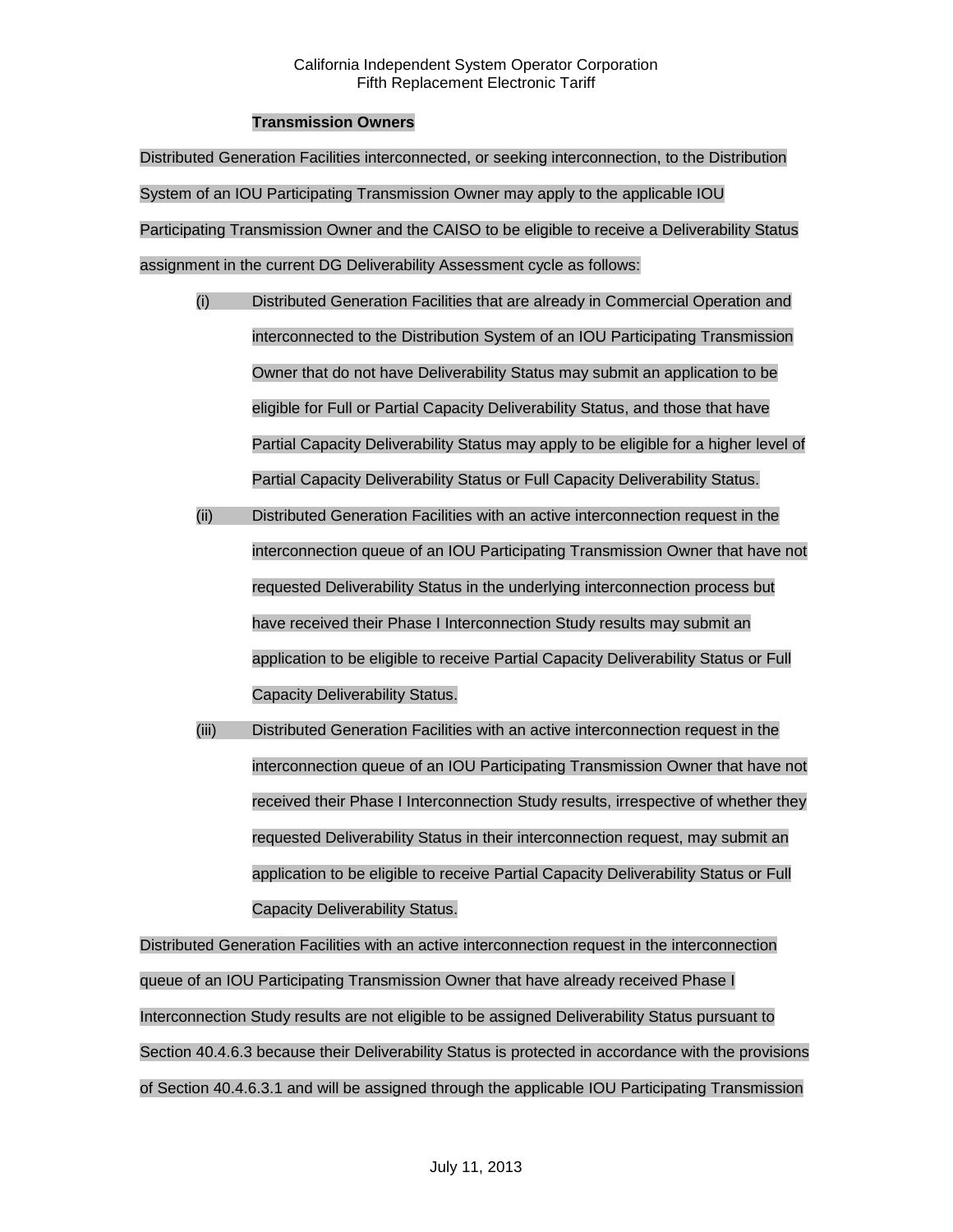Owner's interconnection process. Applications from Distributed Generation Facilities in the eligible categories specified above must be submitted by the deadline specified in the schedule for the current DG Deliverability Assessment cycle in order for the Distributed Generation Facility to be treated as eligible to receive a Deliverability Status assignment in the current cycle. Distributed Generation Facilities that fail to apply in a timely manner will be assumed not to be seeking Deliverability Status in the current cycle. The CAISO will issue a Market Notice announcing the deadline for submitting applications. The deadline will be no earlier than thirty (30) days after the CAISO publishes the results of the DG Deliverability Assessment. The form of the application shall be specified in a Business Practice Manual. The application shall be submitted to both the applicable Participating Transmission Owner and the CAISO.

**40.4.6.3.2.2.2 Eligibility to Obtain Deliverability Status Assignment from Utility Distribution Companies and Metered Subsystems that are Not IOU Participating Transmission Owners**

Distributed Generation Facilities interconnected, or seeking interconnection, to the Distribution System of a Utility Distribution Company or Metered Subsystem that is not an IOU Participating Transmission Owner may apply to the applicable Utility Distribution Company or Metered Subsystem to be eligible to receive a Deliverability Status assignment in the current DG Deliverability Assessment cycle pursuant to individual interconnection procedures of the Utility Distribution Company or Metered Subsystem.

**40.4.6.3.2.3 Assignment of Deliverability Status to Distributed Generation Facilities by IOU Participating Transmission Owners** 

Utility Distribution Companies that are also IOU Participating Transmission Owners will assign Deliverability Status on a first-come, first-served basis to those Distributed Generation Facilities either interconnected or seeking interconnection to their Distribution Systems at each applicable Node, and that are eligible for assignment pursuant to Section 40.4.6.3.2.2.1, in the following priority order:

(1) Distributed Generation Facilities already in Commercial Operation and interconnected to the Distribution System of the applicable IOU Participating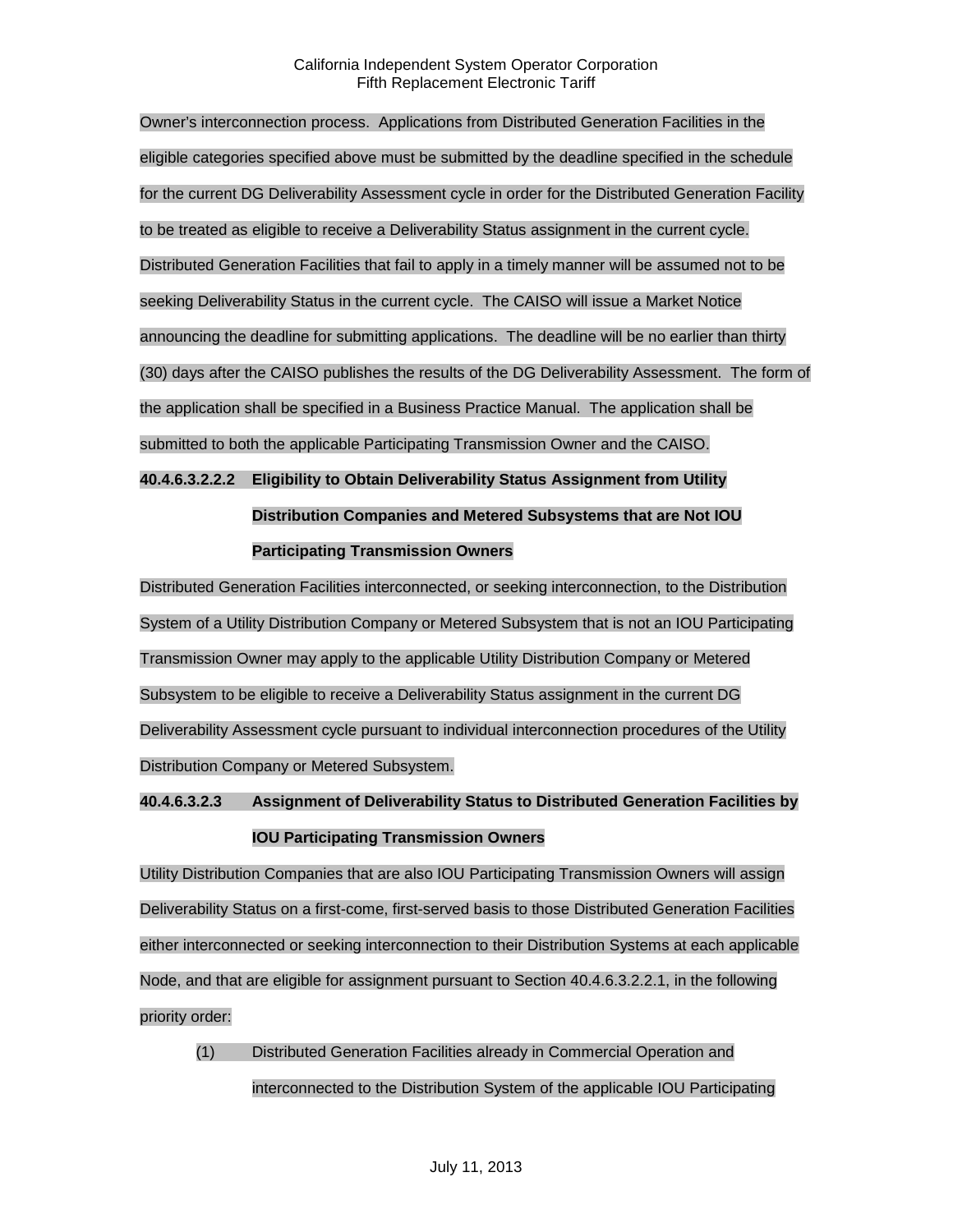Transmission Owner as of the deadline for submitting applications pursuant to Section 40.4.6.3.2.2.1, in order of the date they achieved Commercial Operation, from earliest to most recent. At Nodes where there is insufficient Potential DGD indicated in the DG Deliverability Assessment to fulfill all Deliverability Status applications received during the current cycle from Distributed Generation Facilities already in Commercial Operation, and two or more such Distributed Generation Facilities next in order to obtain the last remaining increment of Potential DGD at a Node have the same Commercial Operation date, each such resource shall receive a pro rata share of the remaining Potential DGD in proportion to its MW Energy production level as modeled by the CAISO for the purpose of the CAISO's Deliverability Assessment methodology, in accordance with the level of Deliverability Status applied for in the current cycle.

(2) Distributed Generation Facilities with an active interconnection request in the interconnection queue of the applicable IOU Participating Transmission Owner that have submitted an application pursuant to Section 40.4.6.3.2.2.1 to obtain Deliverability Status through the process set forth in Section 40.4.6.3, in order of their queue position in the applicable interconnection process. At Nodes where there is insufficient Potential DGD indicated in the DG Deliverability Assessment to provide Deliverability Status to eligible Distributed Generation Facilities with active interconnection requests, and two or more such Distributed Generation Facilities next in order to obtain the last remaining increment of Potential DGD have the same interconnection queue position, the remaining amount of Potential DGD will be allocated in order of expected Commercial Operation date, from earliest to furthest in the future. For purposes of this determination, the expected Commercial Operation date shall be the Commercial Operation date specified in the Distributed Generation Facility's interconnection agreement, or if no interconnection agreement has yet been executed, the Distributed Generation Facility's application submitted pursuant to Section 40.4.6.3.2.2.1. If two or more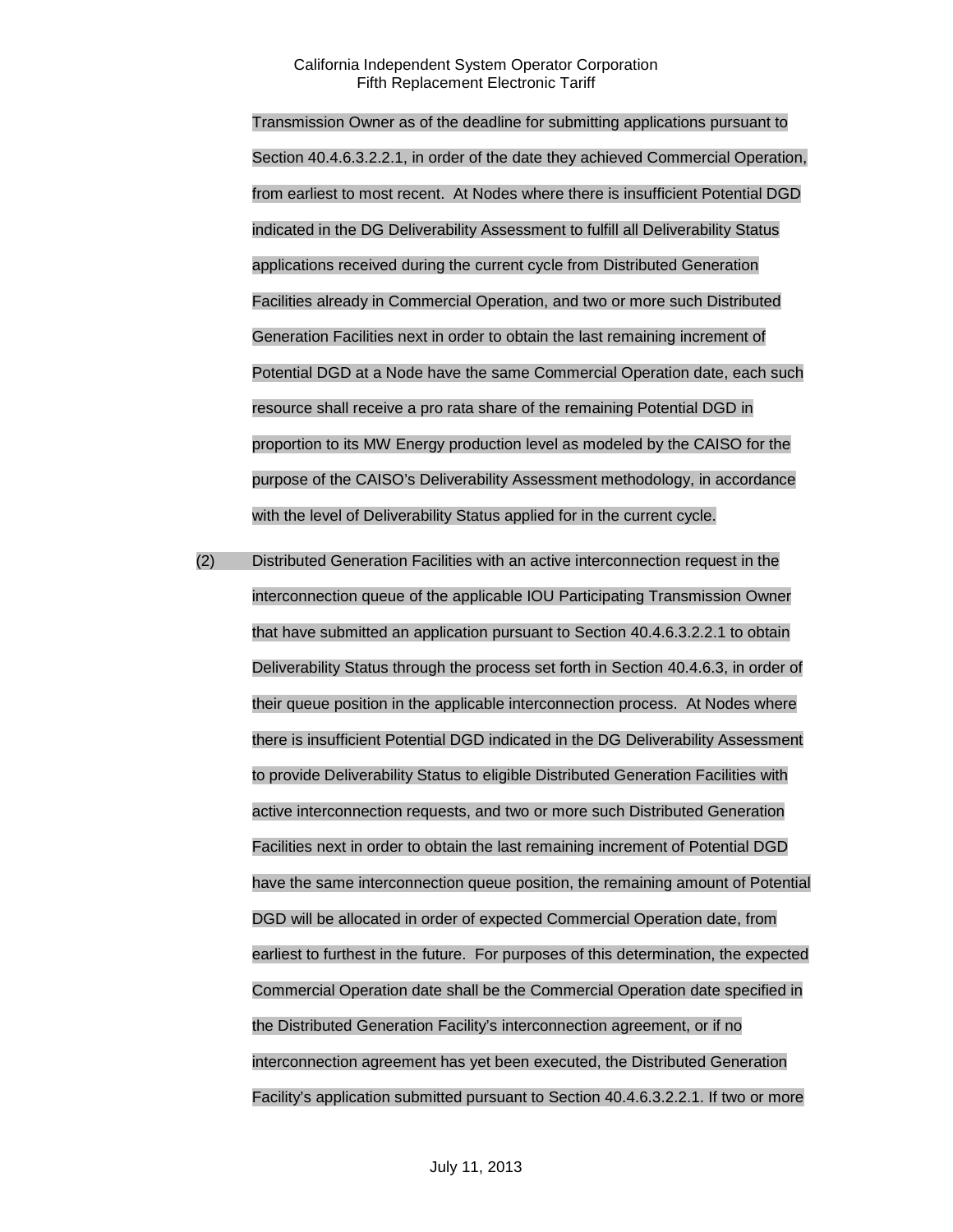such Distributed Generation Facilities have the same expected Commercial Operation date, each such resource shall receive a pro rata share of the remaining Potential DGD in proportion to its expected MW Energy production level as modeled by the CAISO for the purpose of the CAISO's Deliverability Assessment methodology, in accordance with the level of Deliverability Status requested in the current cycle.

Pursuant to this process, an IOU Participating Transmission Owner shall, during each cycle, fully utilize the maximum amount of Potential DGD available at each Node to provide Deliverability Status to eligible Distributed Generation Resources. If, however, the total MW quantity associated with eligible Distributed Generation Resources at a particular Node is less than the available Potential DGD for that Node as indicated in the DG Deliverability Assessment for the current cycle, then the excess quantity of Potential DGD shall be treated as unassigned Potential DGD in accordance with Section 40.4.6.3.3.

## **40.4.6.3.2.4 Assignment of Deliverability Status to Distributed Generation Facilities by Utility Distribution Companies and Metered Subsystems that are not IOU Participating Transmission Owners**

Utility Distribution Companies and Metered Subsystems that are not IOU Participating Transmission Owners will assign Deliverability Status to individual Distributed Generating Facilities interconnected, or seeking interconnection, to the Distribution System of such Utility Distribution Company or Metered Subsystem based on the Potential DGD available at applicable Nodes pursuant to their individual interconnection procedures. Such Utility Distribution Companies and Metered Subsystems may report assignments of Deliverability Status to the CAISO at any time. However, only those assignments of Deliverability Status that are reported to the CAISO in accordance with the assignment schedule established by the CAISO for the current DG Deliverability Assessment cycle will be eligible for inclusion in the CAISO's annual Net Qualifying Capacity determination as specified in Section 40.4.6.1 and thereby eligible to be designated as Resource Adequacy Resources for the next Resource Adequacy Compliance Year.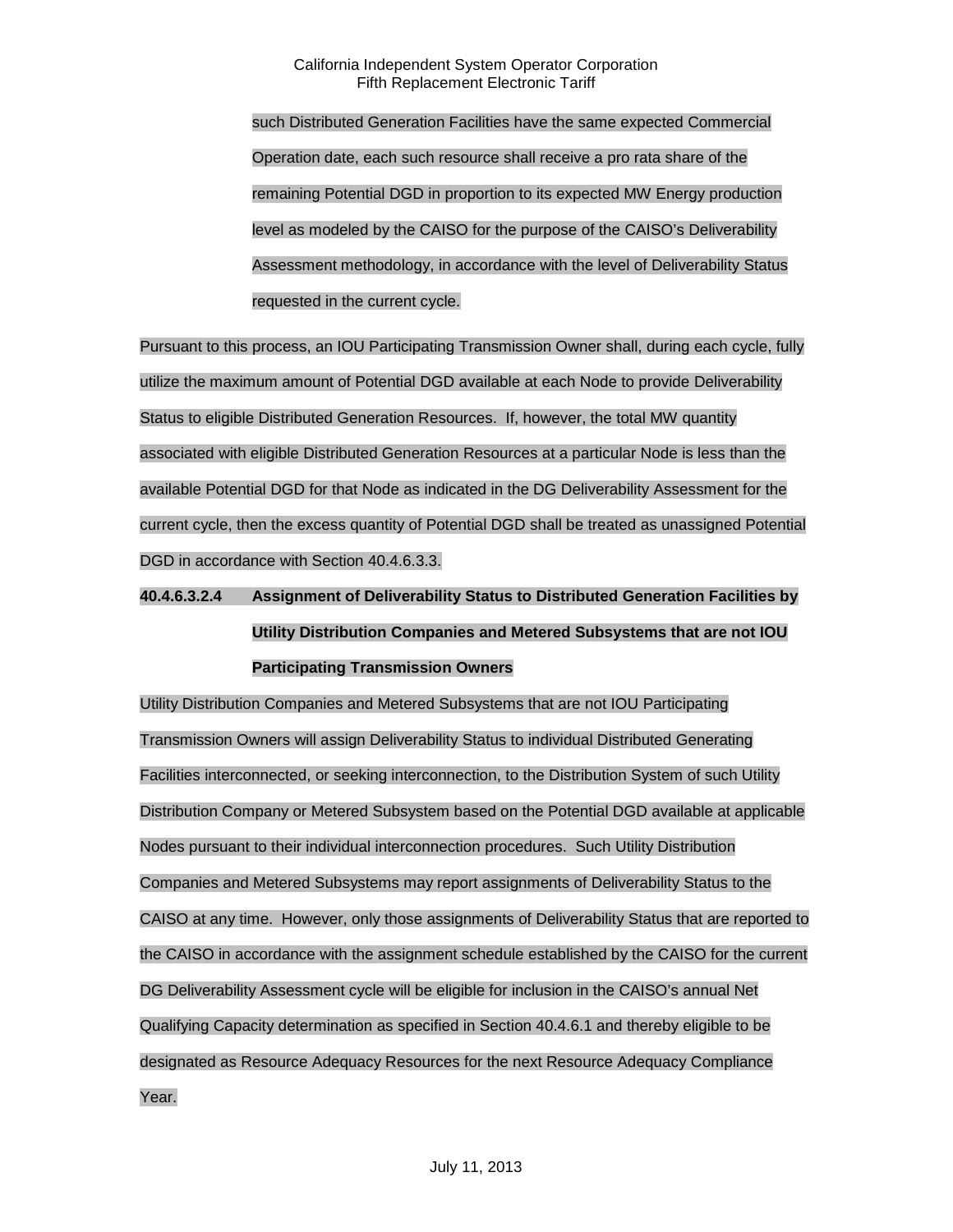## **40.4.6.3.3 Unassigned Potential DGD**

If a Utility Distribution Company or Metered Subsystem does not fully utilize the MW quantity of Potential DGD available to assign Deliverability Status to specific Distributed Generation Facilities during an annual DG Deliverability Assessment cycle, the CAISO will preserve the unassigned Potential DGD for that Utility Distribution Company or Metered Subsystem through the next cycle.

## **40.4.6.3.4 Deliverability Status of Distributed Generation Facilities**

Once a Utility Distribution Company or Metered Subsystem has assigned Deliverability Status to a specific Distributed Generation Facility and reported such assignment to the CAISO, and the CAISO has validated and accepted the reported information as specified under Section 40.4.6.3.2, the Deliverability Status becomes an attribute of the Distributed Generation Facility to which it was assigned. A Distributed Generation Facility assigned Deliverability Status pursuant to an application submitted under Section 40.4.6.3.2.2.1(iii) will be subject to the provisions of Section 40.4.6.3 with regard to its assigned Deliverability Status and will continue through the interconnection process for all other purposes as a request for Energy-Only Deliverability Status. Distributed Generation Facilities that are assigned Deliverability Status pursuant to Section 40.4.6.3 prior to achieving Commercial Operation must, in order to retain such assignment, achieve Commercial Operation no later than six months after the Commercial Operation date specified in the Distributed Generation Facility's interconnection agreement, or if no interconnection agreement had been executed at the time the assignment was made, the Distributed Generation Facility's application submitted pursuant to Section 40.4.6.3.2.2. However, if the Distributed Generation Facility submitted its application pursuant to Section 40.4.6.3.2.2.1(ii), such assignment shall not be revoked if the Distributed Generation Facility's failure to achieve Commercial Operation within six months of its indicated Commercial Operation date is due to a delay in the Utility Distribution Company's or Metered Subsystem's completion of the upgrades necessary for the Distributed Generation Facility's interconnection. The applicable Utility Distribution Company or Metered Subsystem must report any such revocations and delays to the CAISO in accordance with the date set forth in a Business Practice Manual or in a Market Notice establishing the schedule for the annual DG Deliverability Assessment cycle.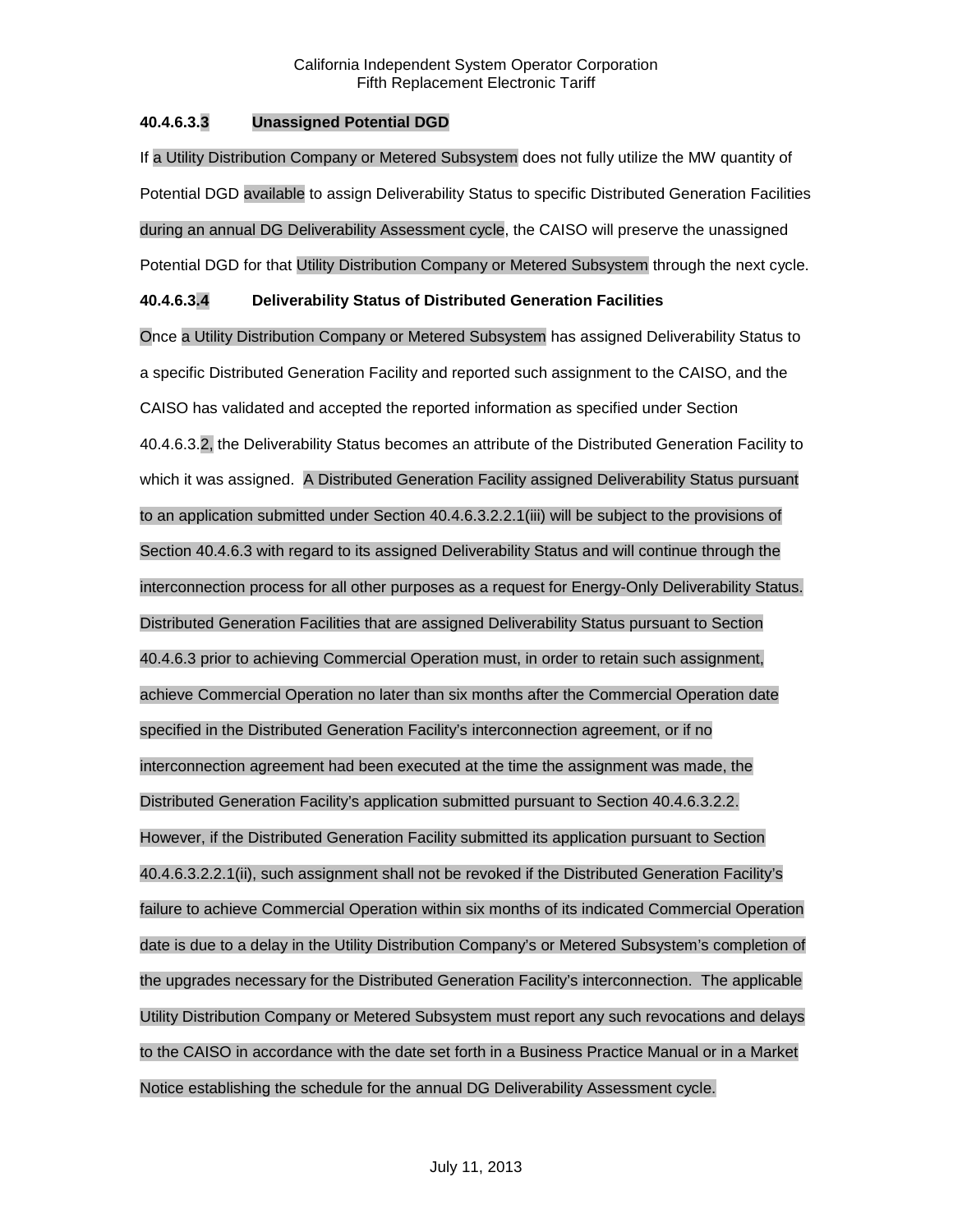With respect to a Distributed Generation Facility that meets this retention requirement, once that Distributed Generation Facility has achieved Commercial Operation, it will retain its assigned Deliverability Status for as long it remains in Commercial Operation. This also applies to Distributed Generation Facilities that were already in Commercial Operation at the time the assignment was made.

Any loss of Deliverability Status granted pursuant to Section 40.4.6.3, due to either permanent cessation of commercial operation of a Distributed Generation Facility or revocation due to failure to meet the Commercial Operation date requirement set forth above, will be appropriately modeled by the CAISO in the next DG Deliverability Assessment cycle. Depending on other changes that may have occurred on the CAISO Controlled Grid and connected Distribution Systems, or in associated interconnection queues, additional Potential DGD may be available in the next cycle for assignment of Deliverability Status in accordance with the process set forth in Section 40.4.6.3.

## **40.4.7 Submission Of Supply Plans**

## **40.4.7.1 Schedule for Submission of Supply Plans**

Scheduling Coordinators representing Resource Adequacy Resources supplying Resource Adequacy Capacity shall provide the CAISO with annual and monthly Supply Plans, as follows:

- (a) The annual Supply Plan shall be submitted to the CAISO on the schedule set forth in the Business Practice Manual and shall verify their agreement to provide Resource Adequacy Capacity during the next Resource Adequacy Compliance Year.
- (b) The monthly Supply Plans or the same information as required to be included in the monthly Supply Plan, plus any other information the CAISO requires as identified in the Business Practice Manual, shall be submitted to the CAISO at least 45 days in advance of the first day of the month covered by the plan, and in accordance with the schedule and in the reporting format(s) set forth in the Business Practice Manual, and shall verify their agreement to provide Resource Adequacy Capacity during that resource adequacy month.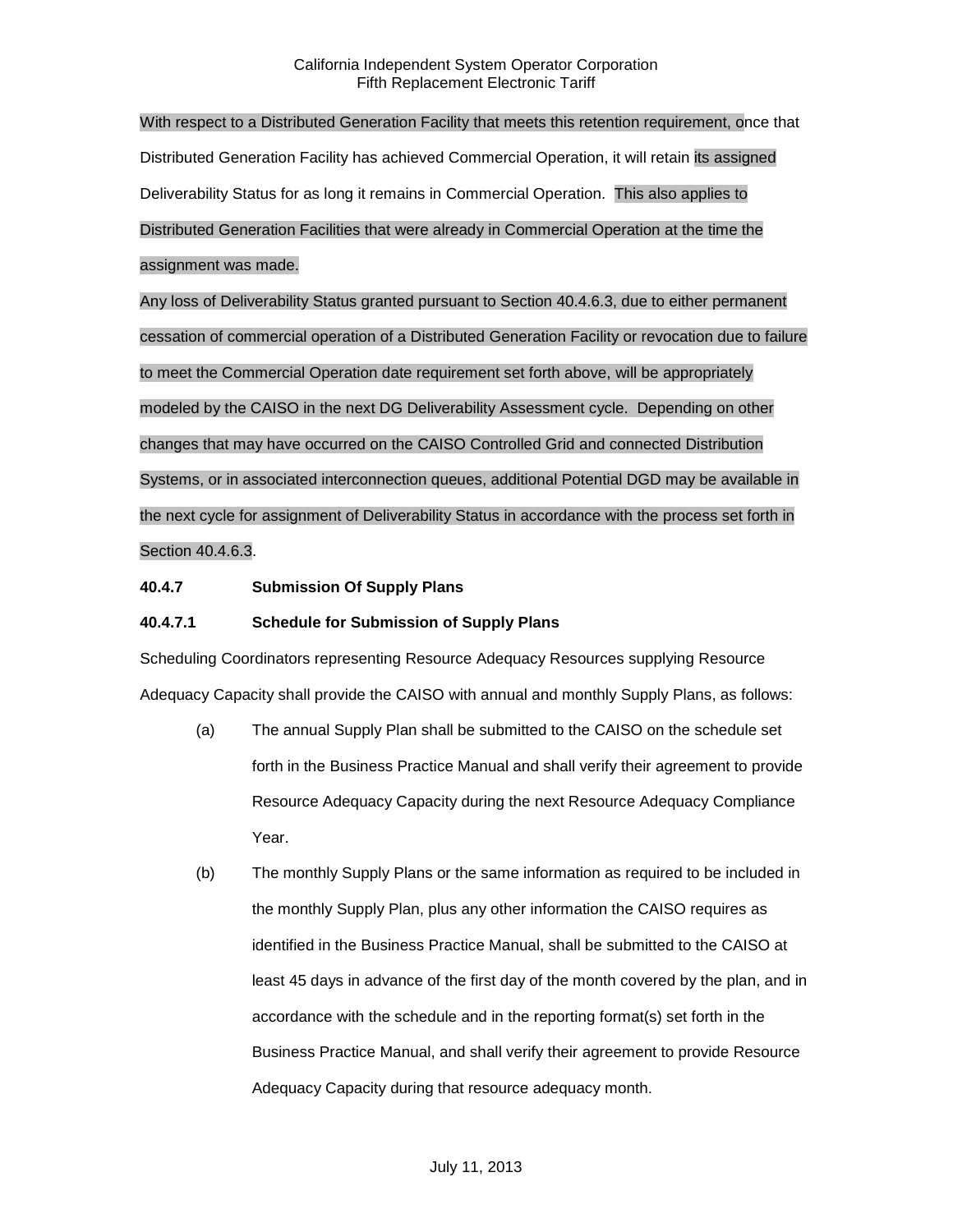- (c) The Scheduling Coordinator for the Resource Adequacy Resource may submit, at any time from 45 days through 11 days in advance of the relevant month, a revision to its monthly Supply Plan to correct an error in the plan. The CAISO will not accept any revisions to a monthly Supply Plan from 10 days in advance of the relevant month through the end of the month, unless the Scheduling Coordinator for the Resource Adequacy Resource demonstrates good cause for the change and explains why it was not possible to submit the change earlier.
- (d) The monthly Supply Plan may indicate the willingness of the resource to offer capacity for procurement as backstop capacity under the Capacity Procurement Mechanism pursuant to Section 43, and provide the identity of the resource, the available capacity amount, the time periods when the capacity is available, and other information as may be specified in the Business Practice Manual.
- (e) Notwithstanding Section 40.4.7.1(b), for the resource adequacy month of January 2013, the monthly Supply Plans or the same information as required to be included in the monthly Supply Plans, plus any other information the CAISO requires as identified in the Business Practice Manual, shall be submitted to the CAISO no later than November 20, 2012, which is 42 days in advance of the first day of the month. Notwithstanding Section 40.2.2.4(c), for the resource adequacy month of January 2013, the Scheduling Coordinator for the resource adequacy resource may submit at any time from 42 days through 11 days in advance of the relevant month, a revision to its monthly Supply Plan to correct an error in the plan.

#### **40.4.7.2 Form of Supply Plans**

The Supply Plan must be in the form of the template provided on the CAISO Website, which shall include an affirmative representation by the Scheduling Coordinator submitting the Supply Plan that the CAISO is entitled to rely on the accuracy of the information provided in the Supply Plan to perform those functions set forth in this Section 40.

#### **40.4.7.3 Validation of Supply Plans**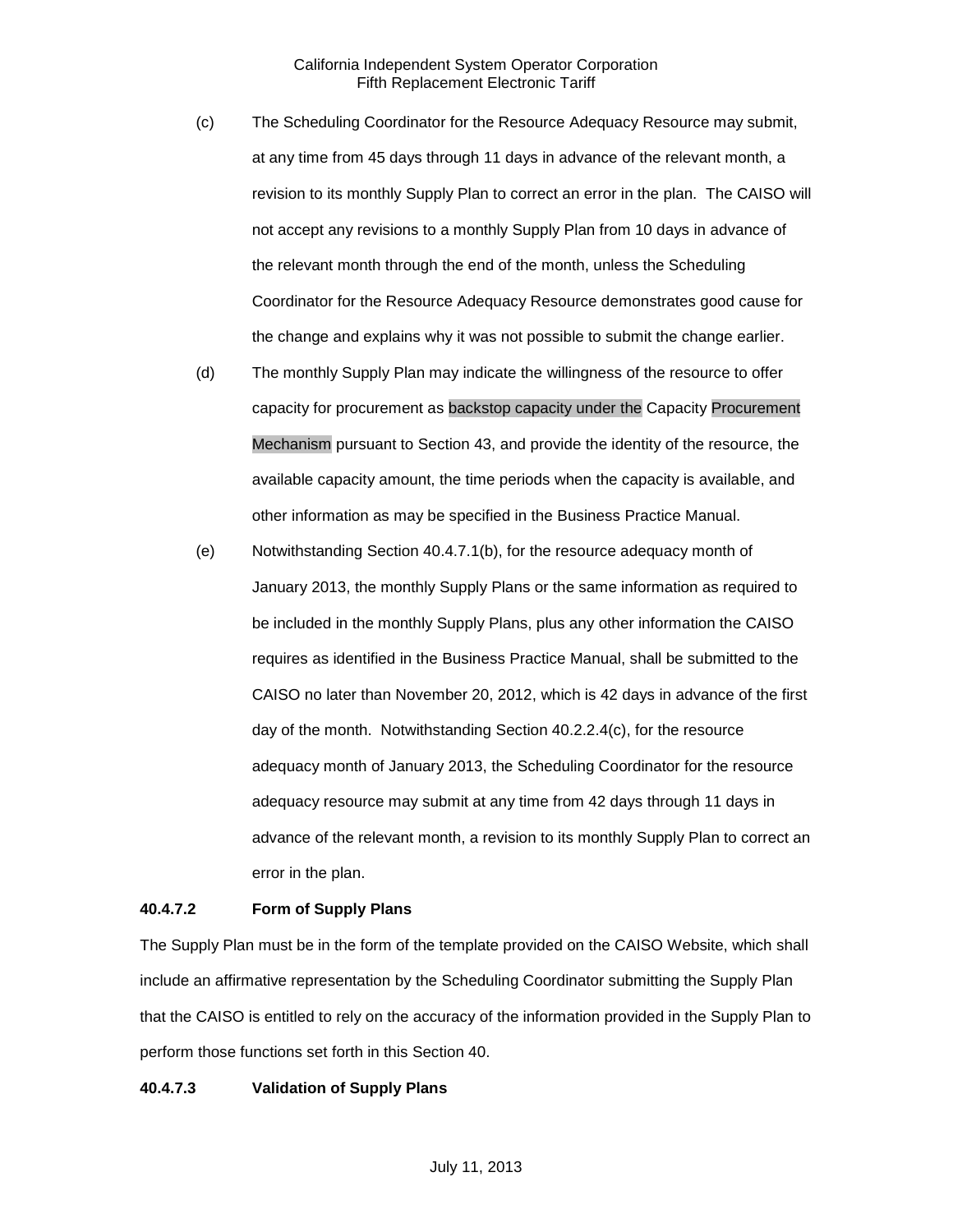The CAISO shall be entitled to take reasonable measures to validate the accuracy of the information submitted in Supply Plans under this Section. Supply Plan validation measures may include the following:

- (a) The CAISO may compare a Resource Adequacy Resource's Resource Adequacy Capacity against the Resource Adequacy Resource's Net Qualifying Capacity, if applicable. To the extent the Resource Adequacy Capacity of a Resource Adequacy Resource included in a Supply Plan is greater than the Resource Adequacy Resource's Net Qualifying Capacity, the CAISO will notify the respective Scheduling Coordinators for the Resource Adequacy Resource and each Load Serving Entity that has included the Resource Adequacy Resource in its Resource Adequacy Plan that the Resource Adequacy Capacity from the Resource Adequacy Resource shall be reduced to the Resource Adequacy Resource's Net Qualifying Capacity and that it will be considered a mismatch under Section 40.7. If the CAISO is not advised as to how the reduction in Resource Adequacy Capacity to conform with the Resource Adequacy Resource's Net Qualifying Capacity shall be allocated among each Load Serving Entity that included the Resource Adequacy Resource on its Resource Adequacy Plan, the CAISO will apply a pro rata reduction based on the Supply Plan.
- (b) The CAISO may verify whether the Resource Adequacy Capacity listed in the monthly Supply Plan is scheduled to take an Approved Maintenance Outage during the month. To the extent the Resource Adequacy Capacity of a Resource Adequacy Resource included in a Supply Plan is greater than the Resource Adequacy Capacity designated for the resource in the Resource Adequacy Plan, or includes Resource Adequacy Capacity that is scheduled to take an Approved Maintenance Outage during the month, the CAISO will notify the Scheduling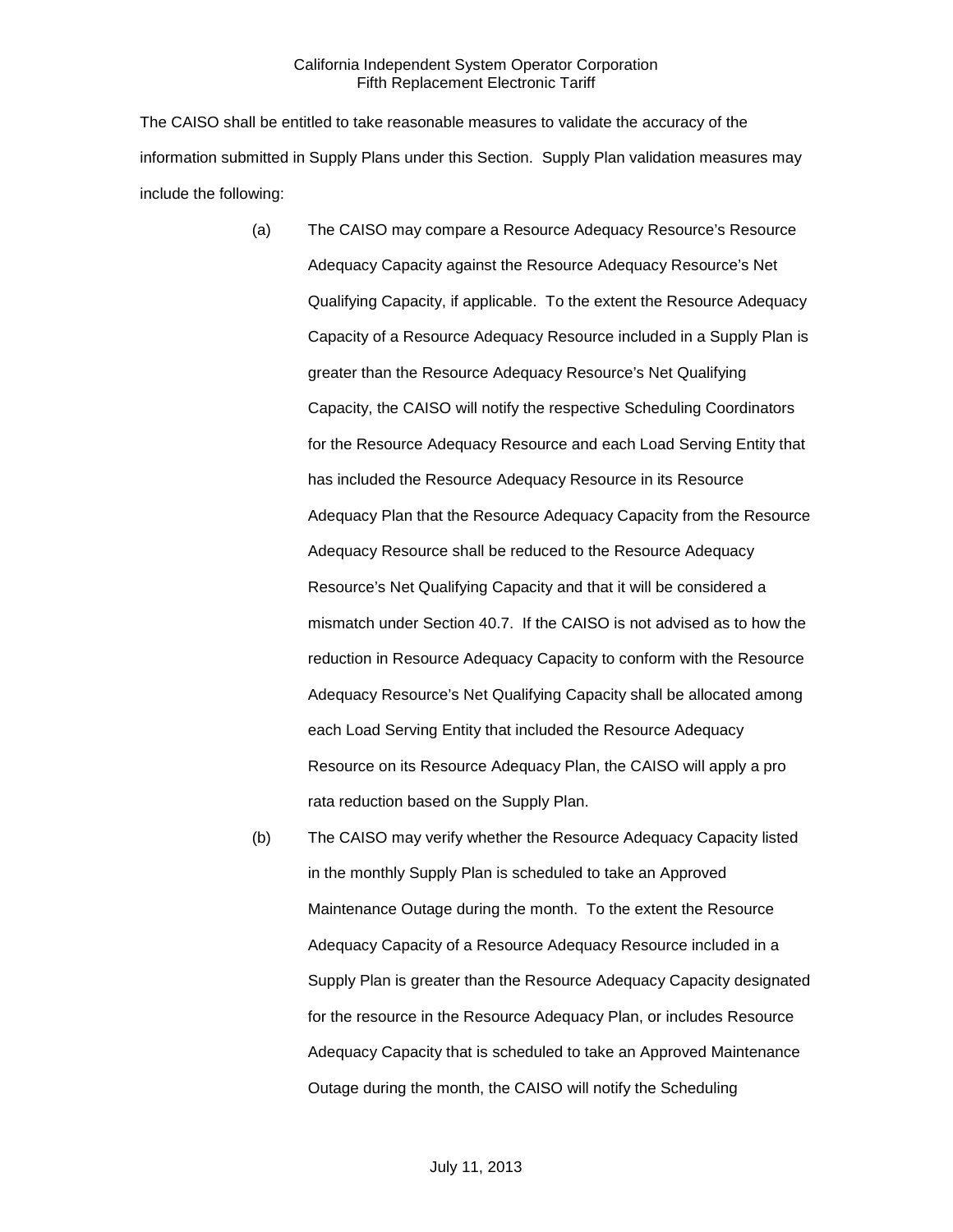Coordinator for the Resource Adequacy Resource and the respective Scheduling Coordinators for each Load Serving Entity that has included the Resource Adequacy Resource in its Resource Adequacy Plan that there is a discrepancy, which will be treated as a mismatch under Section 40.7. To the extent the Resource Adequacy Capacity of a Resource Adequacy Resource included in a Supply Plan is less than the Resource Adequacy Capacity designated for the resource in the Resource Adequacy Plan, or includes Resource Adequacy Capacity that is scheduled for an Approved Maintenance Outage during the month, the CAISO will notify the Local Regulatory Authority, the Scheduling Coordinator for the Resource Adequacy Resource, and the respective Scheduling Coordinators for each Load Serving Entity that has included the Resource Adequacy Resource in its Resource Adequacy Plan that there is a discrepancy, which will be treated as a mismatch under Section 40.7.

(c) Other errors or inaccuracies identified by the CAISO in a Supply Plan shall be treated as a mismatch under Section 40.7.

Disputes regarding the CAISO's determination of Net Qualifying Capacity shall be subject to Section 40.5.2. The provisions of this Section shall not affect a Resource Adequacy Resource's Net Qualifying Capacity posted by the CAISO under Section 40.5.2.

# **40.5 Requirements Applying To Modified Reserve Sharing LSEs Only**

## **40.5.1 Day Ahead Scheduling And Bidding Requirements**

(1) Scheduling Coordinators on behalf of Modified Reserve Sharing LSEs serving Load within the CAISO Balancing Authority Area for whom they submit Demand Bids shall submit into the IFM Bids or Self-Schedules for Demand equal to one hundred (100) percent and for Supply equal to one hundred and fifteen (115) percent of the hourly Demand Forecasts for each Modified Reserve Sharing LSE it represents for each Trading Hour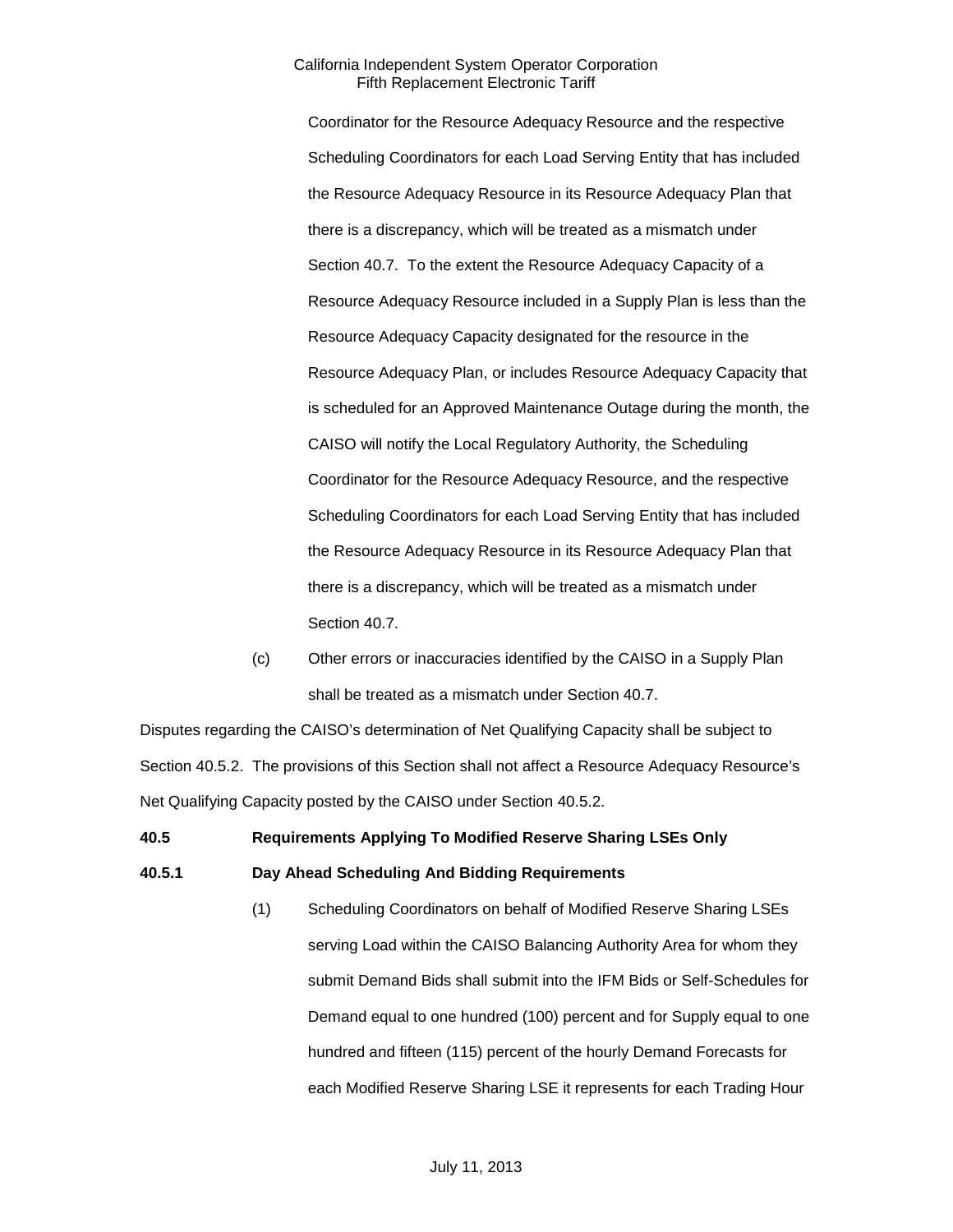for the next Trading Day. Subject to Section 40.5.5, the resources included in a Self-Schedule or a Bid in each Trading Hour to satisfy one hundred and fifteen (115) percent of the Modified Reserve Sharing LSE's hourly Demand Forecasts will be deemed Resource Adequacy Resources and (a) shall be comprised of those resources listed in the Modified Reserve Sharing LSE's monthly Resource Adequacy Plan and (b) shall include all Local Capacity Area Resources listed in the Modified Reserve Sharing LSE's annual Resource Adequacy Plan, if any, except to the extent the Local Capacity Area Resources, if any, are unavailable due to any Outages or reductions in capacity reported to the CAISO in accordance with this CAISO Tariff.

(i) Local Capacity Area Resources physically capable of operating must submit: (a) Economic Bids for Energy and/or Self-Schedules for all their Resource Adequacy Capacity and (b) Economic Bids for Ancillary Services and/or a Submission to Self-Provide Ancillary Services for all of their Resource Adequacy Capacity that is certified to provide Ancillary Services. For Local Resource Adequacy Capacity that is certified to provide Ancillary Services and is not covered by a Submission to Self-Provide Ancillary Services, the resource must submit Economic Bids for each Ancillary Service for which the resource is certified. For Resource Adequacy Capacity subject to this requirement for which no Economic Energy Bid or Self-Schedule has been submitted, the CAISO shall insert a Generated Bid in accordance with Section 40.6.8. For Resource Adequacy Capacity subject to this requirement for which no Economic Bids for Ancillary Services or Submissions to Self-Provide Ancillary Services have been submitted, the CAISO shall insert a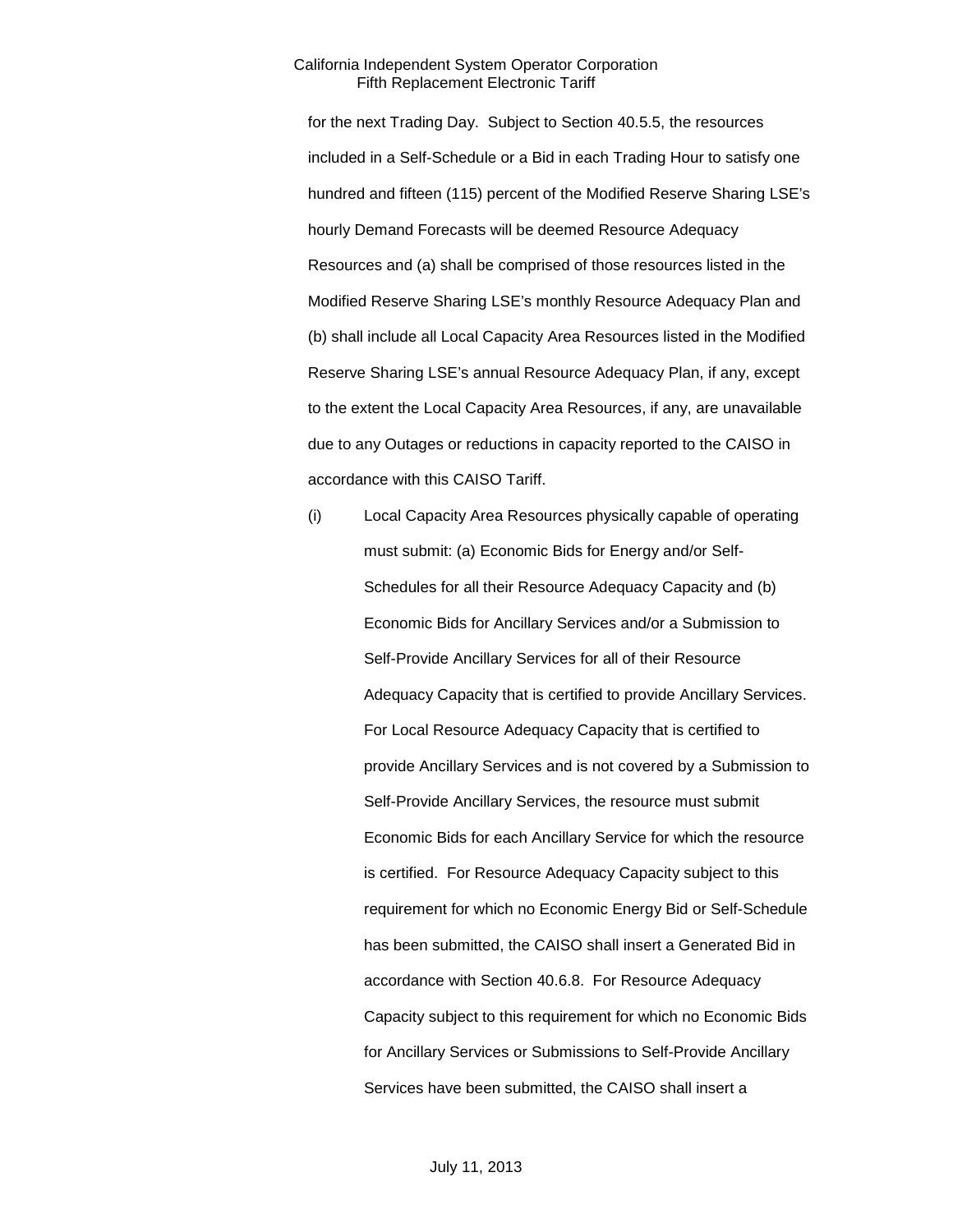Generated Bid in accordance with Section 40.6.8 for each Ancillary Service the resource is certified to provide. However, to the extent the Generating Unit providing Local Capacity Area Resource capacity constitutes a Use-Limited Resource under Section 40.6.4, the provisions of Section 40.6.4 will apply.

- (ii) Resource Adequacy Resource must participate in the RUC to the extent that the resource has available Resource Adequacy Capacity that was offered into the IFM and is not reflected in an IFM Schedule. Resource Adequacy Capacity participating in RUC will be optimized using zero dollar (\$0/MW-hour) RUC Availability Bid.
- (iii) Capacity from Resource Adequacy Resources selected in RUC will not be eligible to receive a RUC Availability Payment.
- (iv) Through the IFM co-optimization process, the CAISO will utilize available Local Capacity Area Resource Adequacy Capacity to provide Energy or Ancillary Services in the most efficient manner to clear the Energy market, manage congestion and procure required Ancillary Services. In so doing the IFM will honor submitted Energy Self-Schedules of the Local Capacity Area Resource Adequacy Capacity of the Modified Reserve Sharing LSE unless the CAISO is unable to satisfy one hundred (100) percent of the Ancillary Services requirements. In such cases the CAISO may curtail all or a portion of a submitted Energy Self-Schedule to allow Ancillary Service-certified Local Capacity Area Resource Adequacy Capacity to be used to meet the Ancillary Service requirements. The CAISO will not curtail for the purpose of meeting Ancillary Service requirements a Self-Schedule of a resource internal to a Metered Subsystem that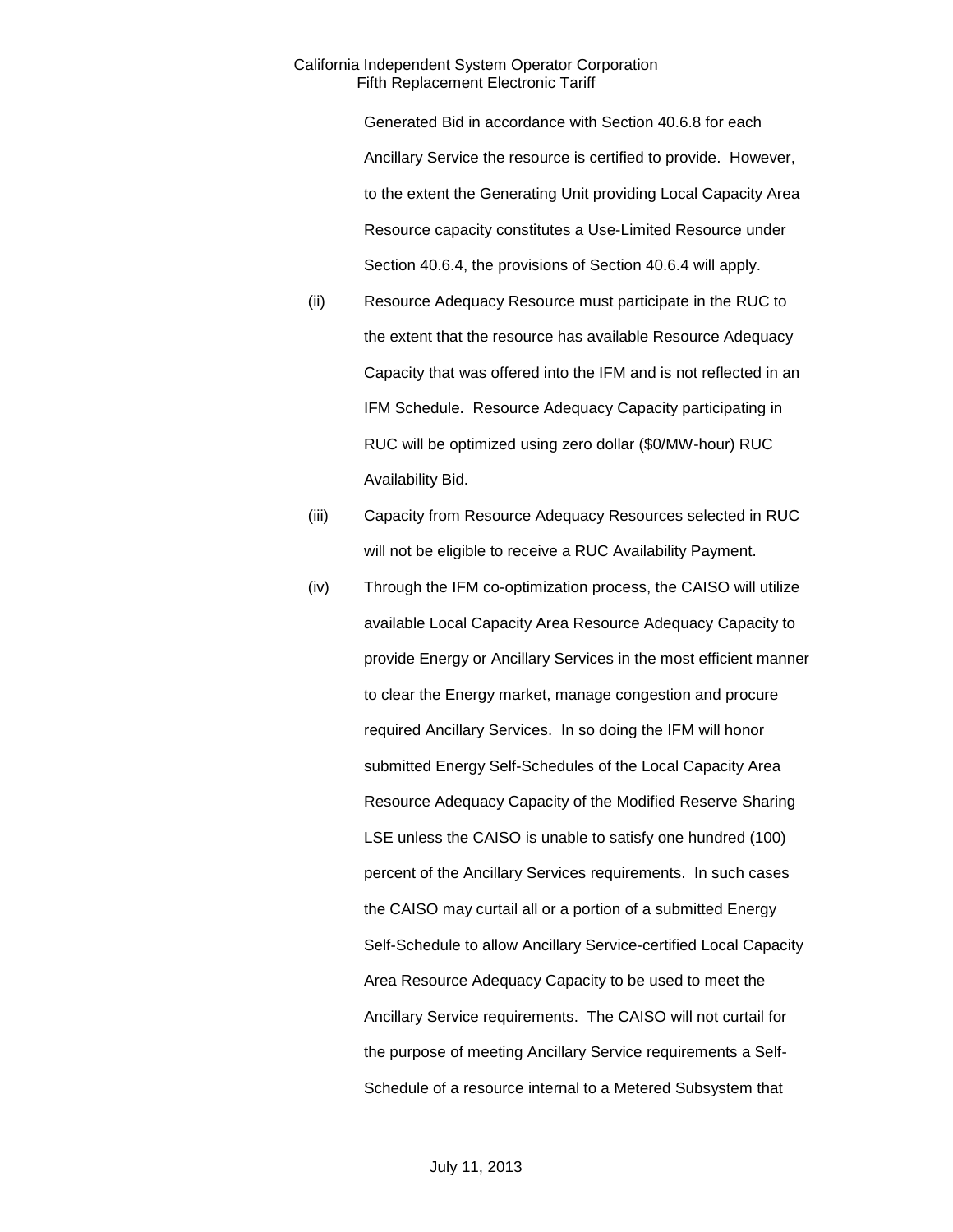was submitted by the Scheduling Coordinator for that Metered Subsystem. If the IFM reduces the Energy Self-Schedule of Resource Adequacy Capacity to provide an Ancillary Service, the Ancillary Service Marginal Price for that Ancillary Service will be calculated in accordance with Section 27.1.2 using the Ancillary Service Bids submitted by the Scheduling Coordinator for the Resource Adequacy Resource or inserted by the CAISO pursuant to this Section 40.5.1, and using the resource's Generated Energy Bid to determine the Resource Adequacy Resource's opportunity cost of Energy. If the Scheduling Coordinator for the Modified Reserve Sharing LSE's Resource Adequacy Resource believes that the opportunity cost of Energy based on the Resource Adequacy Resource's Generated Energy Bid is insufficient to compensate for the resource's actual opportunity cost, the Scheduling Coordinator may submit evidence justifying the increased amount to the CAISO and to the FERC no later than seven (7) days after the end of the month in which the submitted Energy Self-Schedule was reduced by the CAISO to provide an Ancillary Service. The CAISO will treat such information as confidential and will apply the procedures in Section 20.4 of this CAISO Tariff with regard to requests for disclosure of such information. The CAISO shall pay the higher opportunity costs after those amounts have been approved by FERC.

(2) Resource Adequacy Resources of Modified Reserve Sharing LSEs that do not clear in the IFM or are not committed in RUC shall have no further offer requirements in HASP or Real-Time, except under System Emergencies as provided in this CAISO Tariff.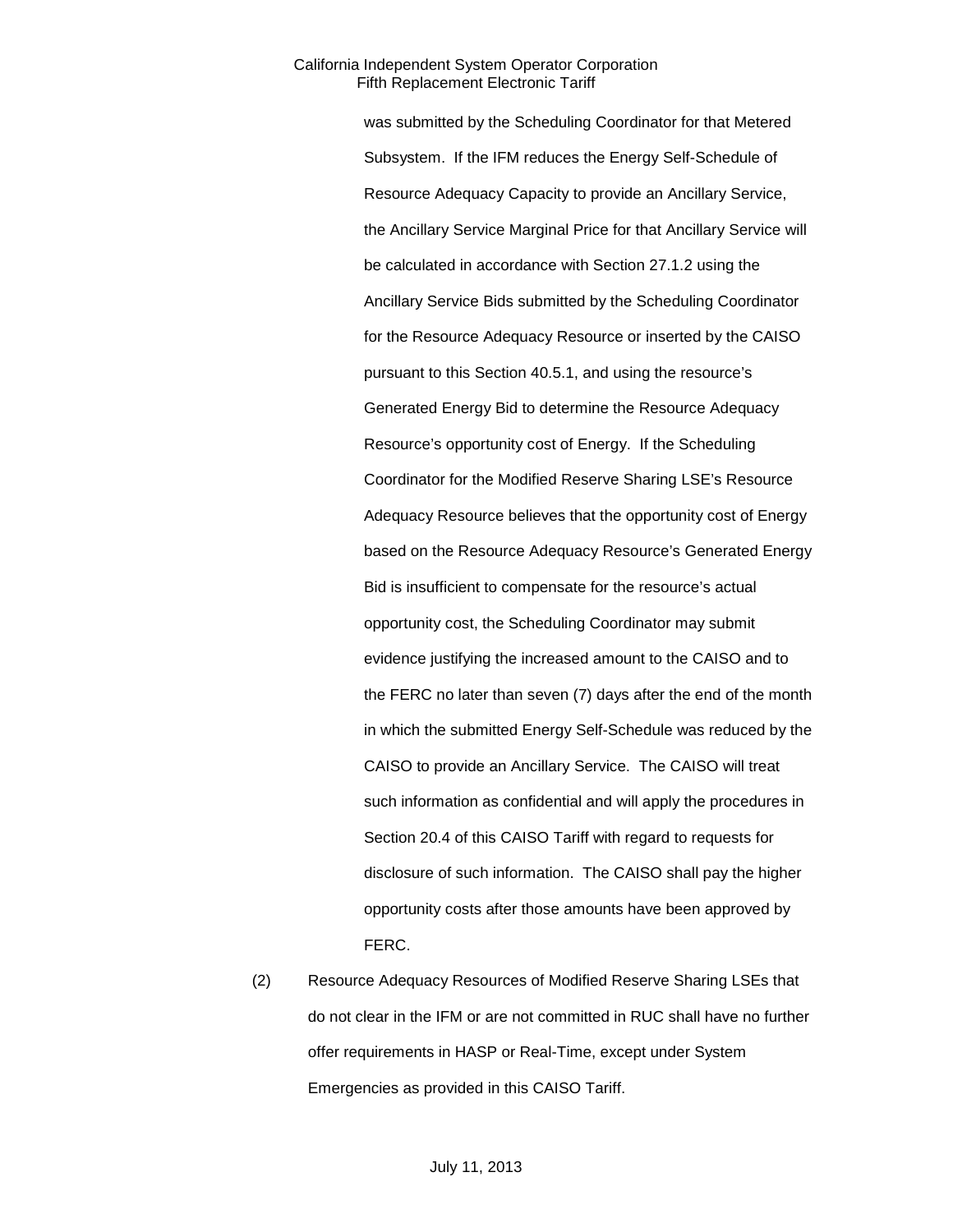(3) Resource Adequacy Resources committed by the CAISO must maintain that commitment through Real-Time. In the event of a Forced Outage on a Resource Adequacy Resource committed in the Day-Ahead Market to provide Energy, the Scheduling Coordinator for the Modified Reserve Sharing LSE will have up to the next HASP bidding opportunity, plus one hour, to replace the lesser of: (i) the committed resource suffering the Forced Outage, (ii) the quantity of Energy committed in the Day-Ahead Market, or (iii) one hundred and seven (107) percent of the hourly forecast Demand.

#### **40.5.2 Demand Forecast Accuracy**

On a monthly basis, the CAISO will review Meter Data to evaluate the accuracy or quality of the hourly Day-Ahead Demand Forecasts submitted by the Scheduling Coordinator on behalf of Modified Reserve Sharing LSEs. If the CAISO determines, based on its review, that one or more Demand Forecasts materially under-forecasts the Demand of the Modified Reserve Sharing LSEs for whom the Scheduling Coordinator schedules, after accounting for weather adjustments, the CAISO will notify the Scheduling Coordinator of the deficiency and will cooperate with the Scheduling Coordinator and Modified Reserve Sharing LSE(s) to revise its Demand Forecast protocols or criteria. If the material deficiency affects ten (10) hourly Demand Forecasts over a minimum of two (2) non-consecutive Business Days within a month, the CAISO may: (i) inform State of California authorities including, but not necessarily limited to, the California Legislature, and identify the Modified Reserve Sharing LSE(s) represented by the Scheduling Coordinator and (ii) assign to the Scheduling Coordinator responsibility for all tier 1 RUC charges as specified in Section 11.8.6.5 to address the uncertainty caused by the Scheduling Coordinator's deficient hourly Demand Forecasts until the deficiency is addressed.

#### **40.5.3 Requirement To Make Resources Available In System Emergency**

Scheduling Coordinators for Modified Reserve Sharing LSEs that are MSS Operators shall make resources available to the CAISO during a System Emergency in accordance with the provisions of their Metered Subsystem Agreement. Scheduling Coordinators for all other Modified Reserve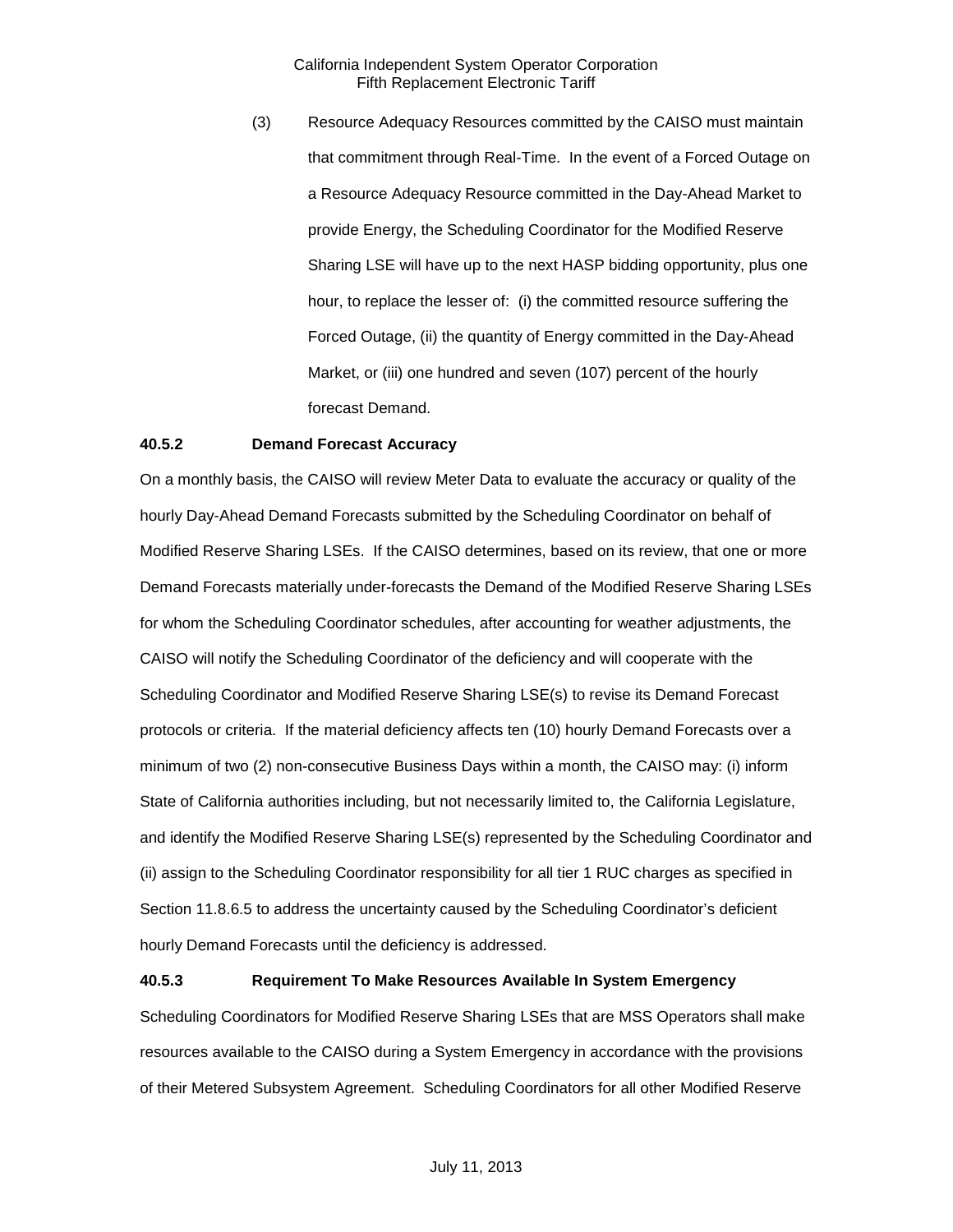Sharing LSEs shall make available to the CAISO upon a warning or emergency notice of an actual or imminent System Emergency all resources that have not submitted a Self-Schedule or Economic Bid in the IFM that were listed in the Modified Reserve Sharing LSE's monthly Resource Adequacy Plan that are physically capable of operating without violation of any applicable law.

#### **40.5.4 Consequence Of Failure To Meet Scheduling Obligation**

- (1) If the Scheduling Coordinator for the Modified Reserve Sharing LSE fails to submit a Self-Schedule or submit Bids equal to 115% of its hourly Demand Forecasts for each Trading Hour for the next Trading Day in the IFM and RUC, the Scheduling Coordinator will be charged a capacity surcharge of three times the price of the relevant Day-Ahead Hourly LAP LMP in the amount of the shortfall. To the extent the Scheduling Coordinator for the Modified Reserve Sharing LSE schedules imports on one or more Scheduling Points in an aggregate megawatt amount greater than its aggregate import deliverability allocation under Section 40.4.6.2, the quantity of megawatts in excess of its import deliverability allocation will not count toward satisfying the Modified Reserve Sharing LSE's scheduling obligation, unless it clears the Day-Ahead Market.
- (2) If the Scheduling Coordinator for the Modified Reserve Sharing LSE cannot fulfill its obligations under Section 40.5.1(3), the Scheduling Coordinator for the Modified Reserve Sharing LSE will be charged a capacity surcharge of two times the average of the six (6) Settlement Interval LAP prices for the hour in the amount of the shortfall. Energy scheduled in the HASP will not net against, or be used as a credit to correct, any failure to fulfill the Day-Ahead IFM hourly scheduling and RUC obligation in Section 40.5.1(1).
- (3) Any Energy surcharge received by the CAISO pursuant to this Section 40.5.4 shall be allocated to Scheduling Coordinators representing other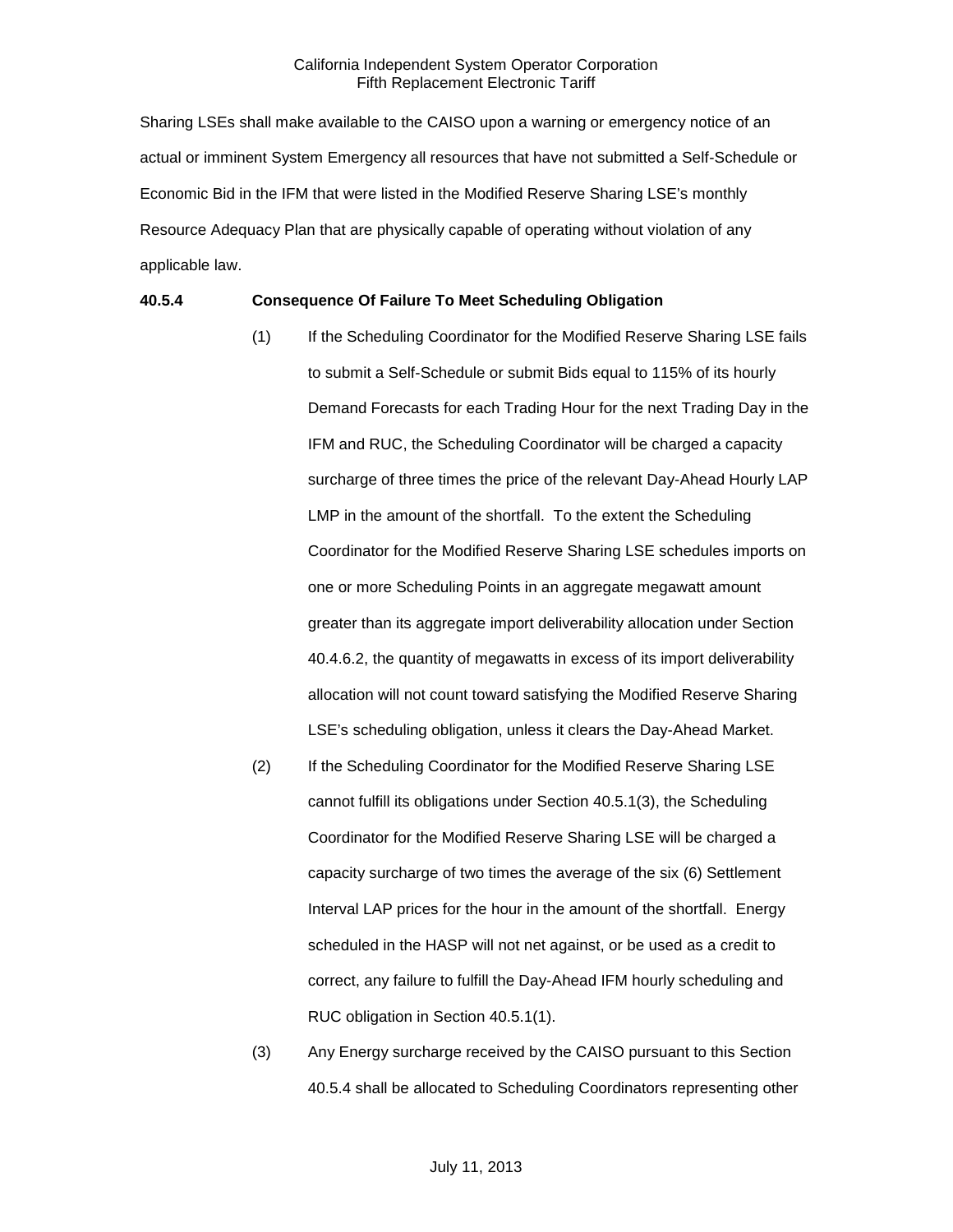Load Serving Entities in proportion to each such Scheduling Coordinator's Measured Demand during the relevant Trading Hour(s) to the aggregate CAISO Measured Demand during the relevant Trading Hour(s).

## **40.5.5 Substitution Of Resources**

Subject to the provisions of this Section 40.5, the Scheduling Coordinator for a Modified Reserve Sharing LSE may substitute for its Resource Adequacy Resources listed in its monthly Resource Adequacy Plan provided:

- (1) Substitutions must occur no later than the close of the IFM; and
- (2) Resources eligible for substitution are either imports or capacity from non-Resource Adequacy Resources or Resource Adequacy Resources with additional available capacity defined as Net Qualifying Capacity in excess of previously sold Resource Adequacy Capacity; however a Local Capacity Area Resource may be substituted only with capacity from non-Resource Adequacy Resources located in the same Local Capacity Area.

## **40.6 Requirements For SCs And Resources For Reserve Sharing LSEs**

This Section 40.6 does not apply to Resource Adequacy Resources of Load following MSSs and those entities that participate in the Modified Reserve Sharing LSE program under Section 40.5. Scheduling Coordinators supplying Resource Adequacy Capacity shall make the Resource Adequacy Capacity listed in the Scheduling Coordinator's monthly Supply Plans under Section 40.4.7 available to the CAISO each hour of each day of the reporting month in accordance with this Section 40.6 and Section 9.3.1.3.

## **40.6.1 Day-Ahead Availability**

Scheduling Coordinators supplying Resource Adequacy Capacity shall make the Resource Adequacy Capacity, except for that subject to Section 40.6.4, available Day-Ahead to the CAISO as follows: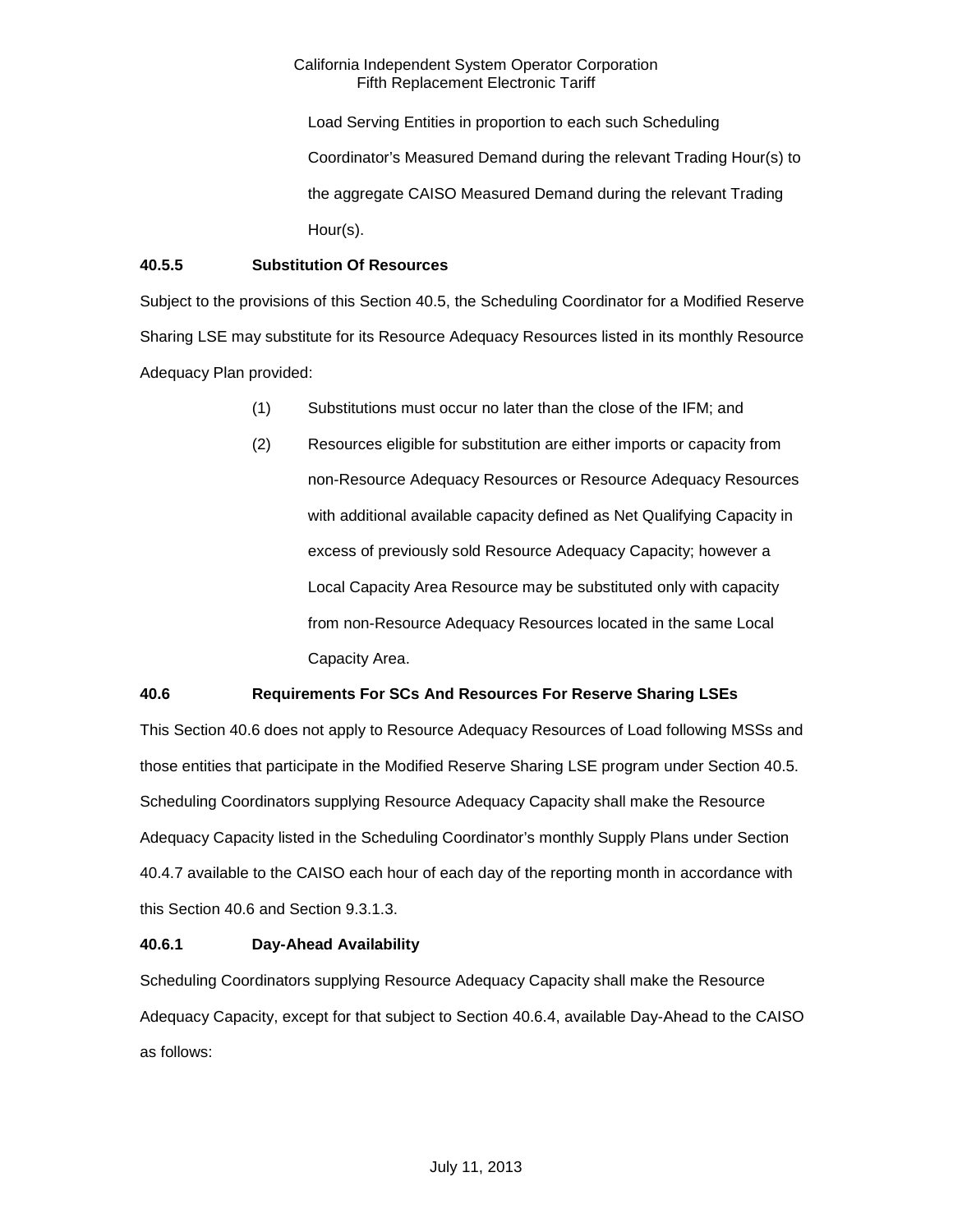- (1) Resource Adequacy Resources physically capable of operating must submit: (a) Economic Bids for Energy and/or Self-Schedules for all their Resource Adequacy Capacity and (b) Economic Bids for Ancillary Services and/or a Submission to Self-Provide Ancillary Services in the IFM for all of their Resource Adequacy Capacity that is certified to provide Ancillary Services. For Resource Adequacy Capacity that is certified to provide Ancillary Services and is not covered by a Submission to Self-Provide Ancillary Services, the resource must submit Economic Bids for each Ancillary Service for which the resource is certified. For Resource Adequacy Capacity subject to this requirement for which no Economic Energy Bid or Self-Schedule has been submitted, the CAISO shall insert a Generated Bid in accordance with Section 40.6.8. For Resource Adequacy Capacity subject to this requirement for which no Economic Bids for Ancillary Services or Submissions to Self-Provide Ancillary Services have been submitted, the CAISO shall insert a Generated Bid in accordance with Section 40.6.8 for each Ancillary Service the resource is certified to provide.
- (2) Resource Adequacy Resources that are Extremely Long-Start Resources must make themselves available to the CAISO by complying with the Extremely Long-Start Commitment Process under Section 31.7 or otherwise committing the ELS Resource upon instruction from the CAISO, if physically capable. Once the ELS Resource is committed by the CAISO, it is subject to the provisions of this Section 40.6.1 regarding Day-Ahead Availability and Section 40.6.2 regarding Real-Time Availability for the Trading Days for which it was committed.
- (3) Resource Adequacy Resources must be available except for limitations specified in the Master File, legal or regulatory prohibitions or as otherwise required by this CAISO Tariff or by Good Utility Practice.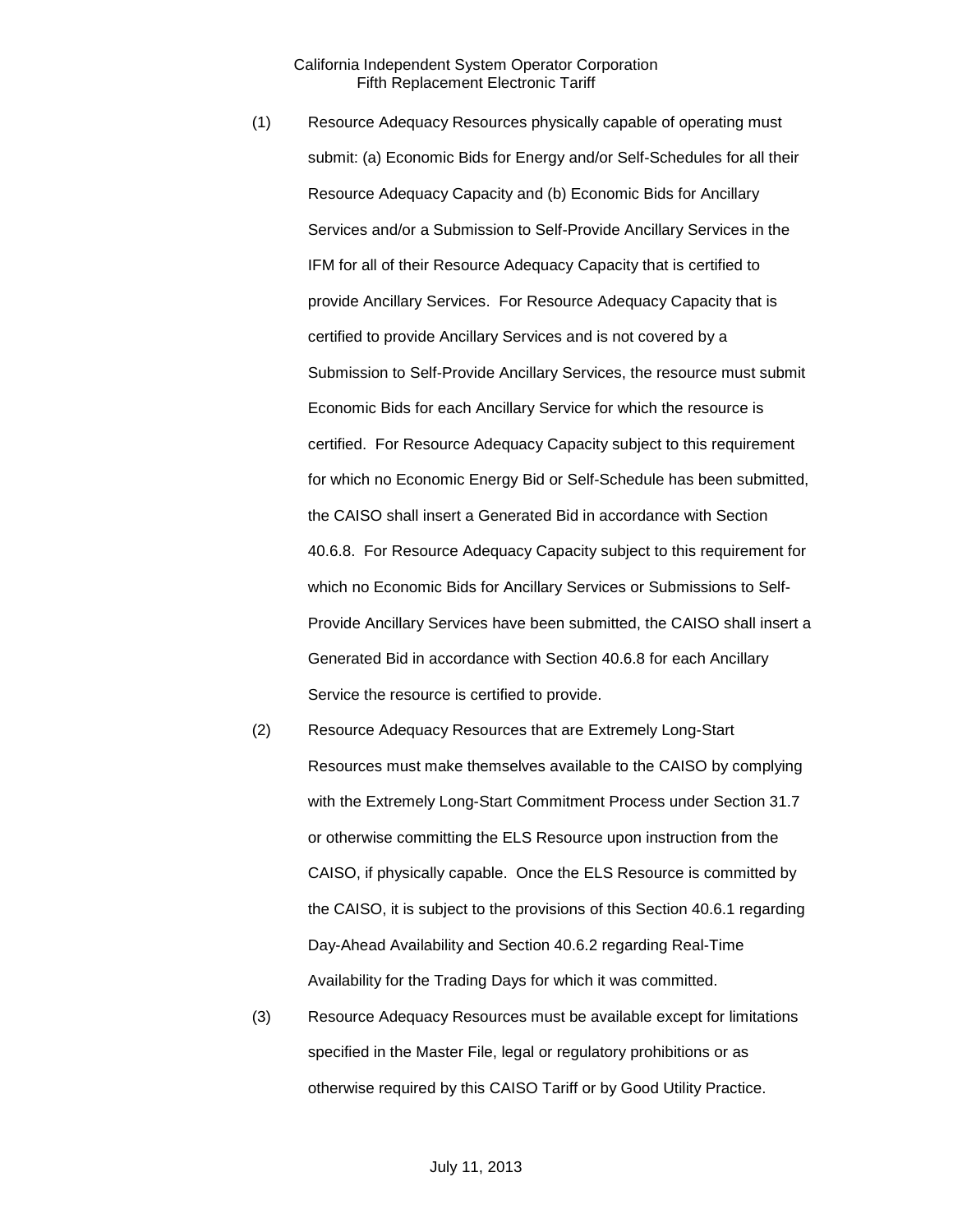(4) Through the IFM co-optimization process, the CAISO will utilize available Resource Adequacy Capacity to provide Energy or Ancillary Services in the most efficient manner to clear the Energy market, manage congestion and procure required Ancillary Services. In so doing, the IFM will honor submitted Energy Self-Schedules of Resource Adequacy Capacity unless the CAISO is unable to satisfy one hundred percent (100%) of the Ancillary Services requirements. In such cases, the CAISO may curtail all or a portion of a submitted Energy Self-Schedule to allow Ancillary Service-certified Resource Adequacy Capacity to be used to meet the Ancillary Service requirements. The CAISO will not curtail for the purpose of meeting Ancillary Service requirements a Self-Schedule of a resource internal to a Metered Subsystem that was submitted by the Scheduling Coordinator for that Metered Subsystem. If the IFM reduces the Energy Self-Schedule of Resource Adequacy Capacity to provide an Ancillary Service, the Ancillary Service Marginal Price for that Ancillary Service will be calculated in accordance with Section 27.1.2 using the Ancillary Service Bids submitted by the Scheduling Coordinator for the Resource Adequacy Resource or inserted by the CAISO pursuant to this Section 40.6.1, and using the resource's Generated Energy Bid to determine the Resource Adequacy Resource's opportunity cost of Energy. If the Scheduling Coordinator for the Resource Adequacy Resource believes that the opportunity cost of Energy based on the Resource Adequacy Resource's Generated Energy Bid is insufficient to compensate for the resource's actual opportunity cost, the Scheduling Coordinator may submit evidence justifying the increased amount to the CAISO and to the FERC no later than seven (7) days after the end of the month in which the submitted Energy Self-Schedule was reduced by the CAISO to provide an Ancillary Service.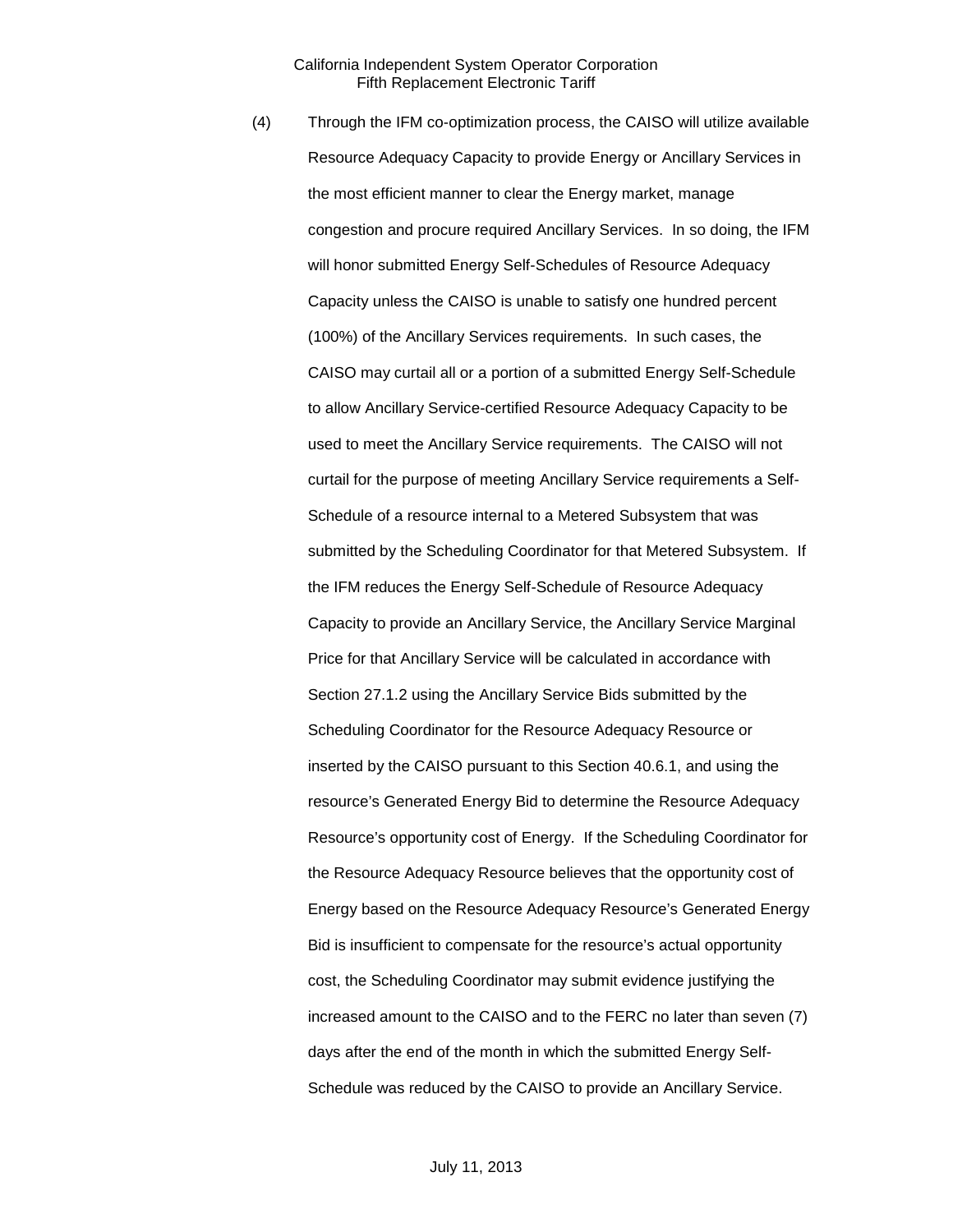The CAISO will treat such information as confidential and will apply the procedures in Section 20.4 of this CAISO Tariff with regard to requests for disclosure of such information. The CAISO shall pay any higher opportunity costs approved by FERC.

- (5) A Resource Adequacy Resources must participate in the RUC to the extent that the resource has available Resource Adequacy Capacity that is not reflected in an IFM Schedule. Resource Adequacy Capacity participating in RUC will be optimized using a zero dollar (\$0/MW-hour) RUC Availability Bid.
- (6) Capacity from Resource Adequacy Resources selected in RUC will not be eligible to receive a RUC Availability Payment.

#### **40.6.2 Real-Time Availability**

Resource Adequacy Resources that have received an IFM Schedule for Energy or Ancillary Services or a RUC Schedule for all or part of their Resource Adequacy Capacity must remain available to the CAISO through Real-Time for Trading Hours for which they receive an IFM or RUC Schedule, including any Resource Adequacy Capacity of such resources that is not included in an IFM Schedule or RUC Schedule, except for Resource Adequacy Capacity that is subject to Section 40.6.4.

Short Start Units or Long Start Units that are Resource Adequacy Resources that do not have an IFM Schedule or a RUC Schedule for any of their Resource Adequacy Capacity for a given Trading Hour may be required to be available to the CAISO through Real-Time as specified in Sections 40.6.3 and 40.6.7. Resource Adequacy Resources with Resource Adequacy Capacity that is required to be available to the CAISO through Real-Time and does not have an IFM Schedule or a RUC Schedule for a given Trading Hour must submit to the RTM for that Trading hour: (a) Energy Bids and Self-Schedules for the full amount of the available Resource Adequacy Capacity, including capacity for which it has submitted Ancillary Services Bids or Submissions to Self-Provide Ancillary Services; and (b) Ancillary Services Bids and Submissions to Self-Provide Ancillary Services for the full amount of the available Ancillary Service-certified Resource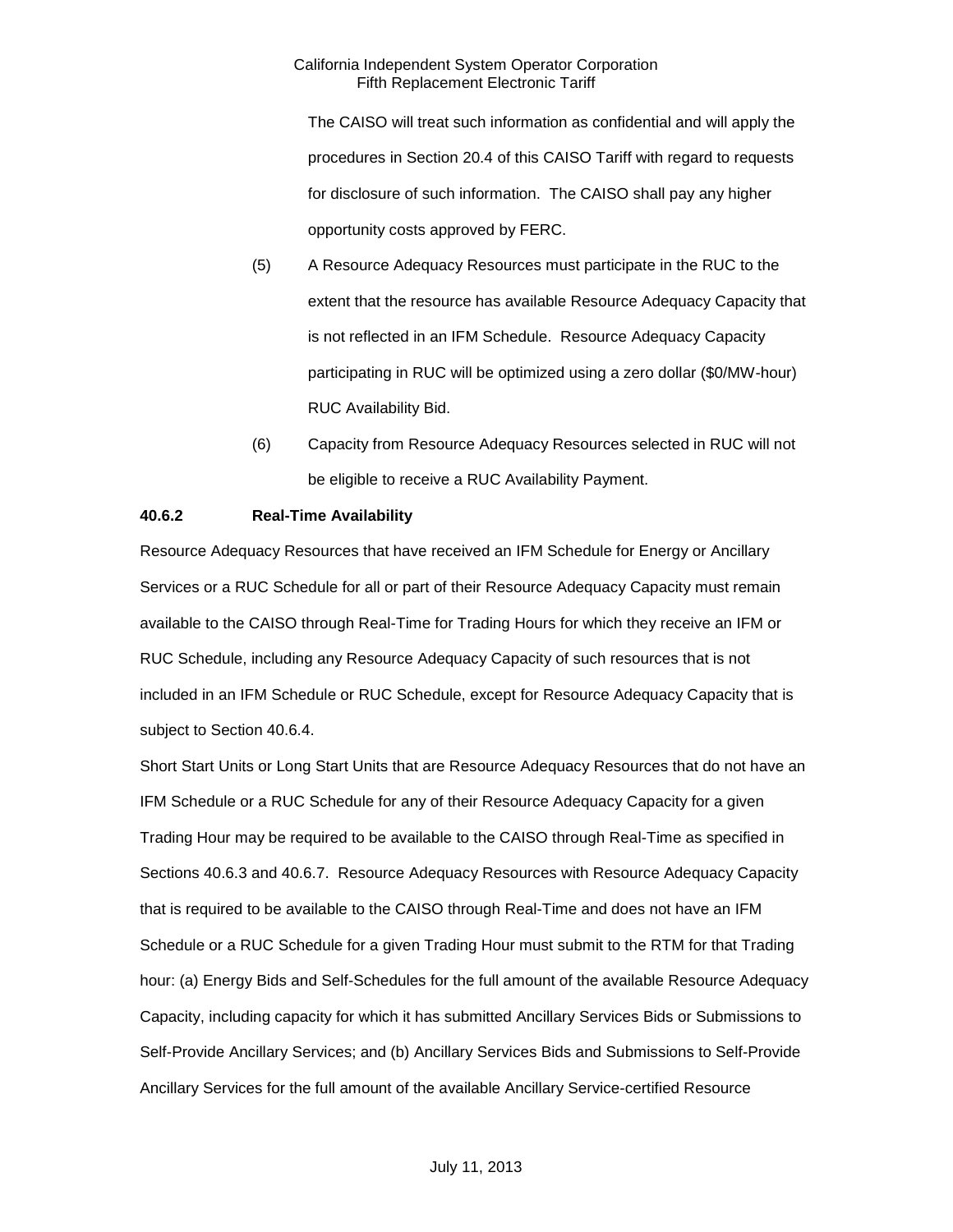Adequacy Capacity and for each Ancillary Service for which the resource is certified, including capacity for which it has submitted Energy Bids and Self-Schedules. The CAISO will insert Generated Bids in accordance with Section 40.6.8 for any Resource Adequacy Capacity subject to the above requirements for which the resource has failed to submit the appropriate bids to the RTM.

The CAISO will honor submitted Energy Self-Schedules of Resource Adequacy Capacity unless the CAISO is unable to satisfy one hundred (100) percent of its Ancillary Services requirements. In such cases, the CAISO may curtail all or a portion of a submitted Energy Self-Schedule to allow Ancillary Service-certified Resource Adequacy Capacity to be used to meet the Ancillary Service requirements, as long as such curtailment does not lead to a real-time shortfall in energy supply. If the CAISO reduces a submitted Real-Time Energy Self-Schedule for Resource Adequacy Capacity when that capacity is needed to meet an Ancillary Services requirement, the Ancillary Service Marginal Price for that capacity will be calculated in accordance with Sections 27.1.2 and 40.6.1.

## **40.6.3 Additional Availability Requirements For Short Start Units**

A Short Start Unit that is a Resource Adequacy Resource and that does not have an IFM Schedule or a RUC Schedule for any of its capacity for a given Trading Hour is required to participate in the Real Time Market in accordance with Section 40.6.2. Such a resource that is also a Use-Limited Resource subject to Section 40.6.4 is required, consistent with their applicable use plan, to submit Economic Bids or Self Schedules for Resource Adequacy Capacity into the Real Time Market.

The CAISO may waive these availability obligations for a Short Start Unit that does not have an IFM Schedule or a RUC Schedule based on the procedure to be published on the CAISO Website.

## **40.6.4 Use-Limited Resources Additional Availability Requirements**

#### **40.6.4.1 Registration of Use-Limited Resources**

Hydroelectric Generating Units, Proxy Demand Resources, and Participating Load, including Pumping Load, are deemed to be Use-Limited Resources for purposes of this Section 40 and are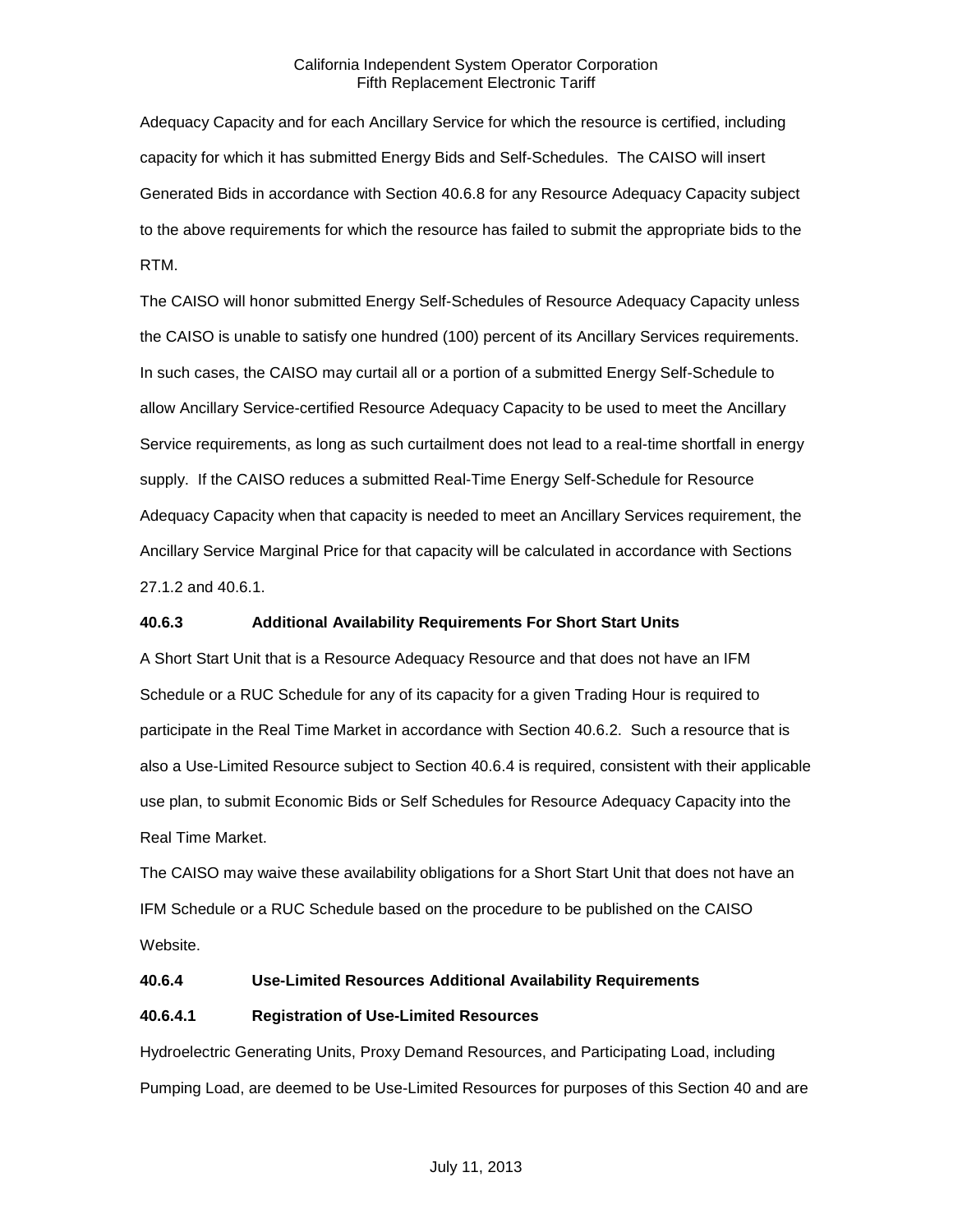not required to submit the application described in this Section 40.6.4.1. Scheduling Coordinators for other Use-Limited Resources, must provide the CAISO an application in the form specified on the CAISO Website requesting registration of a specifically identified resource as a Use-Limited Resource. This application shall include specific operating data and supporting documentation including, but not limited to:

> (1) a detailed explanation of why the resource is subject to operating limitations;

- (2) historical data to show attainable MWhs for each 24-hour period during the preceding year, including, as applicable, environmental restrictions for NOx, SOx, or other factors; and
- (3) further data or other information as may be requested by the CAISO to understand the operating characteristics of the unit.

Within five (5) Business Days after receipt of the application, the CAISO will respond to the Scheduling Coordinator as to whether or not the CAISO agrees that the facility is eligible to be a Use-Limited Resource. If the CAISO determines the facility is not a Use-Limited Resource, the Scheduling Coordinator may challenge that determination in accordance with the CAISO ADR Procedures.

#### **40.6.4.2 Use Plan**

The Scheduling Coordinator shall provide for the following Resource Adequacy Compliance Year a proposed annual use plan for each Use-Limited Resource that is a Resource Adequacy Resource. The proposed annual use plan will delineate on a month-by-month basis the total MWhs of Generation, total run hours, expected daily supply capability (if greater than four hours) and the daily Energy limit, operating constraints, and the timeframe for each constraint. The CAISO will have an opportunity to discuss the proposed annual use plan with the Scheduling Coordinator and suggest potential revisions to meet reliability needs of the system. The Scheduling Coordinator shall then submit its final annual use plan. Scheduling Coordinators for Use-Limited Resources must submit the proposed and final annual use plans in accordance with the schedule set forth in the Business Practice Manual. The Scheduling Coordinator will be able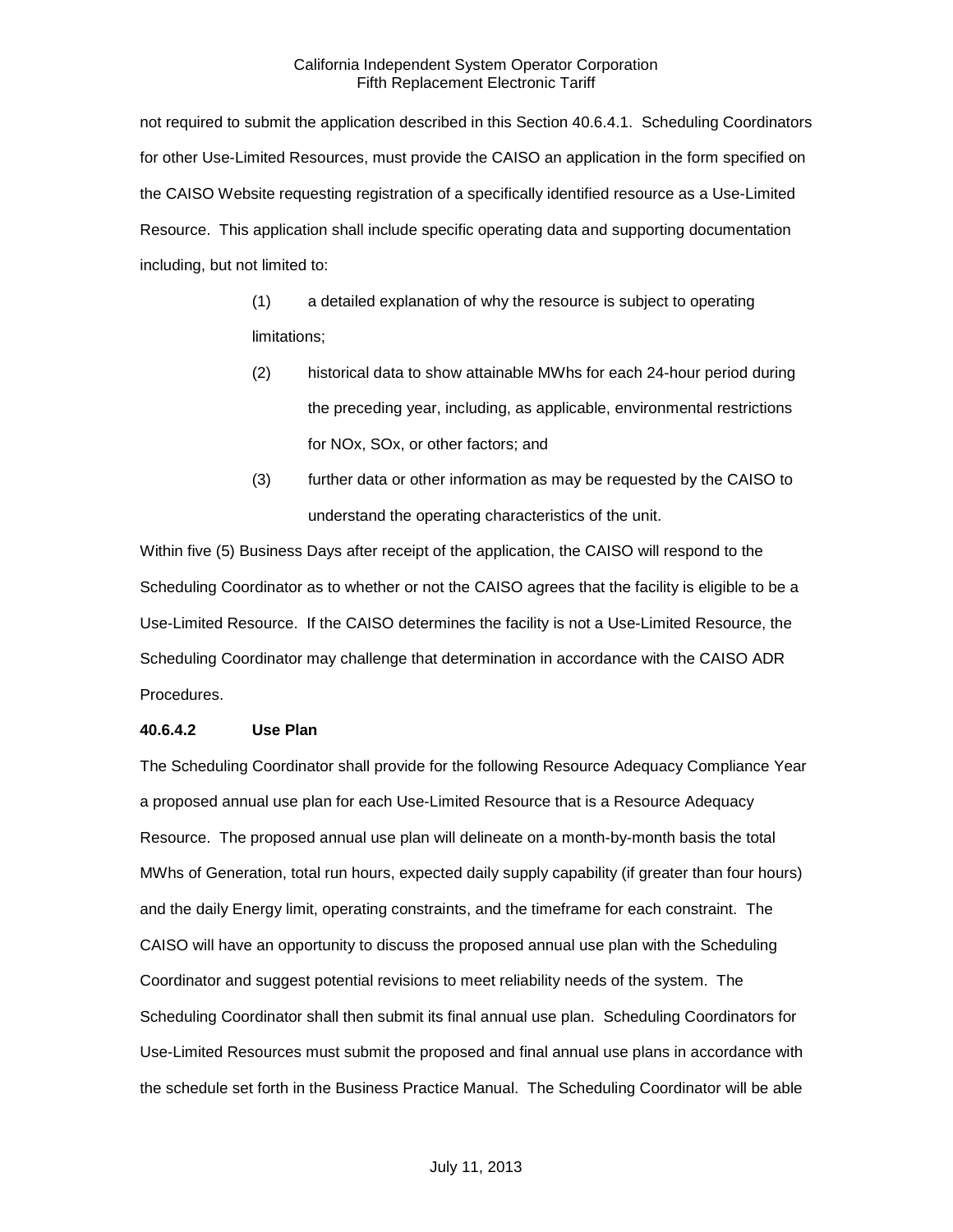to update the projections made in the annual use plan in the monthly Resource Adequacy Plans. Hydroelectric Generating Units and Pumping Load will be able to update use plans intra-monthly as necessary to reflect evolving hydrological and meteorological conditions. The annual use plan must reflect the potential operation of the Use-Limited Resource at a level no less than the minimum criteria set forth by the Local Regulatory Authority for qualification of the resource.

#### **40.6.4.3 Bidding Requirements on Use-Limited Resources**

#### **40.6.4.3.1 Non-Hydro and Dispatchable Use-Limited Resources**

Use-Limited Resources, other than those subject to the provisions of 40.6.4.3.2, must submit a Supply Bid or Self-Schedule for their Resource Adequacy Capacity in the Day-Ahead Market whenever the Use-Limited Resources are physically capable of operating in accordance with their operating criteria, including environmental or other regulatory requirements. Use-Limited Resources will also provide a daily Energy limit as part of their Day-Ahead Market offer to enable the CAISO to schedule them for the period in which they are capable of providing the Energy. To the extent that the daily Energy limit has been reached through Self-Schedules, no further action will be taken by the CAISO, unless rescheduling of the Energy is necessary for System Reliability. Use-Limited Resources will attempt to reschedule the Energy in recognition of the System Reliability concern, to the extent that the change is possible without violating a Use-Limited Resource's operating criteria.

#### **40.6.4.3.2 Hydro and Non-Dispatchable Use-Limited Resources**

Hydroelectric Generating Units, Pumping Load, and Non-Dispatchable Use-Limited Resources shall submit Self-Schedules or Bids in the Day-Ahead Market for their expected available Energy or their expected as-available Energy, as applicable, in the Day-Ahead Market and HASP. Such resources shall also revise their Self-Schedules or submit additional Bids in HASP based on the most current information available regarding expected Energy deliveries. Hydroelectric Generating Units, Pumping Load, and Non-Dispatchable Use-Limited Resources will not be subject to commitment in the RUC process. The CAISO will retain discretion as to whether a particular resource should be considered a Non-Dispatchable Use-Limited Resource, and this decision will be made in accordance with the provisions of Section 40.6.4.1.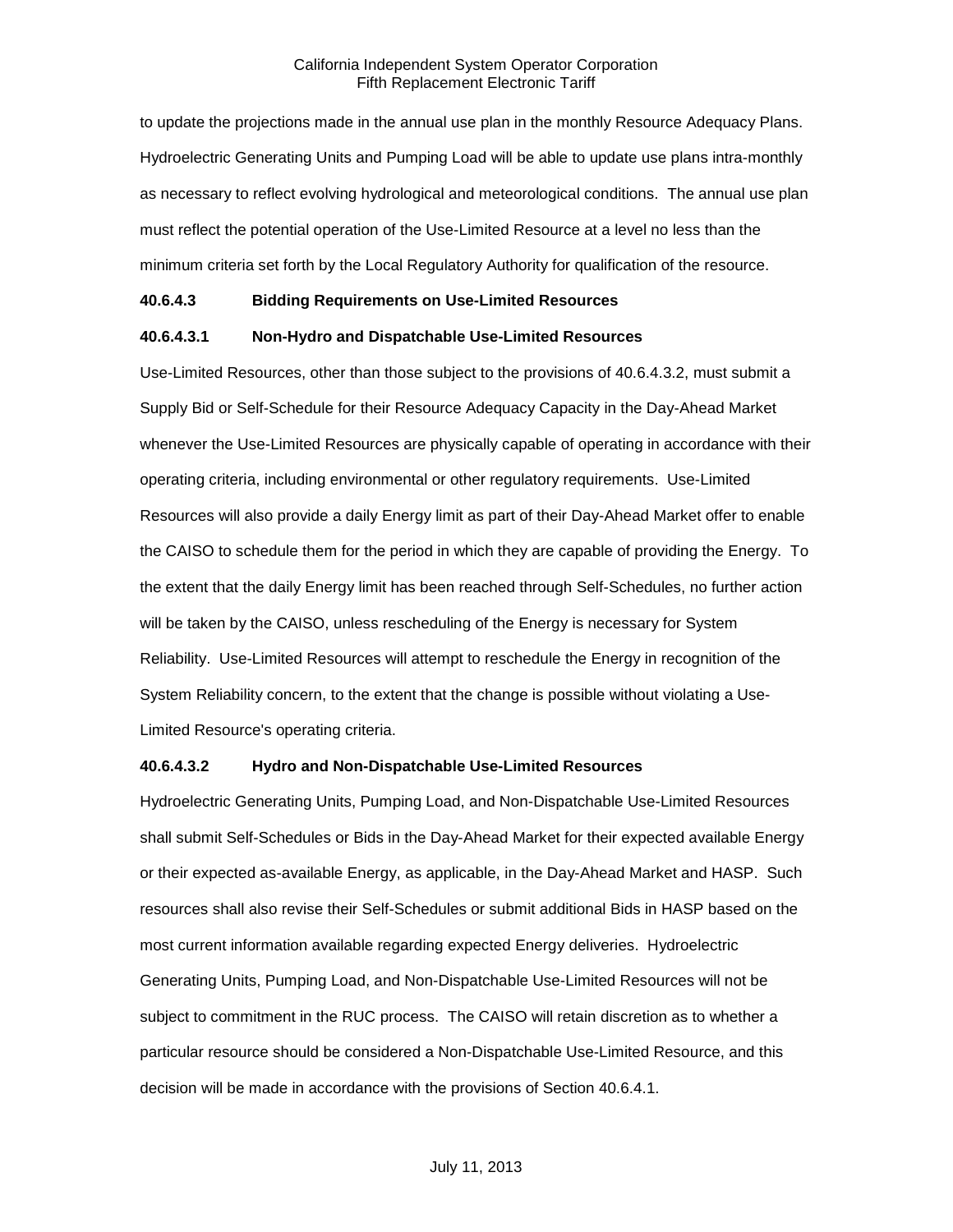## **40.6.4.3.3 Availability of Use-Limited Resources During System Emergencies**

All Use-Limited Resources remain subject to Section 7.7.2.3 regarding System Emergencies to the extent the Use-Limited Resource is owned or controlled by a Participating Generator.

## **40.6.4.3.4 Availability of Intermittent Resources**

Any Eligible Intermittent Resource that provides Resource Adequacy Capacity may, but is not required to, submit Bids in the Day-Ahead Market.

## **40.6.5 Additional Availability Requirements For System Resources**

In the IFM, the multi-hour block constraints of a System Resource, other than a System Resource capable of submitting a Dynamic Schedule or a Resource-Specific System Resource, are honored in the optimization. Such a resource that is also a Resource Adequacy Resource must be capable of hourly scheduling by the CAISO in RUC if it is not fully scheduled in the IFM. If such a Resource Adequacy Resource is scheduled in the RUC, the CAISO will schedule the resource in the HASP for each hour of the resource's RUC schedule without regard to the multihour block constraint that was submitted to the IFM. For an existing System Resource that provides Resource Adequacy Capacity through a call-option that expires prior to the close of the IFM, such a System Resource listed on a Resource Adequacy Plan must be reported to the CAISO for consideration in the Extremely Long-Start Commitment Process.

## **40.6.5.1 Additional Availability Requirements for Dynamic and Non-Dynamic Resource-Specific System Resources**

A Dynamic or Non-Dynamic Resource-Specific System Resource that supplies Resource Adequacy Capacity, and is not otherwise a Use-Limited Resource under Section 40.6.4, will be subject to the requirements of Sections 40.6.1, 40.6.2 and either Section 40.6.3 as a Short Start Unit or Section 40.6.7 as a Long Start Unit based upon the Dynamic Resource-Specific System Resource's registered physical operating characteristics.

## **40.6.5.2 Dynamic Non-Resource-Specific System Resources**

A Dynamic non-Resource-Specific System Resource that provides Resource Adequacy Capacity will be subject to the provisions of 40.6.1 and 40.6.2.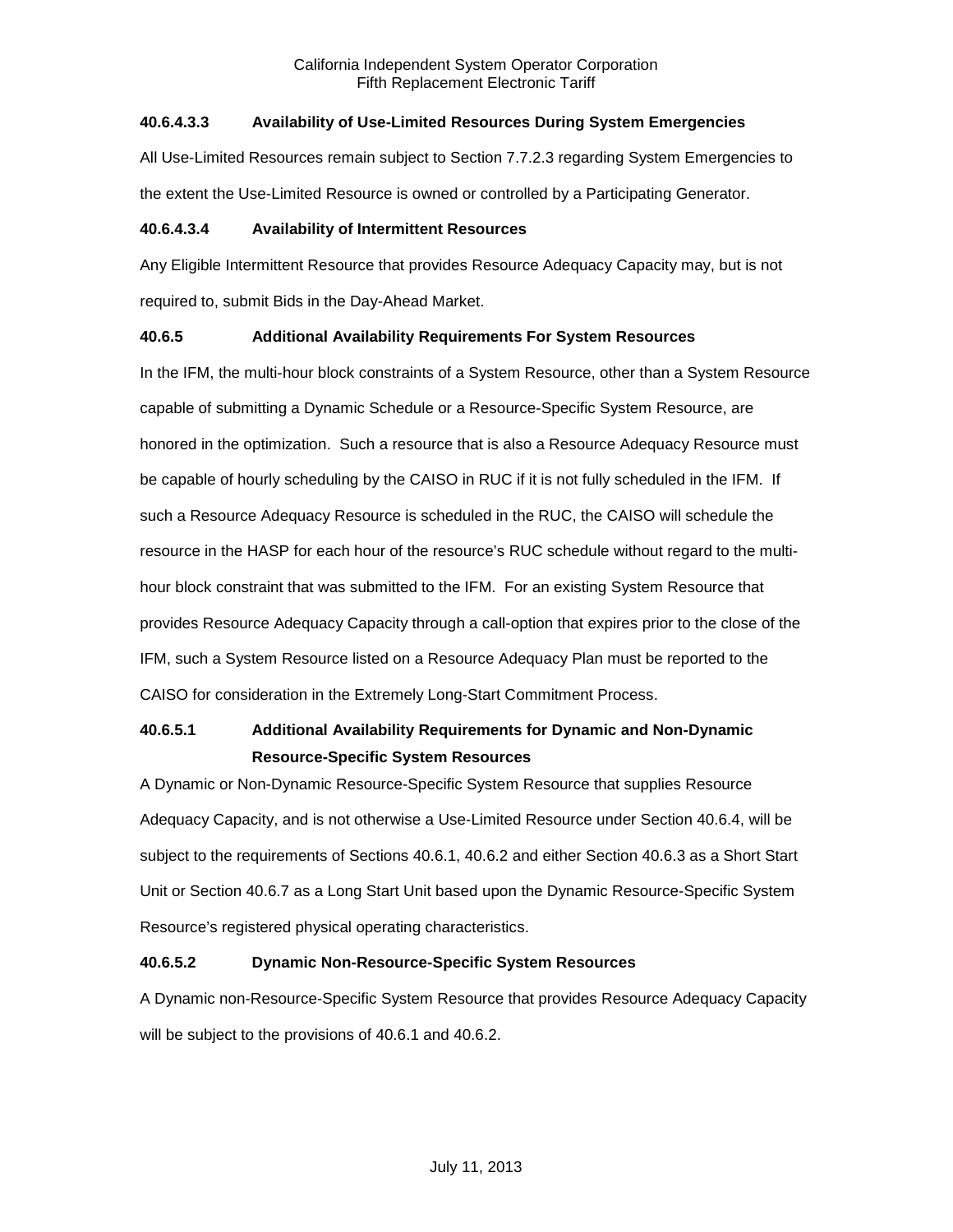## **40.6.6 Requirements For Partial Resource Adequacy Resources**

Only that output of a Partial Resource Adequacy Resource that is designated by a Scheduling Coordinator as Resource Adequacy Capacity in its monthly or annual Supply Plan shall have an availability obligation to the CAISO. Exports being supported by non-Resource Adequacy Capacity from a Partial Resource Adequacy Resource that becomes unavailable or unusable shall be considered as an export of non-Resource Adequacy Capacity based on the pro-rata allocation of derated capacity of the Partial Resource Adequacy Resource as follows:

- (a) Resource Adequacy Capacity [(Resource Adequacy Capacity/PMax Capacity of Resource Adequacy Resource) x MW Derate or Outage]; or
- (b) [1- (Resource Adequacy Capacity/PMax Capacity of Resource Adequacy Resource)] x De-rated PMax].

## **40.6.7 Release Of Long Start Units**

Long Start Units not committed in the Day-Ahead Market will be released from any further obligation to submit Self-Schedules or Bids for the relevant Operating Day. Scheduling Coordinators for Long Start Units are not precluded from self-committing the unit after the Day-Ahead Market and submitting a Self-Schedule for Wheeling-Out in the HASP, unless precluded by terms of their contracts.

#### **40.6.8 Use Of Generated Bids**

Prior to completion of the Day-Ahead Market, the CAISO will determine if Resource Adequacy Capacity subject to the requirements of Sections 40.5.1 or 40.6.1 and for which the CAISO has not received notification of an Outage has not been reflected in a Bid and will insert a Generated Bid for such capacity into the CAISO Day-Ahead Market. Prior to running the Real-Time Market, the CAISO will determine if Resource Adequacy Capacity subject to the requirements of Section 40.6.2 and for which the CAISO has not received notification of an Outage has not been reflected in a Bid and will insert a Generated Bid for such capacity into the Real-Time Market. If a Scheduling Coordinator for an RA Resource submits a partial bid for the resource's RA Capacity, the CAISO will insert a Generated Bid only for the remaining RA Capacity. In addition, the CAISO will determine if all dispatchable Resource Adequacy Capacity from Short Start Units, not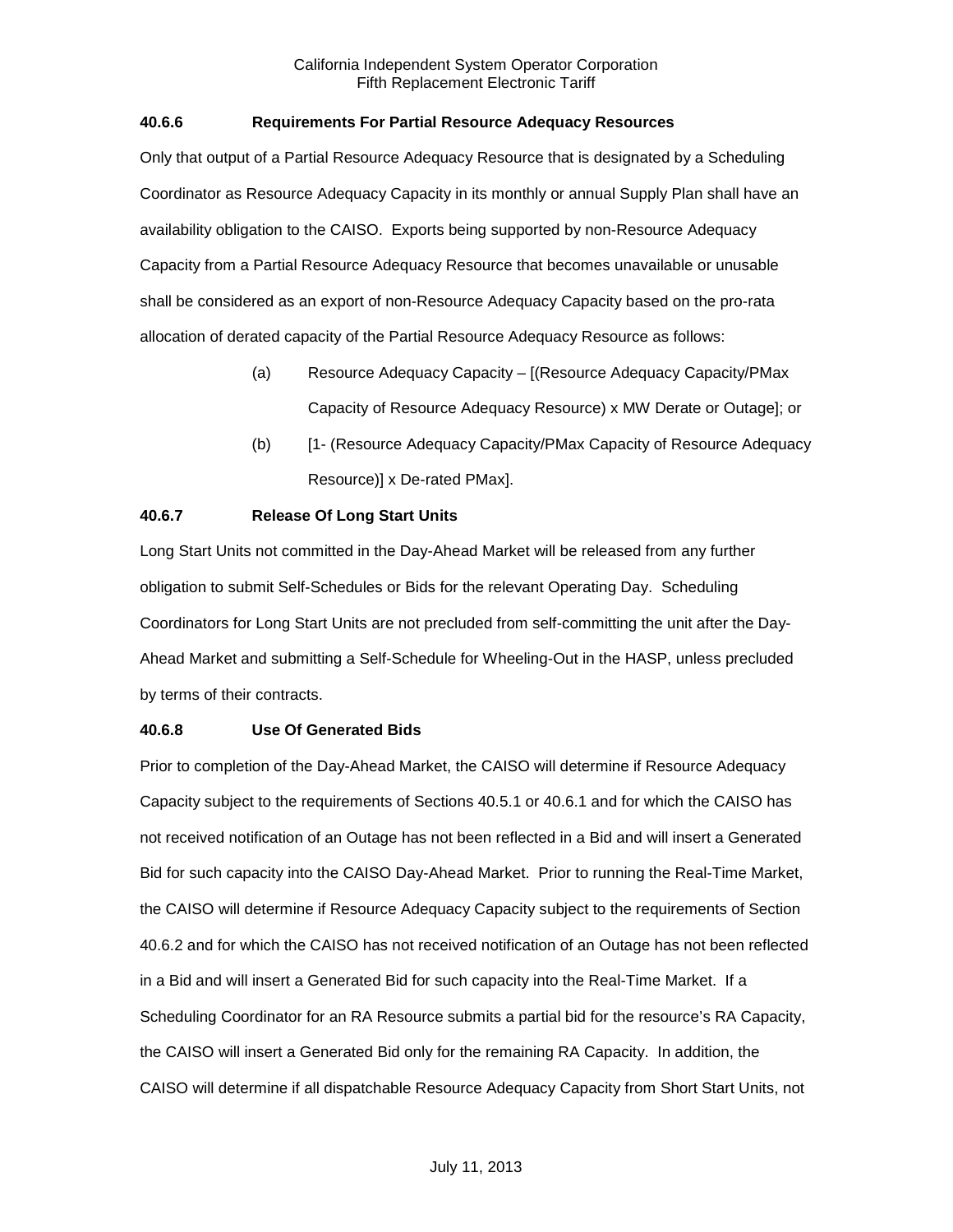otherwise selected in the IFM or RUC, is reflected in a Bid into the Real-Time Market and will insert a Generated Bid for any remaining dispatchable Resource Adequacy Capacity for which the CAISO has not received notification of an Outage. As provided in the Business Practice Manuals, a Generated Bid for Energy will be calculated and will include a greenhouse gas cost adder for a resource registered with the California Air Resources Board as having a greenhouse gas compliance obligation. A Generated Bid for Ancillary Services will equal zero dollars (\$0/MW-hour). Notwithstanding any of the provisions of Section 40.6.8 set forth above, the CAISO will not insert any Bid in the Real-Time Market required under this Section 40 for a Resource Adequacy Resource that is a Use-Limited Resource unless the resource submits an Energy Bid and fails to submit an Ancillary Service Bid.

## **40.6.8.1 Generated Bids for NRS-RA Resources**

Generated Bids to be submitted by the CAISO pursuant to Section 40.6.8 for non-Resource-Specific System Resources that provide Resource Adequacy capacity shall be calculated in accordance with this Section.

#### **40.6.8.1.1 Calculation Options for Generated Bids**

The Scheduling Coordinator for each non-Resource Specific System Resource that provides Resource Adequacy Capacity shall select the price taker option, LMP-based option, or negotiated price option as the methodology for calculating the Generated Bids to be submitted by the CAISO under Section 40.6.8 for both the DAM and RTMs. If no selection is made, the CAISO will apply the price taker option to calculate the Generated Bids. For the first ninety (90) days after a resource becomes a non-Resource-Specific System Resource, the calculation of Generated Bids for Resource Adequacy capacity is limited to the price taker option or negotiated price option.

#### **40.6.8.1.2 Price Taker Option**

The price taker option is a Generated Bid of \$0/MWh plus the CAISO's estimate of the applicable grid management charge per MWh based on the gross amount of MWh scheduled in the DAM and HASP.

## **40.6.8.1.3 LMP-Based Option**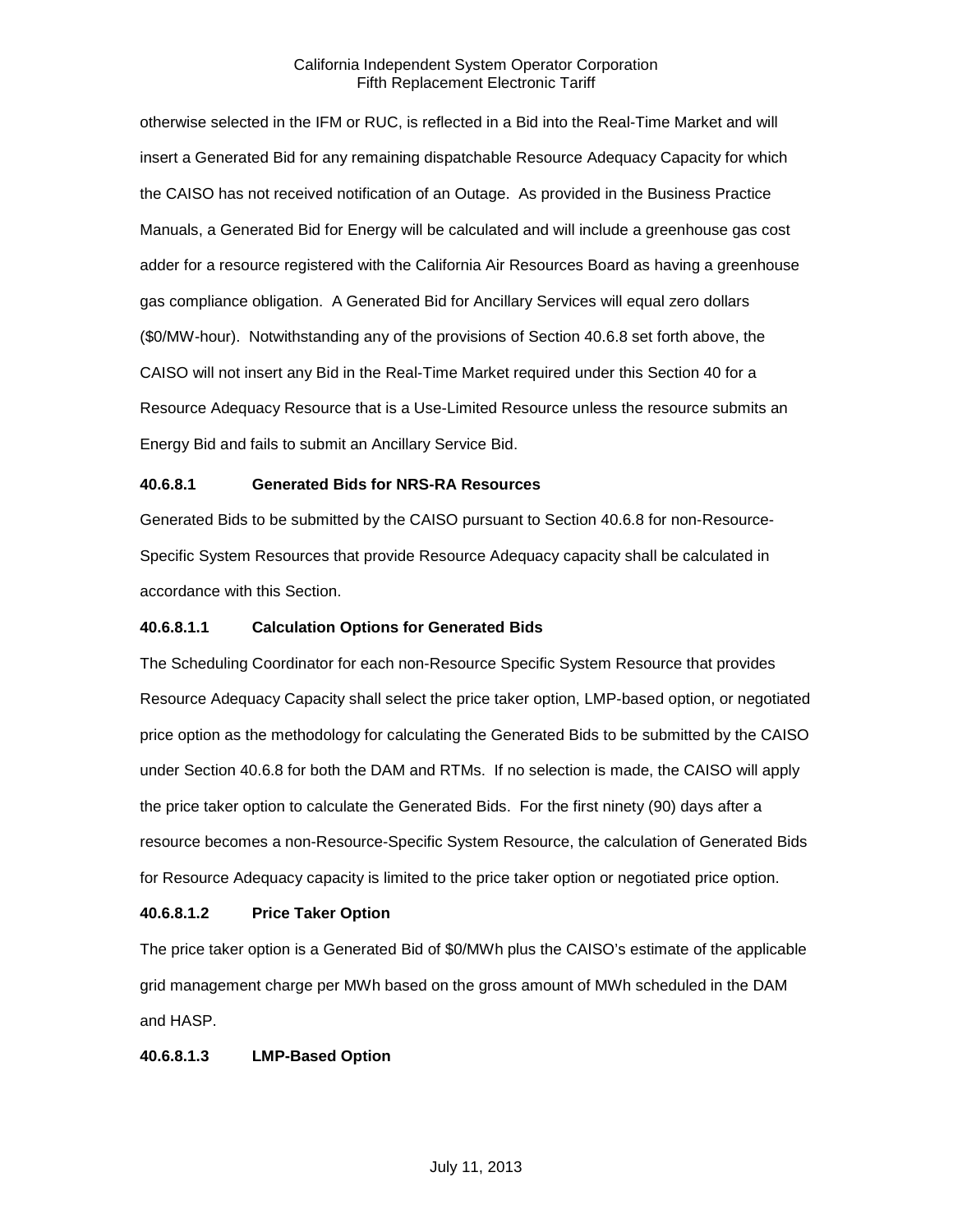The LMP-based option calculates the Generated Bid as the weighted average of the lowest quartile of LMPs, at the Intertie point designated for the non-Resource-Specific System Resource's Resource Adequacy Capacity in the Supply Plan, during periods in which the resource was dispatched in the preceding ninety (90) days for which LMPs that have passed the price validation and correction process set forth in Section 35 are available. The weighted average will be calculated based on the quantities Dispatched within each segment of the Generated Bid curve. Each Bid segment created under the LMP-based option for Generated Bids will be subject to a feasibility test, as set forth in a Business Practice Manual, to determine whether there are a sufficient number of data points to allow for the calculation of an LMP-based Generated Bid. The feasibility test is designed to avoid excessive volatility of the Generated Bid under the LMP-based option that could result when calculated based on a relatively small number of prices. If the Scheduling Coordinator for the non-Resource Specific System Resource elects the LMP-based method, it must additionally select either the price-taker method or the negotiated-rate method as the alternative calculation method for the Generated Bids in the event that the feasibility test fails for the LMP-based method.

#### **40.6.8.1.4 Negotiated Price Option**

Under the negotiated price option, a Scheduling Coordinator shall submit a proposed Generated Bid along with supporting information and documentation as described in a Business Practice Manual. Within ten (10) Business Days of receipt, the CAISO or an Independent Entity selected by the CAISO will provide a written response. If the CAISO or Independent Entity accepts the proposed Generated Bid, it will become effective within three (3) Business Days from the date of acceptance by the CAISO and remain in effect until: (1) the Generated Bid is modified by FERC; (2) the Generated Bid is modified by mutual agreement of the CAISO and the Scheduling Coordinator; or (3) the Generated Bid expires, is terminated or is modified pursuant to any agreed upon term or condition or pertinent FERC order.

If the CAISO or Independent Entity selected by the CAISO does not accept the proposed Generated Bid, the CAISO or Independent Entity selected by the CAISO and the Scheduling Coordinator shall enter a period of good faith negotiations that terminates sixty (60) days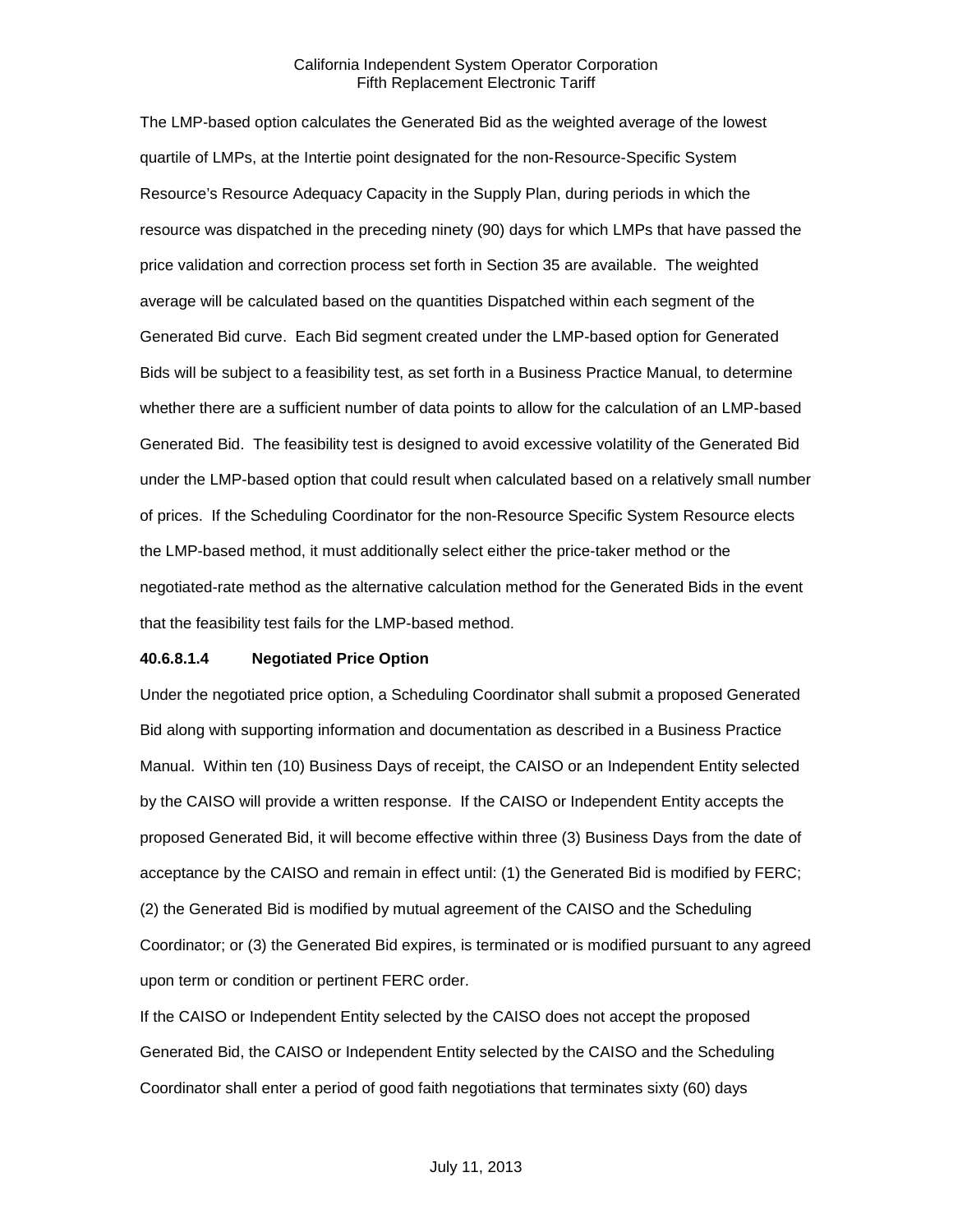following the date of submission of a proposed Generated Bid by a Scheduling Coordinator. If at any time during this period, the CAISO or Independent Entity selected by the CAISO and the Scheduling Coordinator agree upon the Generated Bid, it will be become effective within three (3) Business Days of the date of agreement and remain in effect until: (1) the Generated Bid is modified by FERC; (2) the Generated Bid is modified by mutual agreement of the CAISO and the Scheduling Coordinator; or (3) the Generated Bid expires, is terminated or is modified pursuant to any agreed upon term or condition or pertinent FERC order.

If by the end of the sixty (60) day period the CAISO or Independent Entity selected by the CAISO and the Scheduling Coordinator fail to agree on the Generated Bid to be used under the negotiated price option, the Scheduling Coordinator has the right to file a proposed Generated Bid with FERC pursuant to Section 205 of the Federal Power Act.

During the sixty (60) day period following the submission of a proposed negotiated Generated Bid by a Scheduling Coordinator, and pending FERC's acceptance in cases where the CAISO or Independent Entity selected by the CAISO fail to agree on the Generated Bid for use under the negotiated price option and the Scheduling Coordinator filed a proposed Generated Bid with FERC pursuant to Section 205 of the Federal Power Act, the Scheduling Coordinator has the option of electing to use any of the other options available pursuant to this Section.

The CAISO shall make an informational filing with FERC of any Generated Bids negotiated pursuant to this Section no later than seven (7) days after the end of the month in which the Generated Bids were established.

#### **40.6.8.1.5 Partial Bids**

If a Scheduling Coordinator for a non-Resource-Specific System Resource that provides Resource Adequacy Capacity submits a bid for a MW quantity less than the Resource Adequacy Capacity identified in the resource's Supply Plan, the CAISO will insert a Generated Bid only for the remaining Resource Adequacy Capacity by extending the last segment of the resource's bid curve to the full quantity (MWh) of the Resource Adequacy obligation.

#### **40.6.8.1.6 Subset-of-Hours Contracts**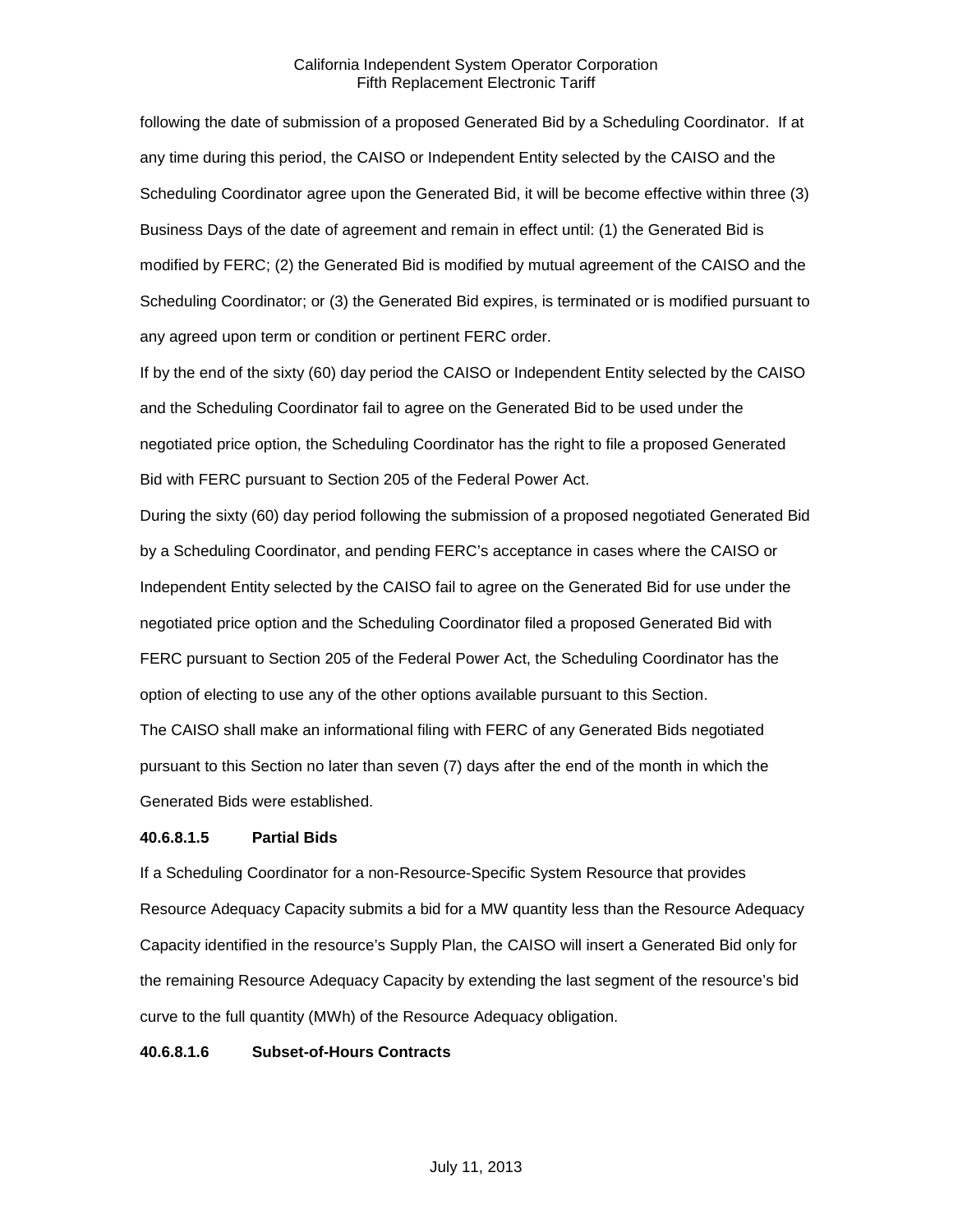The CAISO will submit Generated Bids for non-Resource-Specific System Resources that provide Resource Adequacy Capacity subject to a Subset-of-Hours Contract during only those hours in which the resource is contractually obligated to make the Resource Adequacy Capacity available and the CAISO has not received either notification of an Outage or a Bid for such capacity. If the Scheduling Coordinator for the non-Resource Specific System Resource submits a Bid for part of the Resource Adequacy Capacity subject to a Subset-of-Hours Contract for any hour the resource is contractually obligated to provide the Resource Adequacy Capacity, the CAISO will insert a Generated Bid only for the remaining Resource Adequacy Capacity. Non-Resource-Specific System Resources that provide Resource Adequacy Capacity subject to a Subset-of-Hours Contract must meet the technical interface specifications and submit contractual information as required by a Business Practice Manual.

#### **40.6.9 Grandfathered Firm Liquidated Damages Contracts Requirements**

Resource Adequacy Capacity represented by a Firm Liquidated Damages Contract and relied upon by a Scheduling Coordinator in a monthly or annual Resource Adequacy Plan shall be submitted as a Self-Schedule or Bid in the Day-Ahead IFM to the extent such scheduling right exists under the Firm Liquidated Damages Contract.

#### **40.6.10 Exports Of Energy From Resource Adequacy Capacity**

Resource Adequacy Capacity may be utilized to serve an Export Bid. An Export Bid may be submitted into the CAISO Markets and be cleared by the Energy being provided by Resource Adequacy Capacity.

#### **40.6.11 Curtailment Of Exports In Emergency Situations**

At its sole discretion, the CAISO may curtail exports from Resource Adequacy Capacity to prevent or alleviate a System Emergency. An Export Bid or a Self-Schedule to provide exports included in a binding Schedule accepted in the IFM or HASP will not be distinguished from a Demand Bid or Self-Schedule to serve Load within the CAISO Balancing Authority Area included in a binding Schedule accepted in the IFM or HASP for purposes of curtailment under this Section, except as consistent with Good Utility Practice.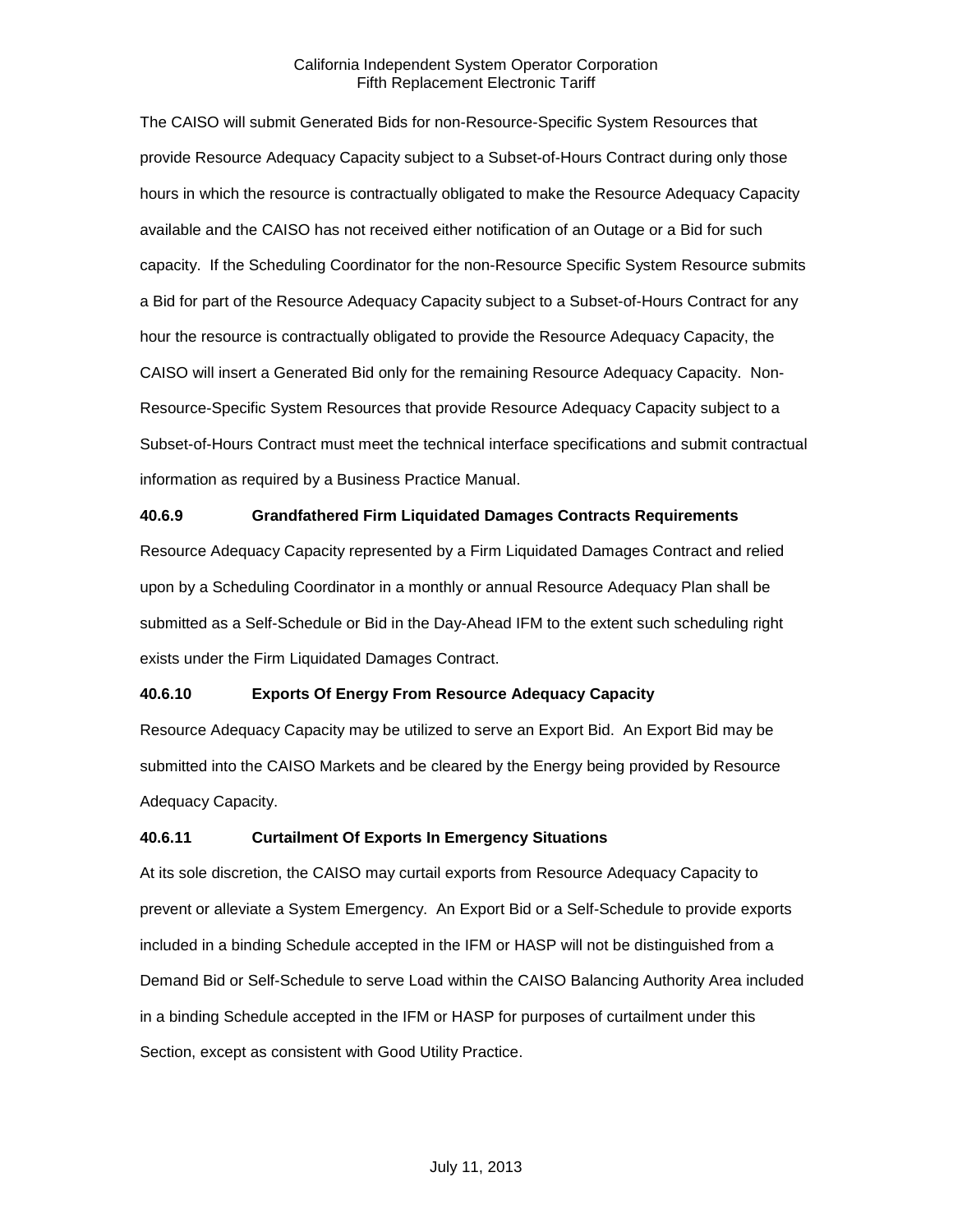#### **40.6.12 Participating Loads and Proxy Demand Resources**

Participating Loads or Proxy Demand Resources that are included in a Resource Adequacy Plan and Supply Plan, if the Scheduling Coordinator for the Participating Loads or Proxy Demand Resources is not the same as that for the Load Serving Entity, will be administered by the CAISO in accordance with the terms and conditions established by the CPUC or the Local Regulatory Authority.

#### **40.7 Compliance**

The CAISO will evaluate Resource Adequacy Plans and Supply Plans as follows:

(a) The CAISO will evaluate whether each annual and monthly Resource Adequacy Plan submitted by a Scheduling Coordinator on behalf of a Load Serving Entity demonstrates Resource Adequacy Capacity sufficient to satisfy the Load Serving Entity's (i) allocated responsibility for Local Capacity Area Resources under Section 40.3.2 and (ii) applicable Demand and Reserve Margin requirements. If the CAISO determines that a Resource Adequacy Plan does not demonstrate Local Capacity Area Resources sufficient to meet its allocated responsibility under Section 40.3.2, compliance with applicable Demand and Reserve Margin requirements, or compliance with any other resource adequacy requirement in this Section 40 or adopted by the CPUC, Local Regulatory Authority, or federal agency, as applicable, the CAISO will notify the relevant Scheduling Coordinator, CPUC, Local Regulatory Authority, or federal agency with jurisdiction over the relevant Load Serving Entity, or in the case of a mismatch between Resource Adequacy Plan(s) and Supply Plan(s), the relevant Scheduling Coordinators, in an attempt to resolve any deficiency in accordance with the procedures set forth in the Business Practice Manual. The notification will be made at least 25 days in advance of the first day of the month covered by the plan and will include the reasons the CAISO believes a deficiency exists. If the deficiency relates to the demonstration of Local Capacity Area Resources in a Load Serving Entity's annual Resource Adequacy Plan, and the CAISO does not provide a written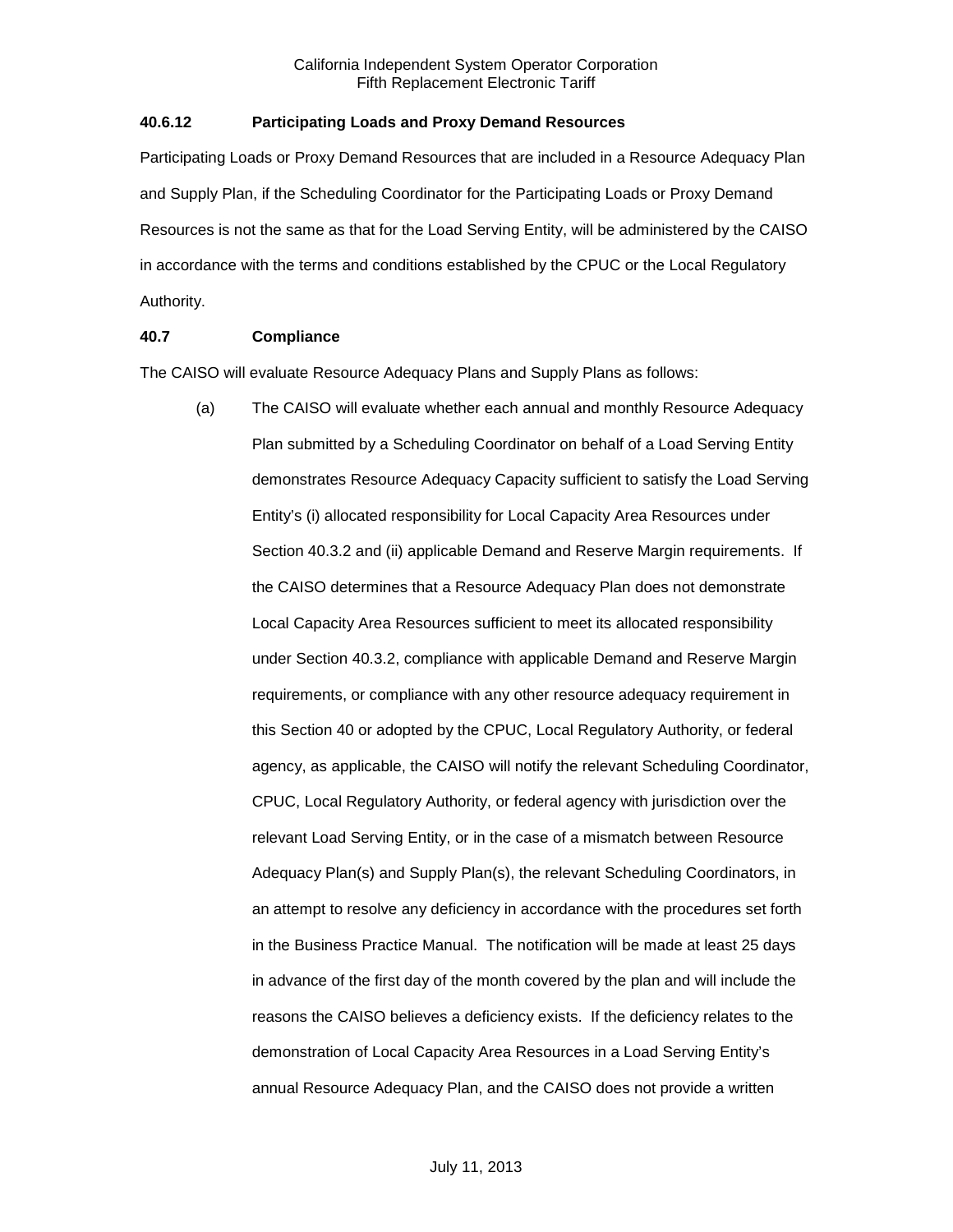notice of resolution of the deficiency as set forth in the Business Practice Manual, the Scheduling Coordinator for the Load Serving Entity may demonstrate that the identified deficiency is cured by submitting a revised annual Resource Adequacy Plan within thirty (30) days of the beginning of the Resource Adequacy Compliance Year. For all other identified deficiencies, at least ten (10) days prior the effective month of the relevant Resource Adequacy Plan, the Scheduling Coordinator for the Load Serving Entity shall (i) demonstrate that the identified deficiency is cured by submitting a revised Resource Adequacy Plan or (ii) advise the CAISO that the CPUC, Local Regulatory Authority, or federal agency, as appropriate, has determined that no deficiency exists.

(b) The CAISO will evaluate whether each monthly Resource Adequacy Plan submitted by a Scheduling Coordinator on behalf of a Load Serving Entity demonstrates operationally available Resource Adequacy Capacity, excluding capacity scheduled to take an Approved Maintenance Outage during the resource adequacy month, that is equal to or greater than the Load Serving Entity's applicable forecasted monthly Demand and Reserve Margin. For each day of the month where the CAISO determines that the criteria set forth in Section 9.3.1.3.2.3(b) is not met, if a monthly Resource Adequacy Plan (i) includes capacity scheduled to take an Approved Maintenance Outage on that day that has not been replaced pursuant to Sections 9.3.1.3.1, or 9.3.1.3.2, and (ii) does not demonstrate operationally available Resource Adequacy Capacity equal to or greater than the Load Serving Entity's applicable forecasted monthly Demand and Reserve Margin, the CAISO will require outage replacement and will provide notice of the outage replacement requirement to the Local Regulatory Authority, the Scheduling Coordinator for the Load Serving Entity, and the Scheduling Coordinator for the Resource Adequacy Resource scheduled to take the Approved Maintenance Outage. The notification will be made at least 25 days in advance of the first day of the month covered by the plan and will include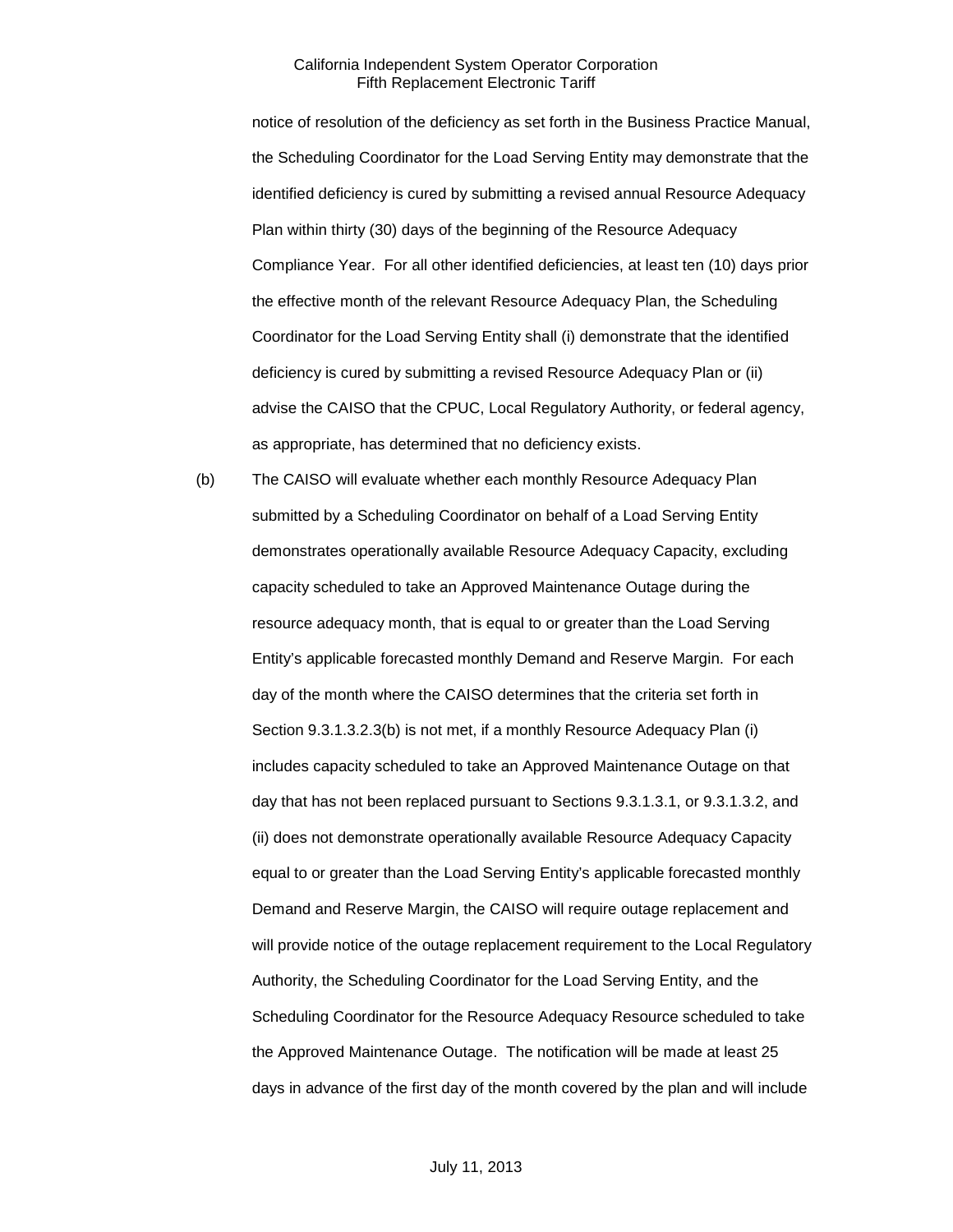the reasons why the CAISO believes an outage replacement requirement exists. At least eleven (11) days prior to the resource adequacy month, the Scheduling Coordinator for either the Load Serving Entity or the Resource Adequacy Resource may demonstrate that the identified outage replacement requirement is cured by submitting to the CAISO a revision or update to the monthly Resource Adequacy Plan or Supply Plan, as applicable. If neither the Scheduling Coordinator for the Load Serving Entity nor the Scheduling Coordinator for the Resource Adequacy Resource timely advises the CAISO that the identified outage replacement requirement is cured, the CAISO may exercise its authority to procure backstop capacity under the Capacity Procurement Mechanism pursuant to Section 43.

(c) In the case of a mismatch between Resource Adequacy Plan(s) and Supply Plan(s), if resolved, the relevant Scheduling Coordinator(s) must provide the CAISO with revised Resource Adequacy Plan(s) or Supply Plans, as applicable, at least ten (10) days prior to the effective month. If the CAISO is not advised that the deficiency or mismatch is resolved at least ten (10) days prior to the effective month, the CAISO will use the information contained in the Supply Plan to set the obligations of Resource Adequacy Resources under this Section 40 and/or to assign any costs incurred under this Section 40 and Section 43.

#### **40.7.1 Other Compliance Issues**

Scheduling Coordinators representing Generating Units, System Units or System Resources supplying Resource Adequacy Capacity that fail to provide the CAISO with an annual or monthly Supply Plan, as applicable, as set forth in Section 40.7, shall be subject to Section 37.6.1. Further, Scheduling Coordinators representing Generating Units, System Units or System Resources supplying Resource Adequacy Capacity that fail to provide the CAISO with information required for the CAISO to determine Net Qualifying Capacity shall not be eligible for inclusion in the Net Qualifying Capacity annual report under Section 40.4.2 for the next Resource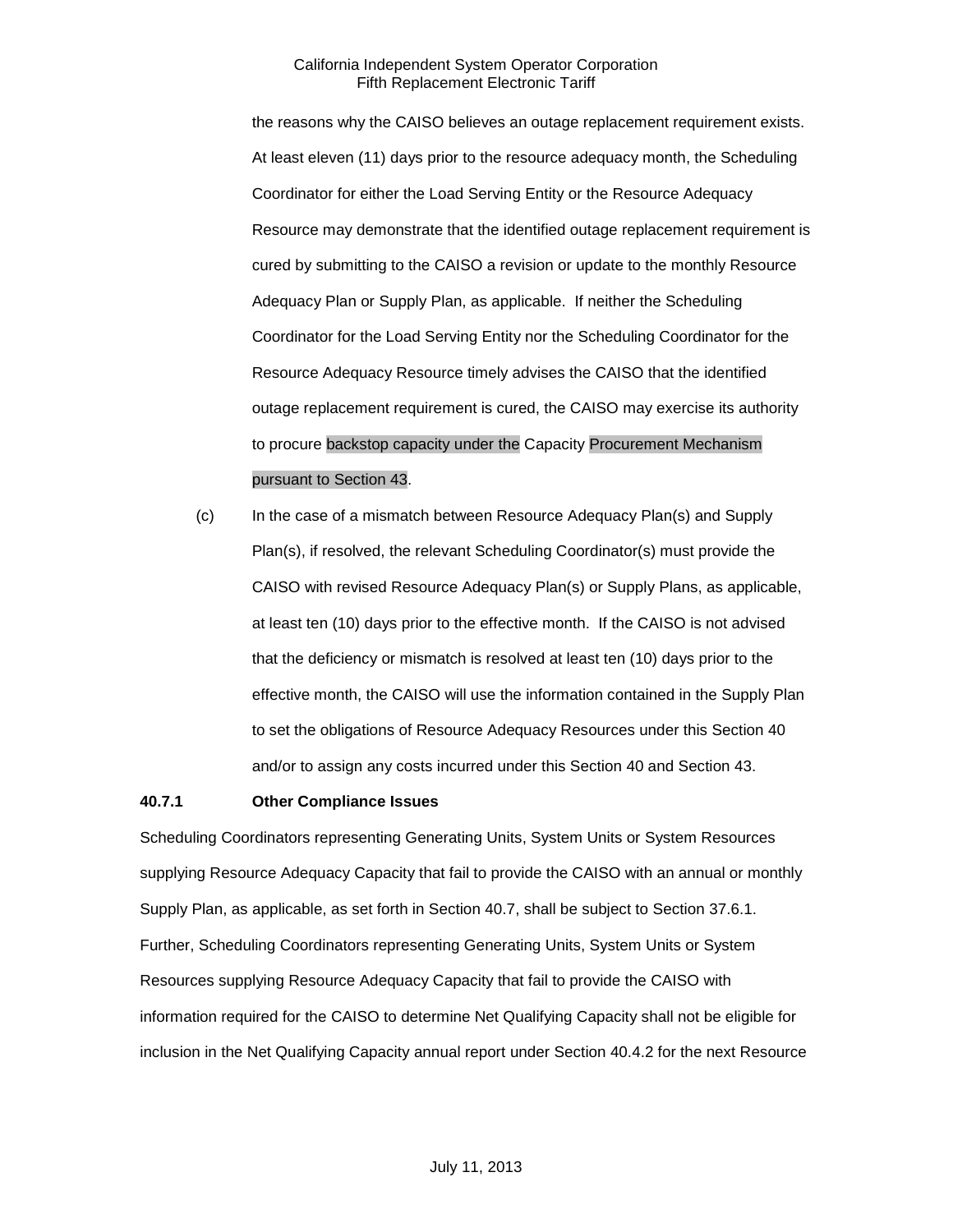Adequacy Compliance Year and shall be subject to any applicable Sanctions under Section 37.6.1.

#### **40.7.2 Penalties For Non-Compliance**

The failure of a Resource Adequacy Resource or Resource Adequacy Capacity to be available to the CAISO in accordance with the requirements of this Section 40 or Section 9.3.1.3, and the failure to operate a Resource Adequacy Resource by placing it online or in a manner consistent with a submitted Bid or Generated Bid shall be subject to the applicable Sanctions set forth in Section 37.2.4. However, any failure of the Resource Adequacy Resource to satisfy any obligations prescribed under this Section 40 or Section 9.3.1.3 during a Resource Adequacy Compliance Year for which Resource Adequacy Capacity has been committed to a Load Serving Entity shall not limit in any way, except as otherwise established under Section 40.4.5 or requirements of the CPUC, Local Regulatory Authority, or federal agency, as applicable, the ability of the Load Serving Entity to whom the Resource Adequacy Capacity has been committed to use such Resource Adequacy Capacity for purposes of satisfying the resource adequacy requirements of the CPUC, Local Regulatory Authority, or federal agency, as applicable. In addition, a Reserve Sharing LSE shall not be subject to any sanctions, penalties, or other compensatory obligations under this Section 40 on account of a Resource Adequacy Resource's satisfaction or failure to satisfy its obligations under this Section 40 or Section 9.3.1.3.

#### **40.8 CAISO Default Qualifying Capacity Criteria**

#### **40.8.1 Applicability**

The criteria in this Section 40.8 shall apply only: (i) where the CPUC or Local Regulatory Authority has not established and provided to the CAISO criteria to determine the types of resources that may be eligible to provide Qualifying Capacity and for calculating Qualifying Capacity for such eligible resource types and (ii) until the CAISO has been notified in writing by the CPUC of its intent to overturn, reject or fundamentally modify the capacity-based framework in CPUC Decisions 04-01-050 (Jan. 10, 2004), 04-10-035 (Oct. 28, 2004), and 05-10-042 (Oct. 31, 2005). The types of resources specified in this Section 40.8.1 will be eligible to provide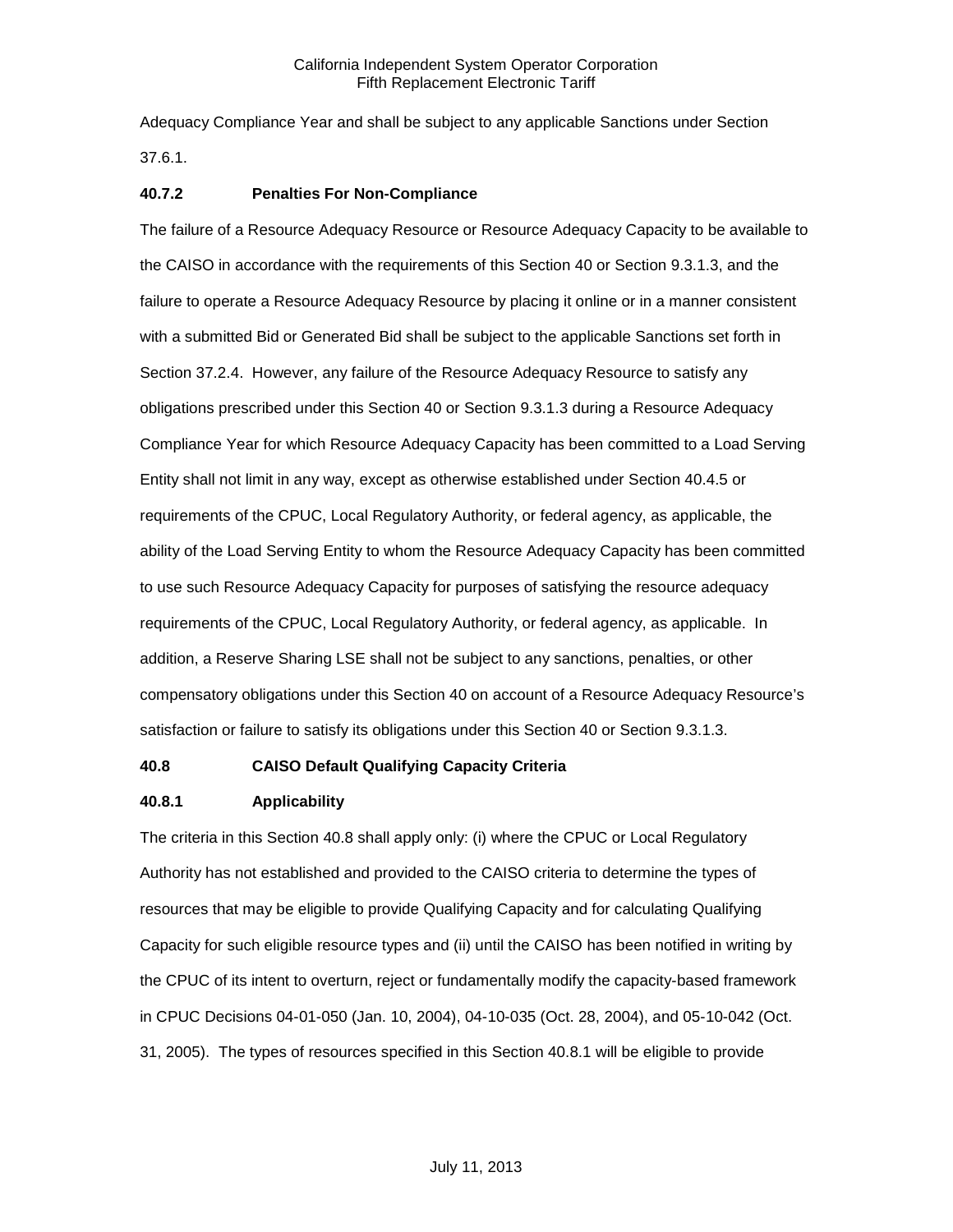Qualifying Capacity to the extent they meet the criteria for each type of resource set forth in this Section 40.8.1.

## **40.8.1.2 Nuclear and Thermal**

Nuclear and thermal Generating Units, other than Qualifying Facilities with Existing QF Contracts addressed in Section 40.8.1.8 below, must be a Participating Generator or a System Unit. The Qualifying Capacity of nuclear and thermal units, other than Qualifying Facilities addressed in Section 40.8.1.8, will be based on net dependable capacity defined by NERC Generating Availability Data System information.

#### **40.8.1.3 Hydro**

Hydroelectric Generating Units, other than Qualifying Facilities with Existing QF Contracts, must be either Participating Generators or System Units. The Qualifying Capacity of a pond or Pumped-Storage Hydro Unit, other than a QF, will be determined based on net dependable capacity defined by NERC GADS minus variable head derate based on an average dry year reservoir level. The Qualifying Capacity of a pond or Pumped-Storage Hydro Unit that is a QF will be determined based on historic performance during the hours of noon to 6:00 p.m., using a three-year rolling average.

The Qualifying Capacity of all run-of-river hydro units, including Qualifying Facilities, will be based on net dependable capacity defined by NERC GADS minus an average dry year conveyance flow, stream flow, or canal head derate. As used in this section, average dry year reflects a onein-five year dry hydro scenario (for example, using the 4th driest year from the last 20 years on record).

## **40.8.1.4 Unit-Specific Contracts**

Unit-specific contracts with Participating Generators or System Units will qualify as Resource Adequacy Capacity subject to the verification that the total MW quantity of all contracts from a specific unit do not exceed the total Net Qualifying Capacity (MW) consistent with the Net Qualifying Capacity determination for that unit.

#### **40.8.1.5 Contracts with Liquidated Damage Provisions**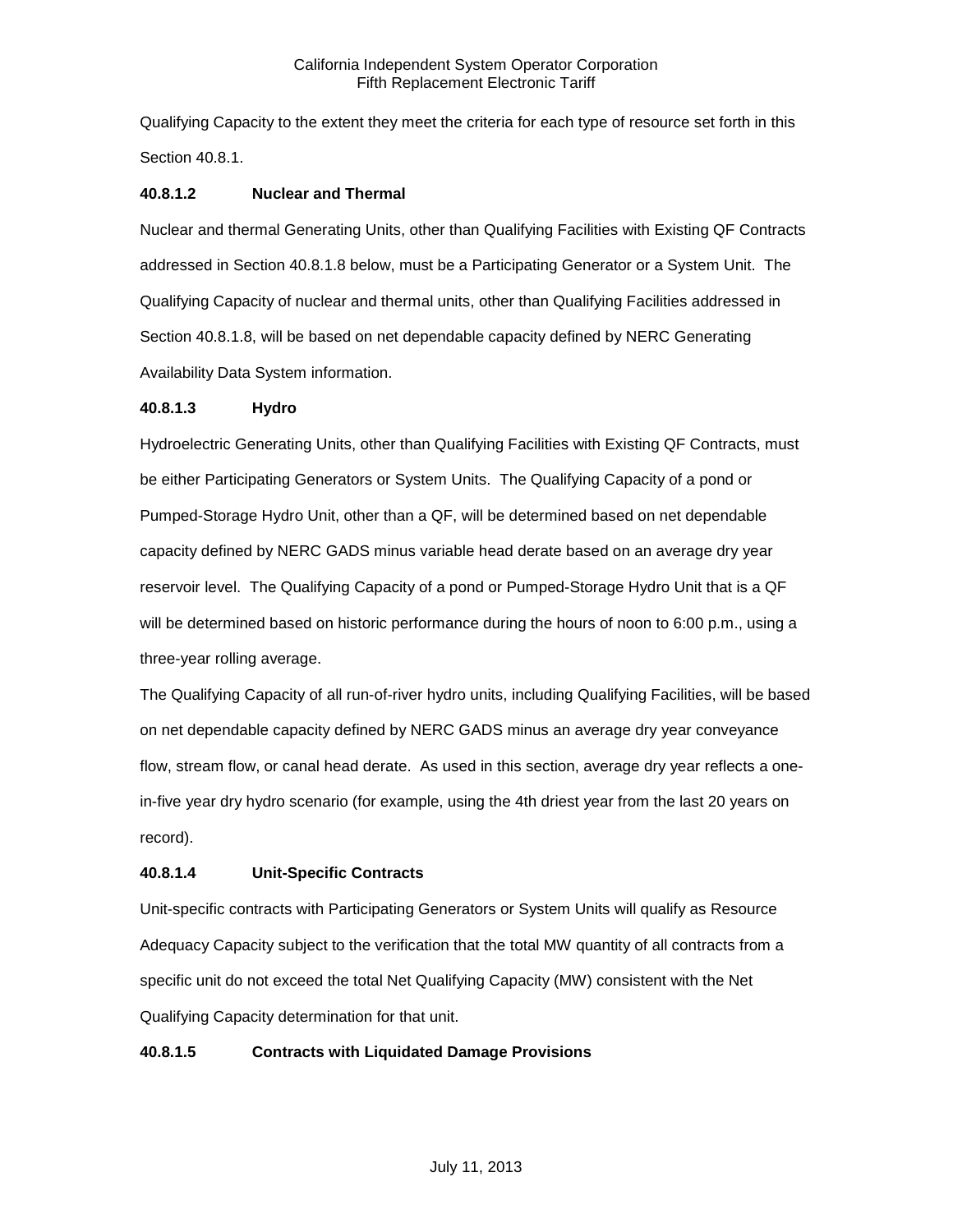Firm Energy contracts with liquidated damages provisions, as generally reflected in Service Schedule C of the Western Systems Power Pool Agreement or the Firm LD product of the Edison Electric Institute pro forma agreement, or any other similar firm Energy contract that does not require the seller to source the Energy from a particular unit, and specifies a delivery point internal to the CAISO Balancing Authority Area entered into before October 27, 2005 shall be eligible to count as Qualifying Capacity until the end of 2008. A Scheduling Coordinator, however, cannot have more than twenty-five percent (25%) of its portfolio of Qualifying Capacity met by contracts with liquidated damage provisions for 2008.

#### **40.8.1.6 Wind and Solar**

As used in this Section, wind units are those wind Generating Units without backup sources of Generation and solar units are those solar Generating Units without backup sources of Generation. Wind and solar units, other than Qualifying Facilities with Existing QF Contracts, must be Participating Intermittent Resources or subject to availability provisions of Section 40.6.4.3.4.

The Qualifying Capacity of all wind or solar units, including Qualifying Facilities, for each month will be based on their monthly historic performance during that same month during the hours of noon to 6:00 p.m., using a three-year rolling average. For wind or solar units with less than three years operating history, all months for which there is no historic performance data will utilize the monthly average production factor of all units (wind or solar, as applicable) within the TAC Area, or other production data from another area determined by the CAISO to be appropriate if the unit is not within a TAC Area, in which the Generating Unit is located.

#### **40.8.1.7 Geothermal**

Geothermal Generating Units, other than Qualifying Facilities with Existing QF Contracts addressed in Section 40.8.1.8, must be Participating Generators or System Units. The Qualifying Capacity of geothermal units, other than Qualifying Facilities addressed in Section 40.8.1.8, will be based on NERC GADS net dependable capacity minus a derate for steam field degradation.

**40.8.1.8 Treatment of Qualifying Capacity for Qualifying Facilities**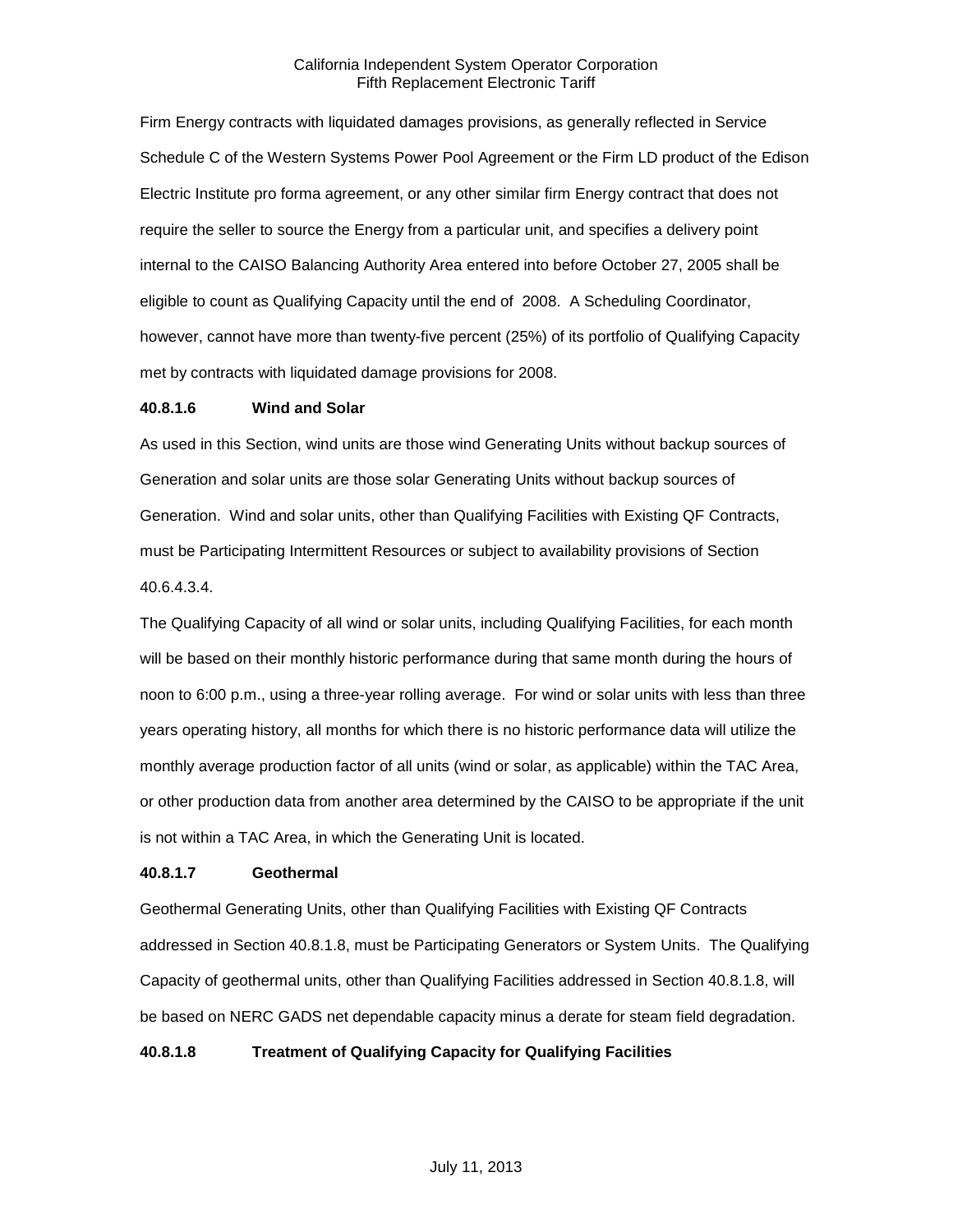Qualifying Facilities must be subject to an effective Participating Generator Agreement or Net Scheduled Participating Generator Agreement or must be System Units, unless they have an Existing QF Contract. Except for hydro, wind, and solar Qualifying Facilities addressed pursuant to Sections 40.8.1.3 and 40.8.1.6, the Qualifying Capacity of Qualifying Facilities under Existing QF Contracts, will be based on historic monthly Generation output during the hours of noon to 6:00 p.m. (net of Self-provided Load) during a three-year rolling average.

## **40.8.1.9 Participating Loads**

The Qualifying Capacity of Participating Loads shall be the average reduction in Demand over a three-year period on a per Dispatch basis or, if the Load does not have three years of performance history, based on comparable evaluation data using similar programs. Loads of Participating Loads must be available at least 48 hours, and if the Loads can only be dispatched for a maximum of two hours per event, then only 0.89 percent of a Scheduling Coordinator's portfolio may be made up of such Loads.

## **40.8.1.10 Jointly-Owned Facilities**

A jointly-owned facility must be either a Participating Generator or a System Unit. The Qualifying Capacity for the entire facility will be determined based on the type of resource as described elsewhere in this Section 40.8.1. In addition, the Scheduling Coordinator must provide the CAISO with a demonstration of its entitlement to the output of the jointly-owned facility's Qualified Capacity and an explanation of how that entitlement may change if the facility's output is restricted.

## **40.8.1.11 Facilities under Construction**

The Qualifying Capacity for facilities under construction will be determined based on the type of resource as described elsewhere in this Section 40.8. In addition, the facility must have been in commercial operation for no less than one month to be eligible to be included as a Resource Adequacy Resource in a Scheduling Coordinator's monthly Resource Adequacy Plan.

#### **40.8.1.12 System Resources and Pseudo-Ties**

## **40.8.1.12.1 Dynamic System Resources and Pseudo-Ties**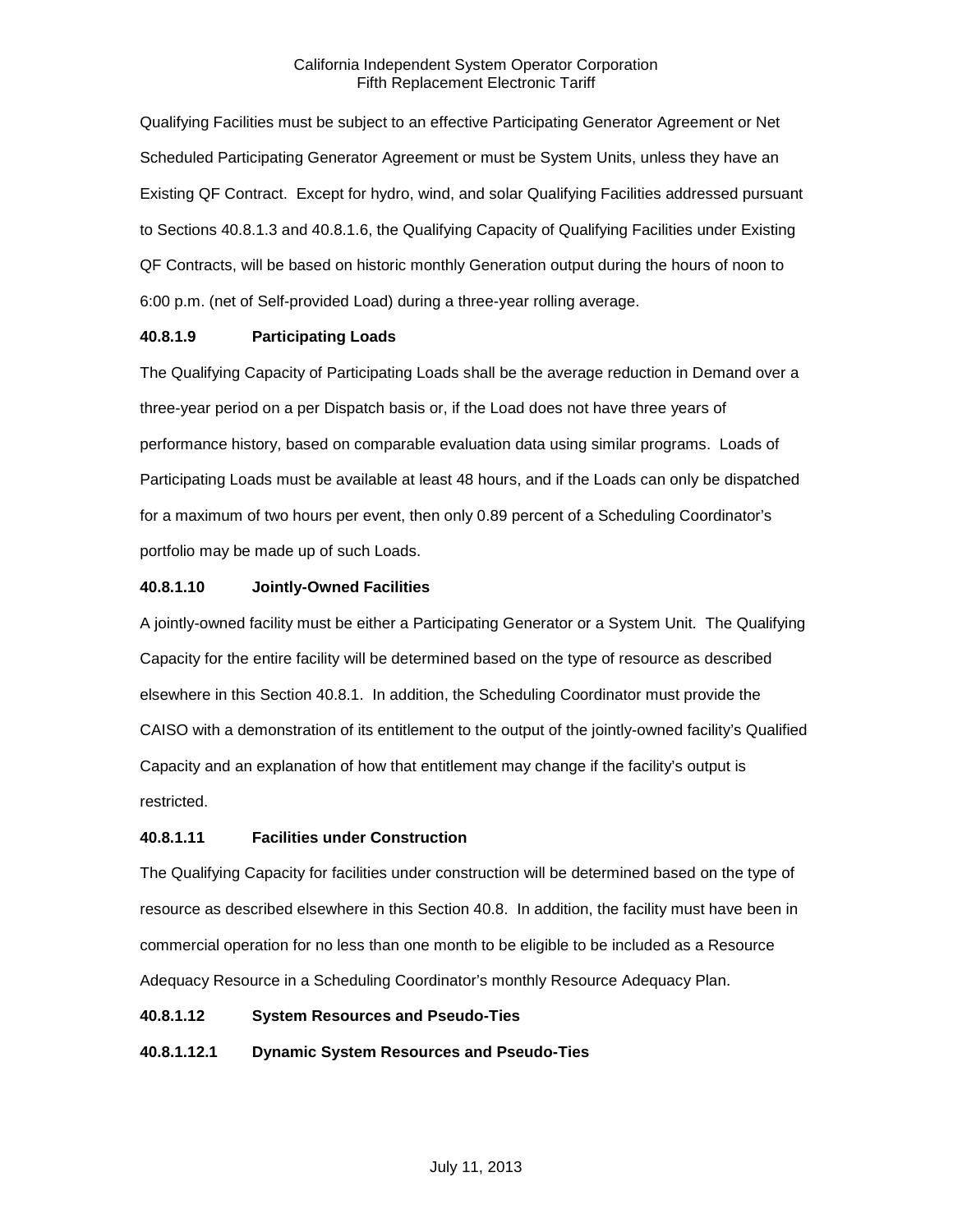Dynamic System Resources and Pseudo-Ties of Generating Units to the CAISO Balancing Authority Area shall be treated similar to resources within the CAISO Balancing Authority Area, except with respect to the deliverability screen under Section 40.4.6.1 and with respect to the limitation on the Qualifying Capacity of wind and solar resources set forth in Section 40.8.1.6. However, eligibility as a Resource Adequacy Resource is contingent upon a showing by the Scheduling Coordinator that the Dynamic System Resource or Pseudo-Tie of a Generating Unit to the CAISO Balancing Authority Area has secured transmission through any intervening Balancing Authority Areas for the Operating Hours that cannot be curtailed for economic reasons or bumped by higher priority transmission and that the Load Serving Entity for which the Scheduling Coordinator is submitting Demand Bids has an allocation of import capacity at the import Scheduling Point under Section 40.4.6.2 that is not less than the Resource Adequacy Capacity provided by the Dynamic System Resource or Pseudo-Tie of a Generating Unit to the CAISO Balancing Authority Area.

#### **40.8.1.12.2 Non-Dynamic System Resources**

For Non-Dynamic System Resources, the Scheduling Coordinator must demonstrate that the Load Serving Entity for which the Scheduling Coordinator is scheduling Demand has an allocation of import capacity at the import Scheduling Point under Section 40.4.6.2 that is not less than the Resource Adequacy Capacity from the Non-Dynamic System Resource. The Scheduling Coordinator must also demonstrate that the Non-Dynamic System Resource is covered by Operating Reserves, unless unit contingent, in the sending Balancing Authority Area. Eligibility as Resource Adequacy Capacity is contingent upon a showing by the Scheduling Coordinator of the System Resource that it has secured transmission through any intervening Balancing Authority Areas for the Operating Hours that cannot be curtailed for economic reasons or bumped by higher priority transmission. With respect to Non-Dynamic System Resources, any inter-temporal constraints, such as multi-hour run blocks, must be explicitly identified in the monthly Resource Adequacy Plan, and no constraints may be imposed beyond those explicitly stated in the plan.

#### **40.8.1.13 Proxy Demand Resources**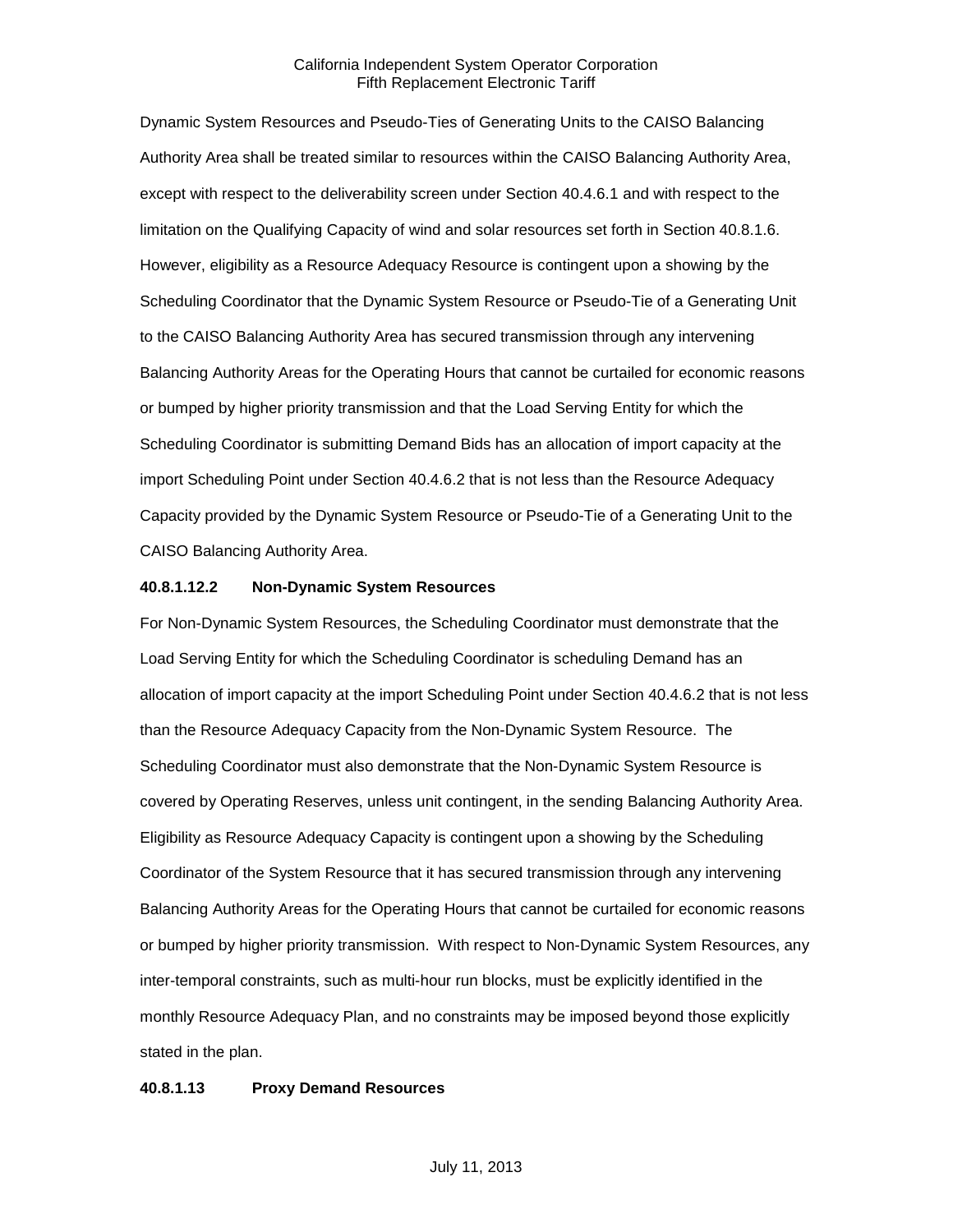The Qualifying Capacity of a Proxy Demand Resource, for each month, will be based on the resource's average monthly historic demand reduction performance during that same month during the Availability Assessment Hours, as described in Section 40.9.3, using a three-year rolling average. For a Proxy Demand Resource with fewer than three years of performance history, for all months for which there is no historic data, the CAISO will utilize a monthly megawatt value as certified and reported to the CAISO by the Demand Response Provider; otherwise, where available, the CAISO will use the average of historic demand reduction performance data available, by month, for a Proxy Demand Resource. Proxy Demand Resources must be available at least four (4) hours per month in which they are eligible to provide RA Capacity and must be dispatchable for a minimum of thirty (30) minutes per event within each of those months.

#### **40.9. Availability Standards And Payment; Non-Availability Charges**

#### **40.9.1 General**

Except for the exemptions specified in Section 40.9.2, the CAISO will track the availability of Resource Adequacy Capacity during the Availability Assessment Hours of each month, as specified in Section 40.9.3, in order to determine the amount of Resource Adequacy Capacity that was available to the CAISO. Each non-exempt Resource Adequacy Resource will be subject to the Availability Standards determined in accordance with either Section 40.9.4 or 40.9.7, whichever is applicable, for each month during each Resource Adequacy Compliance Year, starting with the 2010 Resource Adequacy Compliance Year. Scheduling Coordinators for Resource Adequacy Resources will be subject to Non-Availability Charges or Availability Incentive Payments as specified in either Section 40.9.4 or Section 40.9.7, whichever is applicable. MW values or percentages used by the CAISO in this Section 40.9 will be calculated to no less than two decimal places.

#### **40.9.2 Exemptions**

The following exemptions apply to the CAISO's Availability Standards program of this Section 40.9:

(1) Resources with a PMax less than one (1.0) MW will not be used to determine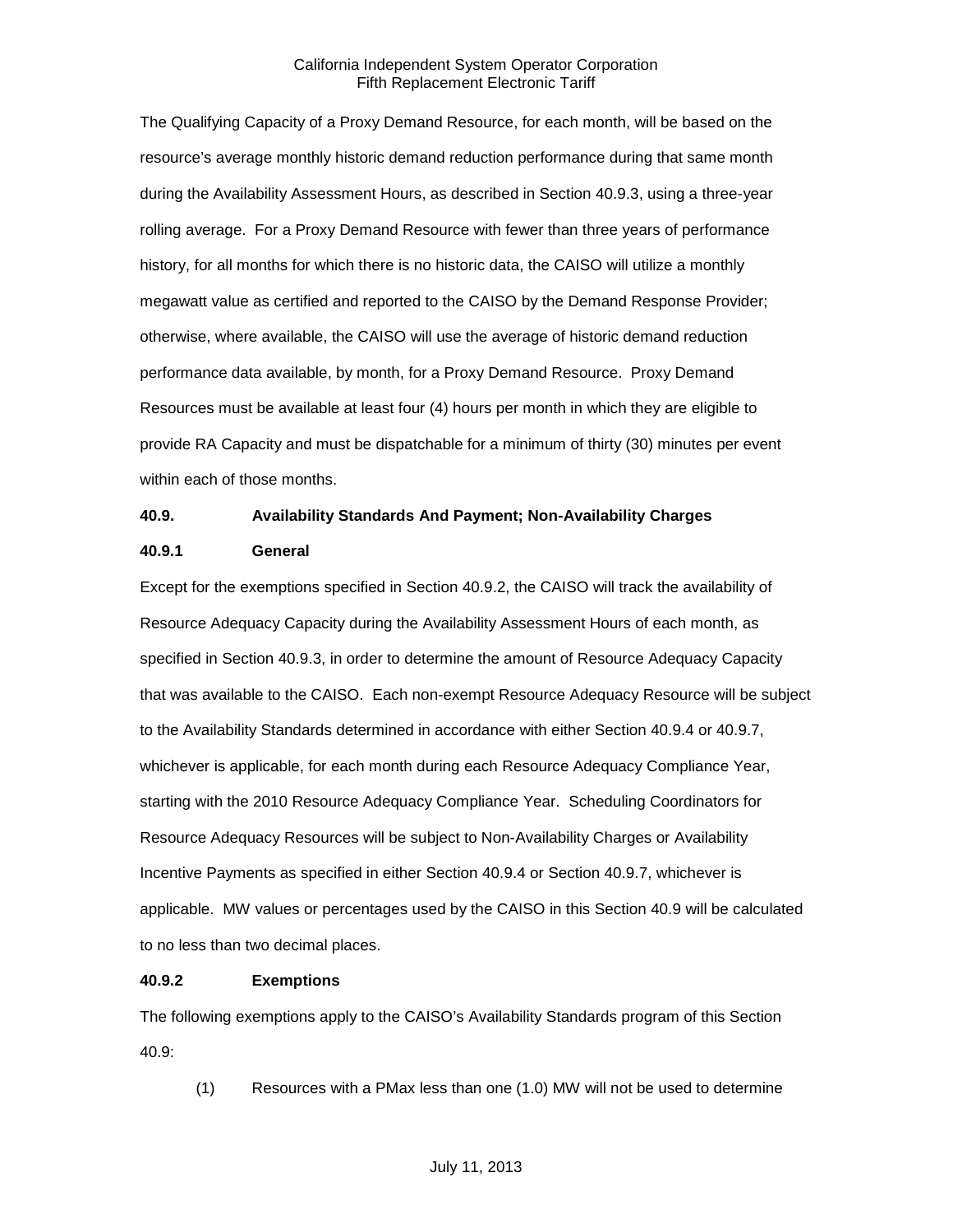Availability Standards, will not be subject to Non-Availability Charges or Availability Incentive Payments, and will not be subject to the additional Outage reporting requirements of this Section 40.9.

(2) Capacity under a resource specific power supply contract that existed prior to June 28, 2009 and Resource Adequacy Capacity that was procured under a contract that was either executed or submitted to the applicable Local Regulatory Authority for approval prior to June 28, 2009, and is associated with specific Generating Units or System Resources, will not be subject to Non-Availability Charges or Availability Incentive Payments. Such contracted Resource Adequacy Capacity, except for non Resource-Specific System Resources, will be included in the development of Availability Standards and will be subject to any Outage reporting requirements necessary for this purpose. The exemption will apply only for the initial term of the contract and to the MW capacity quantity and Resource Adequacy Resources specified in the contract prior to June 28, 2009. The exemption shall terminate upon the conclusion of the initial contract term. Exempt contracts may be re-assigned or undergo novation on or after June 28, 2009, but the exemption shall not apply for any extended contract term, increased capacity quantity or additional resource(s) beyond those specified in the contract prior to June 28, 2009, except as provided in Section 40.9.2(7) or 40.9.2(8). Scheduling Coordinators for Resource Adequacy Resources subject to these contracts will be required to certify the start date of the contract, the expiration date, the Resource ID(s), and the amount of Resource Adequacy Capacity associated with each Resource ID included in the contract. For Resource Adequacy Resources whose Qualifying Capacity value is determined by historical output, the capacity under a resource specific power supply contract or Resource Adequacy Capacity that was procured under a contract that was either executed or submitted to the applicable Local Regulatory Authority for approval that meets the requirements in this subsection (2) will not be subject to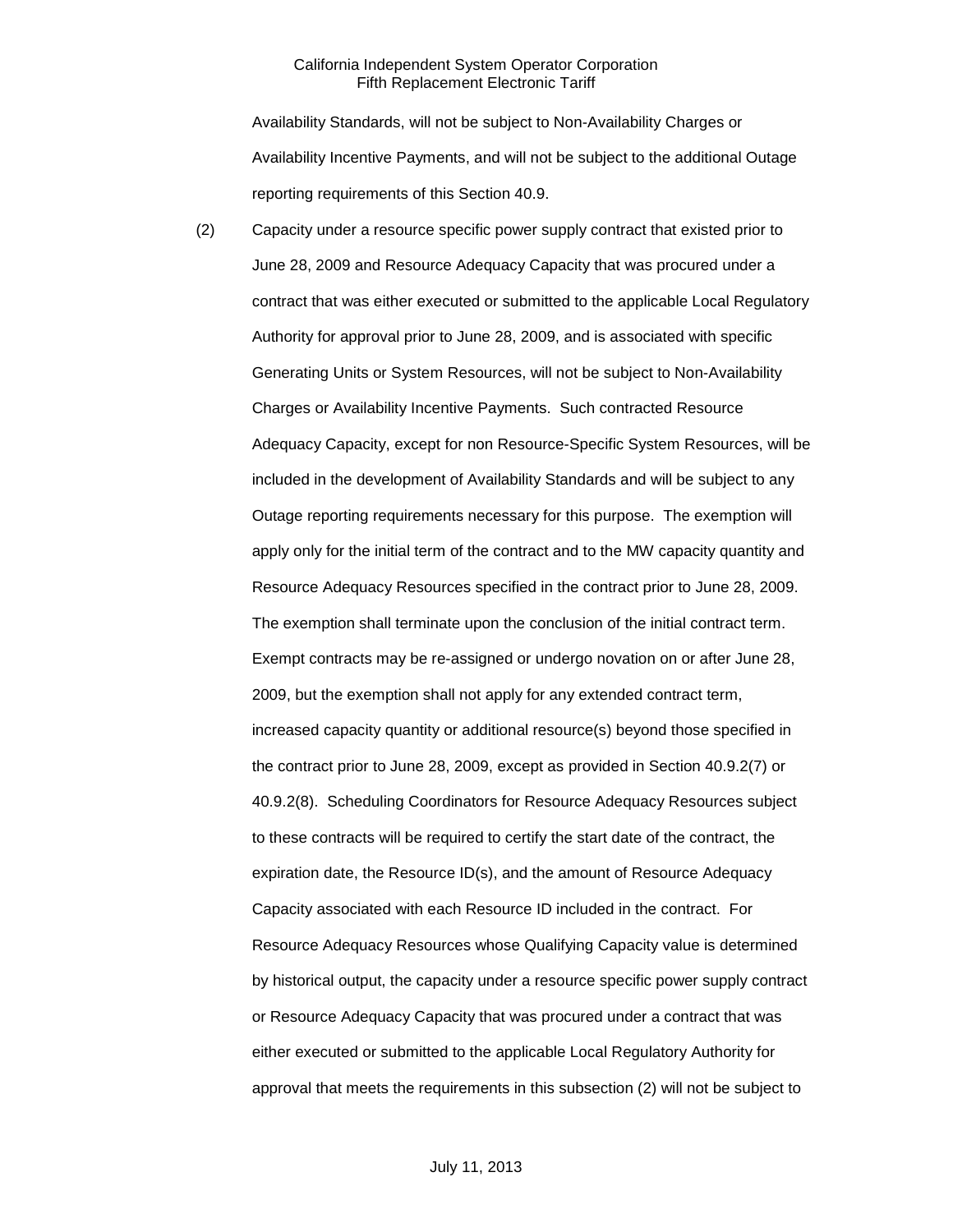Non-Availability Charges or Availability Incentive Payments, except that the deadline date for either type of contract shall be August 22, 2010 instead of June 28, 2009.

(3) For a contract entered into prior to June 28, 2009 that provides for the amount of Resource Adequacy Capacity to increase during the original term of the contract, based on a ratio of the Resource Adequacy Resource's output or due to an addition of capacity, the exemption provided in subsection (2) of this Section 40.9.2 will apply to the additional capacity allowed under the contract; provided that the capacity increase (i) is expressly contained in the provisions of the contract, (ii) occurs during the primary term of the contract; and (iii) does not result from contract extensions or other amendments to the original terms and conditions of the contract, except as provided in Section 40.9.2(7) or 40.9.2(8). Scheduling Coordinators for Resource Adequacy Resources subject to contracts that provide for such capacity increases or additions must include in their certification, in addition to the requirements of subsection (2) of this Section 40.9.2, (i) the citation to any contract provisions that might entitle them to increased exempt Resource Adequacy Capacity from the contracted resources during the primary term of the contract; (ii) the amount of additional capacity to which they might be entitled; and (iii) the actual effective date of the capacity increase. If the actual amount of capacity and/or the actual effective date of the capacity increase is not known at the time of the initial certification, the Scheduling Coordinator shall provide a supplemental certification(s) when this information becomes known. For Resource Adequacy Resources whose Qualifying Capacity value is determined by historical output the exemption provided in subsection (2) of this Section 40.9.2 will apply to an increase in the capacity under a resource specific power supply contract or Resource Adequacy Capacity that was procured under a contract that was either executed or submitted to the applicable Local Regulatory Authority for approval that meets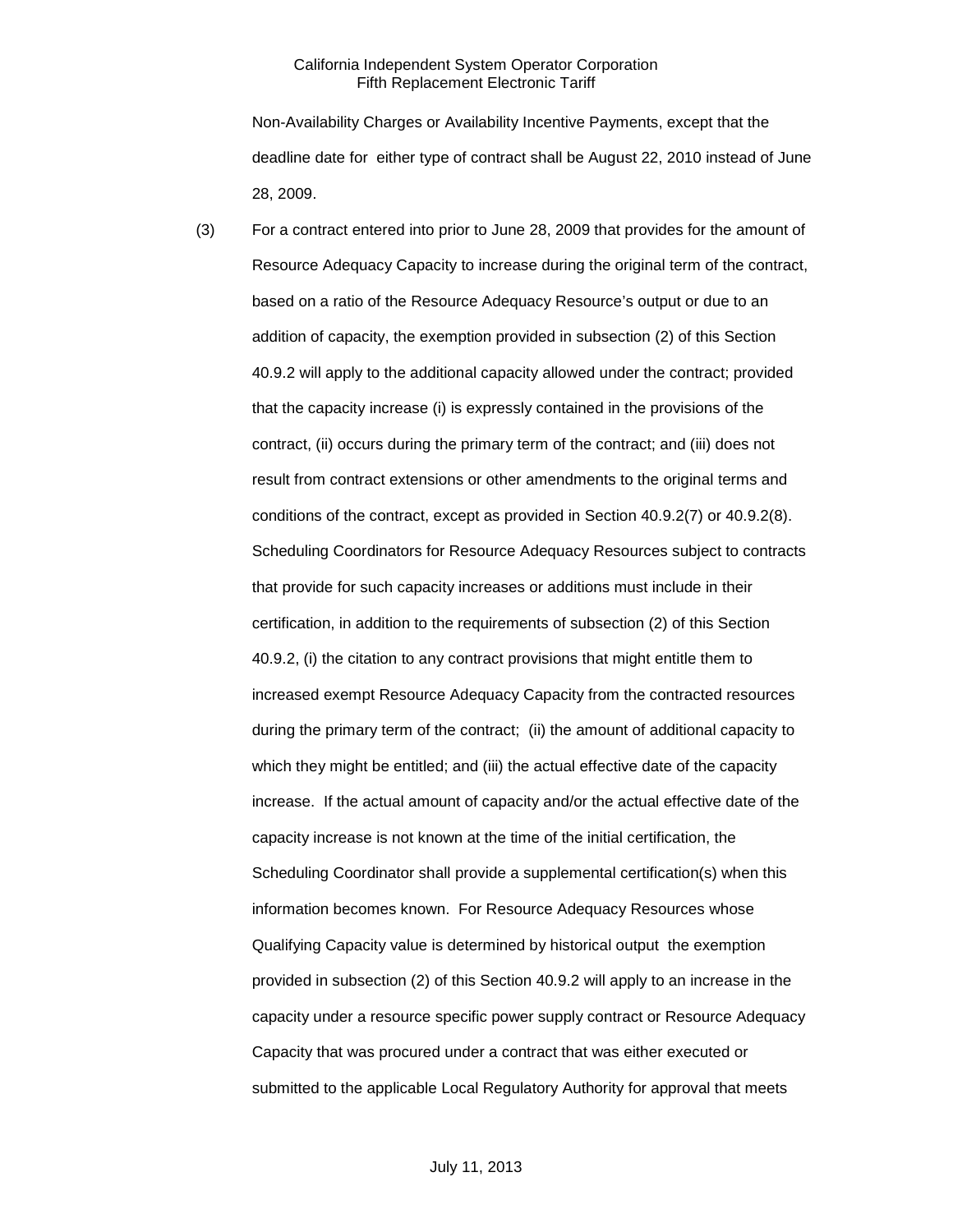the requirements in this subsection (3), except that the deadline date for either type of contract to be exempt shall be August 22, 2010 instead of June 28, 2009.

- (4) Demand response resources will not be used to determine Availability Standards, will not be subject to Non-Availability Charges or Availability Incentive Payments, and will not be subject to the additional Outage reporting requirements of this Section 40.9.
- (5) Resource Adequacy Capacity provided through contracts for Energy from nonspecified resources delivered within the CAISO Balancing Authority Area will not be used to determine Availability Standards, will not be subject to Non-Availability Charges or Availability Incentive Payments, and will not be subject to the additional Outage reporting requirements of this Section 40.9.
- (6) Resource Adequacy Resources of a Modified Reserve Sharing LSE or a Load following MSS will be used to determine the Availability Standards and will be subject to any Outage reporting requirements necessary for this purpose. Non-Local Capacity Area Resource Adequacy Resources of a Modified Reserve Sharing LSE or a Load following MSS will not be subject to Non-Availability Charges or Availability Incentive Payments, but those entities shall remain responsible for any other applicable deficiency payments under this CAISO Tariff or the applicable MSS Agreement.
- (7) Scheduling Coordinators for resources with Existing QF Contracts or Amended QF Contracts that are Resource Adequacy Resources shall be exempt from the Outage reporting requirements of Section 40.9 if the resource previously provided Resource Adequacy Capacity under an Existing QF Contract that was exempt from the application of Non-Availability Charges and Availability Incentive Payments pursuant to Section 40.9.2(2) or 40.9.2(3). This exemption from the Outage reporting requirements of Section 40.9 shall end for each resource when the Existing QF Contract or Amended QF Contract terminates or it is no longer eligible for exemption under Section 40.9.2(2) or 40.9.2(3), or if requested by the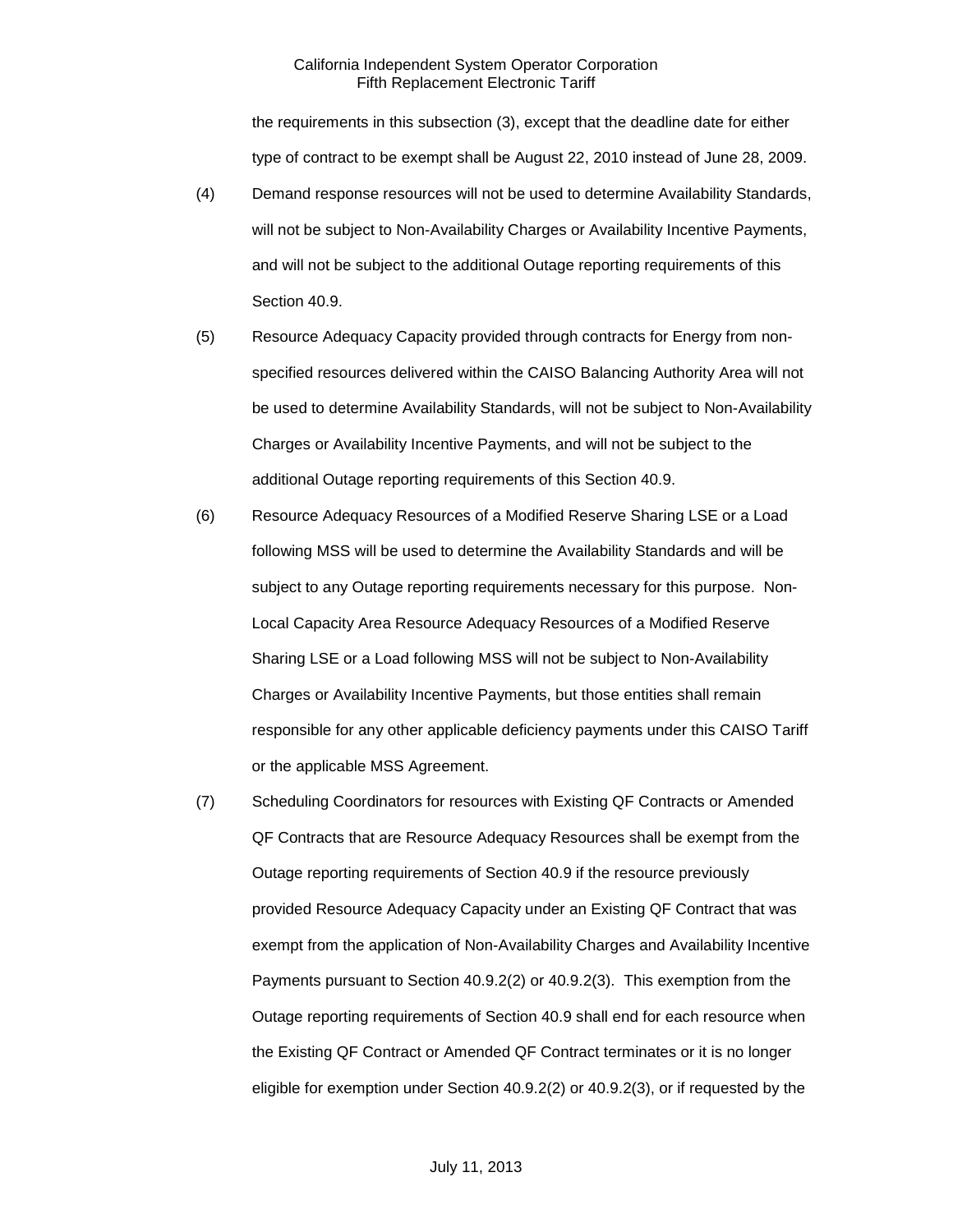Scheduling Coordinator for the resource, whichever is earlier.

(8) Scheduling Coordinators for resources with Existing QF Contracts or Amended QF Contracts that are Resource Adequacy Resources shall be exempt from the Outage reporting requirements of Section 40.9, and will not be subject to Non-Availability Charges or Availability Incentive Payments, if the QF resource previously provided Resource Adequacy Capacity pursuant to an Existing QF Contract that was executed prior to the August 22, 2010 deadline for exemption under Section 40.9.2(2), and remained in effect pursuant to California Public Utilities Commission Decision 07-09-040 that extended the term of expiring contracts until such time as the new contracts resulting from that decision are available. This exemption from the Outage reporting requirements of Section 40.9, and the Availability Incentive Payments and Non-Availability Charges, shall end for each resource when its Existing QF Contract or Amended QF Contract terminates or if requested by the Scheduling Coordinator for the resource, whichever is earlier.

Exclusions from the Availability Standards and Outage reporting requirements established in this Section 40.9 are for this Section 40.9 alone and do not affect any other obligation arising under the CAISO Tariff.

### **40.9.3 Availability Assessment Hours**

The CAISO shall establish Availability Assessment Hours applicable for each month of each Resource Adequacy Compliance Year, which shall be applied starting with Resource Adequacy Compliance Year 2010, in order to assess the extent to which each Resource Adequacy Resource has met the Availability Standards of this Section 40.9. The Availability Assessment Hours shall be a pre-defined set of hours in each month corresponding to the operating periods when high demand conditions typically occur and when the availability of Resource Adequacy Capacity is most critical to maintaining system reliability. The Availability Assessment Hours shall be comprised of five consecutive hours of each non-weekend, non-federal holiday day. The five hour period will vary by season as necessary such that, based on historical actual load data, the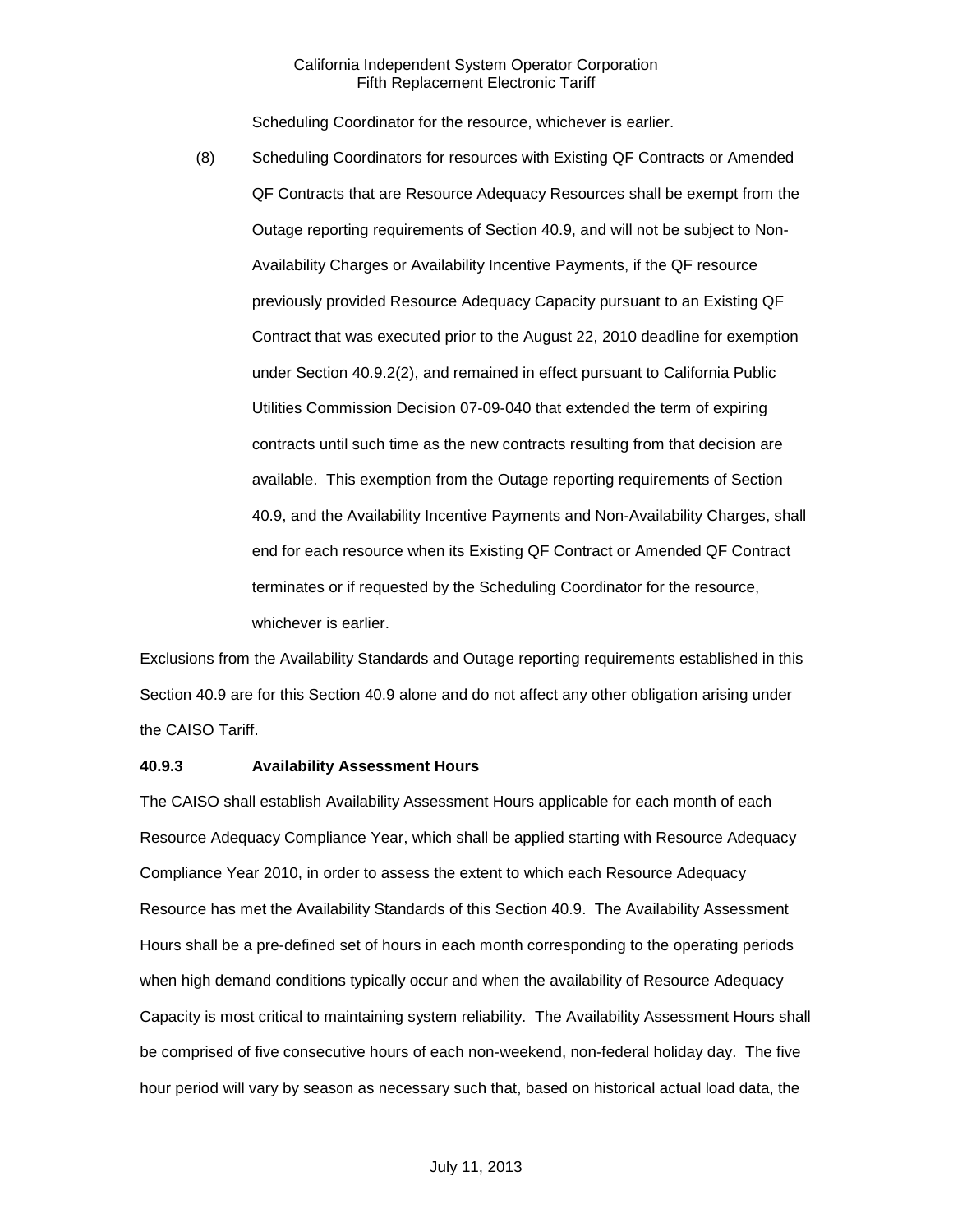coincident peak load hour typically falls within the five-hour range each day during the month. The CAISO shall annually determine the five hour range for the Availability Assessment Hours for each month of the next Resource Adequacy Compliance year prior to the start of each Resource Adequacy Compliance Year and shall specify them in the Business Practice Manual.

### **40.9.4 Availability Determinations**

This Section 40.9.4 addresses availability assessment for all Resource Adequacy Capacity, including the Resource Adequacy Capacity of Resource-Specific System Resources, subject to the Section 40.9 Availability Standards program; however, this Section 40.9.4 does not apply to Resource Adequacy Capacity provided by non-Resource-Specific System Resources which are addressed in Section 40.9.7.

### **40.9.4.1 Availability Standard**

The CAISO shall calculate and publish the monthly Availability Standards for Resource Adequacy Compliance Year 2010 no later than forty five (45) days after a FERC order approving this section and by July 1 prior to each Resource Adequacy Compliance Year thereafter. For Resource Adequacy Compliance Year 2010, the monthly Availability Standards applicable to Resource Adequacy Resources subject to this Section 40.9.4 will be based on the historical availability of Resource Adequacy Resources during the Availability Assessment Hours of the corresponding months during the period from June 2006 through December 2008. For subsequent years, the monthly Availability Standards will be based on historical availability for the Availability Assessment Hours over the previous three years. Each monthly Availability Standard will be calculated as the sum of the available Resource Adequacy Capacity of the included Resource Adequacy Resources across all the Availability Assessment Hours of the month, divided by the sum of the designated Resource Adequacy Capacity for the same set of hours and resources, and multiplied by 100 to obtain a number between zero (0) and one hundred percent (100%). For the purpose of determining the available Resource Adequacy Capacity in each month, the CAISO will use the Outage information reported in SLIC and, when available, the Outage reports submitted pursuant to Section 40.9.5. To ensure consistency between the calculation of the monthly Availability Standard and the calculation of each resource's monthly availability, the data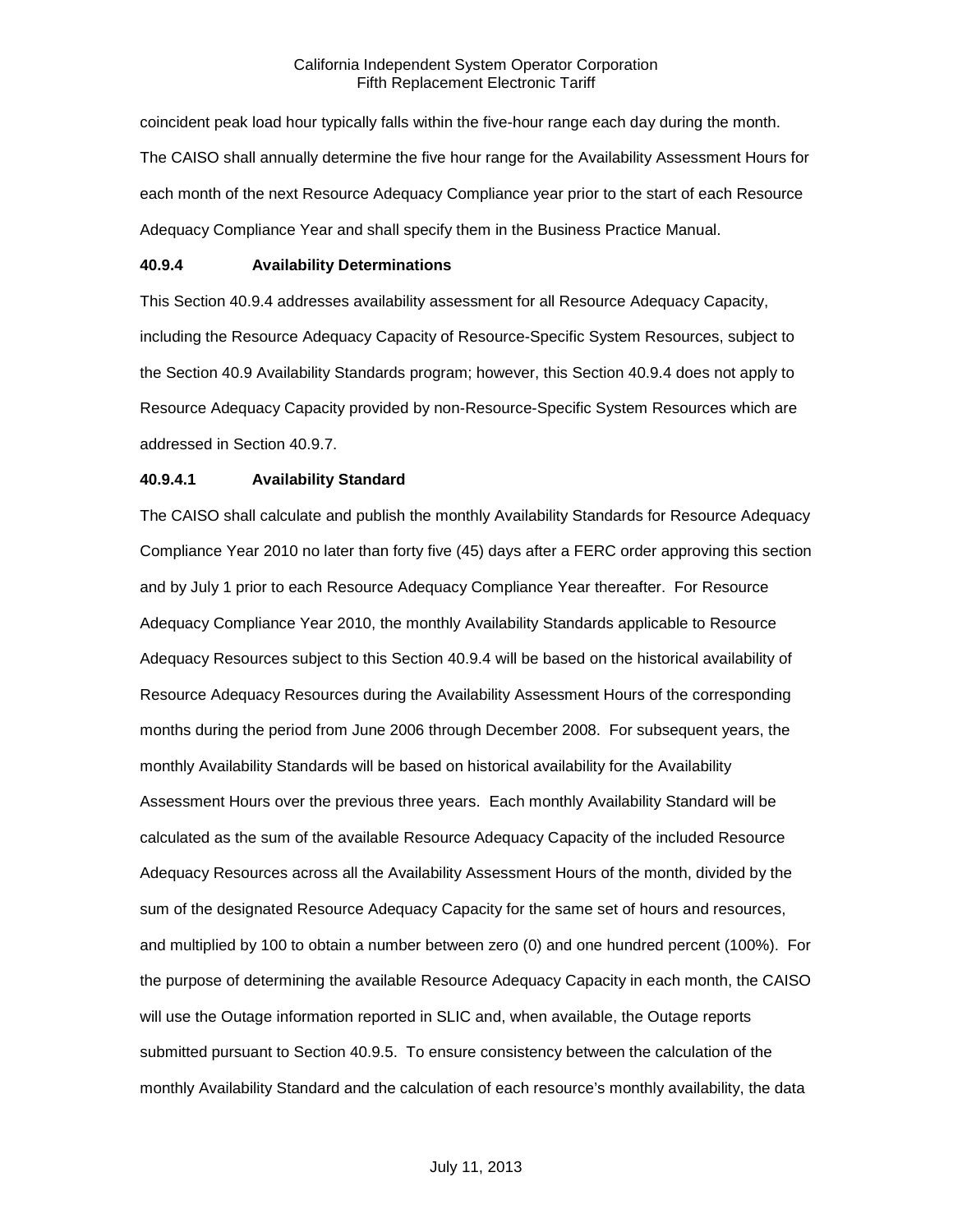utilized for both calculations will be in accordance with the provisions of Sections 40.9.4.2. All Resource Adequacy Resources except for the following will be included in the calculation of the Availability Standards:

- (1) Resource Adequacy Resources exempted in Section 40.9.2;
- (2) Non-Resource-Specific System Resources;
- (3) Resources between one (1) MW and ten (10) MW subject to the reporting requirements of Section 40.9.5, until such time that the CAISO has received the outage reports and can begin to utilize the data; and
- (4) Use-Limited Resources for Compliance Year 2010 and 2011.

### **40.9.4.2 Availability Calculation for a Resource Adequacy Resource**

The CAISO will calculate the monthly availability for each Resource Adequacy Resource subject to this Section 40.9.4 as follows:

The sum of the hourly available Resource Adequacy Capacity of the resource over all Availability Assessment Hours of the month, divided by the sum of the hourly Resource Adequacy Capacity of the resource as designated in the Supply Plan for the resource for those hours, and multiplied by 100 to obtain a number between zero percent (0%) and one hundred percent (100%).

- (c) A Resource Adequacy Resource will be determined to be less than one hundred percent (100%) available in a given month if it has any Forced Outages or temperature-related ambient de-rates that impact the availability of its designated Resource Adequacy Capacity during the Availability Assessment Hours of that month.
- (d) For Resource Adequacy Resources whose Qualifying Capacity value is determined by historical output, its hourly available Resource Adequacy Capacity for each Availability Assessment Hour will be determined from three components: the total actual amount of Energy the resource delivered during that hour; Resource Adequacy Capacity of the resource as designated in its Supply Plan; and the resource's Net Qualifying Capacity as reduced for that hour by the same percentage by which any Forced Outages or temperature-related ambient de-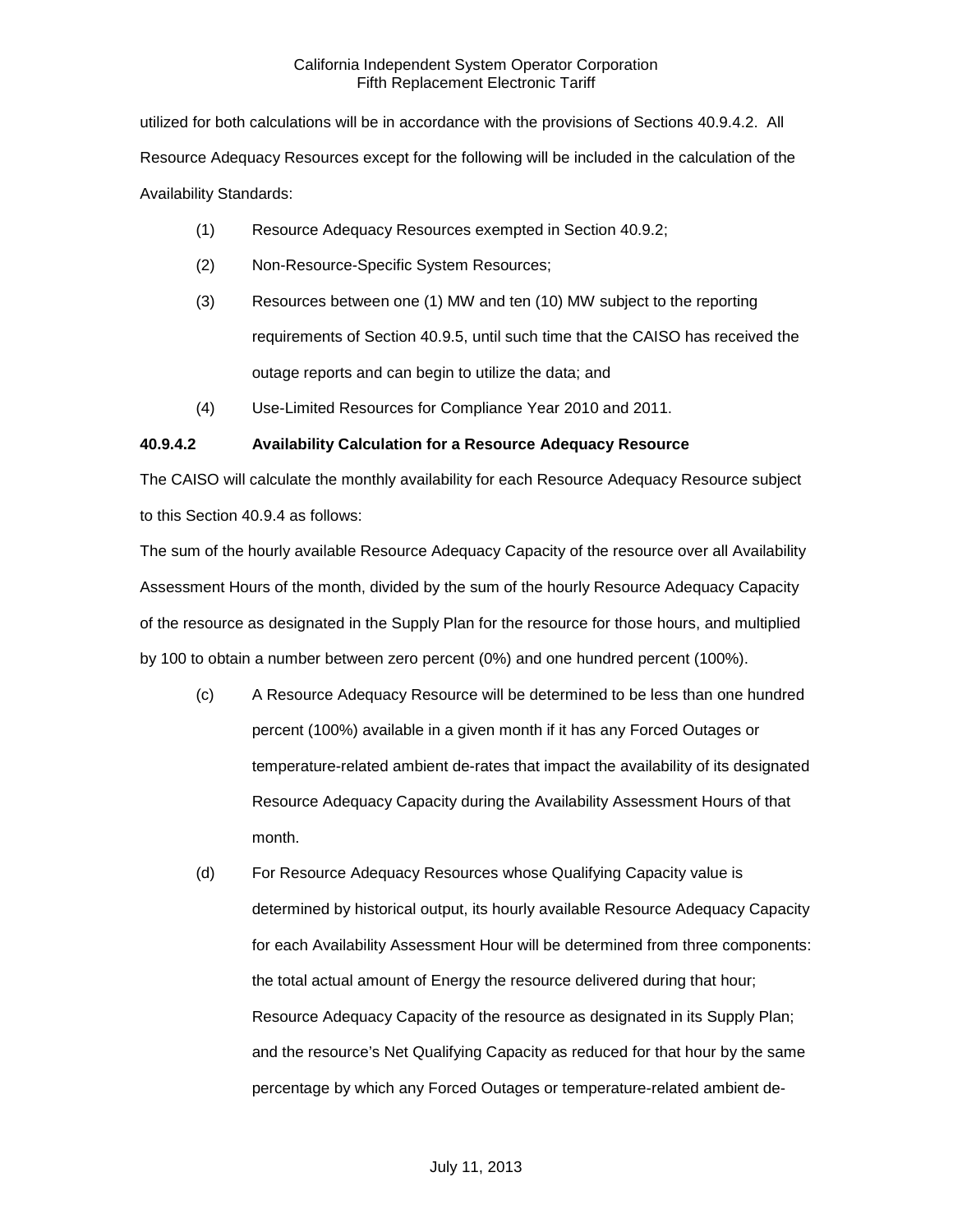rates reduced the resource's capacity from its PMax capacity. If the total actual amount of Energy delivered by the resource in an Availability Assessment Hour is greater than or equal to the amount of Resource Adequacy Capacity designated in the Supply Plan, the hourly available Resource Adequacy Capacity for the hour will equal the resource's Resource Adequacy Capacity as designated in its Supply Plan. If the total actual amount of Energy delivered by the resource in an Availability Assessment Hour is less than the amount of Resource Adequacy Capacity designated in the Supply Plan, the available Resource Adequacy Capacity of the resource for that hour will be the higher of the total actual Energy the resource delivered in that hour or the resource's Net Qualifying Capacity as reduced for that hour by the same percentage by which any Forced Outages or temperature-related ambient de-rates reduced the resource's capacity from its PMax capacity. The Resource Adequacy Capacity for each resource will be determined in accordance with the following formula:

Hourly Available Resource Adequacy Capacity = Min (RA Capacity, Max (Actual Energy, Proportional Derated Capacity))

Where:

RA Capacity = Resource Adequacy Capacity designated in the Supply Plan

Actual Energy = Total actual Energy delivered by the resource in the Availability Assessment Hour

Proportional Derated Capacity = Resource's Net Qualifying Capacity as reduced for that hour by the same percentage by which any Forced Outages or temperature-related ambient de-rates reduced the resource's capacity from its PMax capacity

If the SC for the Resource Adequacy Resource requests to convert from a Forced Outage to a Maintenance Outage in accordance with Section 9.3.3, the SC must terminate the existing Forced Outage and submit a new request for a Maintenance Outage. In the event the CAISO rejects the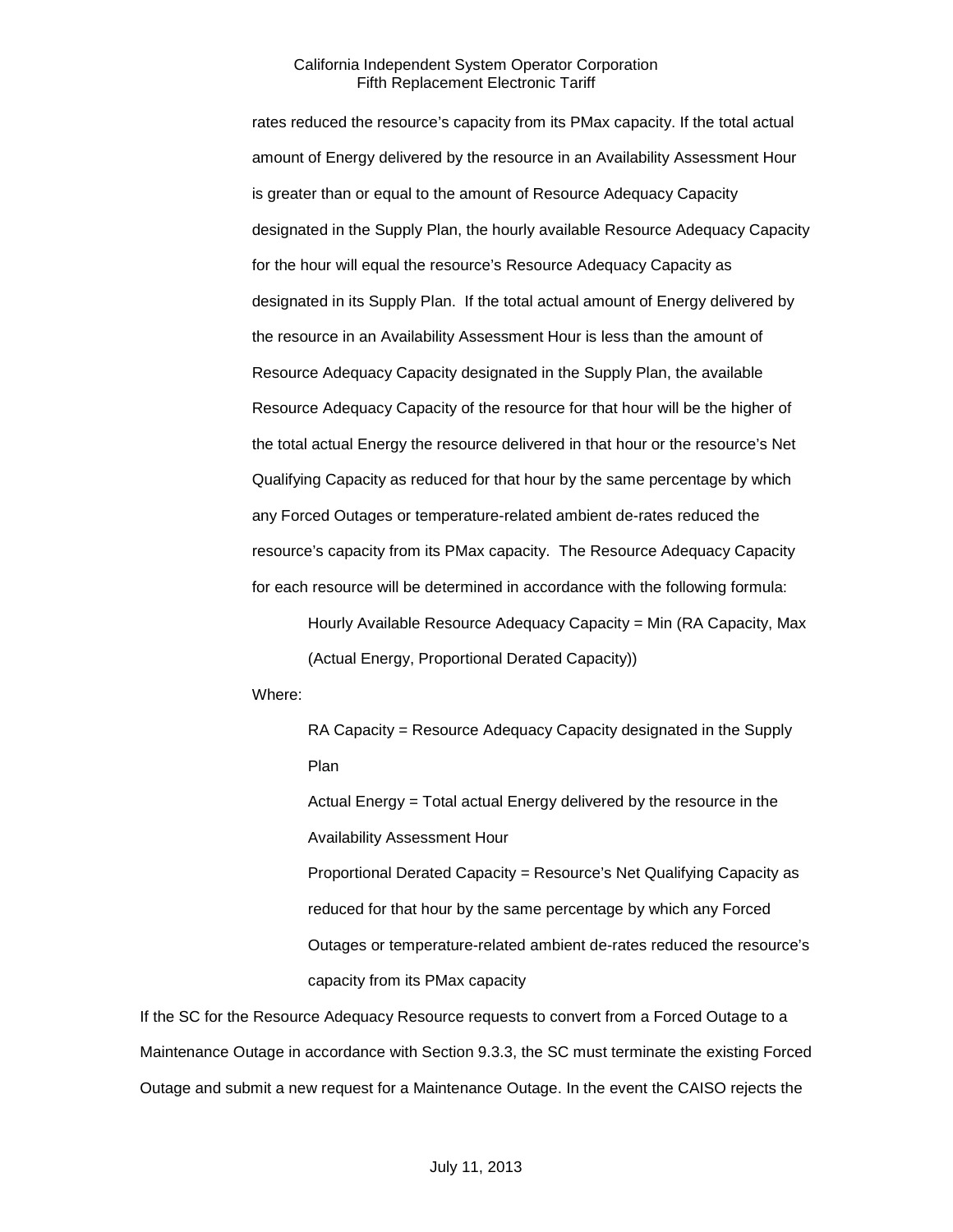request to convert from a Forced Outage to a Maintenance Outage due to reliability criteria, the Outage will not be converted and the Forced Outage will continue. Outages properly submitted for temperature-related ambient derates for a Use Limited Resource will be counted against its availability only until such time as the Use Limited Resource reaches its energy limit constraint, at which time such Outages or derates will no longer count against the availability of the Use Limited Resource for the relevant month.

The start and end times used in calculating the availability of each resource each month will be the Outage time reported in the SLIC system or through the alternative reporting process of Section 40.9.5 for resources not included in the SLIC system.

### **40.9.4.2.1 Substitute Capacity**

A Scheduling Coordinator may substitute capacity that is not Resource Adequacy Capacity for its Resource Adequacy Capacity that is on a Forced Outage or de-rate in order to mitigate the impact of the Forced Outage or de-rate on its availability calculation. Such substitution will be accepted by the CAISO in accordance with the following procedures.

(1) For Local Capacity Area Resources. A Scheduling Coordinator providing Resource Adequacy Capacity to satisfy a Local Capacity Area requirement may prequalify alternate resources by providing a prequalification request in accordance with the form and schedule specified in the Business Practice Manual. If the alternate resource is located at the same bus as the Resource Adequacy Resource it would replace and has similar operational characteristics, the CAISO will approve the pre-qualification request as a substitute resource for use in the subsequent Resource Adequacy Compliance Year. Additionally, when a Local Capacity Area Resource Adequacy Resource subsequently has a Forced Outage or de-rate, the Scheduling Coordinator may, prior to the close of IFM, request to substitute a non-pre-qualified resource. The CAISO will grant the request if the alternate resource is (i) located at the same bus and meets the CAISO's operational needs, or (ii) if not located at the same bus, is located in the same Local Capacity Area, and which meets the CAISO's effectiveness and operational needs, including size of resource, as determined by the CAISO in its reasonable discretion.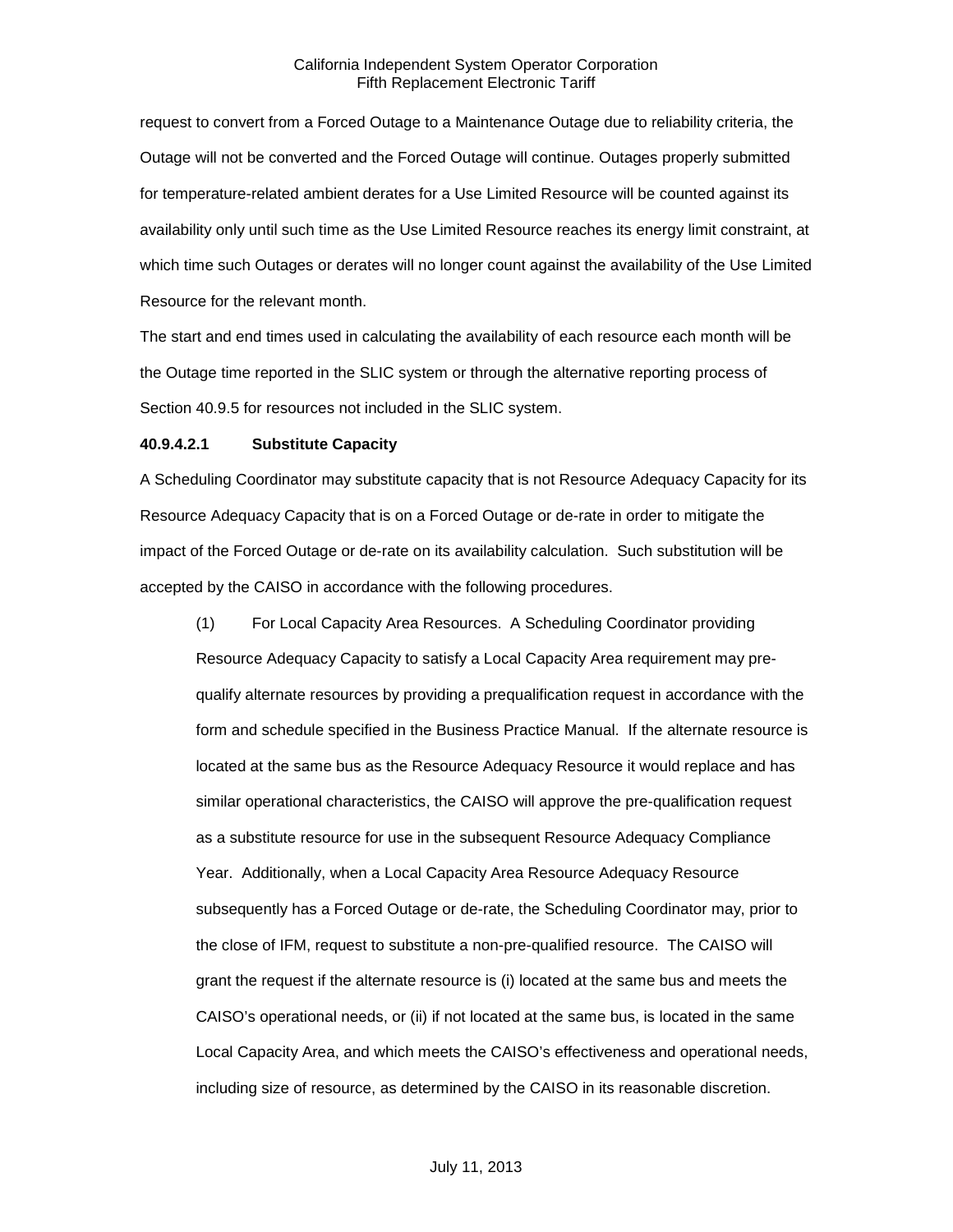(2) Non-Local Capacity Area Resources (Resource Adequacy Resources designated to meet system requirements). If a Resource Adequacy Resource that is not also a Local Capacity Area Resource has an outage that would count against its availability, the Scheduling Coordinator for that resource may, prior to the close of the IFM, request to substitute a non-Resource Adequacy Resource to be used in the place of the original resource. A Scheduling Coordinator for a non-Resource Specific System Resource that has an outage that would count against its availability may, prior to the close of the IFM, request to substitute a non-Resource Adequacy Resource that is internal to the CAISO Balancing Area Authority (which does not include a Pseudo-Tie of a Generating Unit to the CAISO Balancing Authority Area) to be used in the place of the original resource. The CAISO shall approve the request if the substitute resource provides the same MW quantity of deliverable capacity as the original Resource Adequacy Resource.

### **40.9.4.2.2 Accounting for De-Rates**

In accounting for a de-rate of a unit that has not committed one hundred percent (100%) of its Net Qualified Capacity in its Monthly Supply Plan, the CAISO will follow the following principles:

- (1) Any de-rate will be applied first to any non Resource Adequacy Capacity of the resource; and
- (2) Any de-rate to Resource Adequacy Capacity will be applied pro-rata to any contract capacity exempt under Section 40.9.2(2) and any non-exempt Resource Adequacy Capacity commitment from that resource.

### **40.9.5 Outage Reporting**

Scheduling Coordinators for Generating Units or Resource-Specific System Resources that are also Resource Adequacy Resources with a maximum output capability of one (1) MW or more, but which do not meet the requirement to provide information on Forced Outages in accordance with Section 9.3.10, shall provide equivalent availability-related information in the form and on the schedule specified in the Business Practice Manuals. This information shall identify all Forced Outages and temperature-related ambient de-rates that have occurred over the previous calendar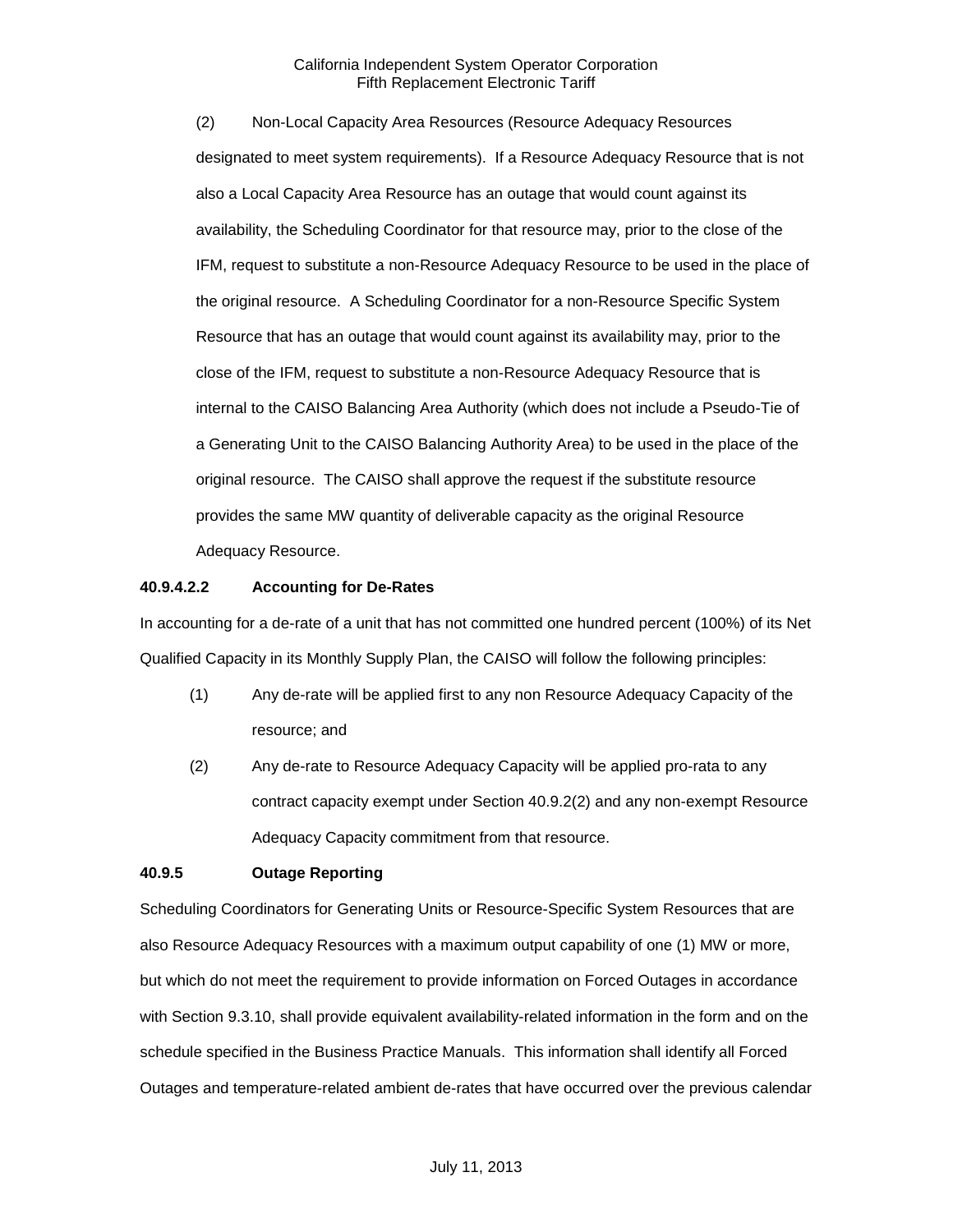month and shall contain all relevant details needed to enable the CAISO to perform the availability calculation for the resource in accordance with Section 40.9.4, including: the start and end times of any Outages or de-rates, the MW availability in all Availability Assessment Hours, and the causes of any Forced Outages or de-rates. Scheduling Coordinators for Resource Adequacy Resources whose maximum output capability is ten (10) MW or more shall report Outage-related information in accordance with the reporting obligations in Section 9.3.10.

### **40.9.6 Non-Availability Charges And Availability Incentive Payments**

A Resource Adequacy Resource that is subject to the availability assessment in accordance with Section 40.9.4 and whose monthly availability calculation under Section 40.9.4.2 is more than two and a half percent (2.5%) below the monthly Availability Standard will be subject to a Non-Availability Charge for the month. A Resource Adequacy Resource subject to Section 40.9.4 whose availability calculation under Section 40.9.4.2 is more than two and a half percent (2.5%) above the monthly Availability Standard will be eligible for an Availability Incentive Payment for the month. For Resources whose Qualifying Capacity is determined by their historical output, the CAISO will calculate but not apply through the settlements process the Non-Availability Charges or Availability Incentive Payments to Trading Days within the three months of January, February, and March 2011.

# **40.9.6.1 Determination of Resource Adequacy Capacity Subject to Non-Availability Charge**

The amount of Resource Adequacy Capacity of a Resource Adequacy Resource subject to the Non-Availability Charge will be determined as follows:

(1) A Resource Adequacy Resource with actual availability calculated in accordance with Section 40.9.4.2 that is less than the Availability Standard minus the tolerance band of two and a half percent (2.5%) for a given month will have the Non-Availability Charge assessed to that portion of its non-exempt Resource Adequacy Capacity determined in accordance with the following formula:

 $P = RA<sup>*</sup>(S - .025) - X$ 

Where: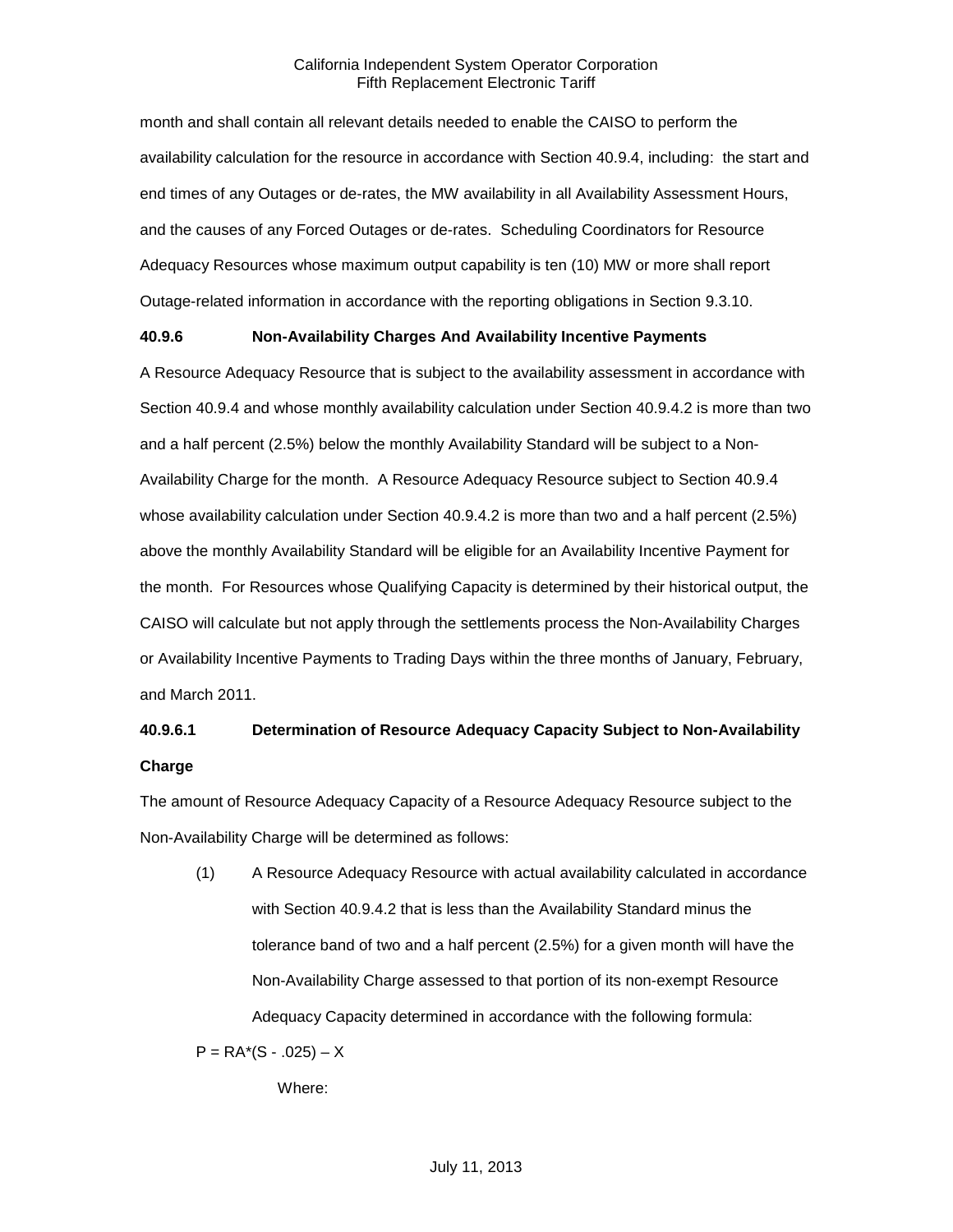- P = The RA Resource's RA Capacity subject to Non-Availability Charge
- $S =$  Monthly Availability Standard as a fraction, so that  $0 < S < 1.0$
- RA = The RA Resource's RA Capacity (MW) {as designated in its Supply Plan, less any exempt capacity}
- $X =$  The {mean of the} RA Resource's {hourly available RC Capacity over all Availability Assessment Hours of the month (MW).}
- (2) No Non-Availability Charge will be applied when a Resource Adequacy Resource's actual availability, calculated in accordance with Section 40.9.4.2 for a given month, is equal to or greater than the Availability Standard less two and a half percent (2.5%).
- (3) Any Forced Outage or temperature-related ambient de-rates of a resource that the CAISO has accepted as a substitute for a Resource Adequacy Resource in accordance with Section 40.9.4.2.1 will be applied in calculating the availability of the Resource Adequacy Resource for which it is substituting.

### **40.9.6.2 Determination of the Non-Availability Charge**

The per-MW Non-Availability Charge rate will be the Monthly CPM Capacity Payment price as specified in Schedule 6 of Appendix F of this CAISO Tariff. The Non-Availability Charge for a Resource Adequacy Resource shall be determined by multiplying the resource's capacity subject to the Non-Availability Charge calculated in accordance with Section 40.9.6.1 by the Non-Availability Charge rate.

### **40.9.6.3 Availability Incentive Payment**

Scheduling Coordinators for Resource Adequacy Resources that achieve monthly availability that is more than two and a half percent (2.5%) above the monthly Availability Standard are eligible to receive the monthly Availability Incentive Payment. This payment will be funded entirely through the monthly Non-Availability Charges assessed for the same month. For each resource eligible for the Availability Incentive Payment, its eligible capacity will be that portion of its designated Resource Adequacy Capacity equal to its actual availability calculated in accordance with Section 40.9.4.2 minus the Availability Standard percent minus two and a half percent (2.5%). The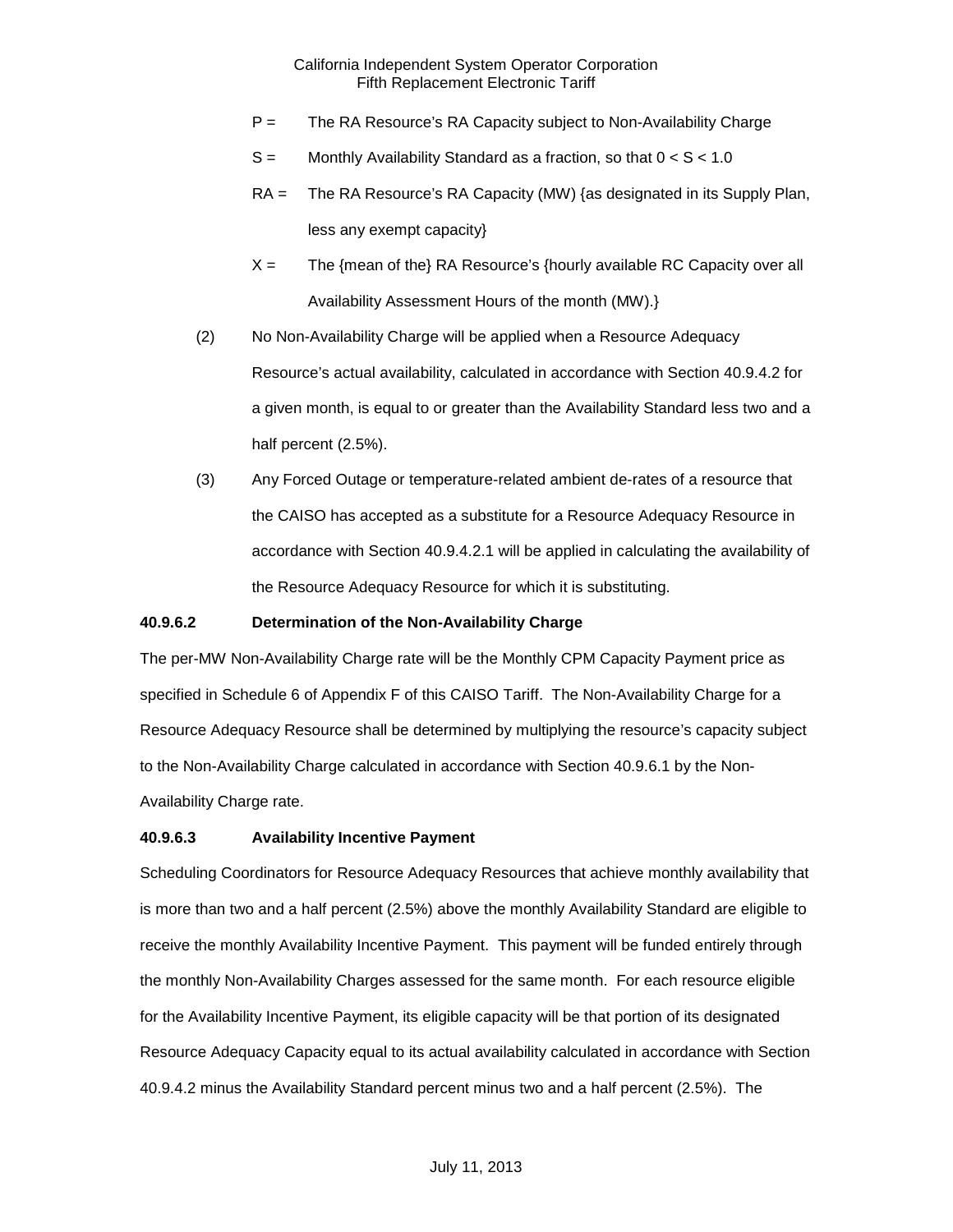monthly Availability Incentive Payment rate will equal the total Non-Availability Charges assessed for the month divided by the total Resource Adequacy Capacity eligible to receive the Availability Incentive Payment that month, provided that the Availability Incentive Payment rate shall not exceed three times the Non-Availability Charge rate. The Availability Incentive Payment the CAISO shall pay to each eligible resource will equal the product of its eligible capacity and the Availability Incentive Payment rate. Any remaining Non-Availability Charge funds that are not distributed to eligible Resource Adequacy Resources will be credited against the Real-Time neutrality charge to metered CAISO Demand for that Trade Month.

### **40.9.6.4 Monthly Settlement**

The CAISO shall calculate and settle Non-Availability Charges and Availability Incentive Payments on a Trade Month basis so that all Non-Availability Charges collected for a Trade Month are allocated in accordance with Section 40.9.6.3 for that same Trade Month.

### **40.9.7 Assessment For NRS-RA Resources**

Non-Resource-Specific System Resources that provide Resource Adequacy Capacity will comprise a distinct category for purposes of the CAISO's Availability Standards program. This category will utilize the same Availability Standard determined for other Resource Adequacy Resources in accordance with Section 40.9.4.1, but will have its own availability calculations, as well as a separate account for settling Non-Availability Charges and Availability Incentive Payments.

### **40.9.7.1 Availability Standard for NRS-RA Resources**

Through Resource Adequacy Compliance Year 2015, the monthly Availability Standard for the non-Resource-Specific System Resources that provide Resource Adequacy Capacity will be the Availability Standard determined in accordance with Section 40.9.4.1. Beginning with Resource Adequacy Compliance year 2016, the monthly Availability Standard for the non-Resource-Specific System Resources that provide Resource Adequacy Capacity will be based on historical availability for the Availability Assessment Hours over the previous three years. Each monthly Availability Standard will be calculated as the sum of the available Resource Adequacy Capacity of the included non-Resource-Specific System Resources across all Availability Assessment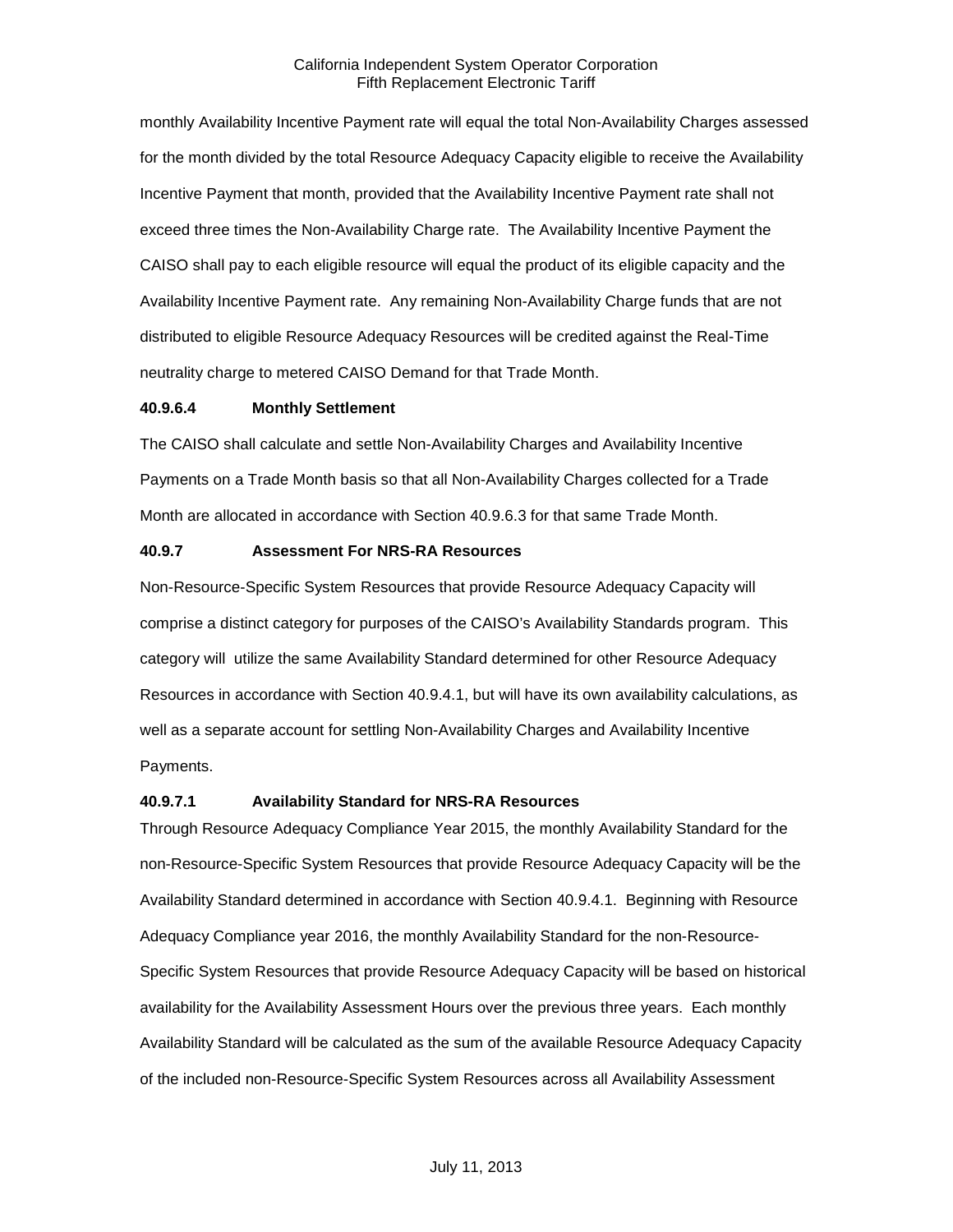Hours of the month, divided by the sum of the designated Resource Adequacy Capacity for the same set of hours and resources, and multiplied by one hundred (100) to obtain a number between zero (0) and one hundred (100) percent. For non-Resource-Specific System Resources that provide Resource Adequacy Capacity subject to a Subset-of-Hours Contract, the sum of the available Resource Adequacy Capacity will be based on the Availability Assessment Hours of the month that overlap the hours during which the resource is contractually obligated to make the Resource Adequacy Capacity available to the CAISO. The Availability Standard applicable to a non-Resource Specific System Resource shall not include any hours in which the resource was prohibited by Section 30.8 from bidding across an out-of-service transmission path at its designated Scheduling Point. A non-Resource Specific System Resource providing Resource Adequacy Capacity whose monthly availability calculation under Section 40.9.7.2 is more than two and a half (2.5) percent below the monthly Availability Standard will be subject to a Non-Availability Charge for the month. A non-Resource Specific System Resource providing Resource Adequacy Capacity whose monthly availability calculation under Section 40.9.7.2 is more than two and a half (2.5) percent above the monthly Availability Standard will be eligible for Availability Incentive Payments. Non-Resource-Specific System Resources will not be included in the calculation of the Availability Standards for other Resource Adequacy Resources as determined in Section 40.9.4.

### **40.9.7.2 Availability Calculation for NRS-RA Resources**

The availability of Resource Adequacy Capacity provided by a non-Resource-Specific System Resource will be calculated as the sum of the MW-hours of the resource's available Resource Adequacy Capacity over all Availability Assessment Hours of the month, divided by the sum of the resource's designated non-exempt hourly Resource Adequacy Capacity for all Availability Assessment Hours, times one hundred (100) to obtain a number between zero (0) and one hundred (100) percent. For non-Resource-Specific System Resources that provide Resource Adequacy Capacity subject to a Subset-of-Hours Contract, the sum of the available Resource Adequacy Capacity will be based on the Availability Assessment Hours of the month that overlap the hours during which the resource is contractually obligated to make the Resource Adequacy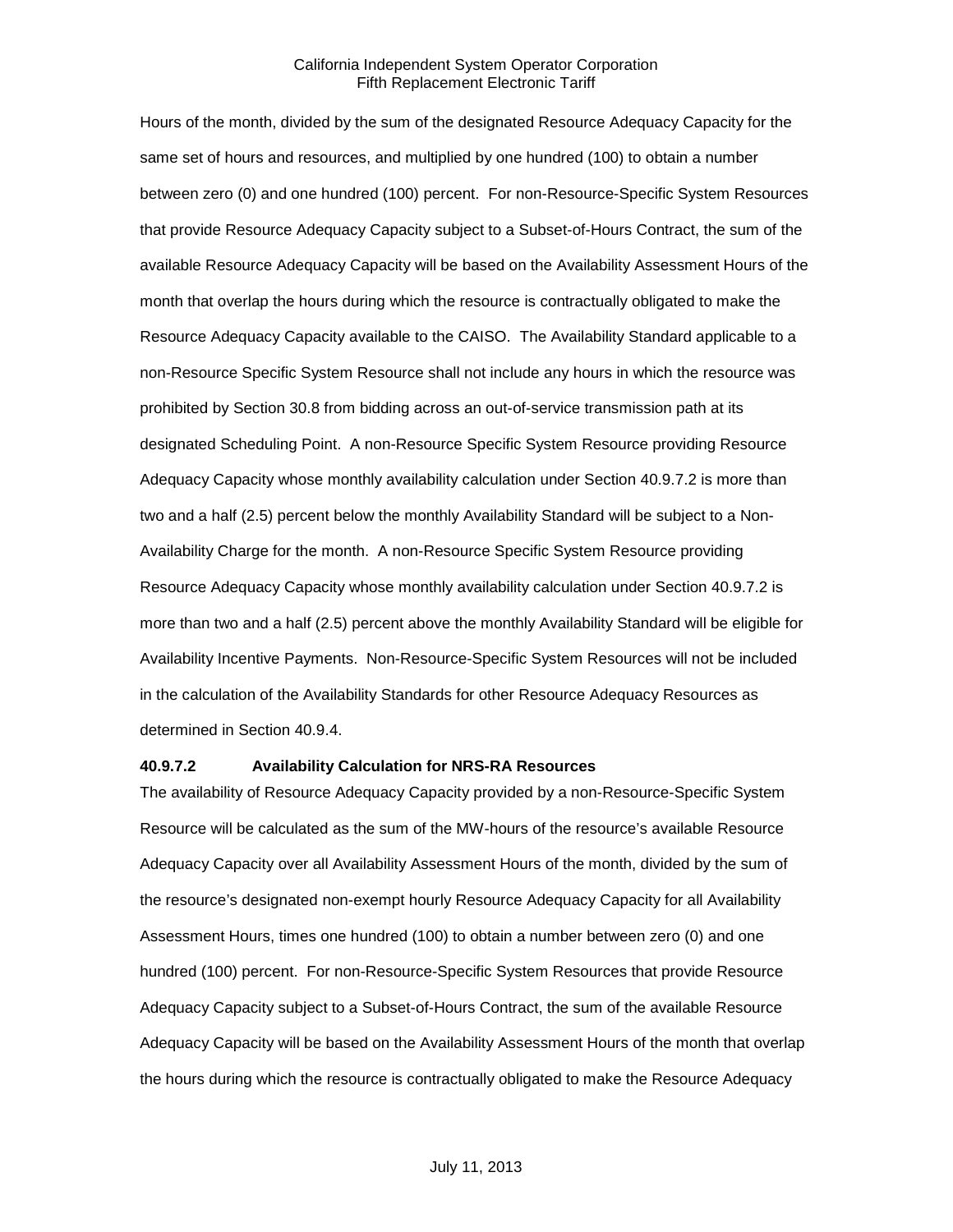Capacity available to the CAISO. The Scheduling Coordinator for Resource Adequacy Capacity provided by non-Resource-Specific System Resources is expected to secure sufficient transmission rights to deliver the Resource Adequacy Capacity to its designated CAISO Scheduling Point. In determining monthly availability of a non-Resource-Specific System Resource under Section 40.9.7.2, any hours in which the resource was prohibited by Section 30.8 from bidding across an out-of-service transmission path at its designated Scheduling Point will be excluded from the calculation. Scheduling Coordinators for non-Resource-Specific System Resources must submit a monthly report of such hours occurring under Section 30.8, in the format and manner described in the Business Practice Manual for Reliability Requirements.

# **40.9.7.3 Determination of Non-Availability Charges and Availability Incentive Payments for NRS-RA Resources**

A Non-Resource-Specific System Resource that provides Resource Adequacy Capacity and whose actual availability calculated in accordance with Section 40.9.7.2 is less than the Availability Standard defined in Section 40.9.7.1 minus the tolerance band of two and one-half (2.5) percent for a given month shall be assessed a Non-Availability Charge. This charge for such a resource shall apply to that portion of the resource's designated non-exempt Resource Adequacy Capacity equal to one hundred (100) percent minus the ratio of its actual availability calculated in accordance with Section 40.9.7.2 to the Availability Standard minus two and onehalf (2.5) percent. The Non-Availability Charge will then equal the resource's applicable capacity that is subject to Non-Availability Charges multiplied by the a Non-Availability Charge rate equal to the Monthly CPM Capacity Payment price as specified in Schedule 6 of Appendix F of this CAISO Tariff.

Funds collected for Non-Availability Charges pursuant to this Section 40.9.7.3 in a Trade Month will be used to provide Availability Incentive Payments to non-Resource-Specific System Resources providing Resource Adequacy Capacity that exceed the Availability Standard established in Section 40.9.7.1 plus the tolerance band of two and one-half (2.5) percent for that same Trade Month. The funds will be distributed to each such resource in proportion to the resource's share of the total non-exempt Resource Adequacy Capacity provided by non